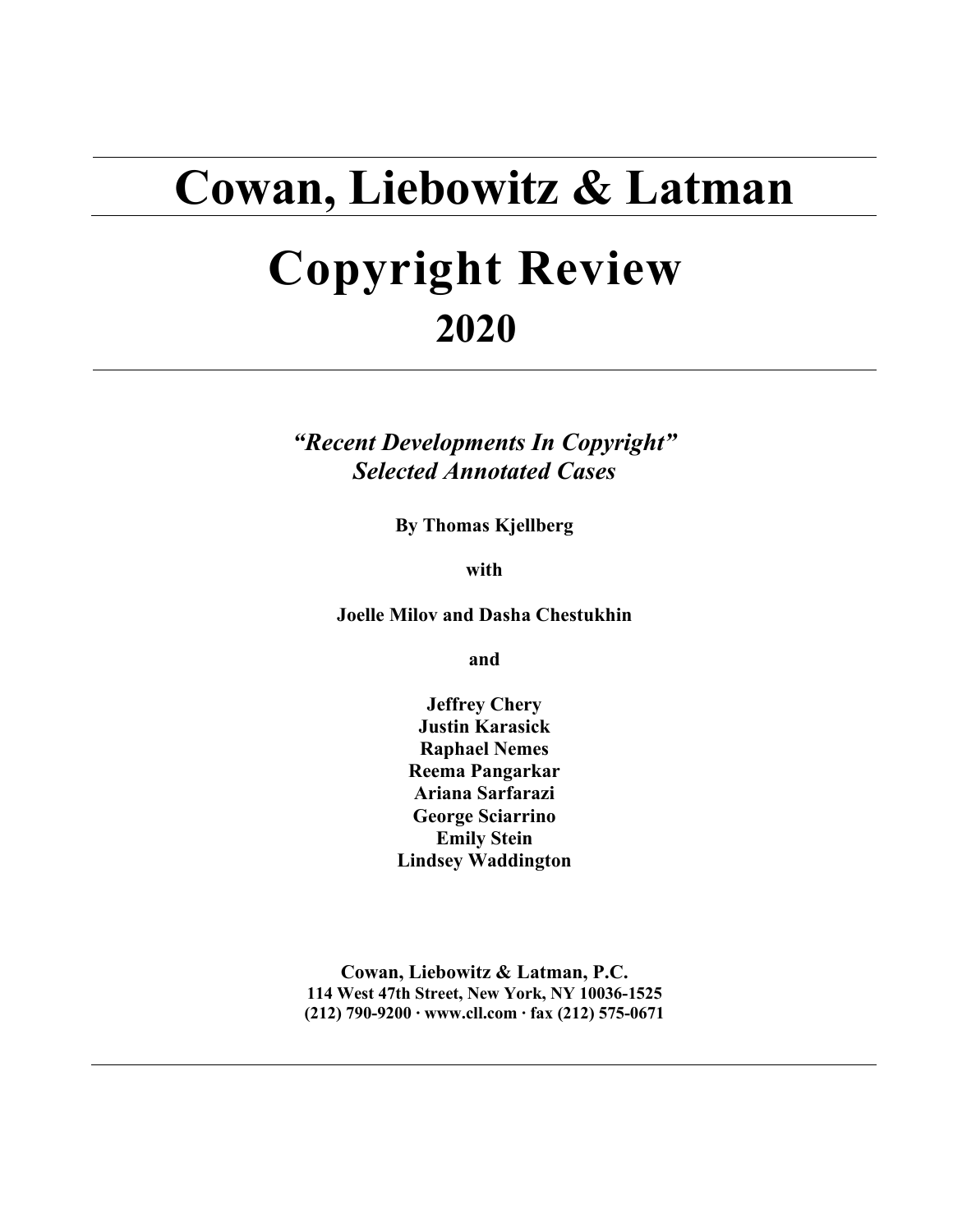**These annotations cover cases reported since our report at the 43rd Copyright Society Annual Meeting of 2019.**

**© 2020 Cowan, Liebowitz & Latman, P.C.**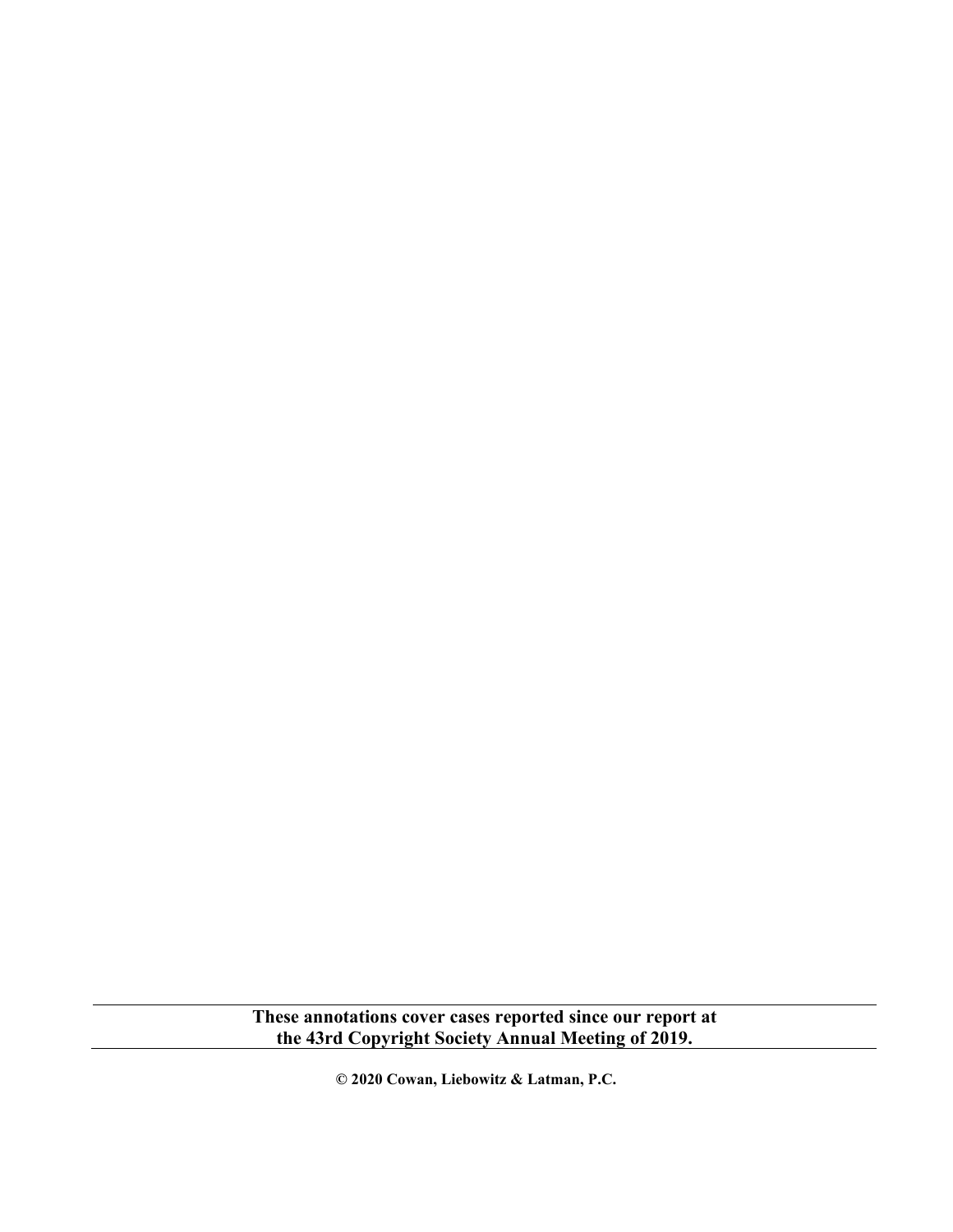## **TABLE OF CONTENTS**

| $\mathbf{I}$ . |                                                            |  |
|----------------|------------------------------------------------------------|--|
|                | A.<br><b>B.</b><br>$C$ .<br>D.<br>E.                       |  |
| II.            |                                                            |  |
|                | A.<br><b>B.</b><br>$\mathcal{C}$ .<br>D.                   |  |
| III.           |                                                            |  |
|                | A.<br><b>B.</b><br>$C$ .<br>D.<br>E.                       |  |
| IV.            |                                                            |  |
|                | A.                                                         |  |
| V.             |                                                            |  |
|                | A.<br><b>B.</b><br>$C$ .<br>D.                             |  |
| VI.            |                                                            |  |
|                | A <sub>1</sub><br><b>B.</b><br>$\mathcal{C}$ .<br>D.<br>Ε. |  |
| VII.           |                                                            |  |
|                | А.<br><b>B.</b><br>$C$ .<br>D.                             |  |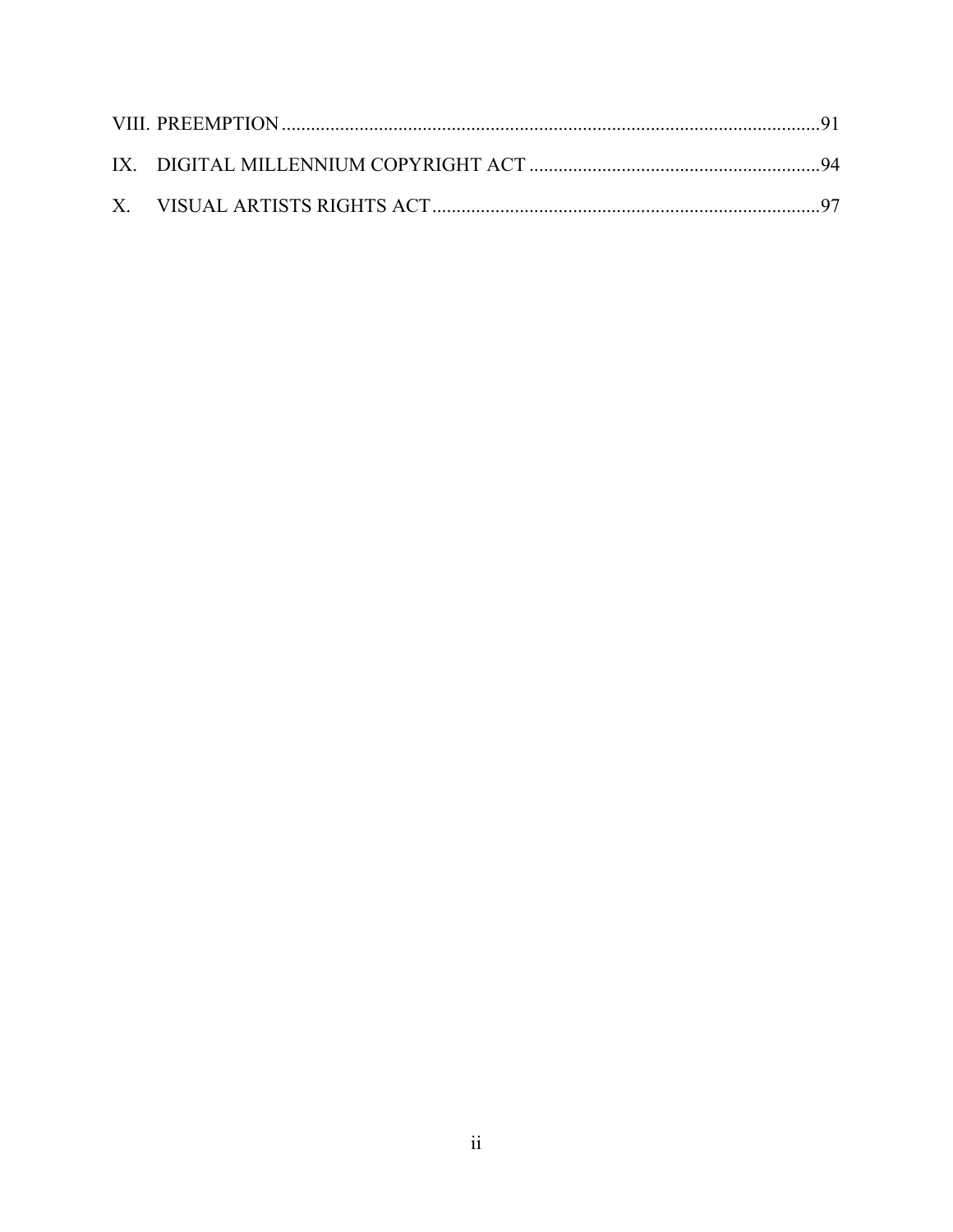## **TABLE OF CASES**

| Adventure Creative Grp., Inc. v. CVSL, Inc.,<br>No. 16-2532, 2019 U.S. Dist. LEXIS 155545 (D. Minn. Sept. 12, 2019)  77, 84          |
|--------------------------------------------------------------------------------------------------------------------------------------|
| Affordable Aerial Photography, Inc. v. Modern Living Real Estate, LLC,                                                               |
| Allen v. Cooper,                                                                                                                     |
| Alliance of Artists & Recording Cos. v. DENSO Int'l Am., Inc.,                                                                       |
| Amazon.com v. Kurth,<br>No. 18-353, 2019 U.S. Dist. LEXIS 12677 (W.D. Wash. July 30, 2019)  76                                       |
| Andy Warhol Found. for the Visual Arts, Inc. v. Goldsmith,                                                                           |
| Art of Design, Inc. v. Pontoon Boat, LLC,                                                                                            |
| Bell v. Chi. Cubs Baseball Club, LLC,<br>No. 19-2386, 2020 U.S. Dist. LEXIS 17527 (N.D Ill. Feb. 4, 2020)  41, 44                    |
| Bell v. Med Preps LLC,<br>No. 19-2039, 2019 U.S. Dist. LEXIS 190784 (E.D. Mich. Nov. 4, 2019)  67                                    |
| Beyond Cushions Corp. v. TJX Co.,                                                                                                    |
| Big Squid, Inc. v. Domo, Inc.,<br>No. 19-193, 2019 U.S. Dist. LEXIS 131094 (D. Utah Aug. 5, 2019)  10, 93                            |
| Biswas v. Rouen,                                                                                                                     |
| Blue Book Servs. v. Farm Journal, Inc.,                                                                                              |
| Broad. Music Inc. v. Buffalo Wing Joint & Pub, LLC,<br>No. 18-1257, 2019 U.S. Dist. LEXIS 217626 (W.D.N.Y. Dec. 18, 2019) 74, 81, 86 |
| Brown-Thomas v. Hynie,                                                                                                               |
| Brown-Thomas v. Hynie,                                                                                                               |
| Cambridge Univ. Press v. Becker,                                                                                                     |
| Cancian v. Hannabass & Rowe, Ltd.,<br>No. 18-283, 2019 U.S. Dist. LEXIS 121112 (W.D. Va. July 19, 2019) 45, 55                       |
| Castillo v. G&M Realty L.P.,                                                                                                         |
|                                                                                                                                      |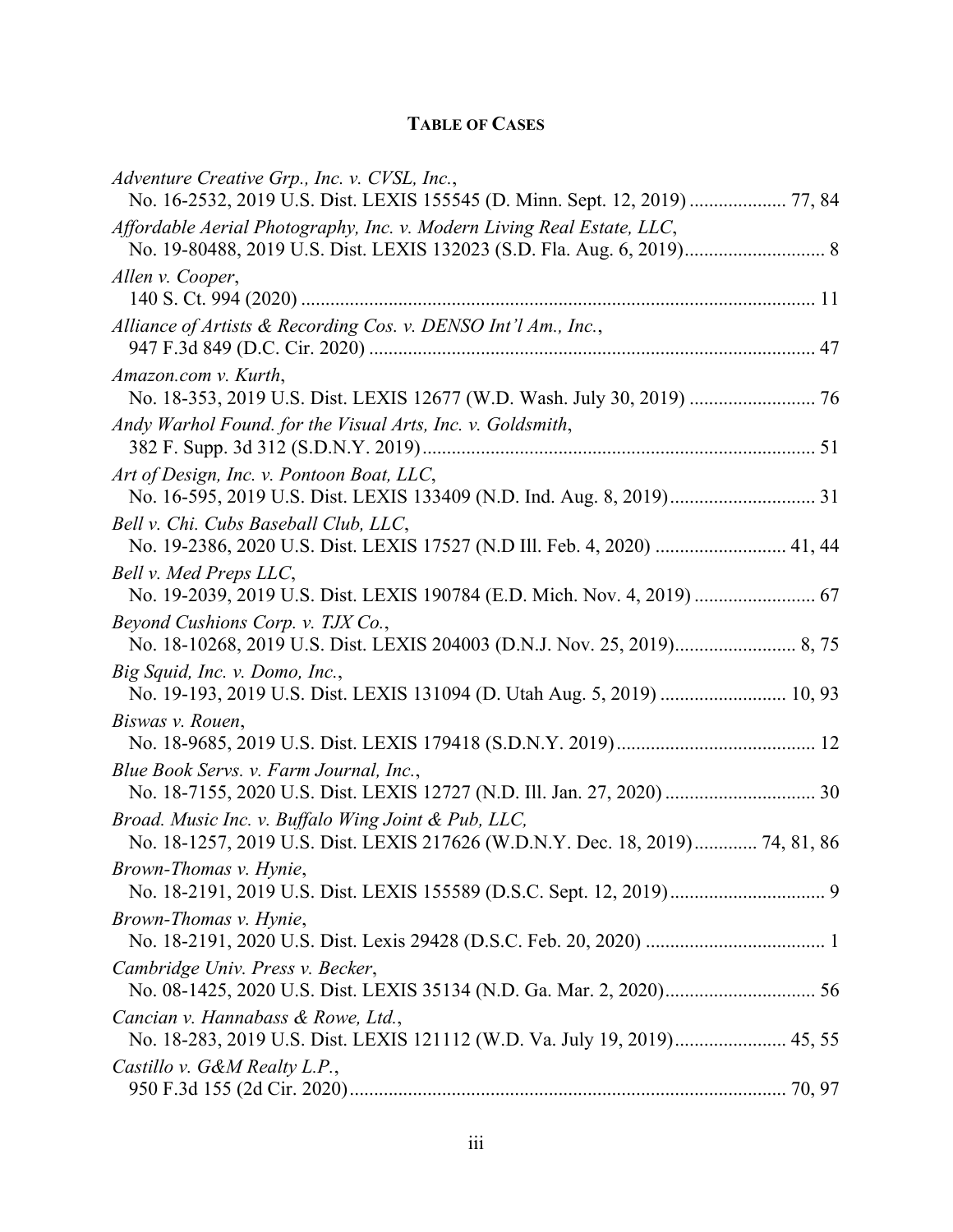| Catala v. Joombas Co.,<br>No. 18 Civ. 8401, 2019 U.S. Dist. LEXIS 163653 (S.D.N.Y. Sept. 23, 2019)  47                         |
|--------------------------------------------------------------------------------------------------------------------------------|
| Comerica Bank & Tr., N.A. v. Habib,<br>No. 17-12418, 2020 U.S. Dist. LEXIS 1343 (D. Mass. Jan. 6, 2020)  48, 55, 75            |
| Compulife Software, Inc. v. Newman,                                                                                            |
| Cortés-Ramos v. Martin-Morales,                                                                                                |
| Craft Smith, LLC v. EC Design, LLC,                                                                                            |
| Crafty Prods. v. Michaels Cos.,                                                                                                |
| Daniels v. Walt Disney Co.,                                                                                                    |
| DBW Partners, LLC v. Bloomberg, L.P.,                                                                                          |
| De Fontbrune v. Wofsy,                                                                                                         |
| Design Basics, LLC v. Heller & Sons, Inc.,<br>No. 16-175, 2019 U.S. Dist. LEXIS 105553 (N.D. Ind. June 24, 2019)  43           |
| Długolecki v. Poppel,<br>No. 18-3905, 2019 U.S. Dist. LEXIS 149404 (C.D. Cal. Aug. 22, 2019) 54                                |
| Doc's Dream, LLC v. Dolores Press, Inc.,                                                                                       |
| Enchant Christmas Light Maze & Mkt. v. Glowco, LLC,                                                                            |
| Enchant Christmas Light Maze & Mkt., Ltd. v. GlowCo, LLC,                                                                      |
| Energy Intelligence Grp., Inc. v. Kayne Anderson Capital Advisors, L.P.,                                                       |
| Ennio Moricone Music, Inc. v. Bixio Music Grp. Ltd.,<br>No. 16-8475, 2019 U.S. Dist. LEXIS 216781 (S.D.N.Y. Dec. 16, 2019)  81 |
| Ennio Morricone Music Inc. v. Bixio Music Grp. Ltd.,                                                                           |
| Estate of Kauffmann v. Rochester Inst. of Tech.,                                                                               |
| Estate of Smith v. Graham,                                                                                                     |
| Everly v. Everly,                                                                                                              |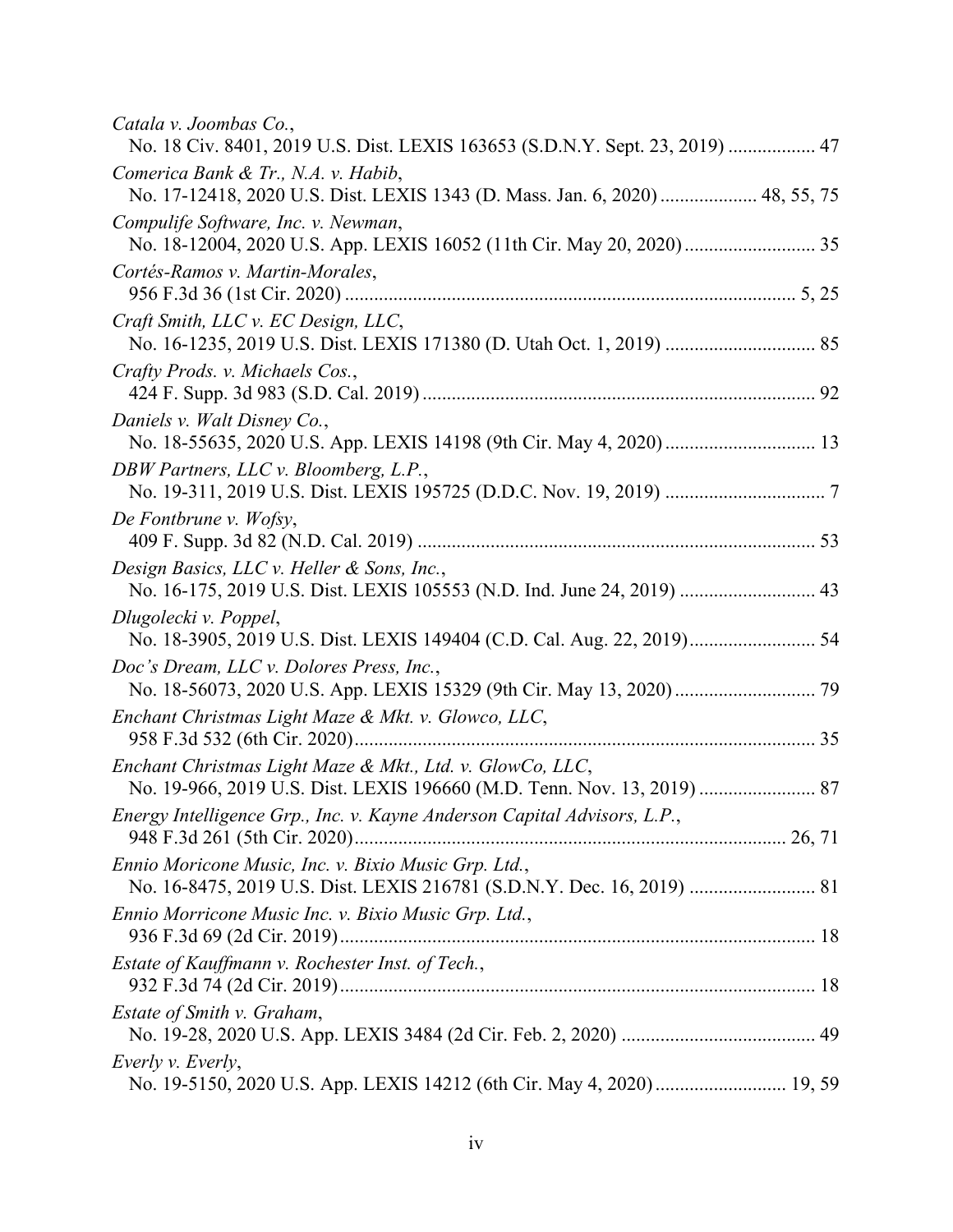| Evoqua Water Techs., LLC v. M.W. Watermark, LLC,                                                                       |
|------------------------------------------------------------------------------------------------------------------------|
| Fair Isaac Corp. v. Fed. Ins. Co.,                                                                                     |
| FameFlynet, Inc. v. Jasmine Enters.,                                                                                   |
| Free Speech Sys., LLC v. Menzel,                                                                                       |
| FurnitureDealer.net, Inc. v. Amazon.com, Inc.,<br>No. 18-232, 2019 U.S. Dist. LEXIS 133524 (D. Minn. Aug. 8, 2019)  94 |
| Gasery v. Kalakuta Sunrise, LLC,                                                                                       |
| GC2 Inc. v. Int'l Game Tech.,                                                                                          |
| Geophysical Serv. v. TGS-Nopec Geophysical Co.,                                                                        |
| Georgia v. Public.Resource.Org, Inc.,                                                                                  |
| Golden Ring Int'l, Inc. v. Cullen,<br>No. 18-1244, 2019 U.S. Dist. LEXIS 144444 (N.D.N.Y. Aug. 26, 2019)  4            |
| Gray v. Perry,<br>No. 15-5642, 2020 U.S. Dist. LEXIS 46313 (C.D. Cal. Mar. 16, 2020)  34, 40                           |
| Great Am. Duck Races Inc. v. Kangaroo Mfg.,                                                                            |
| Green v. United States DOJ,                                                                                            |
| Greg Young Publ'g, Inc. v. Zazzle, Inc.,                                                                               |
| Gunther v. Town of Odgen,<br>No. 19-6199, 2019 U.S. Dist. LEXIS 200897 (W.D.N.Y. Nov. 19, 2019)  16, 37                |
| Haas Outdoors, Inc. v. Dryshod Int'l, LLC,<br>No. 18-978, 2019 U.S. Dist. LEXIS 117026 (W.D. Tex. July 15, 2019)  41   |
| Hall v. Swift,                                                                                                         |
| Heritage Lace, Inc. v. Underwraps Costume Corp.,                                                                       |
| Hirsch v. Rehs Galleries, Inc.,                                                                                        |
| Horizon Comics Prods. v. Marvel Entm't,                                                                                |
|                                                                                                                        |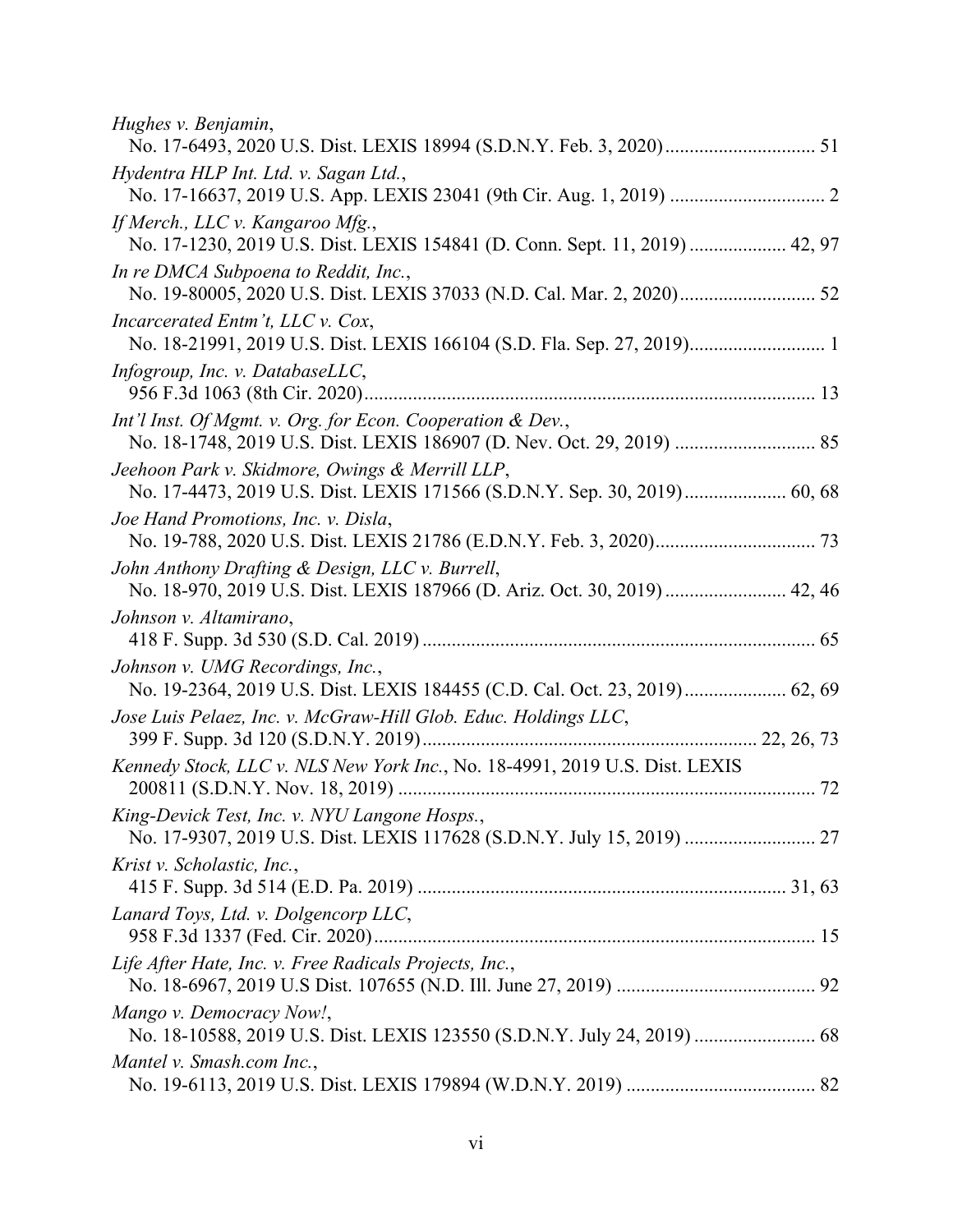| Masi v. Moguldom Media Group, LLC.,<br>No. 18-2402, 2019 U.S. Dist. LEXIS 121733 (S.D.N.Y. July 22, 2019)  27, 61                     |
|---------------------------------------------------------------------------------------------------------------------------------------|
| Menzel v. Scholastic, Inc.,<br>No. 17-5499, 2019 U.S. Dist. LEXIS 217593 (N.D. Cal. Dec. 18, 2019)  29, 62                            |
| MerchDirect LLC v. Cloud Warmer, Inc.,                                                                                                |
| Mills v. Netflix, Inc.,                                                                                                               |
| Mockingbird Found v. Luong,                                                                                                           |
| Moi v. Chihuly Studio, Inc.,<br>No. 17-853, 2019 U.S. Dist. LEXIS 197837 (W.D. Wash. Nov. 14, 2019)  84                               |
| Montgomery v. Holland,                                                                                                                |
| Morris v. Wise,                                                                                                                       |
| Mourabit v. Klein,<br>No. 18-8313, 2019 U.S. Dist. LEXIS 110988 (S.D.N.Y. July 2, 2019)  90, 91                                       |
| Mourabit v. Klein,                                                                                                                    |
| Mtume v. Sony Music Entm't,                                                                                                           |
| Myeress v. Heidenry,<br>No. 19-21568, 2019 U.S. Dist. LEXIS 205631 (S.D. Fla. Nov. 25, 2019) 45, 66                                   |
| Narrative Ark Entm't LLC v. Archie Comic Publ'ns, Inc.,<br>No. 16-6109, 2019 U.S. Dist. LEXIS 148509 (S.D.N.Y. Aug. 29, 2019)  11, 61 |
| Narrative Ark Entm't LLC v. Archie Comic Publ'ns, Inc.,                                                                               |
| Nicassio v. Viacom Int'l, Inc.,                                                                                                       |
| Nucap Indust. v. Robert Bosch, LLC,<br>No. 15-2207, 2019 U.S. Dist. LEXIS 152554 (N.D. Ill. Sept. 7, 2019)  14, 96                    |
| Oppenheimer v. Morgan,                                                                                                                |
| Oyewole v. Ora,                                                                                                                       |
| Palmer/Kane LLC v. Benchmark Educ. Co. LLC,                                                                                           |
| Parker v. Winwood,                                                                                                                    |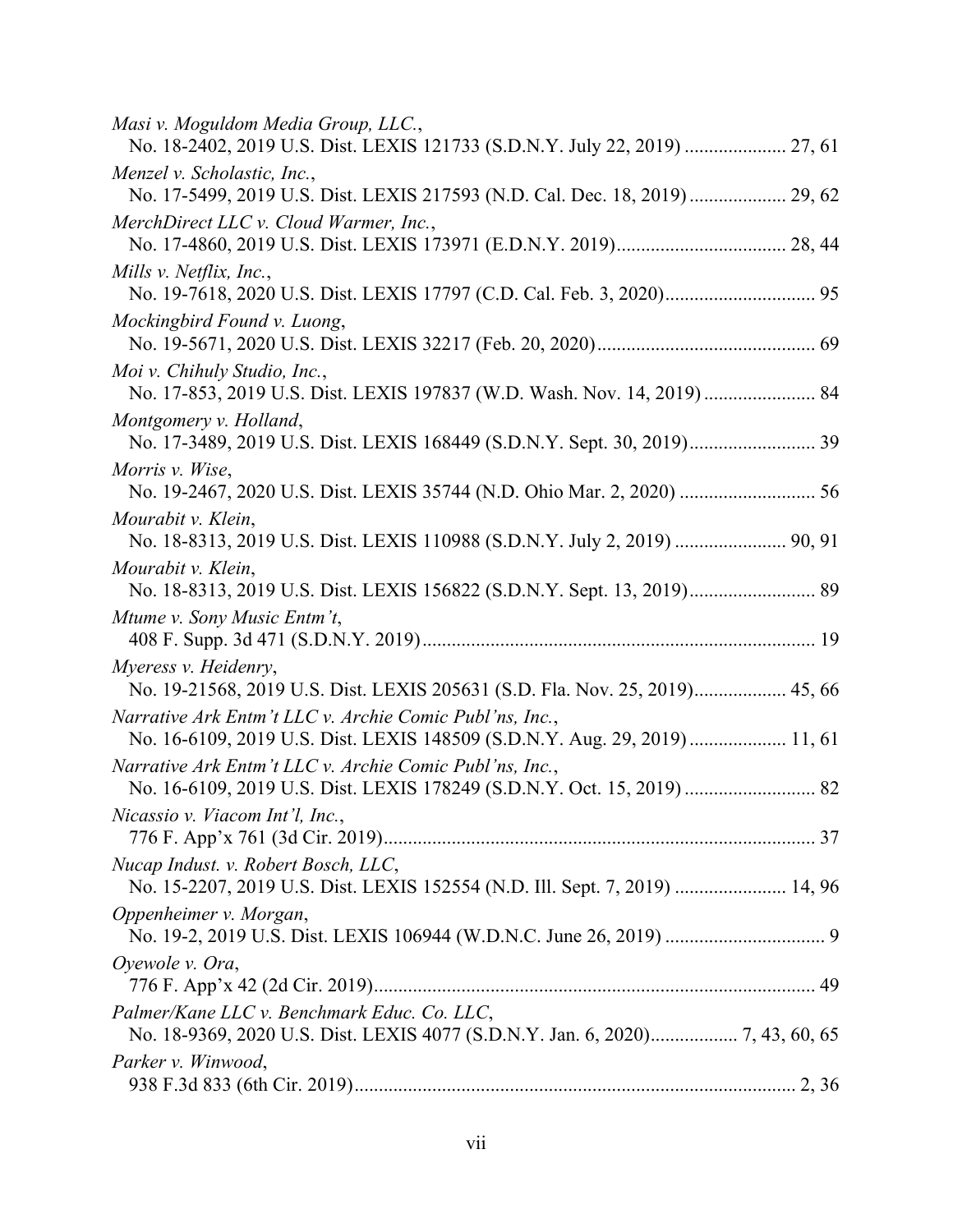| No. 18-817, 2019 U.S. Dist. LEXIS 112440 (W.D. Tex. July 8, 2019)  84          |
|--------------------------------------------------------------------------------|
|                                                                                |
|                                                                                |
| No. 19-435, 2019 U.S. Dist. LEXIS 188020 (W.D. Tex. Oct. 29, 2019)  54         |
|                                                                                |
|                                                                                |
|                                                                                |
| No. 19-447, 2019 U.S. Dist. LEXIS 114690 (S.D.N.Y. July 10, 2019)  90          |
| No. 17-2618, 2020 U.S. Dist. LEXIS 15081 (S.D.N.Y. Jan. 29, 2020) 80, 88       |
|                                                                                |
|                                                                                |
| No. 18-12400, 2019 U.S. Dist. LEXIS 174833 (S.D.N.Y. Oct. 4, 2019)  38         |
|                                                                                |
|                                                                                |
|                                                                                |
|                                                                                |
| No. 18-2110, 2020 U.S. App. LEXIS 15103 (2d Cir. May 12, 2020)  20, 25, 58, 70 |
|                                                                                |
|                                                                                |
|                                                                                |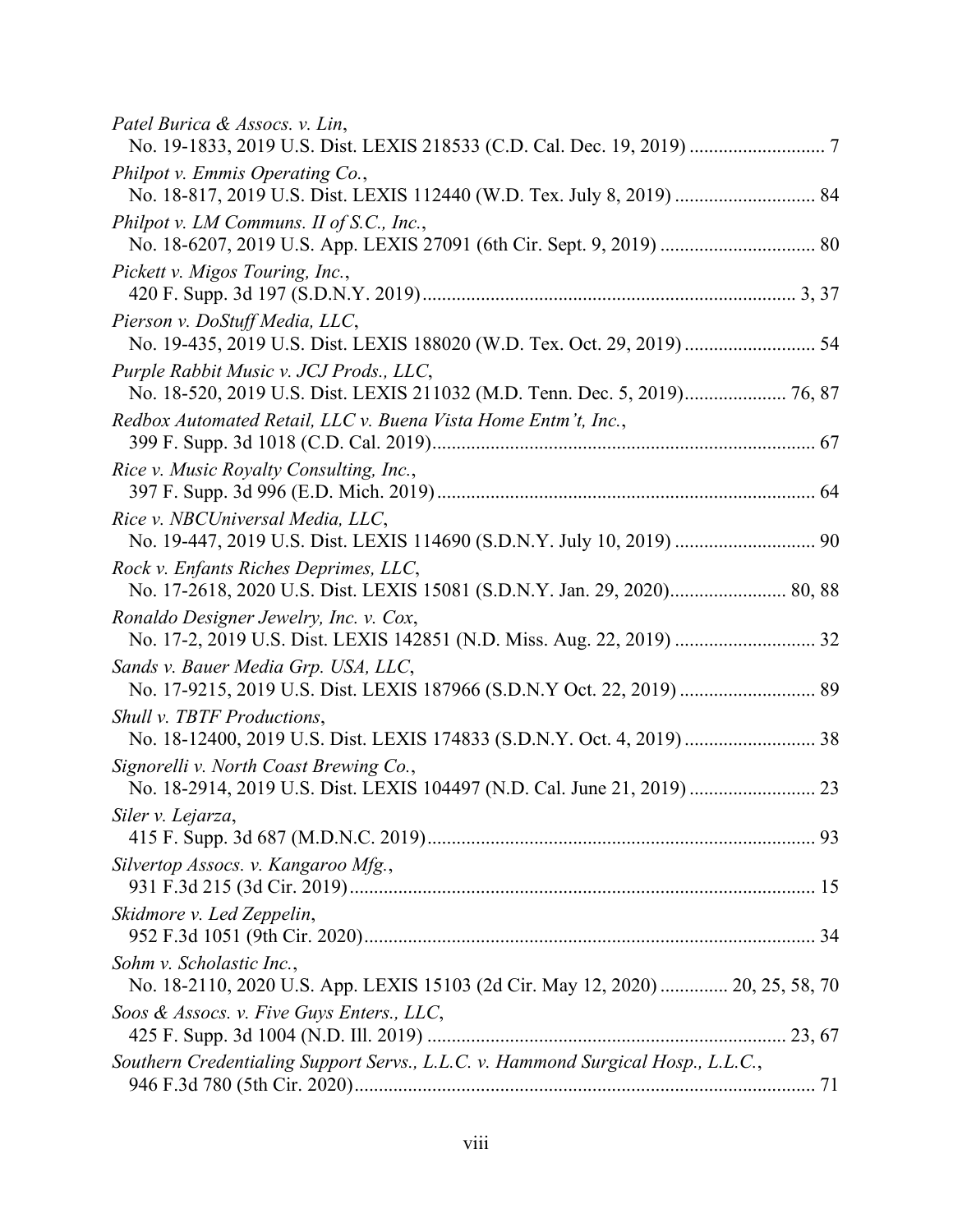| State Street Global Advisors Tr. Co. v. Visbal,                                                                                              |
|----------------------------------------------------------------------------------------------------------------------------------------------|
| Stouffer v. Nat'l Geographic Partners, LLC,                                                                                                  |
| Strike 3 Holdings, Inc. v. Doe,                                                                                                              |
| Syngenta Crop Prot., LLC v. Willowood, LLC,                                                                                                  |
| Synopsys, Inc. v. InnoGrit, Corp.,<br>No. 19-2082, 2019 U.S. Dist. LEXIS 107215 (N.D. Cal. June 26, 2019)  86                                |
| Texkhan, Inc. v. Joah,<br>No. 18-9313, 2019 U.S. Dist. LEXIS 143260 (C.D. Cal. Aug. 22, 2019) 74                                             |
| Tolbert v. High Noon Prods., LLC,<br>No. 18-680, 2019 U.S. Dist. LEXIS 181528 (N.D. Ala. Oct. 21, 2019)  4                                   |
| Town and Country Linen Corp. v. Ingenious Designs LLC,<br>No. 18-5075, 2020 U.S. Dist. LEXIS 15654 (S.D.N.Y. Jan. 29, 2020) 15               |
| Tresóna Multimedia, LLC v. Burbank High School Vocal Music Ass'n,                                                                            |
| Universal Dyeing & Printing, Inc. v. Knitwork Prods. II, LLC,<br>No. 17-5660, 2019 U.S. Dist. LEXIS 107182 (C.D. Cal. June 26, 2019)  29, 30 |
| Universal Instruments Corp. v. Micro Sys. Eng'g,                                                                                             |
| Utex Indus. v. Wiegand,                                                                                                                      |
| Vacchi v. E*Trade Fin. Corp.,                                                                                                                |
| Viper Nürburgring Record LLC v. Robbins Motor Co. LLC,<br>No. 18-4025, 2019 U.S. Dist. LEXIS 152931 (D. Kan. Sep. 9, 2019)  14, 23, 49, 57   |
| Virtual Chart Solutions I, Inc. v. Meredith,                                                                                                 |
| Warner Bros. Records v. Charter Communs.,                                                                                                    |
| Webster v. Dean Guitars,                                                                                                                     |
| Whistleblower Prods., LLC v. St8cked Media LLC,<br>No. 18-5258, 2019 U.S. Dist. LEXIS 117396 (E.D.N.Y. July 15, 2019)  28                    |
| Wolk v. Ormerod,                                                                                                                             |
| Wright v. Penguin Random House,                                                                                                              |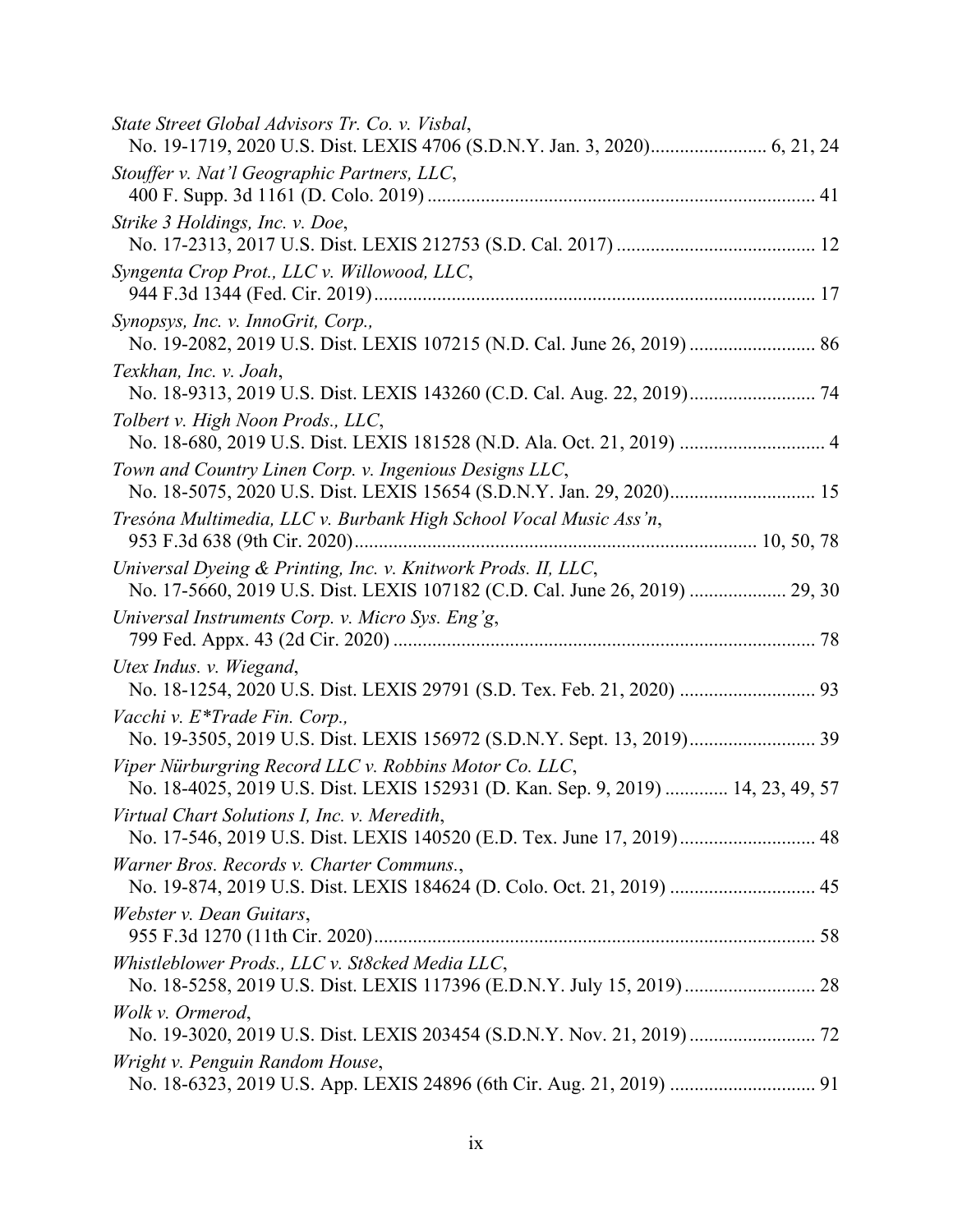| Xclusive-Lee, Inc., v. Hadid,                                         |  |
|-----------------------------------------------------------------------|--|
|                                                                       |  |
| Yamashita v. Scholastic Inc.,                                         |  |
|                                                                       |  |
| Yang v. Mic Network, Inc.,                                            |  |
|                                                                       |  |
| Yeda Research & Dev. Co. v. iCad, Inc.,                               |  |
| No. 18-8083, 2019 U.S. Dist. LEXIS 153420 (S.D.N.Y. Sept. 5, 2019) 40 |  |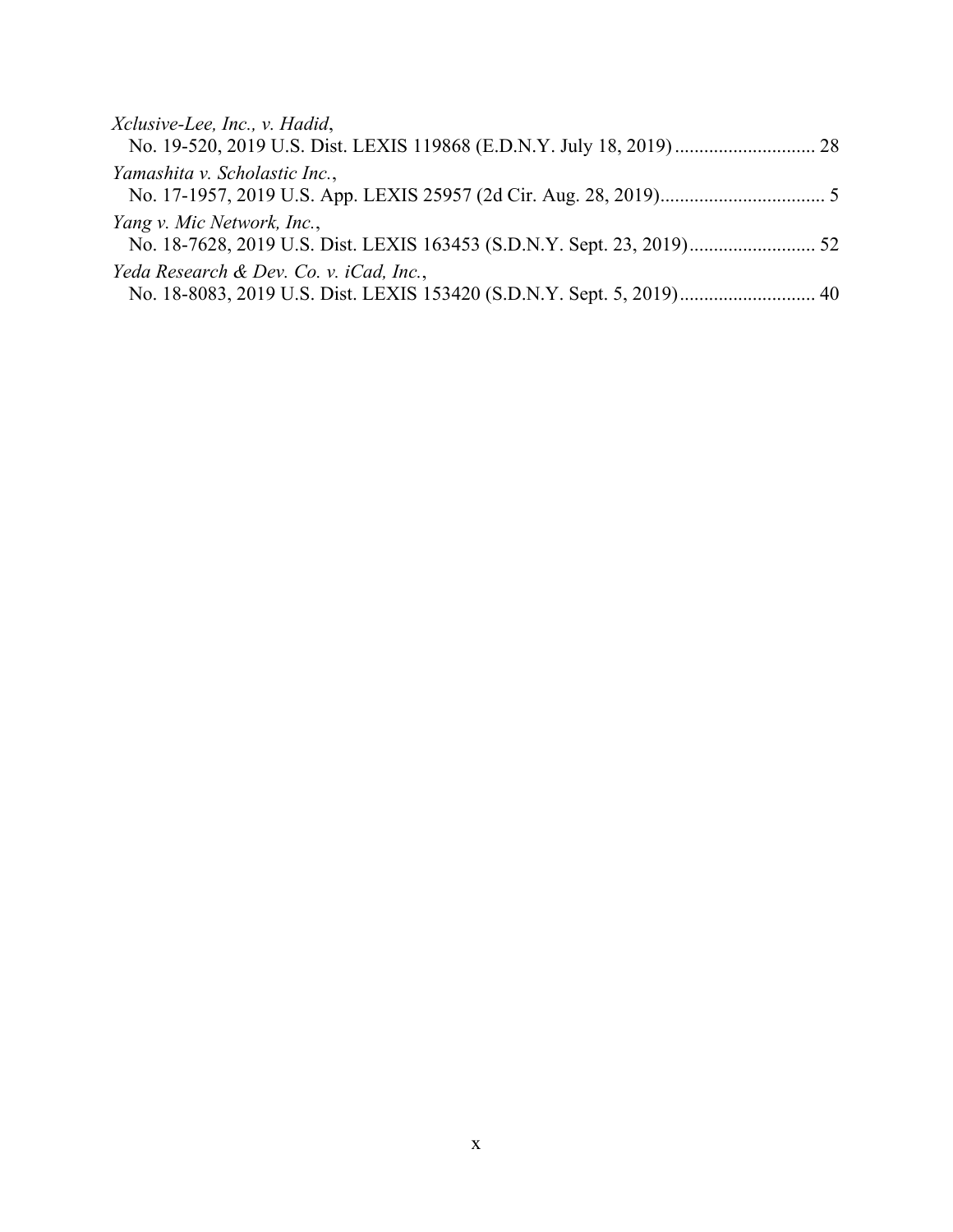## <span id="page-12-0"></span>**I. JURISDICTION AND PROCEDURAL ISSUES**

## <span id="page-12-1"></span>**A. Subject Matter Jurisdiction**

*Incarcerated Entm't, LLC v. Cox*, No. 18-21991, 2019 U.S. Dist. LEXIS 166104 (S.D. Fla. Sep. 27, 2019)

District court granted plaintiffs' motion for summary judgment motion in declaratory judgment action. Plaintiff Efraim Diveroli was arms dealer to U.S. government during war on terror, and was later convicted and served prison time for fraud. During Diveroli's incarceration, he and defendant Matthew Cox executed work-for-hire agreement, which provided that defendant would assist Diveroli in writing memoir in exchange for up-front payment and royalties. Agreement also provided that all copyrights would be owned by Diveroli as sole author. After registering copyright in his book, Diveroli assigned his rights to plaintiff Incarcerated Entertainment. Following various litigations involving Warner Bros. regarding movie loosely based on Diveroli's story as well as parties' rights and copyright ownership under agreement, plaintiffs filed declaratory judgment against defendant, seeking declaration of rights under agreement and exclusive copyright in book, then moved for summary judgment. Court held it had subject matter jurisdiction because plaintiffs' declaratory judgment action anticipated copyright counterclaim by defendant. Indeed, defendant had filed, then dismissed, copyright counterclaim. Court therefore proceeded through contractual analysis of agreement, holding that agreement clearly provided that plaintiff was exclusive owner of book and any associated copyright, and granting plaintiffs' summary judgment motion on that ground.

*Brown-Thomas v. Hynie*, No. 18-2191, 2020 U.S. Dist. Lexis 29428 (D.S.C. Feb. 20, 2020)

Plaintiffs, children of singer James Brown, sued Brown's surviving spouse and her son, alleging that they entered into agreements with third parties intended to deprive plaintiffs of their copyright termination rights in Brown's works. Defendants had entered into settlement agreement(s) with fiduciaries of Brown's trust whereby surviving spouse was required to transfer sixty-five percent of proceeds from her termination rights to Brown's trust. Plaintiffs sought declaratory judgment that agreements were in violation of Act's termination provisions. District court denied defendants' motions to dismiss for lack of subject matter jurisdiction; defendants then moved district court to revise its orders denying motions to dismiss, arguing in part that district court lacked subject matter jurisdiction. District court applied *T.B. Harms Co.* test and found that plaintiffs' claims required court to determine whether alleged agreements were unlawful "agreements to the contrary" and whether they should be declared as void under Act, which required examination of scope of Act's termination provisions. District court observed that House Report associated with Act states that right to termination cannot be waived in advance or contracted away, which mirrored plaintiffs' allegations against surviving spouse. Consequently, district court denied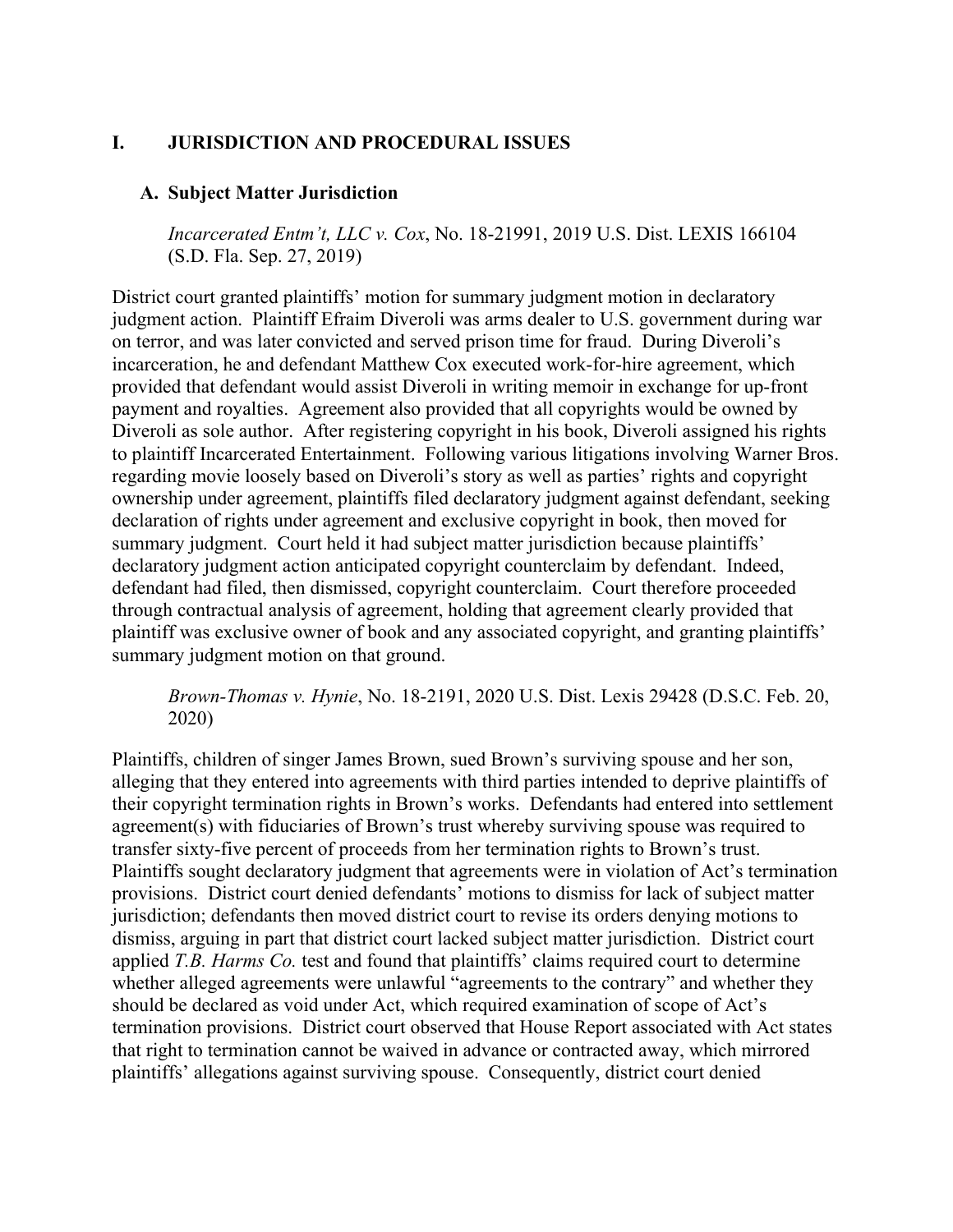defendants' motion to revise court's prior orders, leaving in place its denial of defendants' motions to dismiss.

#### <span id="page-13-0"></span>**B. Personal Jurisdiction and Venue**

*Hydentra HLP Int. Ltd. v. Sagan Ltd.*, No. 17-16637, 2019 U.S. App. LEXIS 23041 (9th Cir. Aug. 1, 2019)

Ninth Circuit reversed district court's holding that no personal jurisdiction existed over foreign defendants under federal-long arm statute. Plaintiffs Hydentra, producers of pornographic materials distributed online to paid subscribers, brought copyright infringement suit against defendants, citizens of Seychelles, Barbados and Canada. Defendants successfully moved to dismiss for lack of personal jurisdiction. Under Federal Rule of Civil Procedure 4(k)(2), district court can exercise personal jurisdiction over foreign defendant if (1) claim arises under federal law; (2) defendant is not subject to personal jurisdiction in any state court; and (3) exercising jurisdiction comports with due process. Due process analysis requires that (i) defendant purposefully direct its activities to United States as whole; (ii) claim arise out of defendant's forum-related activities; and (iii) exercise of jurisdiction is reasonable. Defendant purposefully directs its activities at United States where defendant (a) committed intentional act (b) expressly aimed at United States that (c) causes harm defendant knows is likely to be suffered. District court correctly determined that defendants intentionally committed copyright infringement; because plaintiff's economic loss caused by intentional infringement is foreseeable, court should also have found that defendants caused harm they knew Hydentra was likely to suffer in United States. Because Hydentra's claims arose out defendants' U.S.-related activities and because defendants failed to show that exercising jurisdiction over them would be unreasonable and violative of due process, district court erred in dismissing suit for lack of personal jurisdiction.

*Parker v. Winwood*, 938 F.3d 833 (6th Cir. 2019)

Sixth Circuit affirmed district court's dismissal of plaintiffs' copyright infringement claim for lack of personal jurisdiction. In 1965, in Memphis, Tennessee, plaintiff Parker and plaintiff's husband Banks wrote *Ain't That a Lot of Love* and registered it with Copyright Office. In 1966, in London, England, defendants Steve and Mervyn Winwood, as members of Spencer Davis Group ("SDG"), wrote *Gimme Some Lovin'* and their record label registered it with Copyright Office. According to Steve, SDG wrote song with "American perspective" and contracted with record label to market and distribute SDG's music. While was Mervyn still SDG member, *Gimme Some Lovin'* debuted in United States. Personal jurisdiction assessed under Tennessee's long-arm statute, which extends personal jurisdiction to limits of due process, which in turn requires that out-of-state defendant have minimum contacts with Tennessee. Here, plaintiffs relied only on specific personal jurisdiction alleged, which requires defendant's suit-related conduct to establish substantial connection with Tennessee. Plaintiffs argued Mervyn's intentional harm of Tennessee residents, coupled with above facts, established personal jurisdiction over Mervyn. Because Sixth Circuit found plaintiffs failed to provide evidence that Mervyn himself directed distribution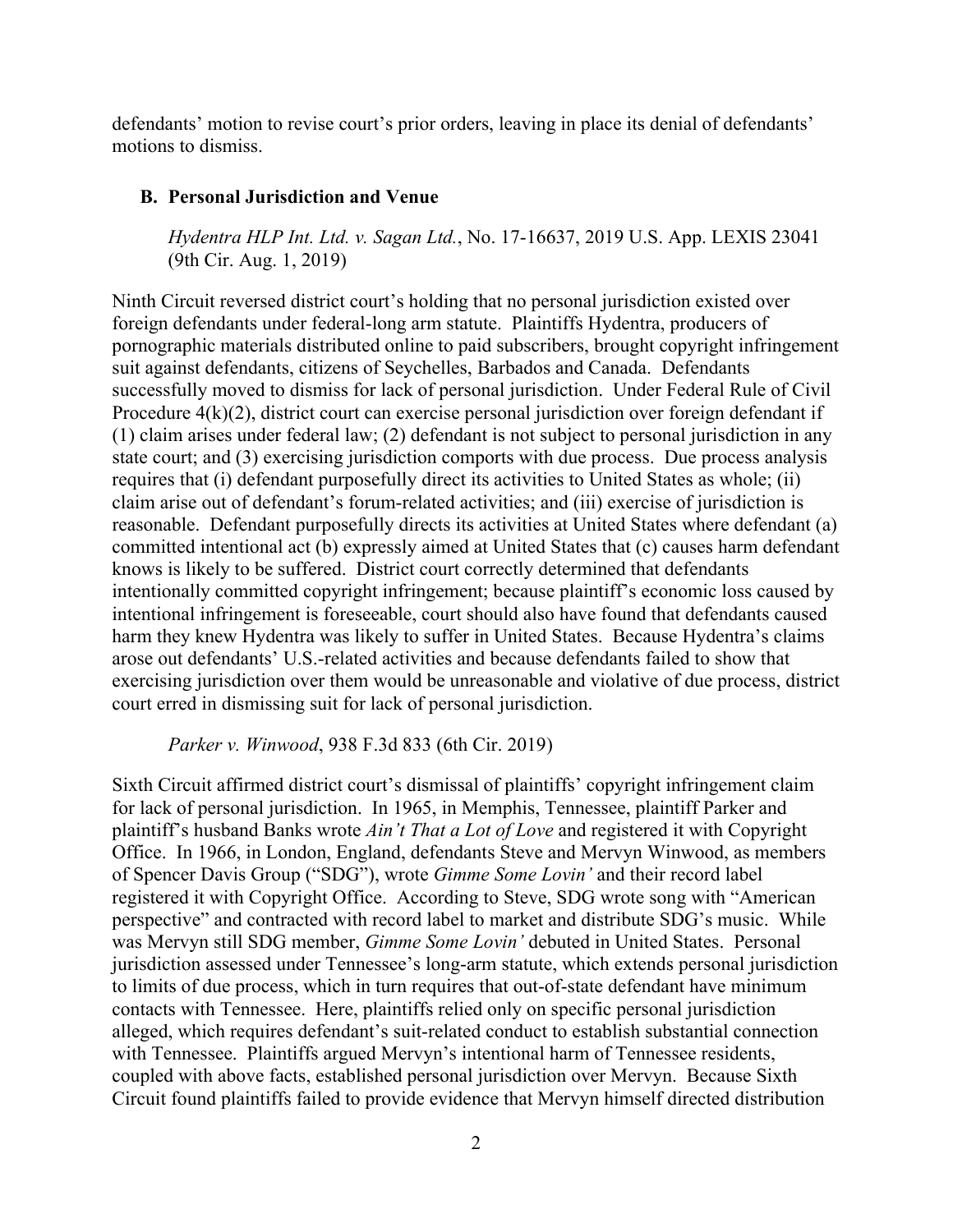of SDG's song within Tennessee or even United States, and showed only that Mervyn was merely aware that SDG's song might be distributed there, Sixth Circuit affirmed dismissal of all claims against Mervyn for lack of personal jurisdiction.

*Pickett v. Migos Touring, Inc.*, 420 F. Supp. 3d 197 (S.D.N.Y. 2019)

Plaintiff, author of the musical composition "Walk It Like I Talk It," alleged that defendants' composition "Walk It Talk It" infringed his work. Defendant Quality Control moved to dismiss on ground that court lacked jurisdiction over it. Court found that execution of contract with recording company based in New York was not sufficient to constitute transaction of business under New York's long-arm statute. However, plaintiff also alleged that Quality Control, with other defendants, distributed defendant's work nationwide, including New York, and that Quality Control's "premier artists," Migos, performed work in New York on six consecutive dates where work was "only song shared by Migos and Drake." Accordingly, court found that plaintiff pleaded sufficient facts to make *prima facie* showing of jurisdiction and denied motion to dismiss.

*Heritage Lace, Inc. v. Underwraps Costume Corp.*, No. 18-9796, 2019 U.S. Dist. LEXIS 139147 (S.D.N.Y. Aug. 16, 2019)

Court denied defendant's motion to dismiss for lack of venue, but granted motion to transfer. Plaintiff, owner of lace fabric designs known as "Spider Mantle Runner" and "Skeletons, Skulls and Spider Webs Designs," operated chiefly out of Iowa. Plaintiff alleged that defendant infringed its copyrights when it distributed items bearing designs at trade show in Louisiana. Defendant, who mainly operated out of California, sold few items into Southern District of New York. Some of defendant's products were also displayed in showroom on Fifth Avenue, which plaintiff described as defendant's "office and place of business," and plaintiff further alleged showroom was on defendant's website at least two years prior to litigation—contentions defendant disputed. Defendant moved to dismiss, or in alternative, to transfer case to Central District of California. Court first determined that venue was proper because it had personal jurisdiction over defendant. Court accepted plaintiff's argument that defendant supplied goods at Fifth Avenue "office and place of business," but noted that even if it accepted defendant's arguments, it would find that it had jurisdiction under long-arm statute because defendant contracted to sell goods in State. Court had specific jurisdiction over defendant's conduct because items were "purposefully directed toward" New York, and defendant's activities established that it personally availed itself of New York law benefits and protections. Exercise of jurisdiction comported with due process because defendant had not shown that exercise of jurisdiction was unreasonable. Court thus denied motion to dismiss. In reviewing motion to transfer, court found following factors militated in favor of transfer: only one party needed to travel to California, but both would need to travel to New York; most critical testimony would come from defendant's witnesses who resided in California; alleged infringement occurred in California, where defendant was located and only small portion of allegedly infringing products were made in New York; and trial efficiency and interests of justice. Court found smaller size of defendant weighed only slightly on side of transfer, and location of documents, ability to compel unwilling witnesses' attendance, and forum's familiarity with law to be neutral. Court also gave less deference to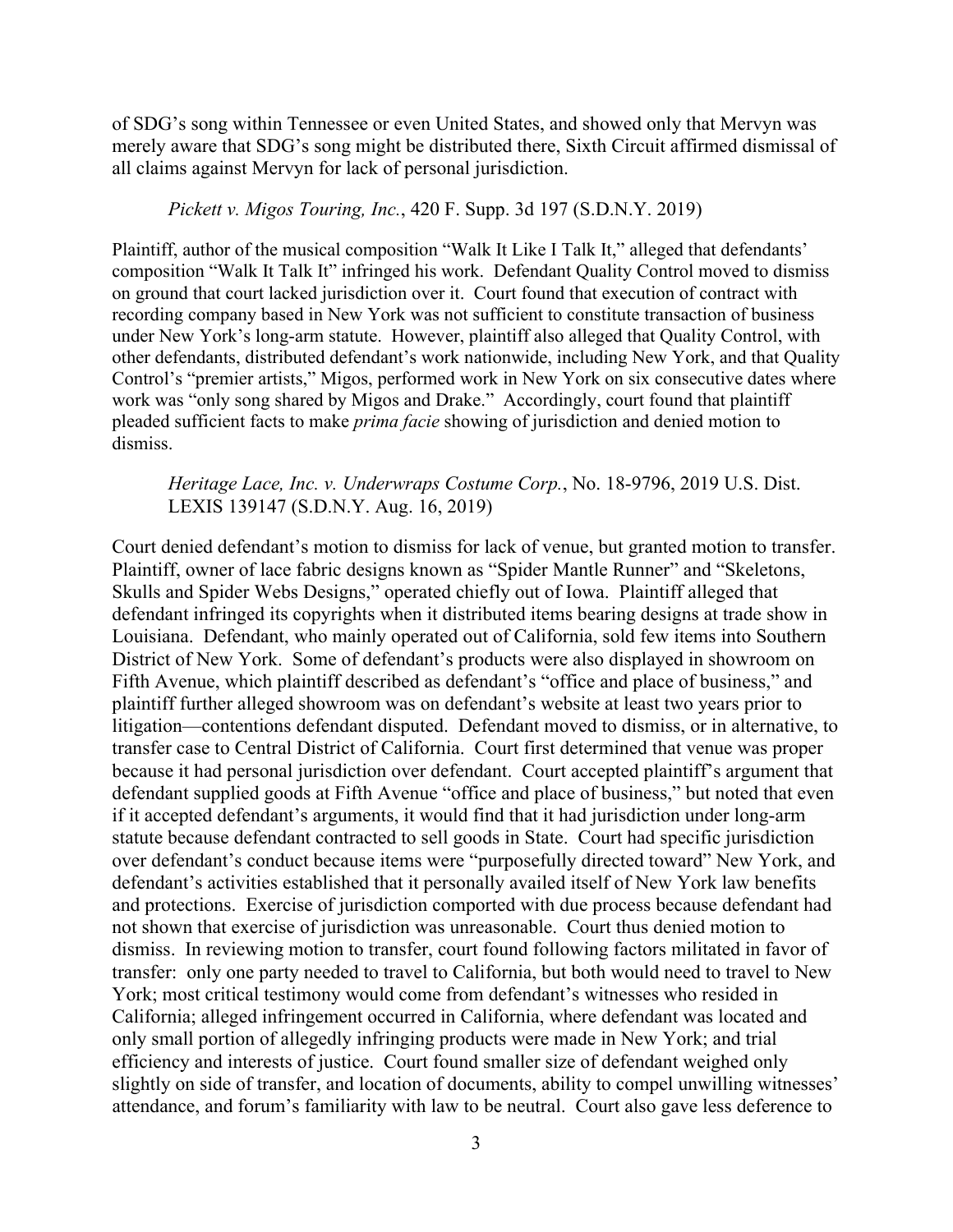plaintiff's choice of forum because it was not at home in New York. In sum, court found factors warranted transfer of case to Central District of California.

*Golden Ring Int'l, Inc. v. Cullen*, No. 18-1244, 2019 U.S. Dist. LEXIS 144444 (N.D.N.Y. Aug. 26, 2019)

Plaintiffs brought claim for declaratory judgment of ownership of worldwide distribution rights in film *London Fields* against defendants including Matthew Cullen, director of film and California resident. Defendants moved to dismiss complaint for lack of personal jurisdiction. Under New York long-arm statute plaintiff must prove five elements to establish jurisdiction: (1) defendant committed tortious act outside state; (2) cause of action arose from that act; (3) act caused injury to person or property within state; (4) defendant expected or should reasonably have expected act to have consequences in state; and (5) defendant derives substantial revenue from interstate or international commerce. Court found plaintiffs had not alleged sufficient facts to constitute New York-based injury. Domicile of plaintiff copyright holder is insufficient to establish personal jurisdiction; there must be non-speculative and direct injury in New York to intellectual property rights. Because defendant was not domiciled in New York, nor did defendant have minimum contacts in New York, and injury was not shown to have occurred in New York, court dismissed plaintiffs' complaint.

*Tolbert v. High Noon Prods., LLC*, No. 18-680, 2019 U.S. Dist. LEXIS 181528 (N.D. Ala. Oct. 21, 2019)

District court granted defendants' motion to dismiss for lack of personal jurisdiction. *Pro se* plaintiff alleged that HGTV television show *Good Bones*, which featured mother-daughter home renovation team, infringed copyright in trailer plaintiff created for similarly themed television show. After defendant production company was dismissed for lack of general personal jurisdiction, plaintiff amended complaint to allege specific personal jurisdiction, alleging that defendants knew when they infringed plaintiff's copyright that plaintiff was Alabama resident, and that her potential show was filmed and set in Alabama. Defendant argued that plaintiff failed to identify any relevant contacts between defendant and Alabama, and instead relied on plaintiff's contacts with Alabama, and that national broadcast of *Good Bones* did not establish minimum contacts with Alabama. Court held that plaintiff failed to allege defendant's personal availment of Alabama under "effects" test, because only link to Alabama was defendant's alleged contacts with plaintiff, and because broadcast of *Good Bones* in Alabama did not directly target or impugn plaintiff. Even under traditional minimum contacts analysis, defendant did not have sufficient contacts with Alabama: only alleged contacts were emails plaintiff claimed she sent regarding her television show concept (which defendant denied receiving), and knowledge that *Good Bones* would be broadcast in Alabama. Court explained that contacts with forum must be defendant's contacts, not plaintiff's, and dismissed case for lack of personal jurisdiction.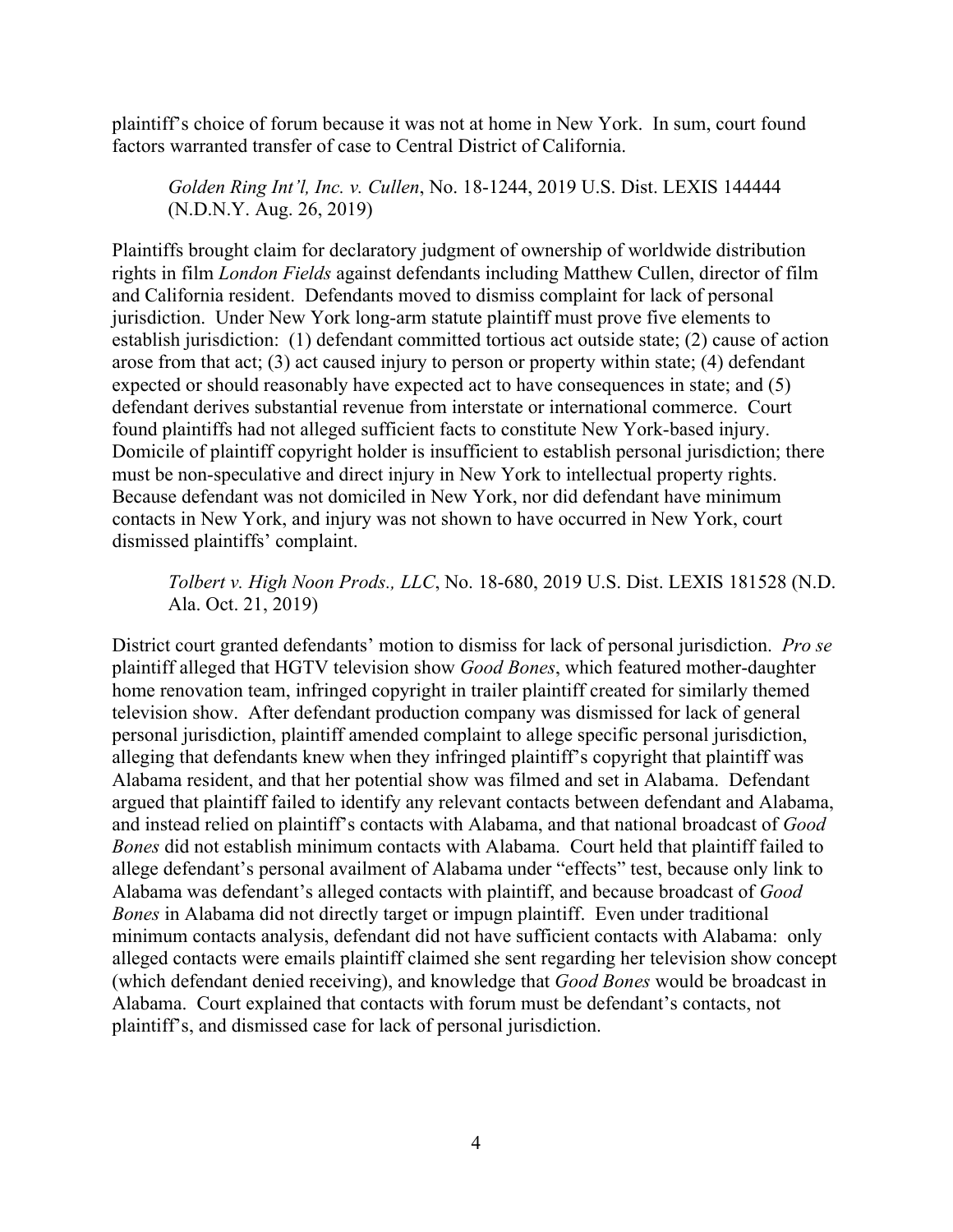#### <span id="page-16-0"></span>**C. Pleadings**

*Yamashita v. Scholastic Inc.*, No. 17-1957, 2019 U.S. App. LEXIS 25957 (2d Cir. Aug. 28, 2019)

Second Circuit affirmed district court's dismissal of plaintiff's complaint as insufficiently pleaded, and denial of leave to amend complaint on ground that amendment would be futile. Plaintiff photographer Yamashita authorized stock photo agency Corbis to grant limited licenses to use plaintiff's photos to publishers, including defendant Scholastic. Plaintiff sued Scholastic for copyright infringement, claiming, upon information and belief, that Scholastic exceeded scope of Corbis-Scholastic license by exceeding unspecified express limitations on number of copies, distribution area, media, language and duration. Because license existed, burden was on plaintiff to prove that Scholastic's use exceeded scope thereof. However, plaintiff did not identify any specific license limitation, or explain how such limitation was breached by defendant or why plaintiff lacked access to license terms. Because complaint failed to establish single instance of infringement or even timeframe when infringement might have occurred, it did not allege sufficient supporting facts beyond mere speculation to satisfy Fed. R. Civ. P. 8, or to state plausible claim for relief per *Twombly* and *Iqbal*. In proposed amended complaint, plaintiff added information showing Scholastic's use of one photo after expiration of relevant license, but failed to add similar allegations for remaining photos. After parties settled with respect to identified photo, district court denied leave to amend complaint because amendment did not cure defects, and was therefore futile. Second Circuit affirmed district court's dismissal of complaint and denial of leave to amend because even proposed amended complaint was collection of speculative claims based on suspicion alone.

#### *Cortés-Ramos v. Martin-Morales*, 956 F.3d 36 (1st Cir. 2020)

First Circuit affirmed dismissal of plaintiff's complaint for failure to state copyright claim and remanded to allow district court to consider whether to dismiss without prejudice or permit plaintiff to supplement complaint to allege registration. Plaintiff songwriter submitted song and music video to songwriting contest sponsored by, among others, musician Ricky Martin. Although plaintiff was one of finalists, another participant was selected as winner of contest. Several months after selection of contest winner, Martin released his song named "Vida" with music video that was purportedly "identical to the one that [plaintiff] composed and created." Plaintiff sued Martin, alleging copyright infringement and claims under Puerto Rico law. District court initially dismissed case, holding that plaintiff's claims were subject to contest's arbitration provision; First Circuit reversed. On remand, district court granted defendant's renewed motion to dismiss and, dismissed plaintiff's copyright claim with prejudice, concluding that plaintiff failed to allege registration of his copyright to sustain cause of action, and failed to show that defendant copied his music video. Plaintiff again appealed. First Circuit found that district court "correctly held that the complaint failed to state a copyright claim because it did not allege registration," but also concluded that "district court erred in holding that the complaint otherwise failed to state a copyright claim and dismissing the complaint with prejudice." Court determined that, aside from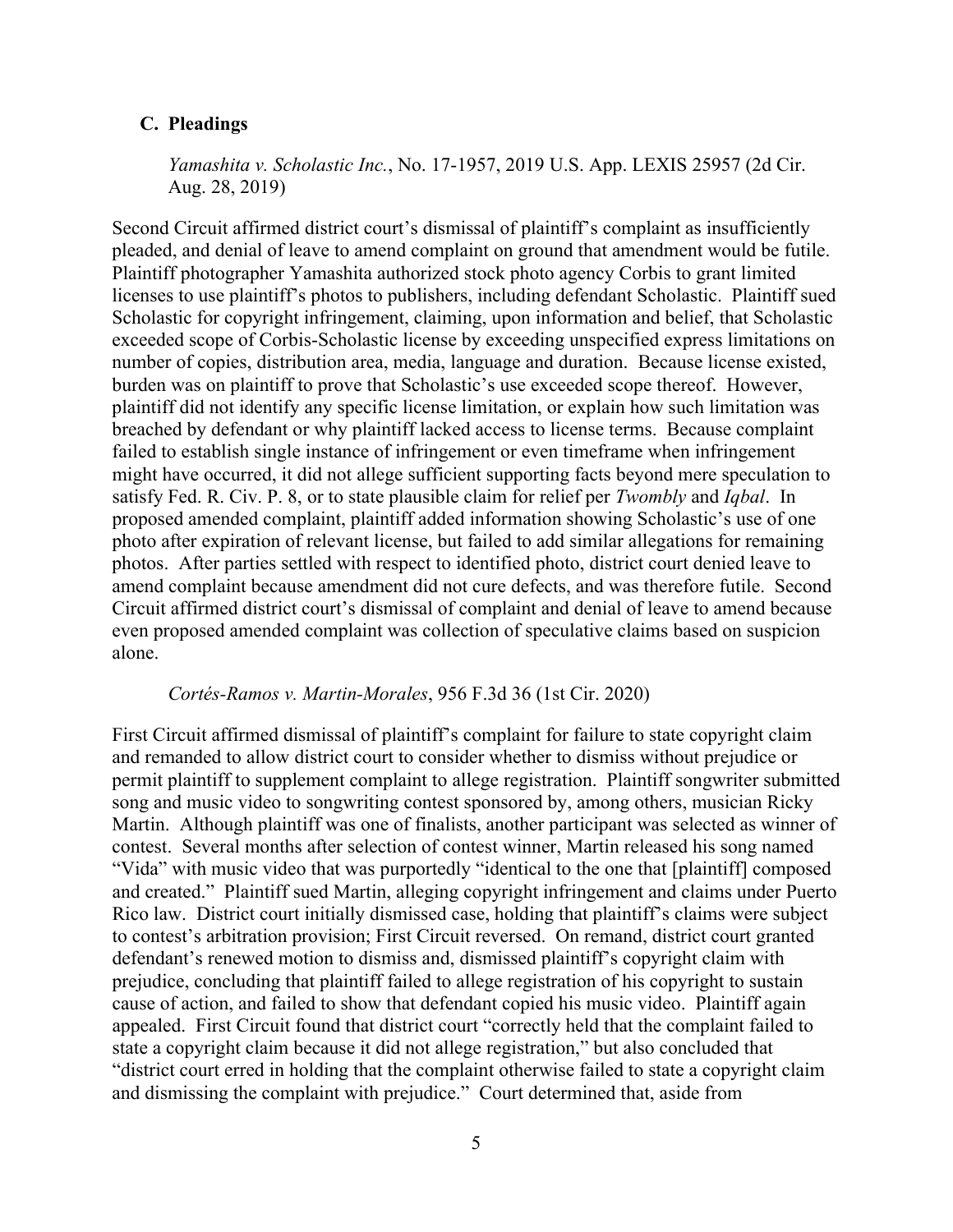registration, plaintiff sufficiently alleged copyright violation because "there is a reasonable inference that Martin had access to [plaintiff's] music video" and plaintiff's allegation that "Vida" was "almost identical" to defendant's music video was sufficient to meet "burdens of pleading both indirect actual copying and substantial similarity." Therefore, court concluded that plaintiff's complaint "adequately supported a reasonable inference of similarity so as to render his claim plausible." Given that "complaint is insufficient as to only the registration ground, the district court should not have dismissed the copyright claim with prejudice," particularly because there was no dispute that plaintiff obtained registration in his music video after he filed his complaint. Based on this, court determined that case appeared to be candidate for supplemental pleading under Rule 15(d) and remanded to "afford the district court 'an opportunity to pass upon' the question of whether [plaintiff] should be allowed to supplement his complaint under Rule 15(d) or instead he should be required to file a new action."

## *State Street Global Advisors Tr. Co. v. Visbal*, No. 19-1719, 2020 U.S. Dist. LEXIS 4706 (S.D.N.Y. Jan. 3, 2020)

District court denied plaintiff's motion to amend complaint to add secondary copyright infringement claims as futile because they would require extraterritorial application of U.S. copyright law. Plaintiff commissioned defendant sculptor Kristen Visbal to create Fearless Girl statue ("Artwork") for International Women's Day. Plaintiff and defendant then executed agreements that granted plaintiff exclusive license to use Artwork in connection with (A) gender diversity issues in corporate governance and financial services sector and (B) plaintiff and its products and services, and generally prohibited defendant from selling, licensing or distributing Artwork for any commercial or corporate purpose, or to any third party for use in connection with issues in subsection (A). Defendant allegedly sold Artwork replica to three Australian companies, namely, law firm specializing in personal injury and financial services and two pension super funds. Law firm displayed photo of Artwork, allegedly taken by defendant, on its Instagram account alongside firm's branding. Australian companies also allegedly publicized unauthorized replica in connection with workplace gender equality. Plaintiff sought to add secondary copyright claims against defendant, namely, inducement of copyright infringement, and contributory and vicarious copyright infringement, all of which require direct infringement by third party. Plaintiff's indirect claims were based on direct infringement by Australian companies, none of which did business in, or had any other connection to or interest in, United States. Court held that Australian law firm's posting of U.S. copyrighted image on internet in Australia, although such image was accessible in United States, insufficient basis for application of U.S. copyright law because such application would undermine extraterritorial limitations. Instead, in addition to accessibility of copyrighted property on internet, "plus" factor, such as direction of copyrighted material into United States, foreign acts that are intended to and do have effect within United States, or uploading of copyrighted materials to servers in United States, was required. Because no such factor was alleged, plaintiff's secondary claims could not succeed, and amendment was denied as futile.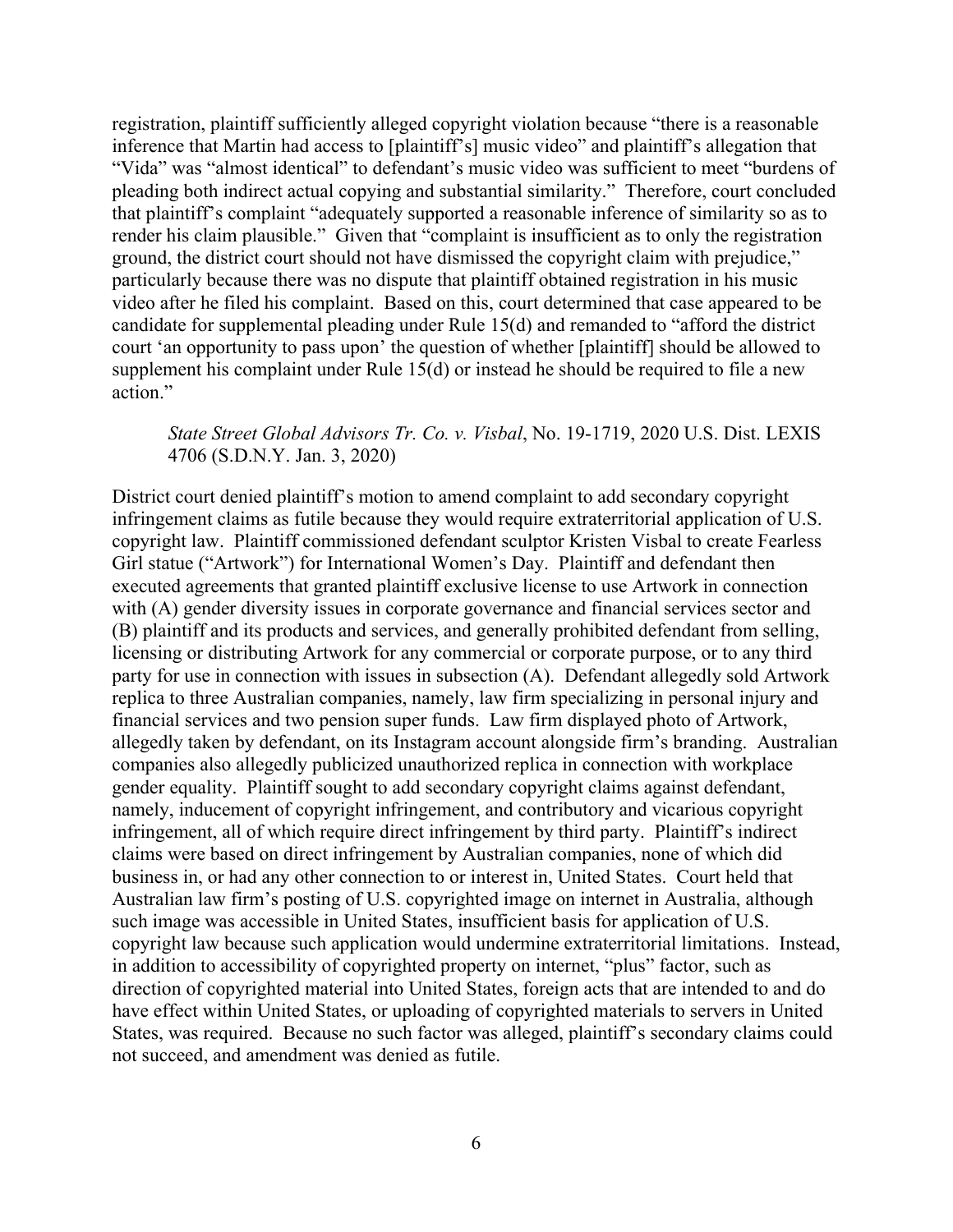*Palmer/Kane LLC v. Benchmark Educ. Co. LLC*, No. 18-9369, 2020 U.S. Dist. LEXIS 4077 (S.D.N.Y. Jan. 6, 2020)

District court granted defendant's motion to dismiss plaintiff's copyright infringement claim to extent premised on unenumerated works or unspecified timeframe, without prejudice to repleading. Plaintiff stock photography company licensed certain copyrighted commercial images, subject to three group registrations, to non-party agency Corbis, which, in turn, licensed images under limited rights license to, among others, defendant educational publisher. Plaintiff sued defendant for copyright infringement, alleging that defendant used images without license, with expired license and/or in excess of license's scope. Plaintiff alleged infringement of 12 enumerated images, but also referred to unspecified additional images to be revealed upon subsequent access to defendant's records. Plaintiff further failed to provide information regarding timing or other details of alleged infringement for five images. Court held that plaintiff adequately identified enumerated images and sufficiently alleged infringement timeframe and other details for seven works, but dismissed, without prejudice, plaintiff's claims to extent premised on any unspecified works and/or works unaccompanied by allegations regarding infringement timeframe.

## *Patel Burica & Assocs. v. Lin*, No. 19-1833, 2019 U.S. Dist. LEXIS 218533 (C.D. Cal. Dec. 19, 2019)

Court dismissed infringement claim without prejudice because plaintiff failed to sufficiently allege copying. Plaintiff structural engineering firm claimed it had created numerous "design details" for use in structural plans and obtained copyright registrations for same, without stating what said details comprised or how they were used, and without attaching registrations or even providing registration numbers. Plaintiff further claimed that defendants, former employee and his new structural engineering company, infringed plaintiff's copyrights by creating construction plans with design details identical to those in plaintiff's copyrighted works. Court held that, despite failing to attach or even identify copyright registrations, plaintiff sufficiently pleaded ownership of valid copyright via threadbare allegations of registration ownership. However, plaintiff failed to sufficiently plead copying because it did not allege facts sufficient for defendants to identify which specific works or design details they allegedly infringed. Insufficiency of plaintiff's allegations was particularly problematic because plaintiff asserted copying based on striking or substantial similarity theory (in addition to direct copying theory), meaning that plaintiff was required to identify concrete elements establishing that defendants' work was objectively similar to plaintiff's.

## *DBW Partners, LLC v. Bloomberg, L.P.*, No. 19-311, 2019 U.S. Dist. LEXIS 195725 (D.D.C. Nov. 19, 2019)

Court granted defendant's motion to dismiss copyright infringement claim because complaint did not identify infringed and infringing works with particularity. Plaintiff "investigative news and legal analysis company" published and distributed copyrighted materials to its paid subscribers. Plaintiff alleged that Bloomberg solicited and obtained plaintiff's reports and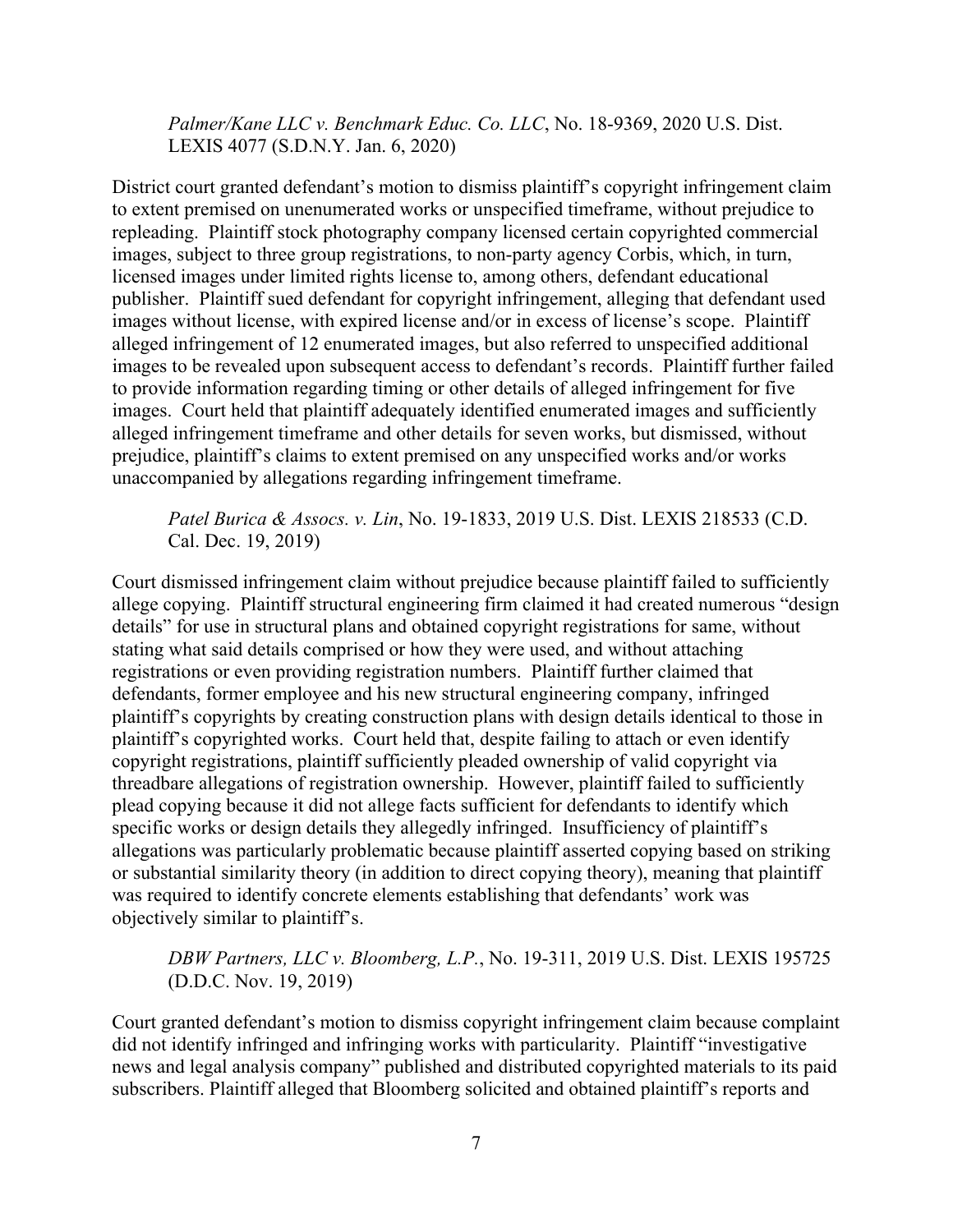"published its own summary or abstract" of reports, adding none of its own material or analysis other than current market price or reference to past article. Plaintiff sued for infringement and contributory infringement (alleging that Bloomberg induced and encouraged infringement by plaintiff's subscribers), and Bloomberg moved to dismiss. On motion to dismiss, Bloomberg argued that complained failed to state claim because it "does not identify the specific works" plaintiff alleged were directly or indirectly infringed and made "only vague, blanket assertions" of infringement. Court agreed with Bloomberg, noting that complaint "failed to allege sufficient facts" for court to draw inference of liability for infringement. Defendant argued that it cured defect by identifying reports that Bloomberg copied in its opposition briefs and accompanying exhibits. Court rejected argument, because complaint itself, and documents upon which complaint relied, did not contain specific allegations, and because briefs and exhibits thereto cannot serve to amend complaint. Court held that plaintiff failed to identify specific infringed works, and dismissed direct and contributory infringement claims without prejudice. Court declined to exercise supplemental jurisdiction on common law claim for misappropriation under "hot news" doctrine, in view of its dismissal of all federal claims.

## *Beyond Cushions Corp. v. TJX Co.*, No. 18-10268, 2019 U.S. Dist. LEXIS 204003 (D.N.J. Nov. 25, 2019)

Court granted plaintiff's motion for default judgment. Plaintiff, owner of nine copyrighted designs of embroidered pillows containing famous skylines and landmarks worldwide, moved for default judgment against defendant. Plaintiff sold pillows to defendants for nearly two years but ended its relationship with defendant due to nonpayment. Defendant nonetheless sold and distributed pillows without authorization from plaintiff. Plaintiff twice provided notice to defendant that its sale of pillows constituted infringement, but defendant allegedly continued to import, manufacture, and sell pillows. Assessing sufficiency of alleged claims, court found plaintiff established prima facie infringement claim because it showed it was exclusive holder of registrations; alleged that defendant offered for sale, sold, and distributed designs without authorization; alleged that pillows sold by defendant were substantially similar in terms of composition, color, layout, and appearance of plaintiff's design; and alleged defendant had access to designs based on prior business relationship and copied designs without plaintiff's consent. Court next assessed whether default should be granted and found plaintiffs would be prejudiced if default was not entered because plaintiff could be harmed by continued infringement. Court also found defendant had not responded through counsel, which amounted to lack of meritorious defense and culpable conduct. Court therefore found default judgment should be entered.

## *Affordable Aerial Photography, Inc. v. Modern Living Real Estate, LLC*, No. 19- 80488, 2019 U.S. Dist. LEXIS 132023 (S.D. Fla. Aug. 6, 2019)

District court granted one defendant's motion to dismiss plaintiff's direct and vicarious infringement claims for failure to allege with sufficient particularity which defendants were responsible for which acts or omissions. Plaintiff aerial photography company alleged that defendants Compass Florida ("Compass") and Modern Living Real Estate ("Modern")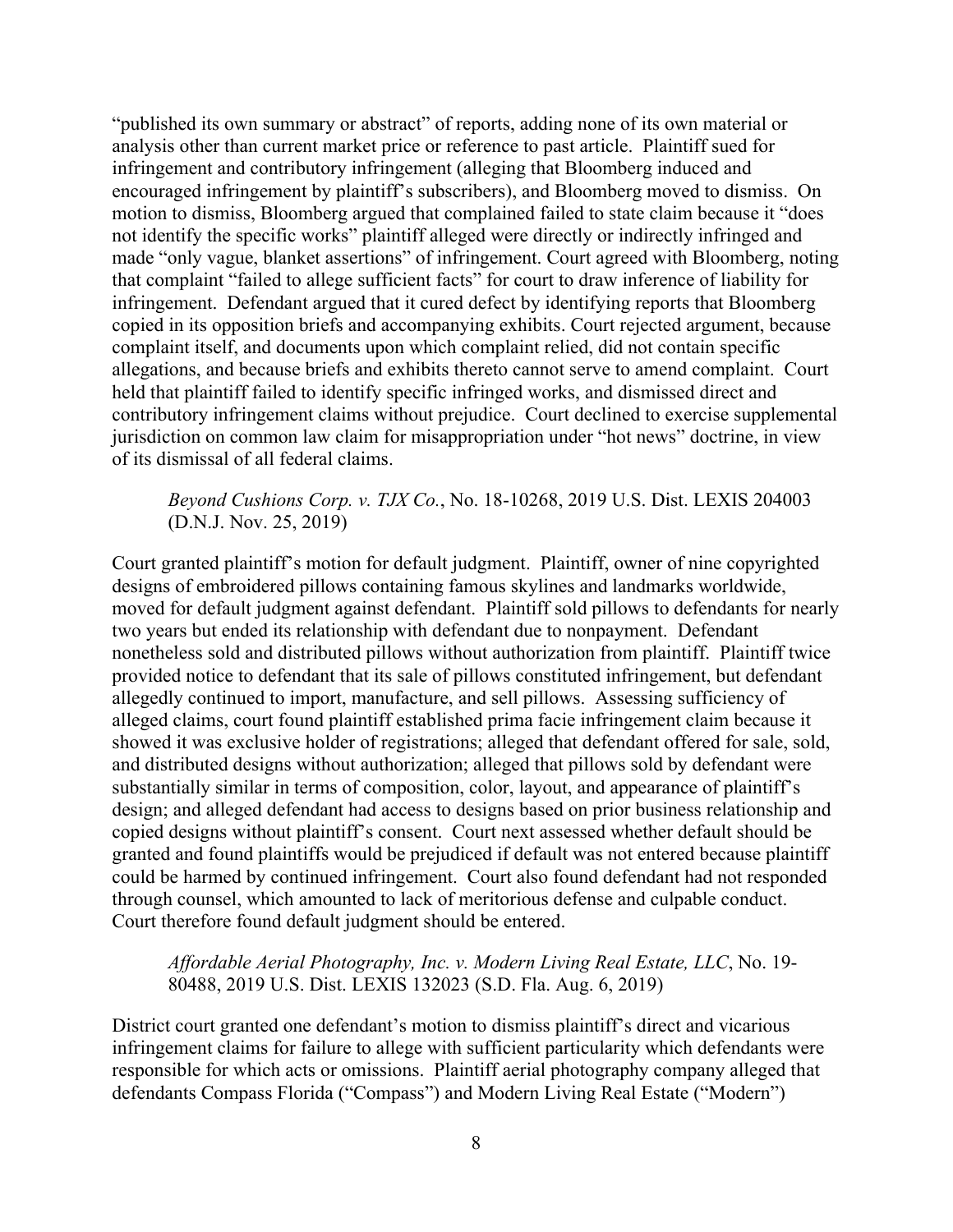infringed plaintiff's copyrighted photographs by posting same on Modern's website in connection with advertising properties for sale or purchase. Compass moved to dismiss plaintiff's direct and vicarious infringement claims against it because plaintiff indiscriminately lumped together Compass and Modern. Court granted Compass's motion to dismiss, holding that, because plaintiff asserted multiple claims without specifying which defendant is responsible for which acts or omissions, complaint constituted "shotgun pleading" that did not enable Compass to frame responsive pleading.

*Oppenheimer v. Morgan*, No. 19-2, 2019 U.S. Dist. LEXIS 106944 (W.D.N.C. June 26, 2019)

Plaintiff, photographer, alleged defendants Morgan and Capital at Play, Inc. infringed his copyrights when they published his works on their website. Plaintiff also alleged DMCA violation for removal of CMI, and averred that Morgan was contributorily and vicariously liable. Defendant Morgan moved to dismiss. On claim of direct infringement, Morgan argued that complaint insufficiently alleged that he was involved in decision to use photos or that he was aware photos were used. Court found, however, that complaint sufficiently alleged direct infringement by averring that Morgan controlled almost all decisions of Capital. Court similarly found that plaintiff sufficiently alleged DMCA violation by pleading that Morgan controlled almost all Capital decisions and exerted dominant influence on Capital, that one or more defendants removed CMI on plaintiff's works, and that defendants knew or should have known that removing CMI would induce, enable, facilitate, and/or conceal possible infringement. Court agreed with defendant Morgan that contributory infringement claim was insufficiently pleaded because complaint lacked allegation that Morgan induced or encouraged another person or entity to infringe plaintiff's works. Court accordingly dismissed claim. Court found vicarious infringement claim properly pleaded because plaintiff averred that Morgan controlled most decisions for Capital and exerted dominant influence on Capital; that he had right and ability to supervise or control Capital's infringement conduct and/or to stop Capital's infringements once they started; and had direct financial interest in Capital's infringement because he was officer, director, manager, or principal of or for Capital. Court granted in part and denied in part defendant Morgan's motion to dismiss.

*Brown-Thomas v. Hynie*, No. 18-2191, 2019 U.S. Dist. LEXIS 155589 (D.S.C. Sept. 12, 2019)

District court denied defendants' motion to dismiss plaintiffs' declaratory judgment action, holding that plaintiffs had alleged sufficient facts to establish existence of controversy. Plaintiffs filed declaratory judgment action alleging, *inter alia*, that defendants, heirs and representatives of deceased musician James Brown and his estate, had wrongfully deprived plaintiffs of their termination rights in certain of Brown's compositions. Defendants allegedly entered into agreement with music publisher owner of Brown's compositions under which defendants received proceeds from effecting their termination interests prior to effective date thereof, in contravention of Copyright Act's termination provisions. Defendants also allegedly entered into improper agreement with music publisher whereby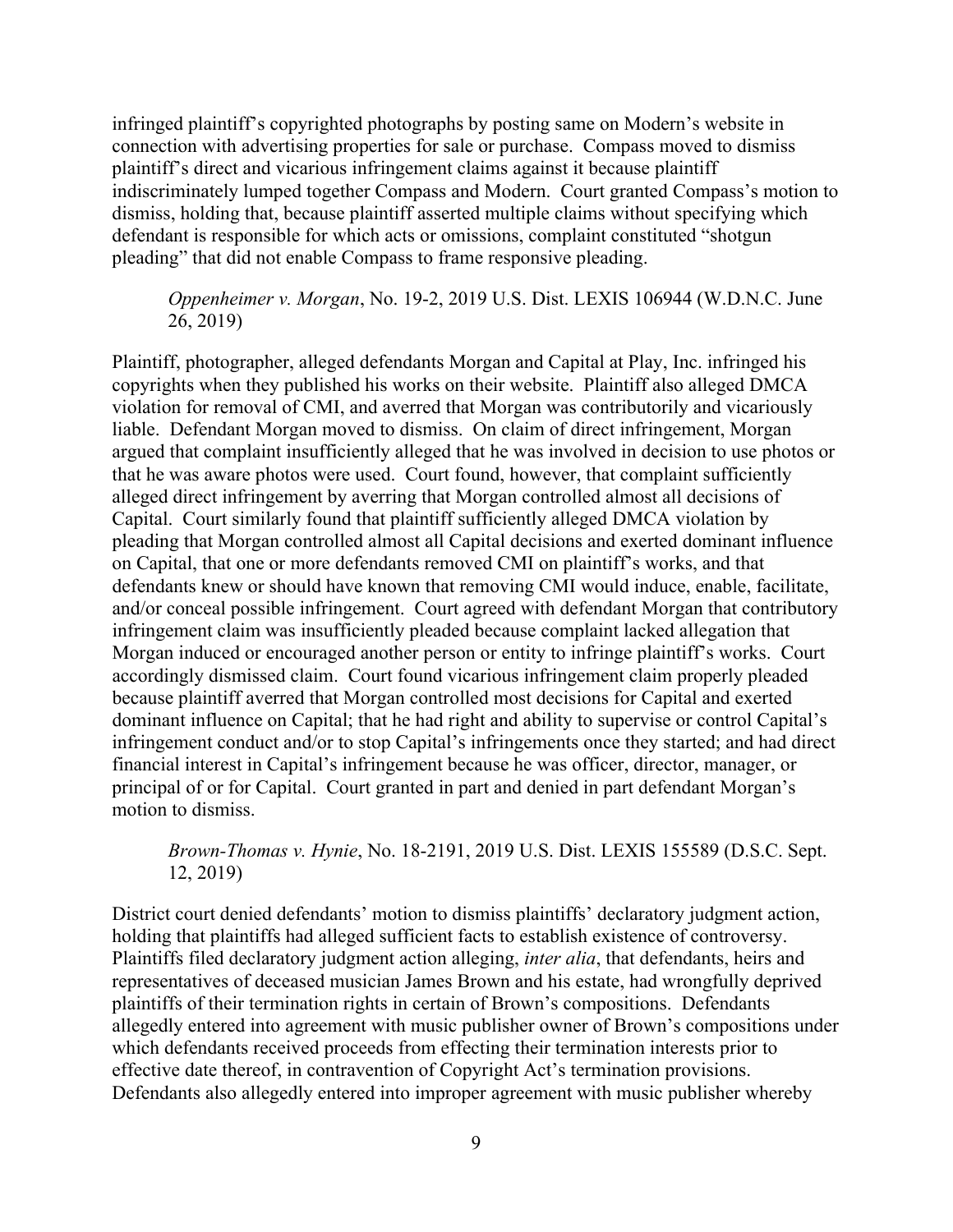defendants agreed not to exercise other termination rights in exchange for payment, thereby depriving plaintiffs of their share of proceeds from termination rights. Court held that, by purporting to have their termination rights under Copyright Act adversely affected by defendants' actions, plaintiffs had established existence of controversy for purposes of maintaining declaratory judgment action. Because plaintiffs' action served useful purpose by clarifying legal relations between parties, court's exercise of jurisdiction over action would not constitute abuse of discretion. Court therefore denied defendants' motion to dismiss plaintiffs' declaratory judgment claim.

*Big Squid, Inc. v. Domo, Inc.*, No. 19-193, 2019 U.S. Dist. LEXIS 131094 (D. Utah Aug. 5, 2019)

Court denied motion to dismiss infringement counterclaim. Plaintiff provided "professional implementation services," which defendant's software often needed. Plaintiff and defendant entered into agreement in 2015; relationship soured, and each brought claims against the other. Court considered cross-motions to dismiss. Plaintiff moved to dismiss defendant's copyright claims on grounds that defendant did not sufficiently identify its work and describe plaintiff's infringement. Court found plaintiff sufficiently alleged its ownership of work and adequately pleaded facts to support inference that defendant copied plaintiff's work. Court also found that defendant sufficiently pleaded facts to suggest reasonable inference that plaintiff's derivative works were substantially similar to defendant's work. Specifically, defendant pleaded that plaintiff incorporated defendant's source code into defendant's products; plaintiff's works were derivative works of defendant's work; plaintiff used its derivative works in marketing plaintiff to defendant's customers; and plaintiff was sharing derivative works with defendant's competitors.

## <span id="page-21-0"></span>**D. Standing**

*Tresóna Multimedia, LLC v. Burbank High School Vocal Music Ass'n*, 953 F.3d 638 (9th Cir. 2020)

Defendants, Burbank High School Vocal Music Association Boosters Club and vocal music director at Burbank High School, held fundraisers at school to help cover expenses of competitive show choirs. Director commissioned non-party musical arranger to create custom sheet music for shows; arrangements included stanzas from multiple musical works, including "Magic," "(I've Had) The Time of My Life," "Hotel California," and "Don't Phunk With My Heart." Show choir performed arrangements at fundraisers and during student competitions. Plaintiff, licensing company that acquired rights in songs through series of assignments, sued alleging that defendants' use of songs without obtaining "custom arrangement license, grand right license, synchronization license, or mechanical license" infringed its copyrights in songs. District court granted in part defendants' motion for summary judgment, holding that plaintiff lacked standing to sue for infringement of "(I've Had) The Time of My Life," "Hotel California," and "Don't Phunk With My Heart" because plaintiff held only non-exclusive rights. Ninth Circuit affirmed dismissal of claims with respect to "(I've Had) The Time of My Life," "Hotel California," and "Don't Phunk With My Heart" for lack of standing. Plaintiff acquired its interests in those songs as license from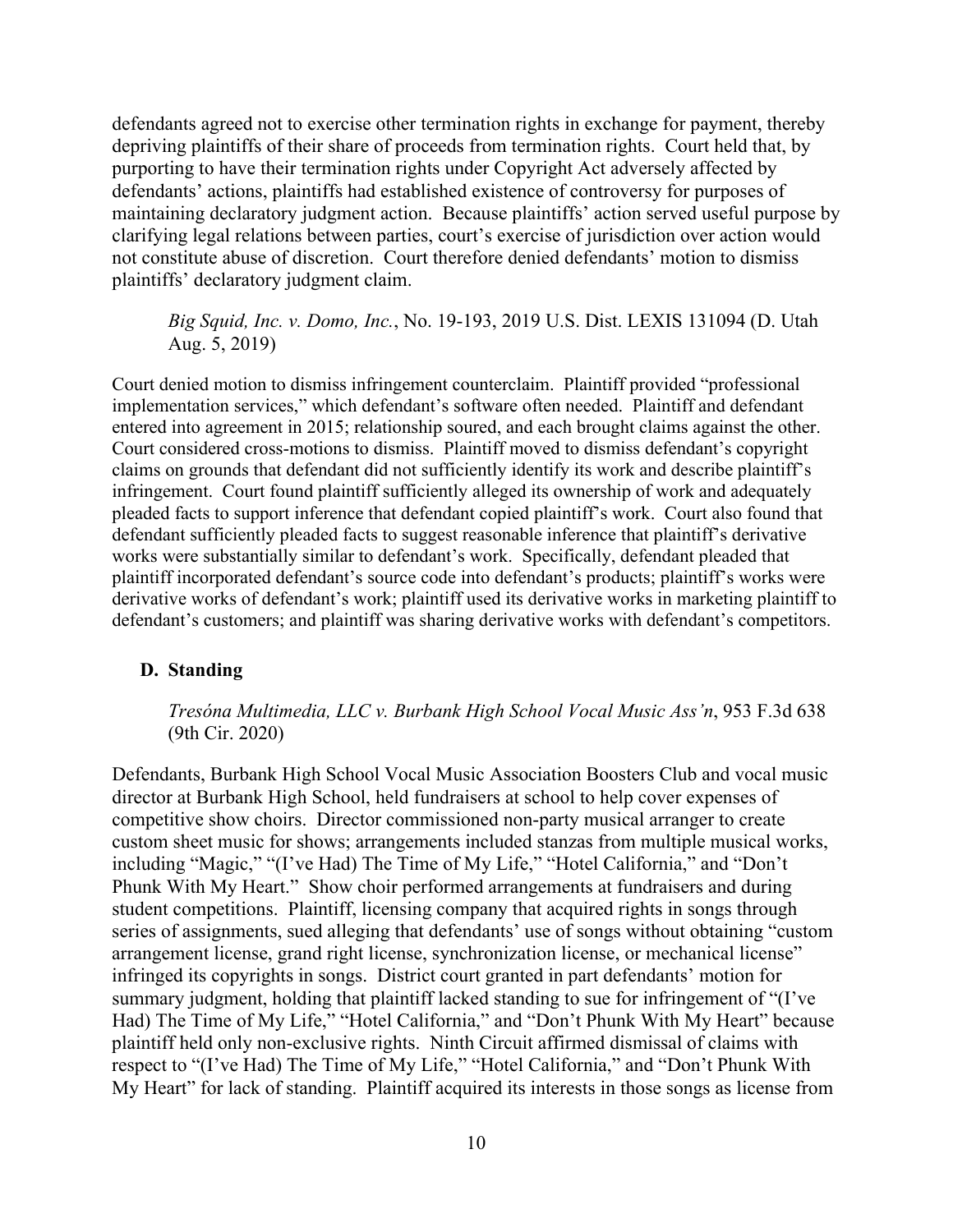individual co-owner without consent of other co-owners, and accordingly held only nonexclusive rights.

*Narrative Ark Entm't LLC v. Archie Comic Publ'ns, Inc.*, No. 16-6109, 2019 U.S. Dist. LEXIS 148509 (S.D.N.Y. Aug. 29, 2019)

Court granted plaintiff's cross-motion for summary judgment dismissing declaratory counterclaim. Plaintiff's principal worked as freelance writer and artist for defendant Archie, and created and developed comic books featuring elements of videogame "Sonic the Hedgehog." Court held that Archie was not legal or beneficial owner of any rights in disputed works, and therefore lacked statutory standing to pursue its counterclaim. Archie transferred its right to disputed "Sonic" works to Sega of America, Inc. in transaction which assigned, *inter alia*, "all causes of action … for past, present or future infringement …." Because Archie did not currently own copyright and did not own copyright during disputed period of time, and in any event had transferred its right to sue to Sega, it lacked statutory standing to countersue.

## <span id="page-22-0"></span>**E. Miscellaneous**

*Allen v. Cooper*, 140 S. Ct. 994 (2020)

U.S. Supreme Court affirmed that Copyright Remedy Clarification Act of 1990 did not abrogate sovereign immunity of States because Congress lacked authority to abrogate sovereign immunity. Petitioner Fredrick Allen was hired to document recovery of pirate ship Queen Anne's Revenge, which was discovered off North Carolina coast in 1996. Allen took numerous videos and photos and registered copyrights in all of his works. State of North Carolina uploaded some of his photos and videos to its website in 2013 without Allen's permission. Allen sued for copyright infringement, and North Carolina moved to dismiss suit on ground of State sovereign immunity. Allen argued that CRCA removed States' sovereign immunity, thus allowing North Carolina to be liable for copyright infringement. Supreme Court affirmed Fourth Circuit ruling that CRCA did not abrogate sovereign immunity of States. Generally, federal courts cannot hear suits brought by individuals against non-consenting States. Court has permitted suits against non-consenting States when (1) Congress uses "unequivocal statutory language" abrogating States' immunity, and (2) there is constitutional provision that gives Congress authority to abrogate States' sovereign immunity. Since CRCA has clear language intending States' immunity to be abrogated, question turned on whether or not Congress had authority to abrogate sovereign immunity. Allen argued that Article I, which empowers Congress to provide copyright protection, provides that authority. Court, finding that its decision in *Florida Prepaid Postsecondary Education Expense Board v. College Savings Bank*, 527 U.S. 627 (1999), "made clear that Article I's Intellectual Property Clause could not provide the basis for an abrogation of sovereign immunity," held that Article I does not provide Congress with requisite authority. Allen also argued that Section 5 of Fourteenth Amendment, which authorizes Congress to enforce commands of due process clause, also gives Congress authority to abrogate States' sovereign immunity. Court once again disagreed. In order for abrogation statute to be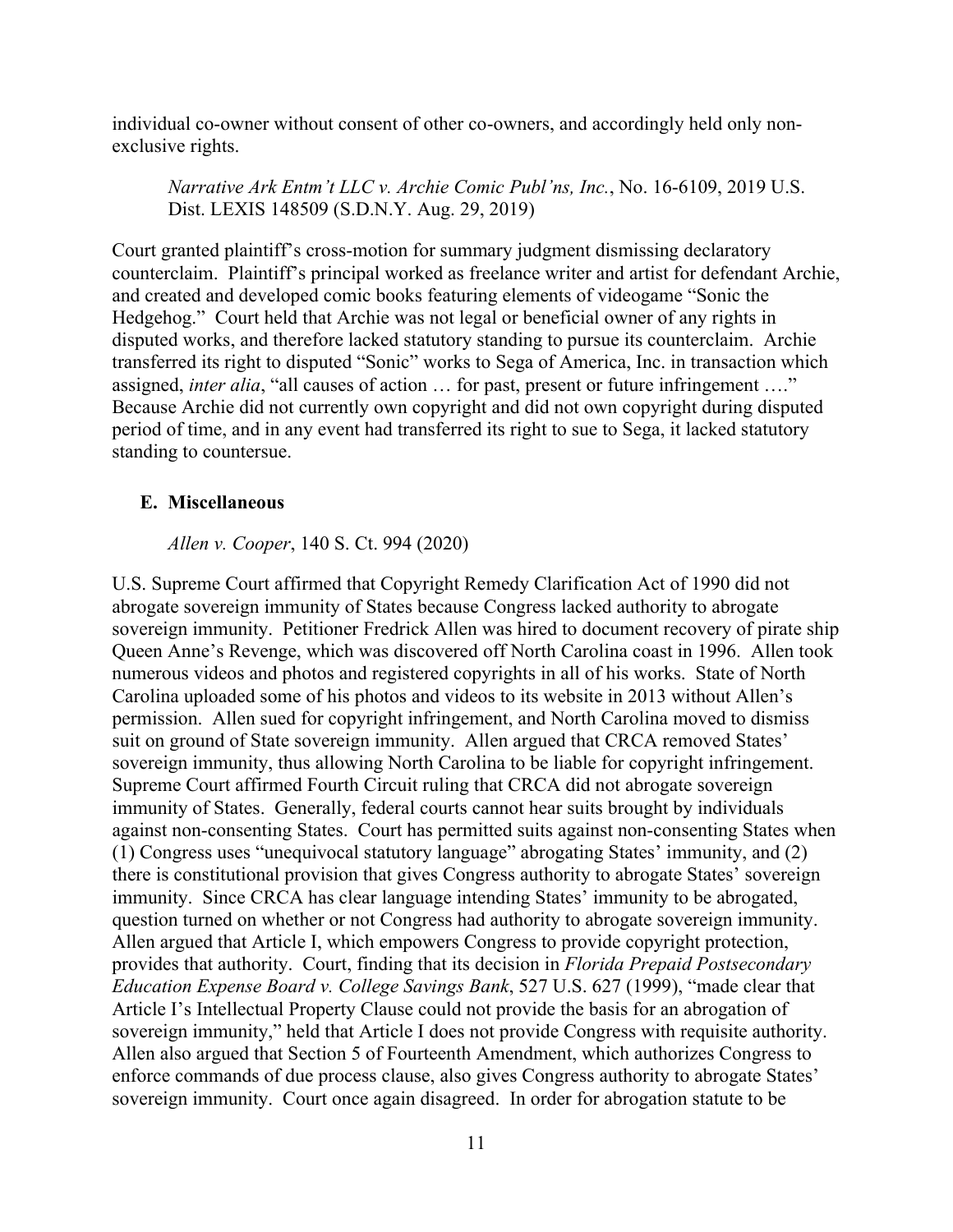"appropriate" under Section 5, it must be tailored to "remedy or prevent" conduct infringing Fourteenth Amendment's substantive prohibitions. Test turns on whether there is "congruence and proportionality between the injury to be prevented or remedied and the means adopted to that end." Court found, as it had in *Florida Prepaid* with respect to patent infringement, that there was not pattern of unconstitutional copyright infringement by States, and thus test was not met. Section 5 of Fourteenth Amendment was not sufficient to authorize Congress to abrogate States' sovereign immunity.

*Biswas v. Rouen*, No. 18-9685, 2019 U.S. Dist. LEXIS 179418 (S.D.N.Y. 2019)

District court granted defendants' motion to dismiss *pro se* plaintiff's claim of "intellectual property violation," whether styled plagiarism or copyright infringement. Plaintiff, former business school PhD student, sued other former PhD students and faculty, bringing *pro se* claim of "intellectual property violation under oath in the form of plagiarism." Plaintiff argued, based on overlapping key concepts between parties' papers, that defendants had plagiarized plaintiff's earlier paper. District court granted defendants' motion to dismiss, finding that plaintiff failed to identify any actionable claim. Even if defendants had committed plagiarism, this would be violation of university policy to be adjudicated by university rather than judiciary. Further, even if plaintiff had sued for copyright infringement, because plaintiff did not own valid copyright registration for his paper, such claim would not be legally enforceable. Accordingly, court dismissed claim without leave to amend, finding amendment would be futile because amended pleading would not survive another motion to dismiss.

*Strike 3 Holdings, Inc. v. Doe*, No. 17-2313, 2017 U.S. Dist. LEXIS 212753 (S.D. Cal. 2017)

District court granted plaintiff's motion to conduct limited discovery as to defendant's identity because plaintiff identified defendant with sufficient specificity, described previous steps taken to locate defendant, and showed that its suit would withstand motion to dismiss. Plaintiff, owner of copyrights in various adult films, traced unauthorized copying and distribution of plaintiff's films to specific IP address. After suing Doe defendant assigned IP address, plaintiff moved for limited discovery prior to discovery conference, namely, to serve third-party subpoena on internet service provider (ISP) associated with IP address to learn Doe defendant's identity. Court held that plaintiff identified defendant with sufficient specificity because plaintiff had traced defendant to particular IP address within judicial district and determined identity of defendant's ISP. Further, plaintiff showed that, while publicly available data allowed it to determine defendant's ISP and associated city, plaintiff was unable to ascertain defendant's identity. Finally, plaintiff established that its complaint would survive motion to dismiss because plaintiff had made *prima facie* case of copyright infringement (by pleading its copyright ownership and defendant's unauthorized use and distribution of copyrighted works) and pleaded facts showing both that personal jurisdiction existed and venue was proper in instant court.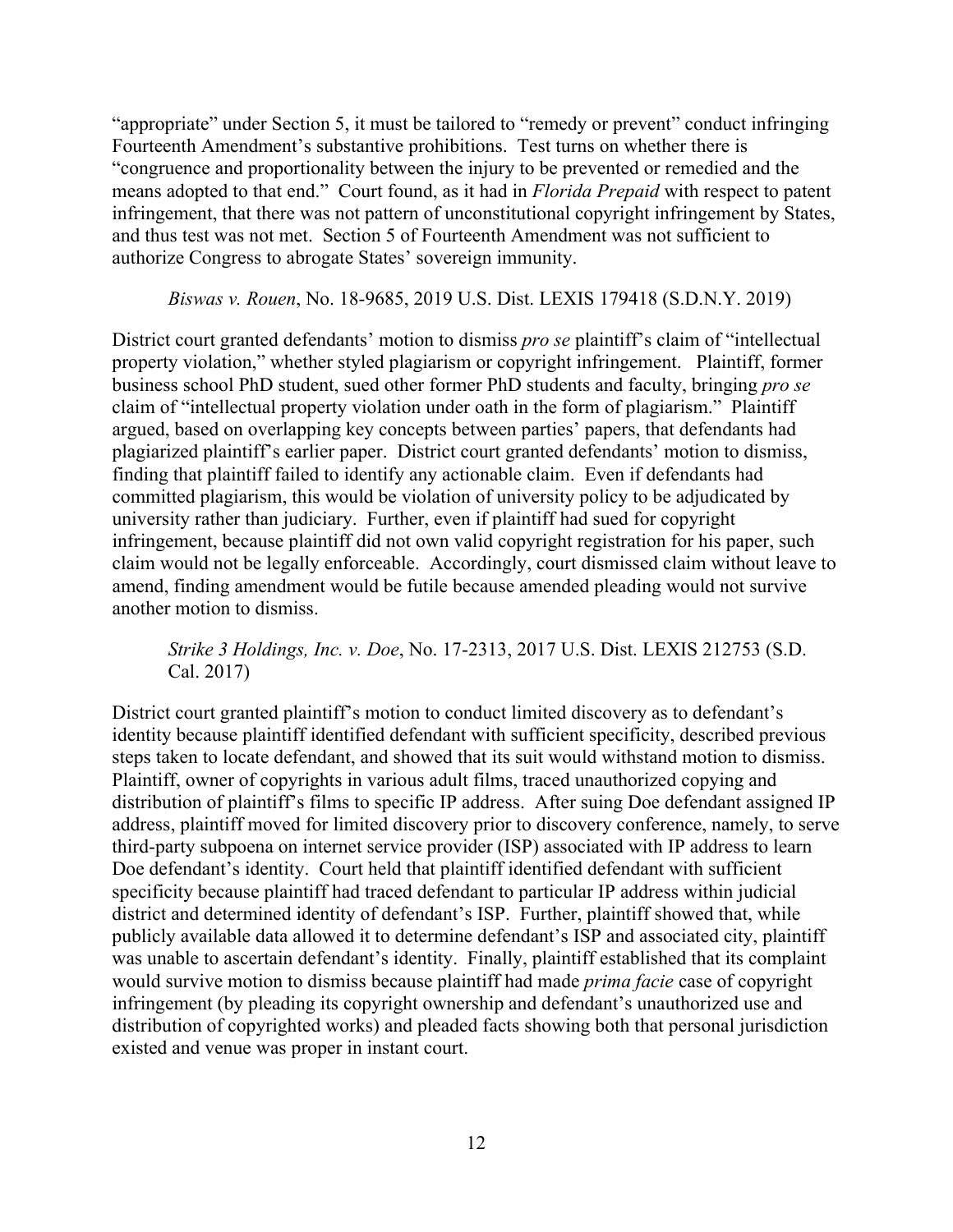## <span id="page-24-0"></span>**II. COPYRIGHTABILITY**

#### <span id="page-24-1"></span>**A. Originality**

*Daniels v. Walt Disney Co.*, No. 18-55635, 2020 U.S. App. LEXIS 14198 (9th Cir. May 4, 2020)

Ninth Circuit affirmed district court's dismissal of complaint. Plaintiff developed line of anthropomorphic characters called Moodsters, color-coded characters that each represented different emotion, and created 30-minute pilot for TV series featuring characters. Plaintiff pitched Moodsters repeatedly to Disney and affiliates. Disney movie *Inside Out* centered on five anthropomorphized emotions that lived inside mind of 11-year-old girl. Plaintiff sued, alleging infringement of both individual Moodsters characters and ensemble of characters as whole. Disney filed motion to dismiss, which district court granted on ground that Moodsters were not protectable by copyright. Ninth Circuit affirmed. Court noted long history of extending copyright protection to graphically-depicted characters; under court's 2015 opinion in *DC Comics v. Towle*, character is entitled to copyright protection if character (1) has physical as well as conceptual qualities; (2) is sufficiently delineated to be recognizable as same character whenever it appears; and (3) character is "especially distinctive" and contains unique elements of expression. Individual Moodster characters met first prong of *Towle* test; because they had physical qualities, Moodsters were not mere literary characters. Second prong of *Towle* test presented "insurmountable hurdle," however. Court distinguished between idea for character and depiction of that character. Notion of using color to represent mood or emotion was idea that did not fall within protection of copyright. Colors themselves are not generally copyrightable, nor is "idea" of emotion copyrightable. Plaintiff, accordingly, could not copyright idea of colors or emotions, or idea of using colors to represent emotions where ideas were embodied in character without sufficient delineation and distinctiveness. Court acknowledged that Moodsters had consistently represented five human emotions, and emotions had not changed. But other than idea of color and emotions, there were few other identifiable character traits and attributes that were consistent over various iterations; plaintiff never settled on well-delineated set of characters beyond their representation of five human emotions. Finally, court concluded that Moodsters were not "especially distinctive," and therefore did not meet third prong of the *Towle* test. Nor did Moodster characters constitute "story being told" under alternative test; rather, Moodsters were "mere chessmen" in game of telling story. Court also rejected argument that even if individual Moodsters were not protectable, ensemble of five characters together met one or both of *Towle* and "story being told" tests. Moodsters as ensemble were no more copyrightable than individual characters. District court thus did not err in dismissing infringement claims.

*Infogroup, Inc. v. DatabaseLLC*, 956 F.3d 1063 (8th Cir. 2020)

Circuit court affirmed judgment against defendant for infringement of plaintiff's database. Defendant sought judgment as matter of law or new trial, arguing that plaintiff did not own valid copyright in database, because compilation of facts allegedly did not have minimal degree of creativity. Court of Appeals acknowledged that copyright in factual compilation is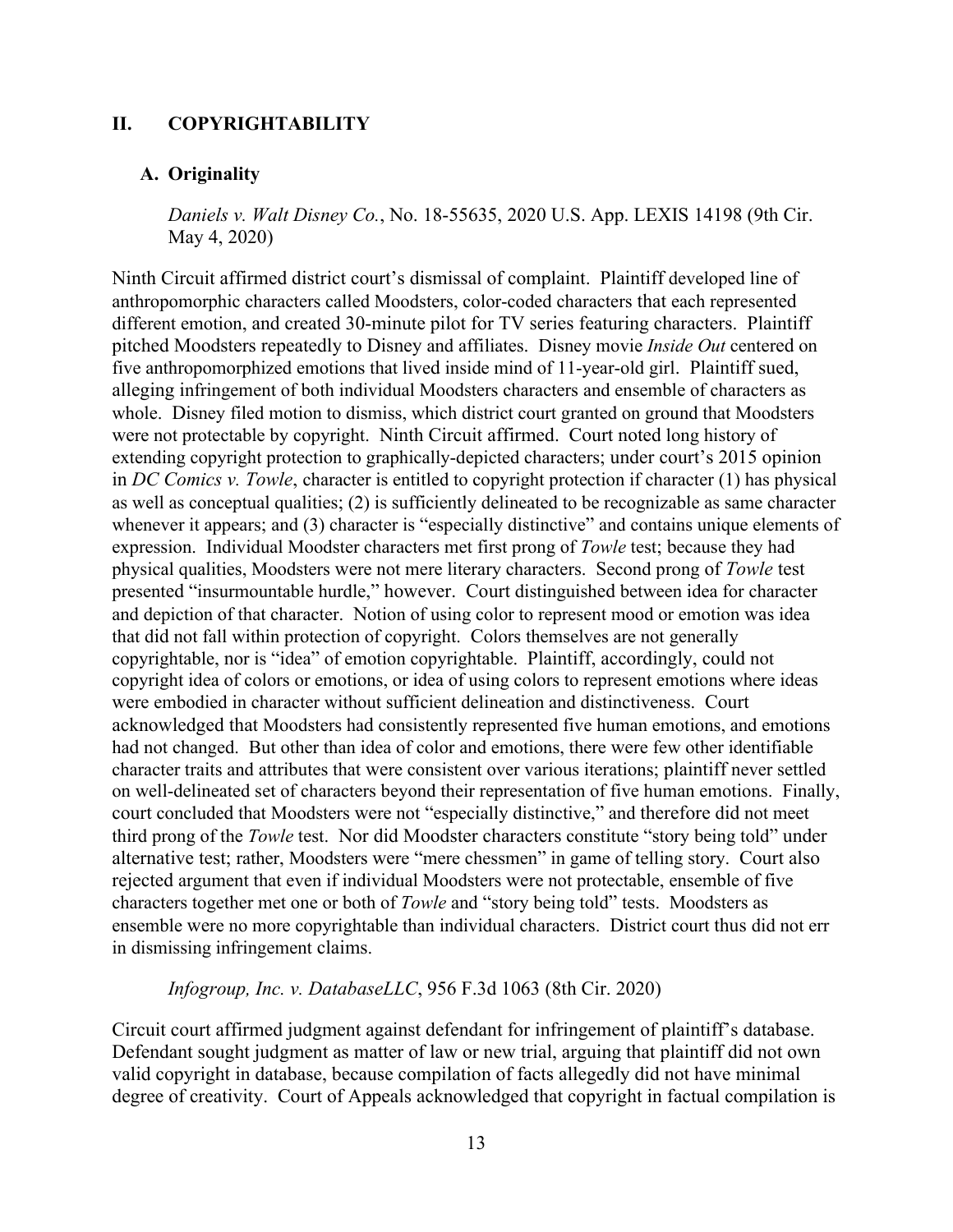thin; copyright protects selection and arrangement of facts as long as made independently by compiler and entails minimal degree of creativity. Court of Appeals found reasonable juror could have concluded plaintiff made independent selection and arrangement of facts that entailed minimal degree of creativity. Additionally, plaintiff's registration certificate protected "text, compilation" of database; certificate was entitled to rebuttable presumption of validity of copyright, and defendant did not submit evidence rebutting presumption. Court of Appeals held it was not necessary for plaintiff to submit entire database into evidence for reasonable juror to determine that database entailed minimal degree of creativity.

## *Nucap Indust. v. Robert Bosch, LLC*, No. 15-2207, 2019 U.S. Dist. LEXIS 152554 (N.D. Ill. Sept. 7, 2019)

District court denied cross-motions for summary judgement on copyright infringement claim because factual dispute remained regarding plaintiff's ownership of valid copyright. Plaintiff manufacturer of aftermarket brake components ("Components") sold its Components to defendant, which used them to construct final aftermarket brake systems. In order to design Components, plaintiff reverse-engineered original equipment by measuring brake parts and creating electronic drawings based on measurements ("Drawings"), which were not registered with Copyright Office. Defendant reviewed and kept plaintiff's Drawings to determine whether particular Components conformed and fit with defendant's existing components. After breakdown of parties' business relationship, defendant desperately reached out to alternate suppliers for plaintiff's Components, determining compatibility of alternate components by overlaying their drawings on plaintiff's Drawings. Parties disagreed as to whether plaintiff used only outline of Components from plaintiff's Drawings, or entirety of plaintiff's Drawings, to compare with alternate suppliers' drawings, though defendant admitting to sharing plaintiff's information with third parties. Plaintiff sued defendant for, *inter alia*, infringing copyrights in Drawings. Court held that issue of fact existed as to whether Drawings were copyrightable. Evidence existed that Drawings, for which plaintiff did not obtain copyright registrations, were factual depictions of publicly available component parts and therefore not copyrightable. However, plaintiff presented evidence that Drawings were sufficiently original for copyright purposes because they do not merely reflect nominal dimensions but also take into account other considerations like tooling capability and prior performance experience.

## *Viper Nürburgring Record LLC v. Robbins Motor Co. LLC*, No. 18-4025, 2019 U.S. Dist. LEXIS 152931 (D. Kan. Sep. 9, 2019)

On cross-motions for summary judgment, district court held plaintiff's photographs sufficiently original to support valid copyrights. Plaintiff Viper Nürburgring Record ("VNR") hired photographer to document attempt to set world record on race car track. Defendant Robbins Motor Co. ("RMC"), through vice president and defendant Robbins, entered into license agreement allowing RMC to use one world record event photo for RMC advertisement in exchange for payment. Robbins downloaded 13 photos, using one in banner advertisement for RMC and posting five others across RMC's websites and his personal Facebook. VNR registered copyrights in 13 photos at issue. RMC challenged validity of VNR's registrations, arguing that photos were not original because photographer received input from VNR, and other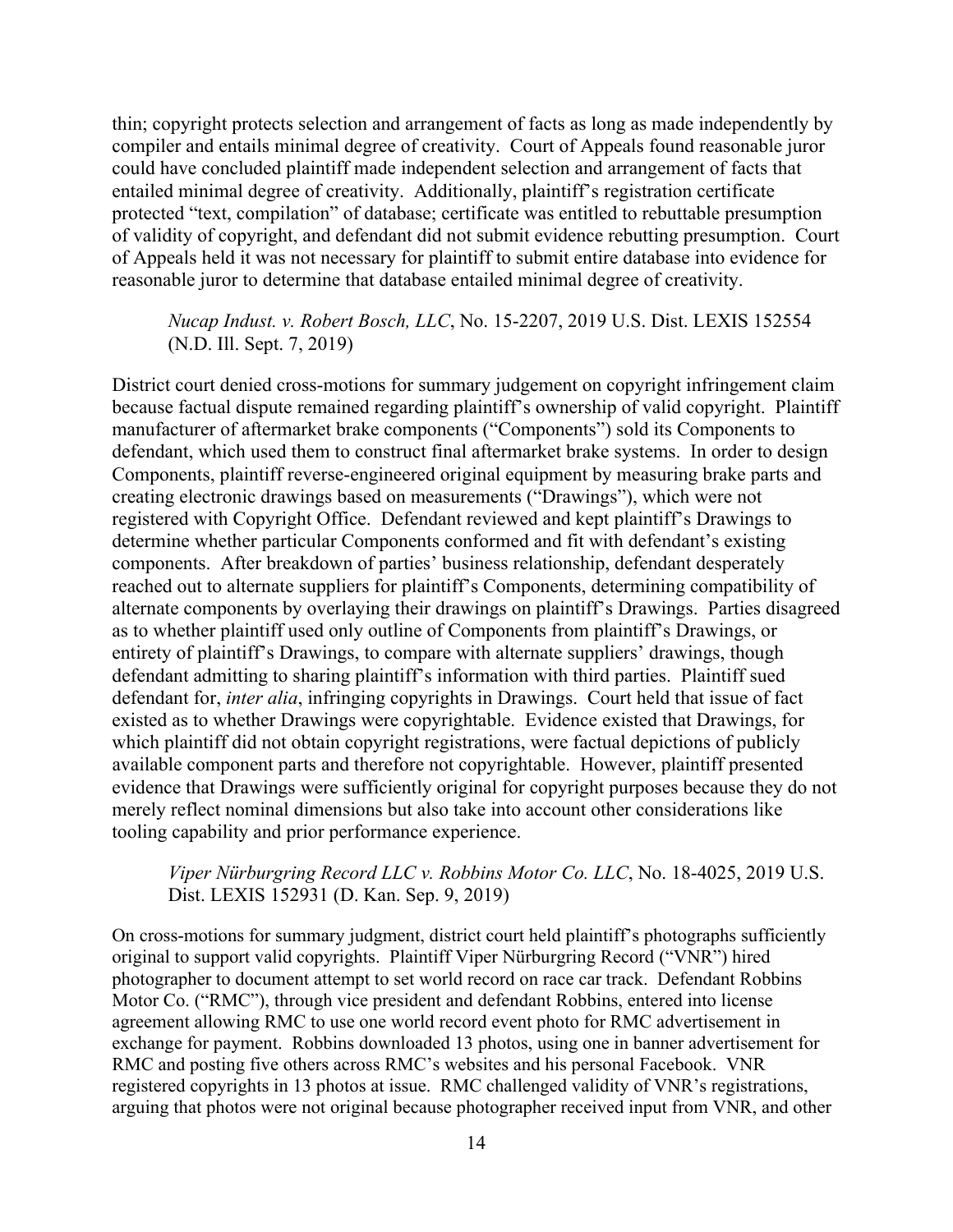photographers at event took similar photos. Court rejected VNR's contention; "if simply providing 'input' to a photographer renders the resultant photos 'unoriginal,' no photographer of an event such as a wedding (where the photographer is clearly instructed to photograph the bride and groom) would ever be able to obtain copyright protection for his work." Similarity to other photos of same event was likewise irrelevant, otherwise no photos of well-attended event would be protectable. Because photographer's creative decisions in taking photos exceeded minimal degree of creativity required for originality, court rejected defendants' arguments against validity of VNR's registered copyrights.

## <span id="page-26-0"></span>**B. Pictorial, Graphic and Sculptural Works**

*Lanard Toys, Ltd. v. Dolgencorp LLC*, 958 F.3d 1337 (Fed. Cir. 2020)

Federal Circuit affirmed district court's holding that plaintiff did not own valid copyright because its work was useful article lacking separable copyrightable features. Plaintiff toy company developed "Pencil Chalk Holder" in shape of oversized No. 2 pencil and registered it as sculptural work. After defendants started selling similar pencil-shaped chalk holder, plaintiff sued, alleging copyright infringement. Notwithstanding registration, court found that plaintiff did not own valid copyright because Pencil Chalk Holder was useful article that had intrinsic utilitarian function of storing/holding chalk and facilitating writing. Moreover, Pencil Chalk Holder lacked separable, independently copyrightable features, such that plaintiff was essentially seeking to assert rights in any and all expressions of idea of pencilshaped chalk holder.

#### *Silvertop Assocs. v. Kangaroo Mfg.*, 931 F.3d 215 (3d Cir. 2019)

Plaintiff, creator of banana costume, claimed that defendant's banana costume infringed its own. District court previously granted plaintiff preliminary injunction and defendant appealed. Court applied *Star Athletica, L.L.C. v. Varsity Brands, Inc.*, and determined that plaintiff's work could be perceived separately from useful article of costume, and features of plaintiff's work would qualify it as sculpture. Court specifically focused on color, line, shape, and length features of work to find that it was protectable. Court rejected defendant's counterarguments, including its request that court find that "depictions of natural objects never be copyrighted," finding that request amounted to raising originality threshold. Court also rejected defendant's argument that plaintiff's work was not protectable based on merger doctrine and *scenes a faire* because there was no threat that plaintiff's copyright would monopolize idea of banana costume, noting that record contained 20 examples of non-infringing banana costumes. Finding plaintiff showed reasonable likelihood of success on merits, court affirmed grant of preliminary injunction.

*Town and Country Linen Corp. v. Ingenious Designs LLC*, No. 18-5075, 2020 U.S. Dist. LEXIS 15654 (S.D.N.Y. Jan. 29, 2020)

Court granted defendants' motion to dismiss copyright infringement claim. Plaintiff sued for infringement of certain features of its "CloseDrier" portable clothes dryer system. Infringement claim focused on copyrighted design of "control panel" for product. Court considered whether copyright in control panel was valid, or whether control panel was non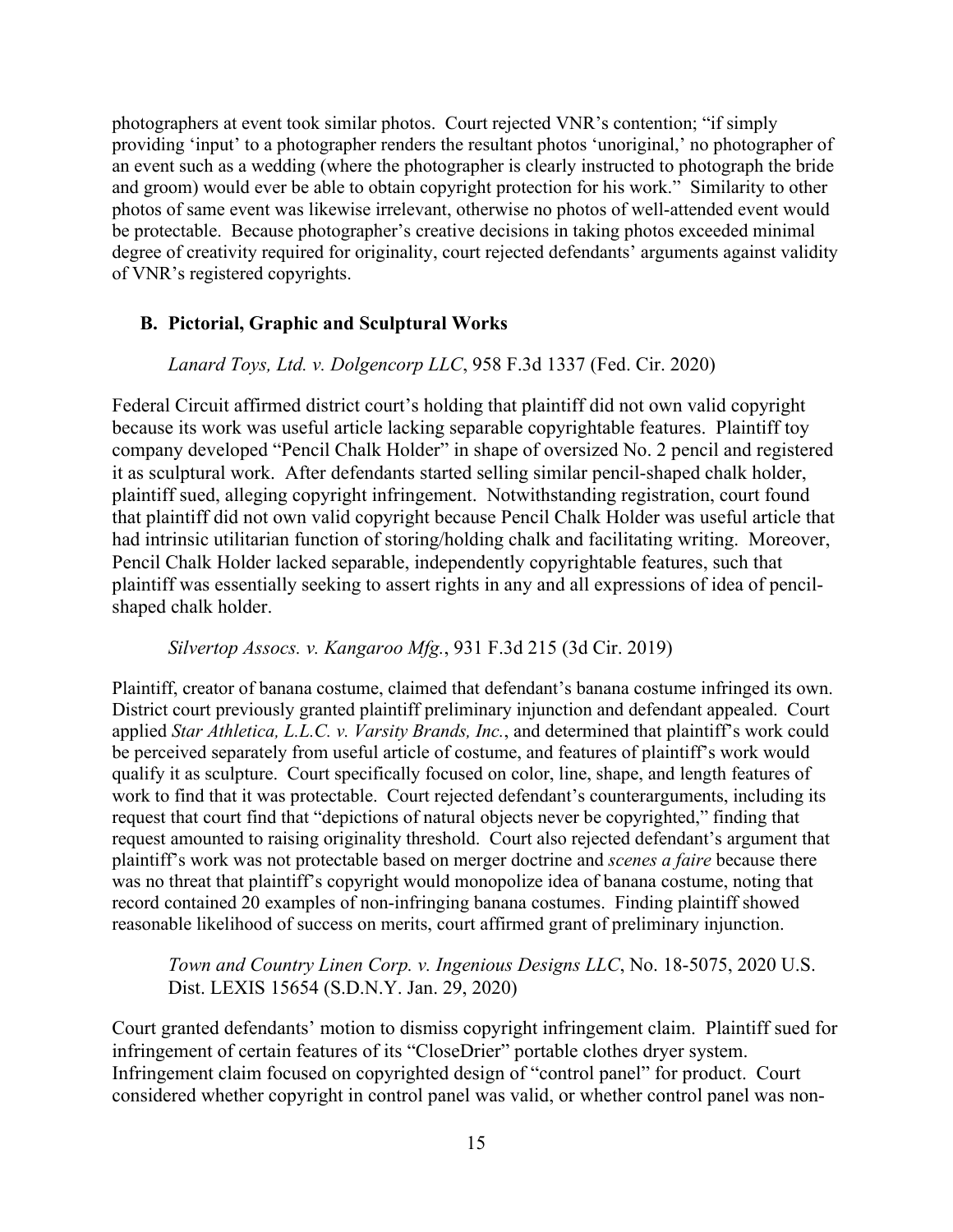copyrightable utilitarian article. Court considered functional nature of control panel, which provides means of operating clothes dryer. Although control panel was capable of existing independently of utilitarian aspects of clothes dryer system, court found that panel was itself utilitarian aspect of dryer system. Court held that control panel was useful article, and not copyrightable as pictorial, graphic or sculptural work.

#### <span id="page-27-0"></span>**C. Compilations and Derivative Works**

*Gunther v. Town of Odgen,* No. 19-6199, 2019 U.S. Dist. LEXIS 200897 (W.D.N.Y. Nov. 19, 2019)

District court denied defendants' motion to dismiss plaintiffs' claim for copyright infringement. Plaintiffs, residential and commercial electrical inspector licensed in New York State, created summaries of National Electric Code's electrical wiring requirements for storable swimming pools and hot tubs and spas. Plaintiffs registered copyrights in such summary sheets. Defendants, Town of Ogden and members of Town Board, began publishing plaintiffs' summary sheets on its website without authorization. After repeatedly demanding that defendants remove plaintiffs' copyrighted materials from its website, plaintiffs filed suit, alleging that "the materials published on defendant's websites are verbatim to plaintiffs' sheets, minus the diagrams and references to [p]laintiff, and are [p]laintiffs' copyrighted summaries of the 2014 [National Electric Code]." Defendants filed motion to dismiss, arguing that (a) entries on defendants' websites were not substantially similar to protectable elements in plaintiffs' summaries; and (b) there was "nothing protectable in plaintiffs' summary sheets" because they were culled entirely from National Electric Code. Court determined that plaintiffs adequately alleged that their summary sheets were protectable. In particular, court noted that defendants' own belief that "'[p]laintiffs cannot claim copyright protection for the information, requirements, standards, and recommendations contained in the National Electric Code'" was not enough to rebut presumption of validity created by certificates of registration owned by plaintiffs. In reaching this decision, court explained that plaintiffs did not claim protection for information contained in National Electric Code, but rather claimed protection for their summary sheets, which were compilations of information from National Electric Code, as well as plaintiffs' knowledge and experience.

#### <span id="page-27-1"></span>**D. Miscellaneous**

#### *Georgia v. Public.Resource.Org, Inc.*, 140 S. Ct. 1498 (2020)

Split Supreme Court affirmed Eleventh Circuit's decision, holding that non-binding annotations to State code ineligible for copyright protection because authored by or for State's legislature in course of its legislative duties. State of Georgia's "Official Code of Georgia Annotated" contains, in conjunction with official statutes, annotations summarizing relevant materials such as judicial decisions, state attorney general opinions and law review articles. Code's annotations are prepared by private company under supervision of Georgia's Code Revision Commission, pursuant to work-for-hire agreement providing that any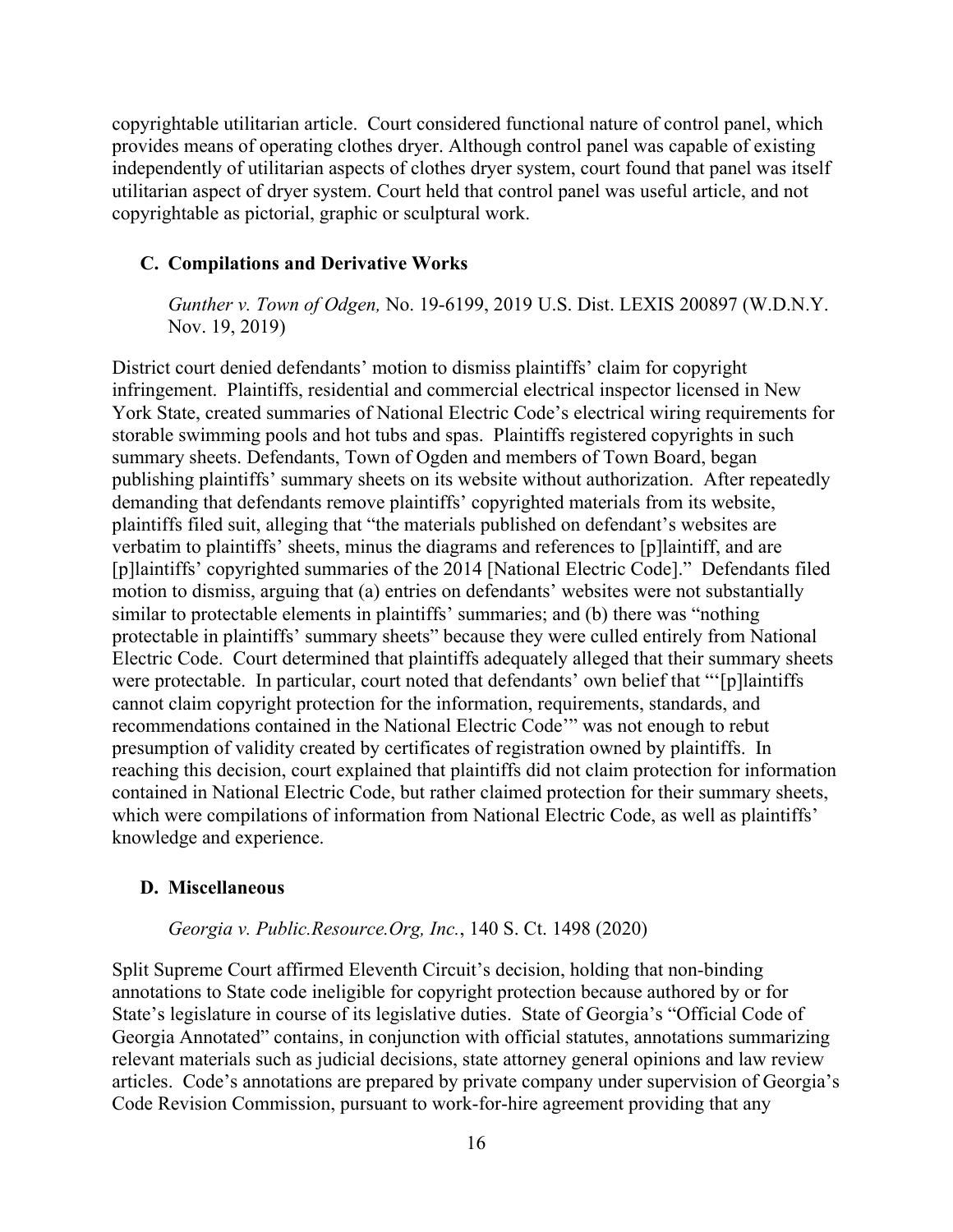copyright in Code vests in State via Commission. Proposed Code submitted annually by Commission to State legislature, which enacts statutory portion, merges it with annotations and publishes final merged document by State's authority. Although unannotated Code available to public for free, annotated Code only available by payment. Defendant Public.Resource.Org, nonprofit organization facilitating public access to legal materials, posted free digital copy of annotated Code across various websites and, despite numerous cease-and-desist letters from Commission, refused to stop distribution on ground that even annotated Code in public domain. Supreme Court, affirming Eleventh Circuit's reversal of district court's summary judgment decision, relied on government edicts doctrine to hold that copyright does not vest in works (1) created by legislators or judges (2) in course of their legislative or judicial duties, regardless of whether works carry force of law. First factor met because Commission (created by legislature and receiving resources designated for legislative branch) functions as legislature's arm in producing annotations and because Commission is contractually sole author of annotations, which are approved by legislature before being merged with statutory text. Second factor met because Commission's preparation of annotations is act of legislative authority under State law (namely, supreme court decision about separation of powers) and because explanatory annotations, which are deemed relevant by legislature and published alongside statutory text, constitute work performed by legislators in their legislative capacity. Accordingly, no copyright vested in annotations and State had no claim against defendant.

#### *Syngenta Crop Prot., LLC v. Willowood, LLC*, 944 F.3d 1344 (Fed. Cir. 2019)

On post-trial cross-appeals, Federal Circuit reversed district court's summary judgment dismissal of plaintiff's copyright claims because district court had failed to determine whether and to what extent another federal statute precludes plaintiff's claims based on alleged infringement of product label governed by other statute. Agrochemical company plaintiff sued fungicide manufacturer defendant and related companies for copyright infringement based on defendants' copying of two of plaintiff's fungicide product labels. District court held that Environmental Protection Agency's Federal Insecticide, Fungicide, and Rodenticide Act ("FIFRA") precludes copyright protection for required elements of fungicide labels because, under FIFRA, labeling of generic fungicide products seeking expedited approval (like defendants') required to be identical or substantially similar to currently-registered products (like plaintiff's) or to differ only in ways that would not significantly increase unreasonable environmental harms. Federal Circuit reversed, finding that FIFRA, on its face, did not require generic label to be identical to registered label. Accordingly, FIFRA conflicted with Copyright Act only to extent that some element of plaintiff's labels were both protected under existing copyright doctrines and necessary for expedited approval under FIFRA. Defendants' concern that labels were required to include certain information capable of being expressed in so few ways that substantial similarity is inevitable could be addressed under traditional copyright doctrine of merger. Likewise, doctrine of fair use available to shield copying mandated by EPA. Federal Circuit remanded to district court to consider whether defendants' use prohibited by Copyright Act and, if so, whether FIFRA fully precludes copyrights claims.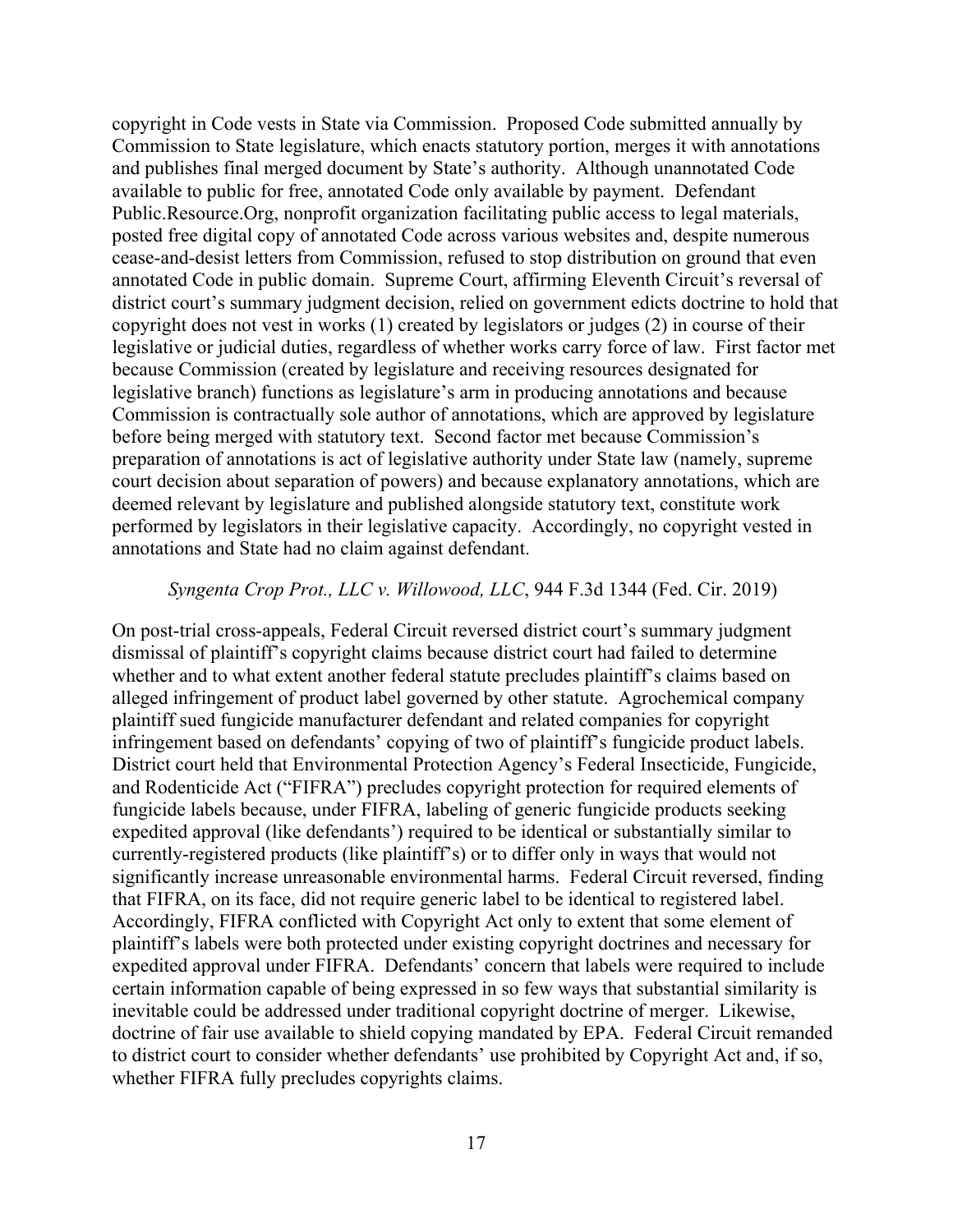#### <span id="page-29-0"></span>**III. OWNERSHIP**

#### <span id="page-29-1"></span>**A. Works Made for Hire**

*Estate of Kauffmann v. Rochester Inst. of Tech.*, 932 F.3d 74 (2d Cir. 2019)

Second Circuit reversed district court's grant of defendant's summary judgment motion in infringement suit brought by author's estate, because district court incorrectly concluded that letter agreement signed five years after creation of 44 subject works was sufficient to render them works for hire. Over 55 years, film critic Stanley Kauffmann wrote numerous reviews for *The New Republic* ("*TNR*"), but was never employed by *TNR*. In 2004, *TNR* sent letter agreement to Kauffmann purporting to retroactively confirm understanding that reviews written by Kauffmann for *TNR* were all works for hire; Kauffmann approved, endorsed and mailed back letter to *TNR*. In 2013, defendant Rochester Institute of Technology published anthology of Kauffmann's reviews, including 44 that were published in *TNR* in 1999. In 2015, plaintiff Kauffmann's estate learned of anthology and sued defendant for infringing Kauffmann's copyright in reviews. Under Copyright Act, work for hire is either work prepared by employee within scope of employment, or work specially ordered or commissioned as, *inter alia*, contribution to collective work pursuant to signed written agreement. Because it was undisputed that Kauffmann was never *TNR*'s employee, work for hire status of Kauffmann's review hinged on effect of 2004 letter agreement. Although writing executed after creation of work for hire may satisfy writing requirement of second prong of work for hire test in Second Circuit, this requires unanimous intent among all concerned that work for hire doctrine would apply, notwithstanding that some paperwork may not be fully executed until after creation of subject work. Second Circuit held that 2004 letter agreement, which was executed five years after works at issue were created, and did not involve series of writings executed immediately after payment for each work, was insufficient to render Kauffmann's reviews works for hire for *TNR*, and therefore reversed district court's order and remanded for further proceedings.

#### <span id="page-29-2"></span>**B. Termination of Transfers**

*Ennio Morricone Music Inc. v. Bixio Music Grp. Ltd.*, 936 F.3d 69 (2d Cir. 2019)

Second Circuit reversed district court's grant of summary judgment, holding plaintiff entitled to exercise termination right because assigned music scores were not works made for hire. In early 1980s, Italian composer Morricone was commissioned by defendant to compose scores for six Italian films. Pursuant to worldwide agreement, Morricone assigned works to defendant. Plaintiff argued that it possessed right to terminate assignment pursuant to § 203, which provides grant of transfer or license of copyright may be terminated 35 years from date of execution of grant, unless such work is work made for hire. Parties agreed question as to work for hire was governed by Italian law. Court found that under Italian law, in contrast to U.S. law, there is no work for hire equivalent; composer retains sole authorship in work, as there is no allocation of ownership *ab initio* despite grant of all economic rights of exploitation. Thus, court held assignments were subject to § 203 termination, as Morricone scores were not works for hire.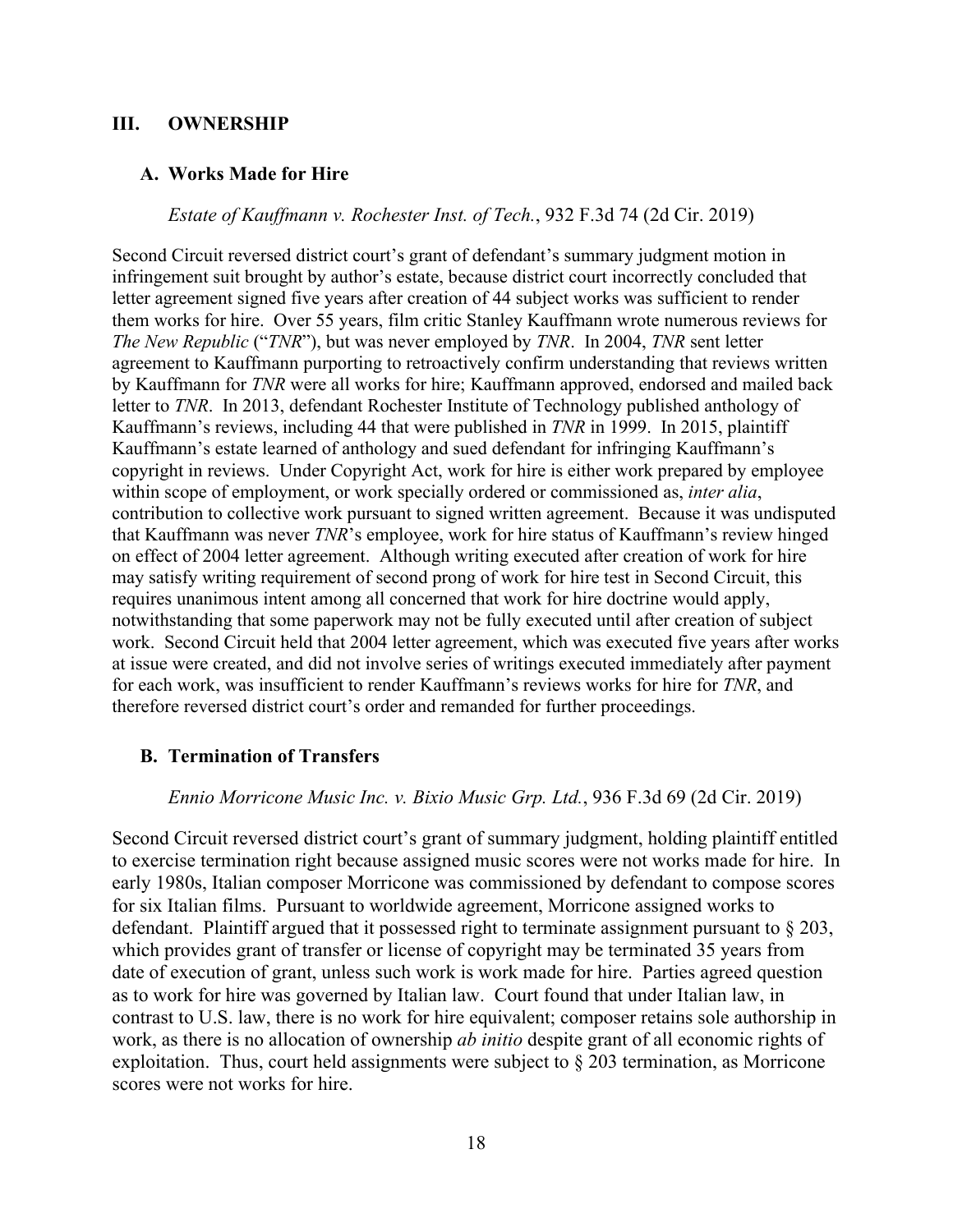#### *Mtume v. Sony Music Entm't*, 408 F. Supp. 3d 471 (S.D.N.Y. 2019)

District court denied motion to dismiss for failure to state claim. Plaintiff recording artist brought suit against defendant for declaratory judgment, copyright infringement, and accounting. In 1977, plaintiff entered into recording agreement with entity that later assigned agreement to CBS on August 27, 1979. Songs at issue were released in 1978, 1980, and 1983, with corresponding copyright registration in 1978, 1980, and 1980. In 2015, plaintiff sent section 203 termination notice to defendant Sony (successor in interest to CBS), which incorrectly listed date of execution of grant as August 27, 1979. Defendant moved to dismiss on basis that termination was invalid due to wrong date of execution. Because works were assigned by agreement dated before January 1, 1978 but were not created until after January 1, 1978, songs were "gap works." Court noted that only requirement for section 203 termination notice at issue was "execution date" of grant in question. When applied to gap works, "execution date" means date on which work was created. Plaintiff thus listed incorrect date on termination notice. In ruling on motion to dismiss, district court held that plaintiff's incorrectly listed date might be harmless error, but it raised factual issues. District court held further that incorrect date on termination notice does not always automatically invalidate notice, so long as terminating party provides date of execution that is as accurate as terminating party is able to ascertain, and provided in good faith and without intention to deceive, mislead, or conceal relevant information. District court therefore held that more information was required to determine whether defendant was truly on notice of termination, whether different date of execution would materially affect application of termination provisions, and whether mistaken date of execution was provided in good faith.

#### <span id="page-30-0"></span>**C. Joint Works and Co-Ownership**

#### *Everly v. Everly*, No. 19-5150, 2020 U.S. App. LEXIS 14212 (6th Cir. May 4, 2020)

Don Everly sued children of late Phil Everly, seeking declaration that Don owned all copyright interest in Everly Brothers' song *Cathy's Clown*. Phil's children counterclaimed that Don and Phil were co-authors of song. Don and Phil originally granted copyrights to music publisher in 1960. In 1980, they executed release and assignment in which Phil agreed to assign all rights and interest in song to Don. Subsequent licenses and credits listed Don as author, but both brothers continued to state publicly that Phil was co-author. When publisher exercised renewal right in 1988, it listed Don as only author. In 1990, Reba McEntire issued cover of *Cathy's Clown* that listed Don as sole author. In 2011, Don filed § 304(c) notice of termination as to publishing company, and unsuccessfully attempted to remove Phil's name as author on original registrations. In 2014, Phil's children served notice of termination as to publishing company and again in 2016 as to Phil's 1980 assignment to Don. District court granted summary judgment to Don, finding that Phil's claim of coauthorship was time-barred by repudiation occurring no later than 2011. On appeal, Sixth Circuit held that authorship claim does not accrue until putative author's status is expressly repudiated by someone asserting authorship in work. Circuit court found genuine issues of material fact, for reasons including Don's and Phil's continuing to acknowledge Phil's coauthorship before and after 1980 assignment, which itself contained ambiguous language;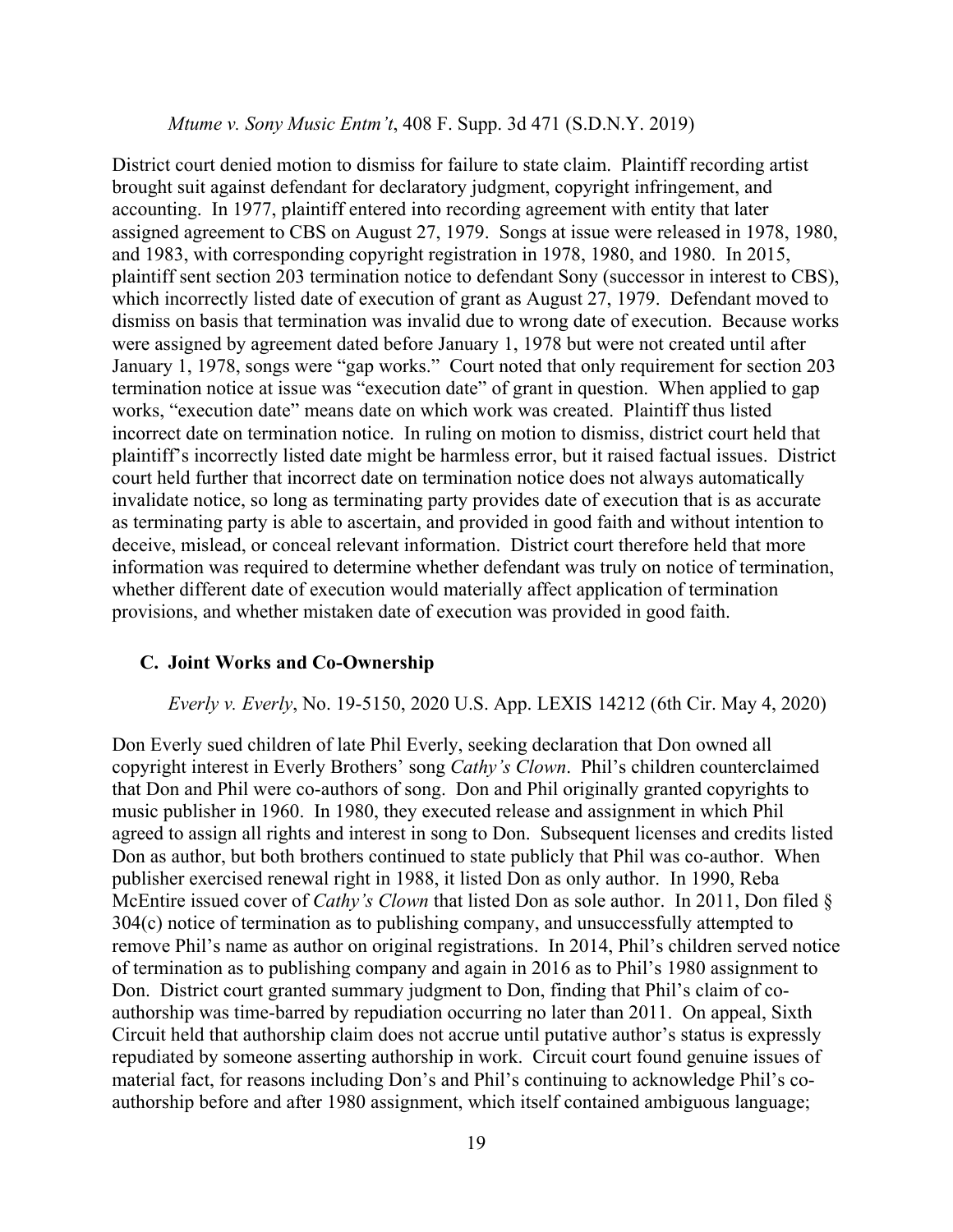while Don received sole authorship credit on McEntire cover, Phil's right to receive public credit might have been transferred to Don without repudiation of actual authorship; and no evidence existed that Phil was aware of 2011 termination. Sixth Circuit therefore reversed grant of summary judgment.

## <span id="page-31-0"></span>**D. Contracts and Licenses**

*Sohm v. Scholastic Inc.*, No. 18-2110, 2020 U.S. App. LEXIS 15103 (2d Cir. May 12, 2020)

Plaintiff photographer licensed certain images to stock agency, which sub-licensed images to publisher Scholastic. Plaintiff sued for infringement, alleging Scholastic used photos in numbers exceeding terms of license. On cross-motions for summary judgement, district court granted summary judgment in favor of Scholastic on claim that plaintiff could sue only for breach of contract, not copyright infringement. On appeal, Second Circuit considered whether Scholastic's violation constituted failure to satisfy condition of license (which would mean there is no license, and that claims sound in copyright infringement), or if Scholastic's conduct constituted breach of covenant (which would mean license had been breached, and that claims sound in breach of contract). Second Circuit reversed district court, holding that licenses "contain unmistakable language of conditions precedent," and that claims properly sounded in copyright infringement. Second Circuit considered language of license, finding it contained clear conditional language that defined scope of license, and did not constitute mere covenants.

## *Evoqua Water Techs., LLC v. M.W. Watermark, LLC*, 940 F.3d 222 (6th Cir. 2019)

Sixth Circuit reversed district court's holding that assignment through which plaintiff claimed copyright ownership was ambiguous, and remanded to allow consideration of extrinsic evidence. Prior owner of plaintiff, manufacturer and seller of equipment for removing water from industrial waste, had sold plaintiff to current owner pursuant to carveout agreement that provided that seller sold and assigned to buyer "all information and data," irrespective of whether protected by copyright. After plaintiff sued defendants for infringing its copyrights in brochures and presentations, defendants countered that plaintiff did not own copyrights because they were not transferred by carve-out agreement. District court granted defendants' summary judgment motion on copyright infringement, holding that agreement unambiguously did not transfer any copyrights. Sixth Circuit vacated, holding that agreement was ambiguous because its plain language was sufficiently broad to support reasonable interpretation that copyrights were included in assignment. Accordingly, case was remanded to district court to consider extrinsic evidence as to buyer's and seller's intent with regard to assignment of copyrights.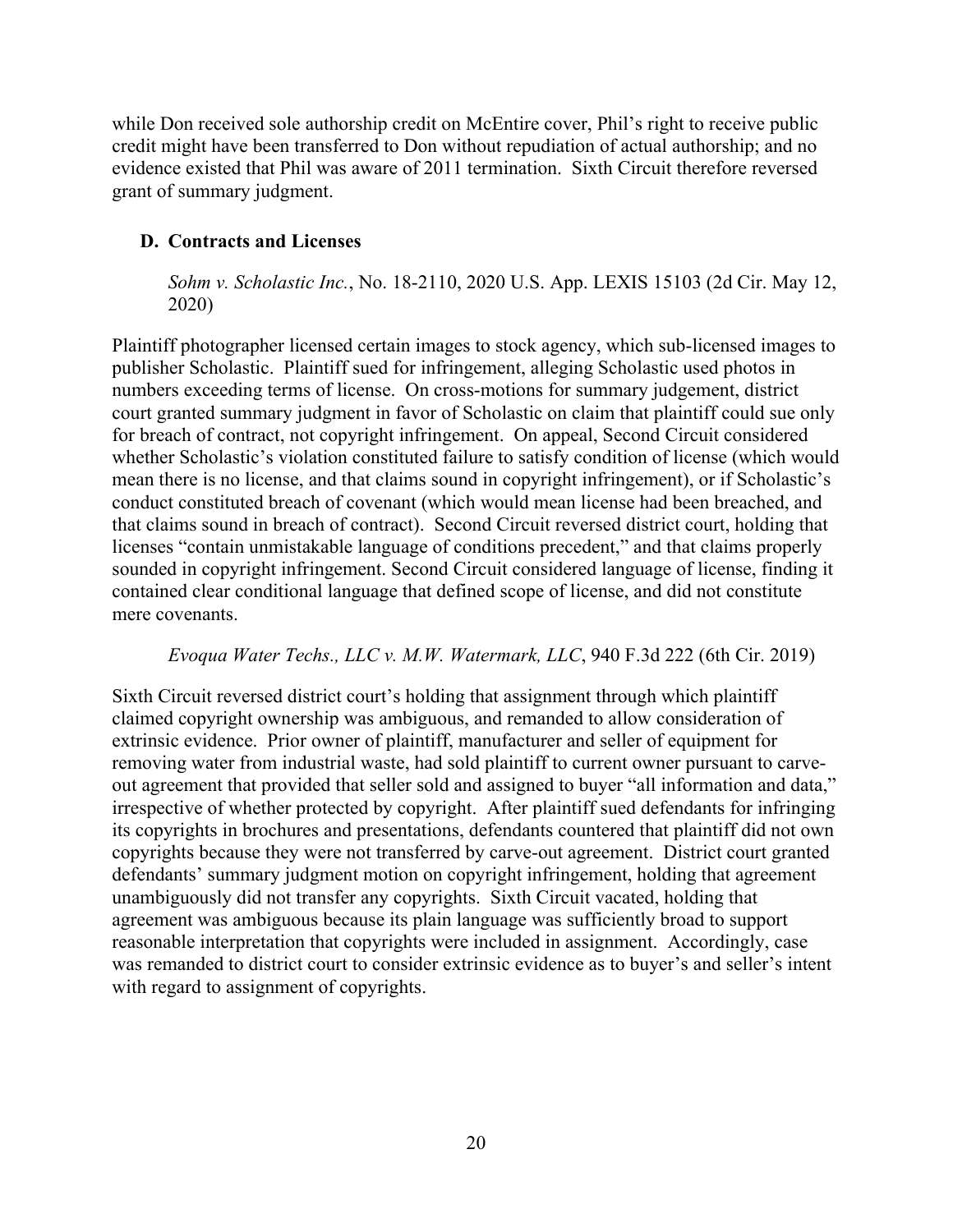*State Street Global Advisors Tr. Co. v. Visbal*, No. 19-1719, 2020 U.S. Dist. LEXIS 4706 (S.D.N.Y. Jan. 3, 2020)

District court granted plaintiff's motion to amend its complaint to add direct copyright infringement claim because plaintiff sufficiently alleged existence of exclusive license and defendant's violation thereof. Plaintiff commissioned defendant, sculptor Kristen Visbal, to create Fearless Girl statue ("Artwork") for International Women's Day. Plaintiff and defendant then executed three agreements, including Master Agreement ("MA") and Copyright License Agreement ("CLA"). CLA granted plaintiff exclusive license to use Artwork in connection with (A) gender diversity issues in corporate governance and financial services sector, and (B) plaintiff and its products and services, and generally prohibits defendant from selling, licensing or distributing Artwork for any commercial or corporate purpose, or to any third party for use in connection with issues in subsection (A). However, under limited circumstances, with both parties' consent, MA allowed defendant to distribute and display Artwork even where such use came within plaintiff's exclusive license. Defendant created website to sell smaller Artwork replicas to any buyer who completed sales form and paid purchase price, including, allegedly, employee acting on behalf of financial institution Edward Jones, apparently for use at corporate-sponsored event. Plaintiff moved to add direct copyright infringement claim to complaint, arguing that defendant's distribution to Edward Jones employee violated plaintiff's exclusive rights under subsection (A). Defendant opposed, arguing that use of "and" between subsections (A) and (B) meant that plaintiff's license was limited to uses that relate to both subsections; defendant argued it did not violate license because defendant's use did not relate to plaintiff and plaintiff's products or services. Defendant also claimed that MA's provision allowing defendant to make uses otherwise within scope of plaintiff's allegedly exclusive license did not make sense if plaintiff's license truly exclusive. Court disagreed with defendant, holding that CLA and MA together grant plaintiff exclusive license, which plaintiff may choose to waive. Because plaintiff adequately alleged exclusive license to use Artwork and that defendant violated same by distributing replica to Edward Jones employee, plaintiff's proposed amendment was not futile or prejudicial, and therefore was allowed.

#### *Gasery v. Kalakuta Sunrise, LLC*, 422 F. Supp. 3d 807 (S.D.N.Y. 2019)

Court granted defendants' motion to dismiss infringement claims. Plaintiff photographer and defendant Kalakuta entered into agreement granting each undivided 50% interest in copyrights in plaintiff's photographs of musical production *Fela!* and directing plaintiff to take direction from defendant Stephen Hendel as Hendel deemed appropriate. Defendants Hendel and Fela Broadway, LLC subsequently used photographs in promoting production without plaintiff's authorization, and plaintiff brought suit alleging infringement based on this use. Because Kalakuta, as copyright co-owner, had right to grant to third parties prospective, non-exclusive license to use photographs, Hendel's and FB's liability depended on whether they were Kalakuta's non-exclusive licensees. Although neither express written nor oral license agreement existed, court found non-exclusive license could be inferred from parties' conduct. In particular, photographs were taken for express purpose of advertising production, and were provided to Hendel and Fela Broadway by co-owner Kalakuta for this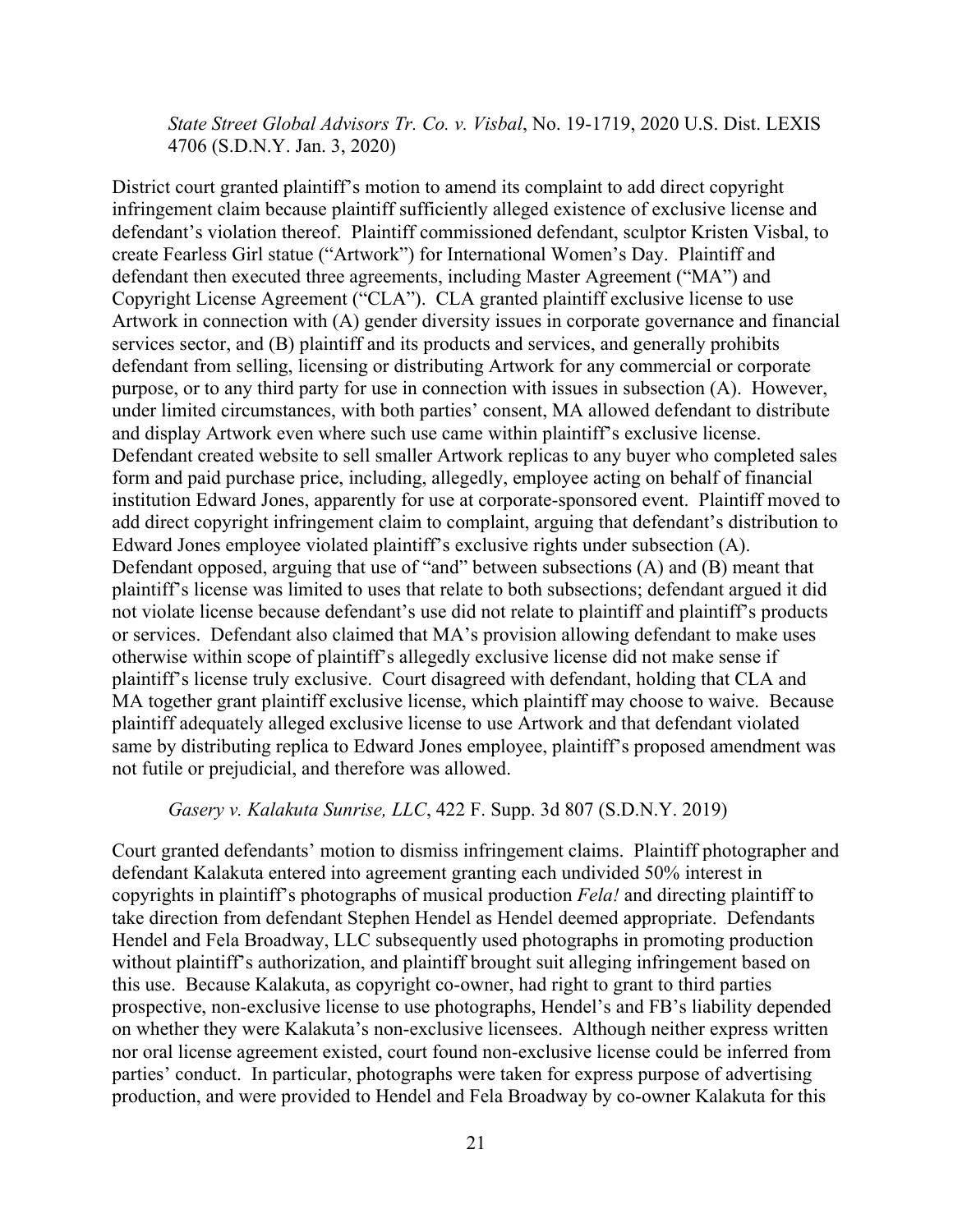purpose, and Kalakuta's knowledge and approval of Hendel's and Fela Broadway's use was supported by symbiotic relationship between three as well as Kalakuta's granting of similar non-exclusive licenses to other third parties. Even under Second Circuit's more stringent test, which requires that author have created work at another's request and handed it over with intent that other copy and distribute same, implied license existed because photographs were created for promotion of production and handed by co-owner Kalakuta to Hendel and Fela Broadway with intent that they copy and distribute them in connection with such promotion. Because Kalakuta gave implied, non-exclusive license to Hendel and FB, plaintiff could not sue them for copyright infringement.

## *Jose Luis Pelaez, Inc. v. McGraw-Hill Glob. Educ. Holdings LLC*, 399 F. Supp. 3d 120 (S.D.N.Y. 2019)

Court granted in part and denied in part parties' cross-motions for summary judgment. Plaintiffs were photographer Pelaez and Jose Pelaez Inc., and defendant was textbook and educational product publisher. Starting in 1990, Pelaez entered into agreements with non-party Corbis, allowing Corbis to sublicense Pelaez's photos. During relevant time period, Corbis and defendant entered into agreements regarding fees for predicted use of works. If defendant wanted to use work from Corbis's collection, defendant would request invoice from Corbis, and request would include information such as expected print run. In turn, invoice from Corbis would state rights given to defendant. Pelaez alleged that between 1992 to 2017, defendant infringed his works by exceeding invoice limitations by printing or distributing more than authorized number of copies, distributing works outside agreed distribution area, publishing works in certain publications without authorization, publishing works in international editions and publications without authorization, and publishing works after noted time limitation. Defendant moved for summary judgment on Pelaez's claims, arguing that Pelaez's claims at most amounted to breach of contract and not infringement. Court rejected argument, finding hat exceeding license limitations was infringement claim. Court also rejected defendant's argument that overuse of works was within license's scope because of clause that allowed Corbis to bill defendant for heightened license fee for unauthorized use, finding that Corbis's potential remedy in contract did not contradict license limitations on defendant. Court denied defendant's motion insofar as it argued that Pelaez's infringement claim required showing that license limitations were conditions rather than covenants. Pelaez cross-moved for summary judgment on 129 of his claims. Defendant argued that its use was expressly or impliedly authorized by Corbis. Court agreed with Pelaez that defendant did not raise issue of material fact as to whether its use was expressly authorized because agreements and invoices limited defendant's licenses, and defendant could not rely on extrinsic evidence to create issue of fact related to meanings of agreements and invoices. Court also found that defendant failed to raise issue of material fact as to whether its use was impliedly licensed. First, while agreements did not prohibit finding of implied license, they bore on parties' intent and repeated warnings of unauthorized use undermined interpretation that Corbis intended to grant defendant license to use works in amounts greater than those listed in invoices. Court also found that provision related to "Increased Use" did not support inference that Corbis wished to grant defendant authorization to use works beyond scope of invoices without defendant re-licensing works. Second, court rejected defendant's argument that its use was impliedly licensed because Corbis never rejected request for express license, finding defendant did not show that Corbis knew defendant was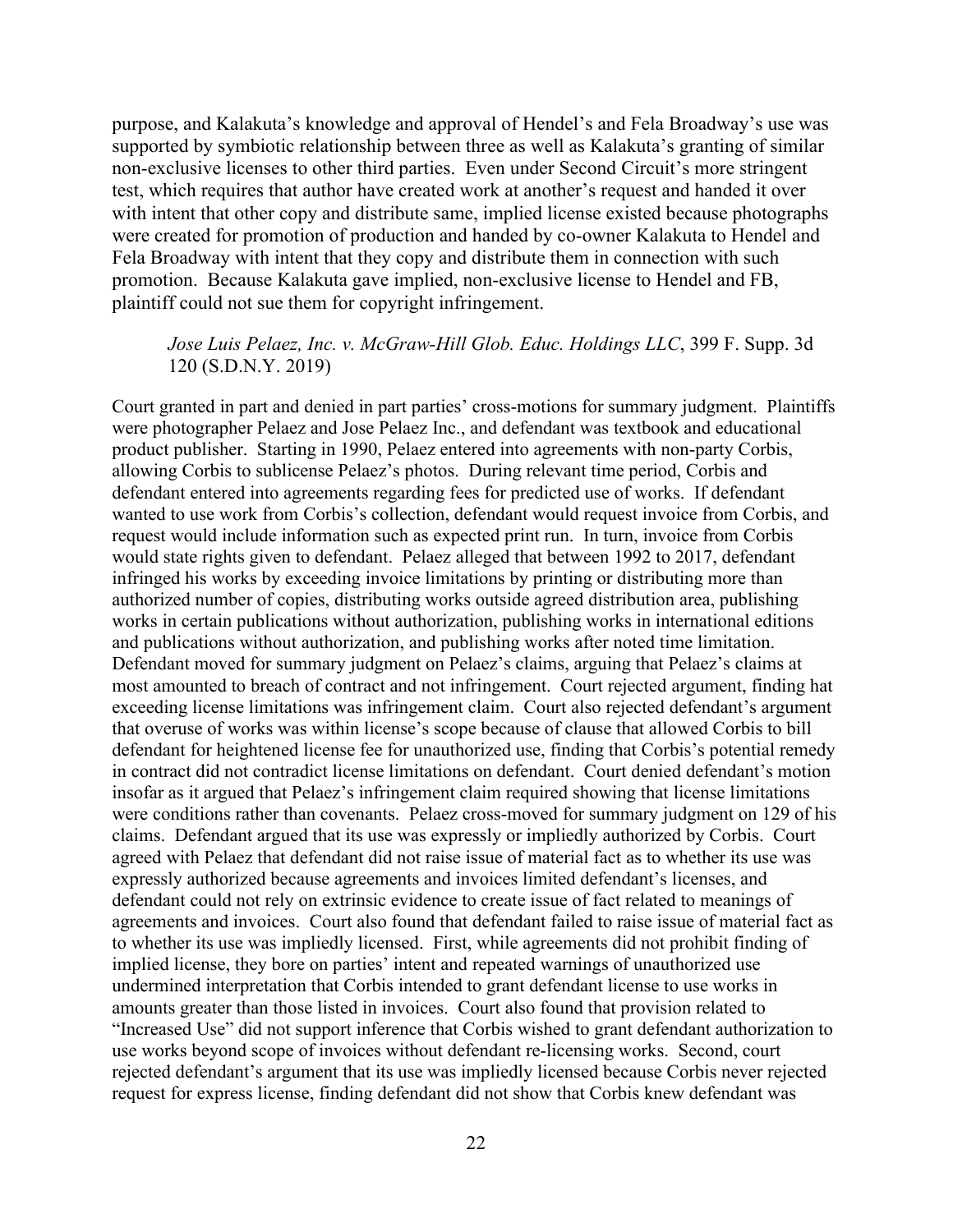reproducing works beyond invoice limitations. Court also found fact that Corbis had long provided defendant with unrestricted access to image archive before requesting payment did not support implied license theory because delivery of works did not sufficiently show implied license. Third, court found that declaration failed to raise material issue of fact and did not establish implied license. Because Pelaez showed that there were no issues of material fact as to defendant's liability regarding particular claims, court granted Pelaez's motion for summary judgment on liability.

*Signorelli v. North Coast Brewing Co.*, No. 18-2914, 2019 U.S. Dist. LEXIS 104497 (N.D. Cal. June 21, 2019)

Plaintiff widow of deceased artist brought copyright infringement claim against defendant brewing company for use of late husband's artwork on beer labels and merchandising items. Defendant argued parties had unlimited implied license based on prior communications. Court agreed. Court found burden to be on licensor to express intent to limit license. Facts showed no discussions of scope of implied license at time license was granted. Court held plaintiff was granted unlimited implied license and granted motion to dismiss claims.

*Soos & Assocs. v. Five Guys Enters., LLC*, 425 F. Supp. 3d 1004 (N.D. Ill. 2019)

On plaintiff's motion to dismiss, district court declined to strike defendant's affirmative defense and counterclaim for declaratory judgment of non-infringement based on defendant's alleged implied, non-exclusive license to use plaintiff's architectural design standards. Defendant burger restaurant hired plaintiff architectural firm to develop centralized design standards ("Corporate Design Standards") and help distribute same, via file-sharing platform, to defendant's various other architects to incorporate into their plans to ensure design consistency across restaurants. Plaintiff simultaneously worked for defendant, under separate form agreement, as architect to create specific plans for particular restaurants ("Construction Documents"). Eventually, defendant moved its Corporate Design Standards work to plaintiff's competitor. Plaintiff brought action alleging defendant literally copied plaintiff's copyrighted Construction Documents. Defendant responded with both affirmative defense of, and claim for declaratory judgment based on, implied, non-exclusive license to use Corporate Design Standards. In particular, defendant alleged that it requested and paid for creation of Corporate Design Standards, that plaintiff delivered them to defendant and defendant's architects upon upload to file-sharing platform, and that plaintiff intended for defendant and defendant's architects to view, download, copy and creative derivative works from Corporate Design Standards. Court found this sufficiently pleaded affirmative defense, disregarding plaintiff's argument that no license existed for Corporate Design Standards because Construction Documents included repeated warnings against reuse, as this would require court to adjudicate facts. Court declined to strike declaratory judgment counterclaim because it served independent purpose of allowing defendant to vindicate its rights and potentially recover attorneys' fees.

*Viper Nürburgring Record LLC v. Robbins Motor Co. LLC*, No. 18-4025, 2019 U.S. Dist. LEXIS 152931 (D. Kan. Sep. 9, 2019)

On cross-motions for summary judgment, district court held defendants' downloading and posting of plaintiff's copyrighted photos constituted display sufficient to establish copying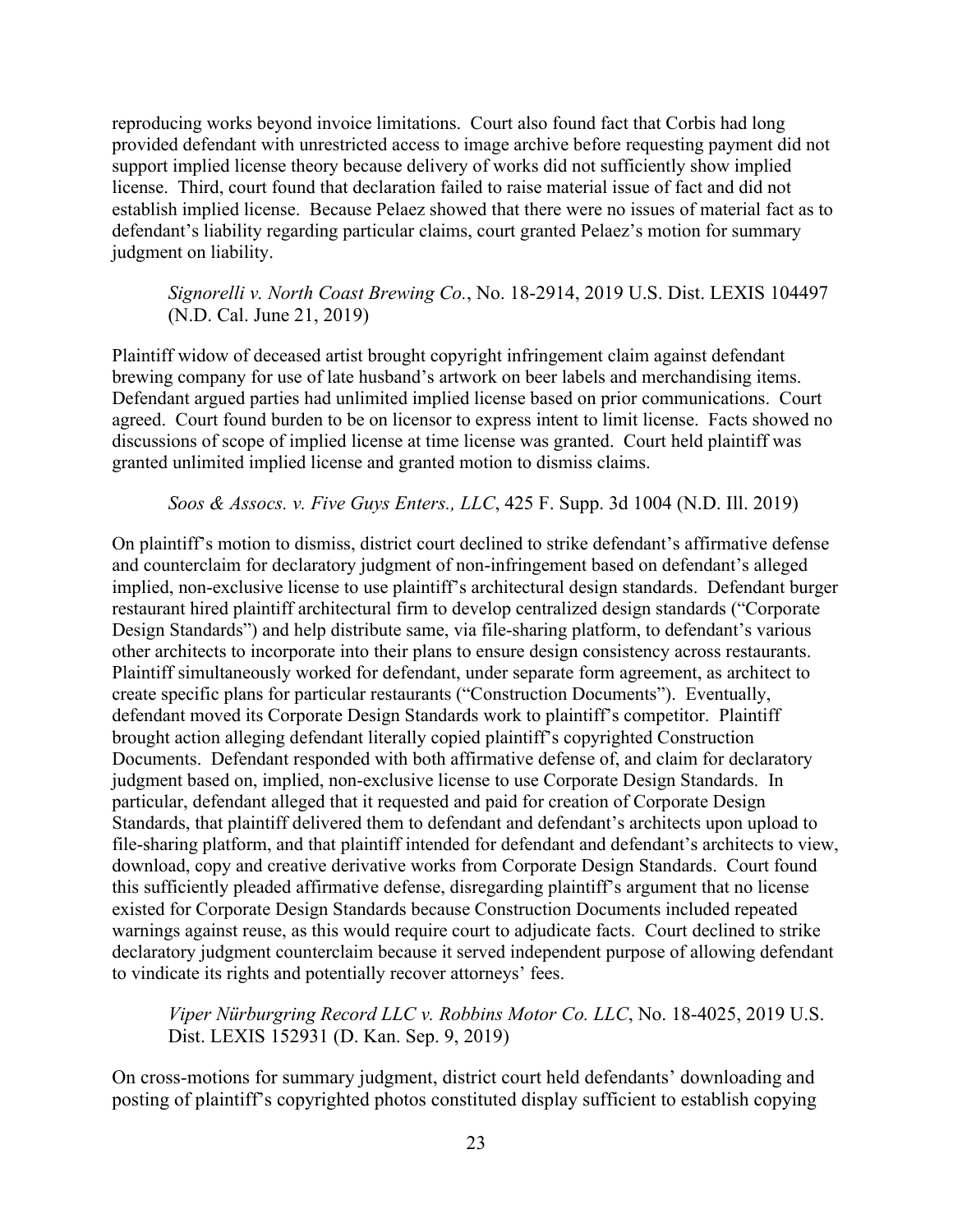for infringement analysis. Plaintiff Viper Nürburgring Record ("VNR") hired photographer to document attempt to set world record on race car track. Defendant Robbins Motor Co. ("RMC"), through vice president and defendant Robbins, entered into license agreement authorizing RMC to use one world record event photo for RMC advertisement in exchange for payment. Robbins downloaded 13 photos, using one in banner advertisement for RMC and posting five others across RMC's websites and his personal Facebook. VNR registered copyrights in 13 photos at issue. Robbins' unauthorized downloading and saving 13 photos, posting of at least four photos on RMC's website as well as RMC's and Robbins' Facebook pages, and including another photo in banner advertisement, each constituted infringing display of photos at issue. Contrary to defendants' arguments, RMC did not have implied license to use additional photos because implied license requires, *inter alia*, that licensee (RMC) request creation of work, which defendants did not show. Moreover, remaining two elements of "classic" implied license, that licensor (VNR) delivered photos to licensee or that licensor intended that licensee copy and distribute photos, were likewise absent. Court therefore held that defendants exceeded scope of express license by copying more than one photo.

## <span id="page-35-0"></span>**E. Miscellaneous**

*State Street Global Advisors Tr. Co. v. Visbal*, No. 19-1719, 2020 U.S. Dist. LEXIS 4706 (S.D.N.Y. Jan. 3, 2020)

District court granted plaintiff's motion to dismiss defendant's direct copyright infringement counterclaim as futile due to irrevocable license, but granted defendant leave to replead by arguing that license invalid because obtained by fraud. Plaintiff commissioned defendant, sculptor Kristen Visbal, to create Fearless Girl statue ("Artwork") for International Women's Day. Plaintiff and defendant then executed agreements by which defendant granted plaintiff irrevocable, exclusive license to use Artwork and images thereof for certain purposes. Nevertheless, defendant argued that plaintiff committed copyright infringement by displaying, reproducing and distributing images of Artwork, because parties' agreements voided by plaintiff's material breaches of such agreements and of implied covenant of good faith and fair dealing. General rule, whereby material breach of agreement allows licensor to rescind license and hold licensee liable for infringement thereafter, inapplicable where, as here, license is termed "irrevocable," because such license is impossible to revoke. Court therefore dismissed defendant's claim but granted her leave to replead because, if defendant plausibly alleges that agreements procured by fraud, irrevocable license may be rescinded as result of same fraud.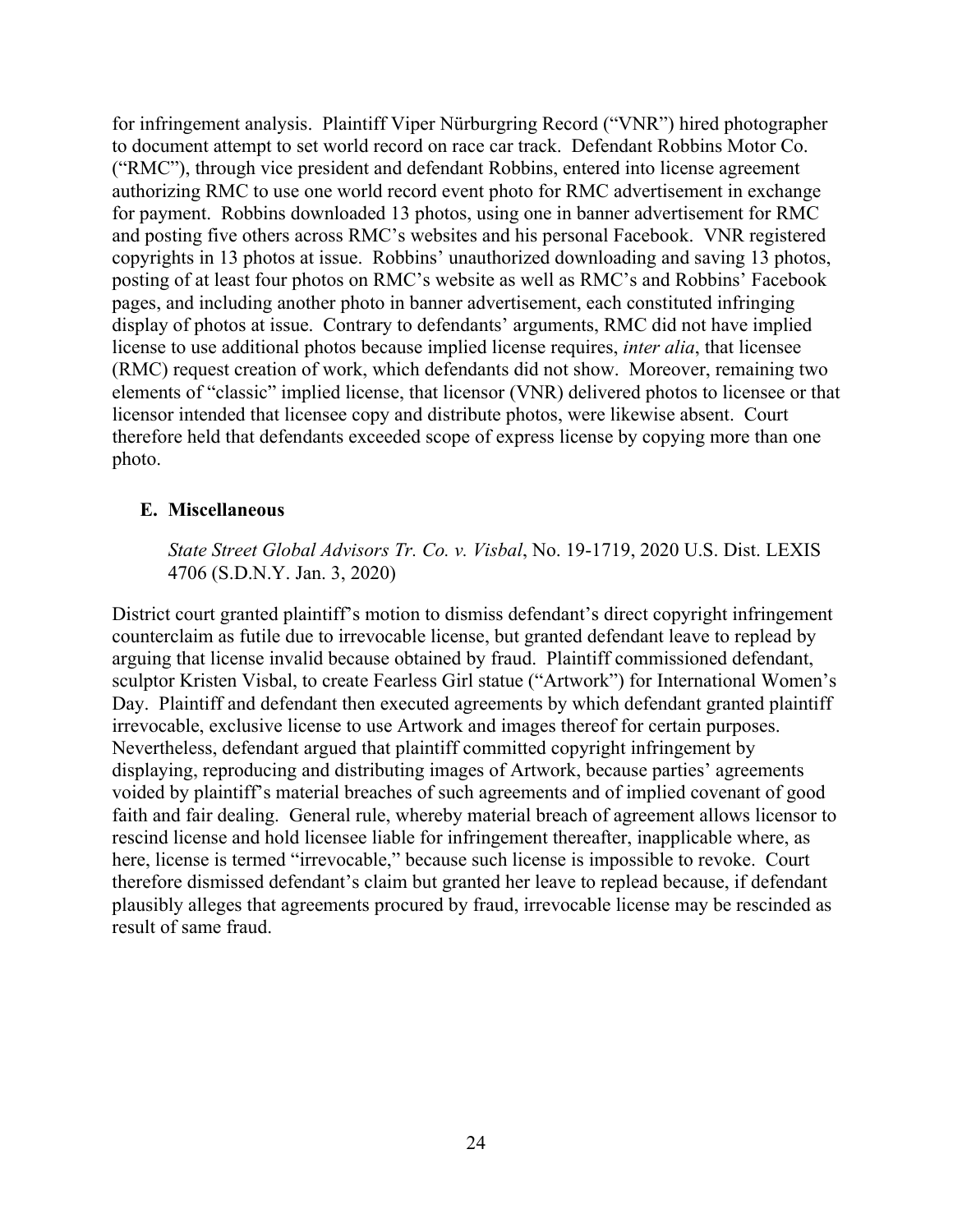## **IV. FORMALITIES**

#### **A. Registration**

*Sohm v. Scholastic Inc.*, No. 18-2110, 2020 U.S. App. LEXIS 15103 (2d Cir. May 12, 2020)

Plaintiff photographer licensed certain images to stock agency which sub-licensed images to publisher Scholastic. Plaintiff sued alleging Scholastic used photos in numbers exceeding terms of license. On cross-motions for summary judgment, district court rejected Scholastic's argument that underlying registration was invalid because group registration did not include plaintiff Sohm's name as author. Second Circuit affirmed, holding that group registration need not identify individual author of each underlying work to be valid. Adopting Ninth Circuit's reasoning in *Alaska Stock, LLC v. Houghton Mifflin Harcourt Publishing Co.*, 747 F.3d 673 (9th Cir. 2014), Second Circuit held that plain language of § 402 does not require group registration to include author of each work included in collective work, reasoning that requirement in  $\S 402(2)$  that "author" of "work" be identified is satisfied when author of collective work is identified in registration. Second Circuit affirmed district court's finding that group registration properly registered each photograph included in collective work.

*Cortés-Ramos v. Martin-Morales*, 956 F.3d 36 (1st Cir. 2020)

First Circuit affirmed dismissal of plaintiff's complaint for failure to state copyright claim and remanded to allow district court to consider whether to dismiss without prejudice or permit plaintiff to supplement complaint to allege registration. Plaintiff songwriter submitted song and music video to songwriting contest sponsored by, among others, musician Ricky Martin. Although plaintiff was one of finalists, another participant was selected as winner of contest. Several months after selection of contest winner, Martin released his song named "Vida" with music video that was purportedly "identical to the one that [plaintiff] composed and created." Plaintiff sued Martin, alleging copyright infringement and claims under Puerto Rico law. District court initially dismissed case, holding that plaintiff's claims were subject to contest's arbitration provision; First Circuit reversed. On remand, district court granted defendant's renewed motion to dismiss, and dismissed plaintiff's copyright claim with prejudice, concluding that plaintiff failed to allege registration of his copyright to sustain cause of action and failed to show that defendant copied his music video. Plaintiff appealed again. First Circuit found that district court "correctly held that the complaint failed to state a copyright claim because it did not allege registration." Court concluded, however, that "district court erred in holding that the complaint otherwise failed to state a copyright claim and dismissing the complaint with prejudice" because, aside from registration, plaintiff sufficiently alleged copyright violation. Given that "the complaint is insufficient as to only the registration ground, the district court should not have dismissed the copyright claim with prejudice" because plaintiff could allege registration in new action. Court noted that case appeared to be candidate for supplemental pleading under Rule 15(d), and remanded to "afford the district court 'an opportunity to pass upon' the question of whether [plaintiff]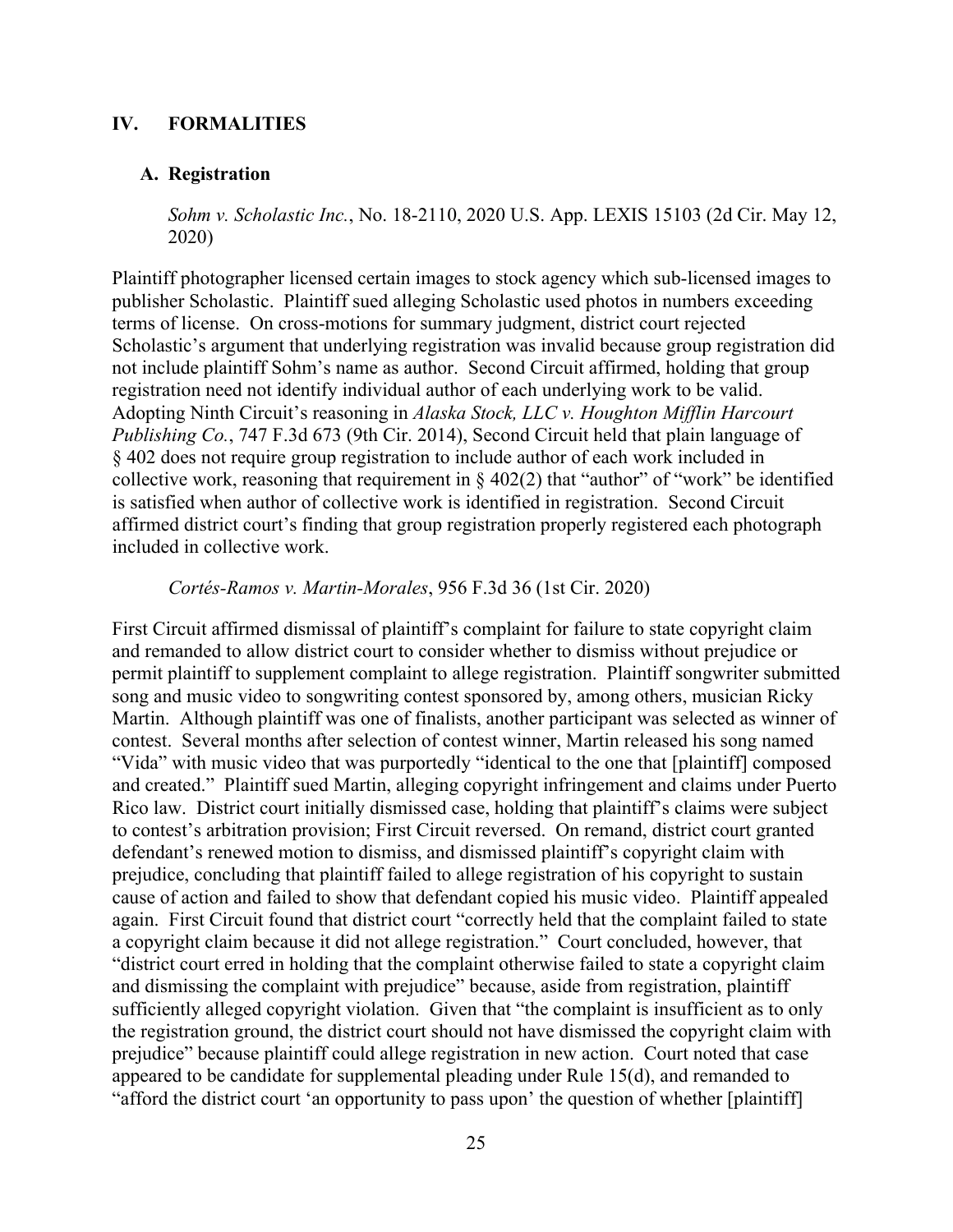should be allowed to supplement his complaint under Rule 15(d) or instead he should be required to file a new action."

## *Energy Intelligence Grp., Inc. v. Kayne Anderson Capital Advisors, L.P.*, 948 F.3d 261 (5th Cir. 2020)

Plaintiffs published *Oil Daily*, newsletter regarding petroleum industry in North America. Defendants, investment firm, in 2004 began purchasing *Oil Daily* subscription for one partner. Between 2004 and 2014, partner shared access to *Oil Daily* with other employees and third parties; defendants renamed shared files to avoid detection by plaintiffs of illicit sharing. Plaintiffs alleged infringement and DMCA violations. Before trial, defendants moved for referral to Copyright Office, arguing under § 411(b) that plaintiff's copyright registrations were invalid because they allegedly contained inaccuracies. District court found reference unnecessary because defendants failed to establish that plaintiffs knowingly included inaccuracies in applications for registration. Defendants appealed. Court first rejected defendants' argument that § 411 mandates referral to Copyright Office for determination of materiality whenever party alleges opposing party knowingly included inaccurate information on application. Instead, court found that district court could make determination regarding inaccuracy before reference to Copyright Office. Court next determined that trial court did not clearly err in finding that *Oil Daily* was not compilation because inclusion of some materials over which plaintiffs could not claim authorship did not mean work was compilation. Court affirmed denial of defendants' § 411(b) referral motion.

# *Jose Luis Pelaez, Inc. v. McGraw-Hill Glob. Educ. Holdings LLC*, 399 F. Supp. 3d 120 (S.D.N.Y. 2019)

Court granted in part and denied in part parties' cross-motions for summary judgment. Plaintiffs were photographer Pelaez and Jose Pelaez Inc., and defendant was textbook and educational product publisher. Starting in 1990, Pelaez entered into agreements with nonparty Corbis, allowing Corbis to sublicense Pelaez's photos. During relevant time period, Corbis and defendant entered into agreements regarding fees for predicted use of works. If defendant wanted to use work from Corbis's collection, defendant would request invoice from Corbis, and request would include information such as expected print run. In turn, invoice from Corbis would state rights given to defendant. Pelaez alleged that between 1992 to 2017, defendant infringed his works by surpassing invoice limitations by printing or distributing more than authorized number of copies, distributing works outside agreed distribution area, publishing works in certain publications without authorization, publishing works in international editions and publications without authorization, and publishing works after noted time limitation. Defendant moved for summary judgment on Pelaez's claims. Defendant argued that registrations for 97 of plaintiffs' claims were invalid pursuant to  $\delta$ 409. These registrations were received beginning in 2002 as part of practice under which Pelaez transferred copyright in works to Corbis for registration purposes. Corbis then submitted single application attempting to register database that included many photographers' works, including Pelaez's. When registration was completed, Corbis assigned ownership of copyrights back to Pelaez. Pelaez was not listed on registrations, nor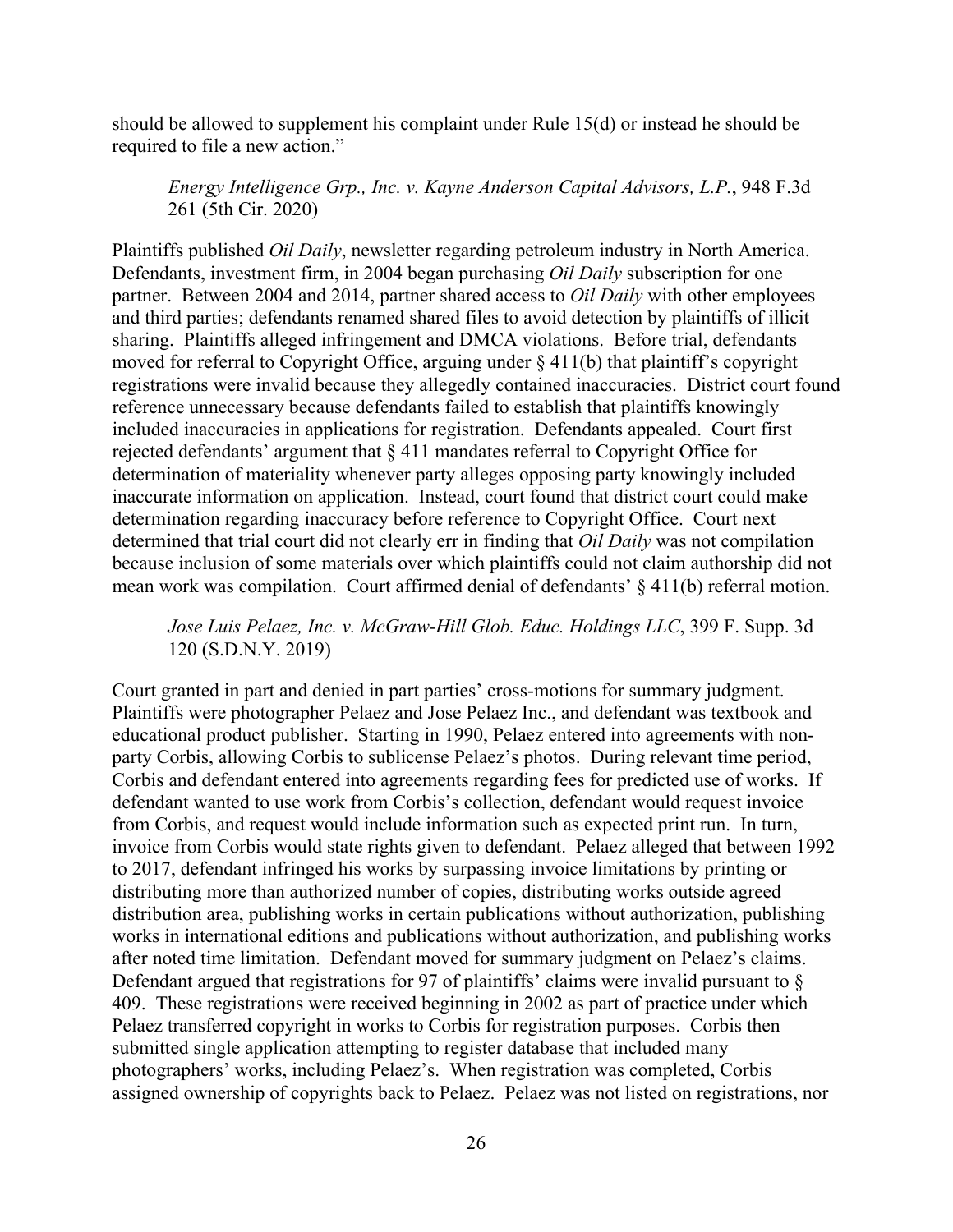were titles of his works. Relying on other district court opinion finding that author and title required to be named under § 409 were of collective work, rather than individual works, court found registrations in question valid. Court denied defendant's motion for summary judgment insofar as it claimed registrations were invalid.

# *Masi v. Moguldom Media Group, LLC.*, No. 18-2402, 2019 U.S. Dist. LEXIS 121733 (S.D.N.Y. July 22, 2019)

District court granted plaintiff's summary judgment motion on copyright infringement because plaintiff sufficiently established that registration covered works at issue. In September 2010, plaintiff photojournalist took series of freelance photographs of luxury maximum-security Halden Prison in Norway and, on October 1, 2010, published them on internet for viewing and licensing. In July 2011, following spike of interest in Halden after imprisonment of Norwegian mass murderer, defendant for-profit media company published, on website bossip.com, article that prominently displayed eight of plaintiff's photographs ("Photographs"), without crediting plaintiff or seeking plaintiff's permission. In late 2016, plaintiff became aware of defendant's infringement after conducting internet searches prompted by unrelated infringement. On December 14, 2015, plaintiff applied for registration for photograph collection, which, according to plaintiff's sworn declaration and testimony, included eight Photographs ("Registration"). Though Registration was filed more than five years after Photographs' first publication, court accorded it weight because plaintiff submitted additional evidence of copyright's validity that was uncontradicted by defendant. Defendant did not dispute that it published Photographs without plaintiff's authorization but argued that plaintiff failed to prove that Registration covered Photographs at issue because he failed to produce documents reflecting deposit material. Given plaintiff's declaration and testimony, defendant's speculative statements insufficient to raise issue of fact as to Registration's coverage of Photographs, where defendant failed to move to compel plaintiff to produce deposit copy or to obtain same from Copyright Office.

## *King-Devick Test, Inc. v. NYU Langone Hosps.*, No. 17-9307, 2019 U.S. Dist. LEXIS 117628 (S.D.N.Y. July 15, 2019)

District court granted defendants' motion for issuance of referral to Register. Plaintiff sued defendants alleging that defendants infringed plaintiff's registered copyright in reading test used to detect eye-movement impairments. Defendants claimed multiple inaccuracies in plaintiff's copyright application, including that application stated "No Publication" in space for "Date and Nation of First Publication," and "None" when asked to identify preexisting works on which test was based. Court noted that district courts may refer question of materiality to Copyright Office whenever knowing submission of materially inaccurate information is alleged. Court had discretion to await further factual development at summary judgement stage or trial before issuing referral to Register, but ultimately decided to refer questions to Register on existing record, based on meaningful factual support put forth by defendants. Court observed that proceedings could continue while awaiting advisory opinion from Register, and requested parties' input regarding which portions of case might proceed while awaiting Register's opinion.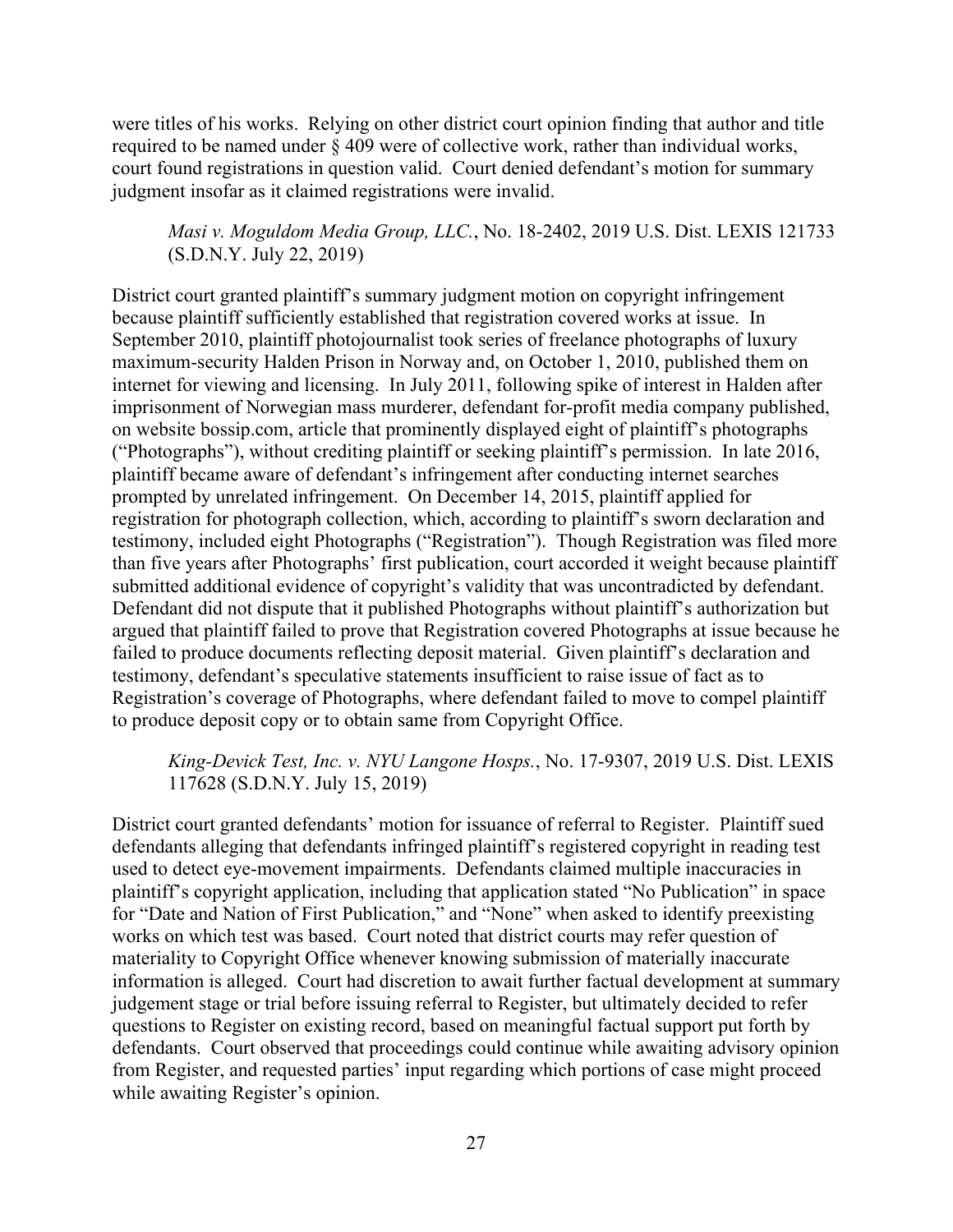*MerchDirect LLC v. Cloud Warmer, Inc.*, No. 17-4860, 2019 U.S. Dist. LEXIS 173971 (E.D.N.Y. 2019)

District court granted plaintiff's motion to dismiss defendant's copyright infringement counterclaim because defendant did not own copyright registration for software at issue. Defendant Cloud Warmer, through individual owner defendants, entered into agreement with plaintiff music industry merchandiser to provide plaintiff with e-commerce platform code and, upon termination of agreement, to transfer code and its copyright interest to plaintiff. Plaintiff registered code and sued defendants, alleging that their continued use of code after contract's expiration constituted infringement. Cloud Warmer counterclaimed, arguing that it was beneficial owner of code such that registration was fraudulently procured. Court dismissed counterclaim based on Cloud Warmer's failure to allege ownership of valid registration or to argue that any exceptions to registration requirement applied. Moreover, even if plaintiff's copyright application were fraudulent, this would only invalidate plaintiff's registration and not establish defendant's ownership of valid registration.

*Xclusive-Lee, Inc., v. Hadid*, No. 19-520, 2019 U.S. Dist. LEXIS 119868 (E.D.N.Y. July 18, 2019)

Plaintiff photographer sued supermodel Gigi Hadid who uploaded cropped version of Plaintiff's photograph to her Instagram account. Court granted Hadid's motion to dismiss because Plaintiff failed to allege that it had been granted copyright registration for photograph at time it filed complaint. Under Supreme Court's holding in *Fourth Estate*, copyright holder must actually hold registration when it files complaint; mere filing of application is insufficient. Court rejected plaintiff's argument that *Fourth Estate* should not preclude its claim because its complaint was filed before that decision issued. Court declined to grant plaintiff leave to amend complaint to allege registration should its copyright application later register, holding this would frustrate requirement under *Fourth Estate* that copyright registration is prerequisite to filing of copyright infringement claim.

*Whistleblower Prods., LLC v. St8cked Media LLC*, No. 18-5258, 2019 U.S. Dist. LEXIS 117396 (E.D.N.Y. July 15, 2019)

District court granted defendants' motion to dismiss copyright infringement claim due to plaintiff's failure to meet registration requirement. Plaintiff public school contractor Kathy Cole, after being subjected to years of retaliation following her report about safety issues in New York schools, hired defendants, media company and its members, to serve as editors of documentary about experiences of whistleblowers. Parties agreed that they would create short version of documentary to obtain funding for full-length version and would share equal credit. Plaintiffs Cole and others participated in production of short version and signed appearance releases that clarified that plaintiffs were not releasing rights to their individual stories and were entitled to notification and compensation for any derivative works. In July 2018, short version was completed with proper credit sharing. In August 2018, Cole discovered that defendants had signed agreement with third-party film company to develop movie or TV series based on short version and that plaintiffs no longer had access to same, in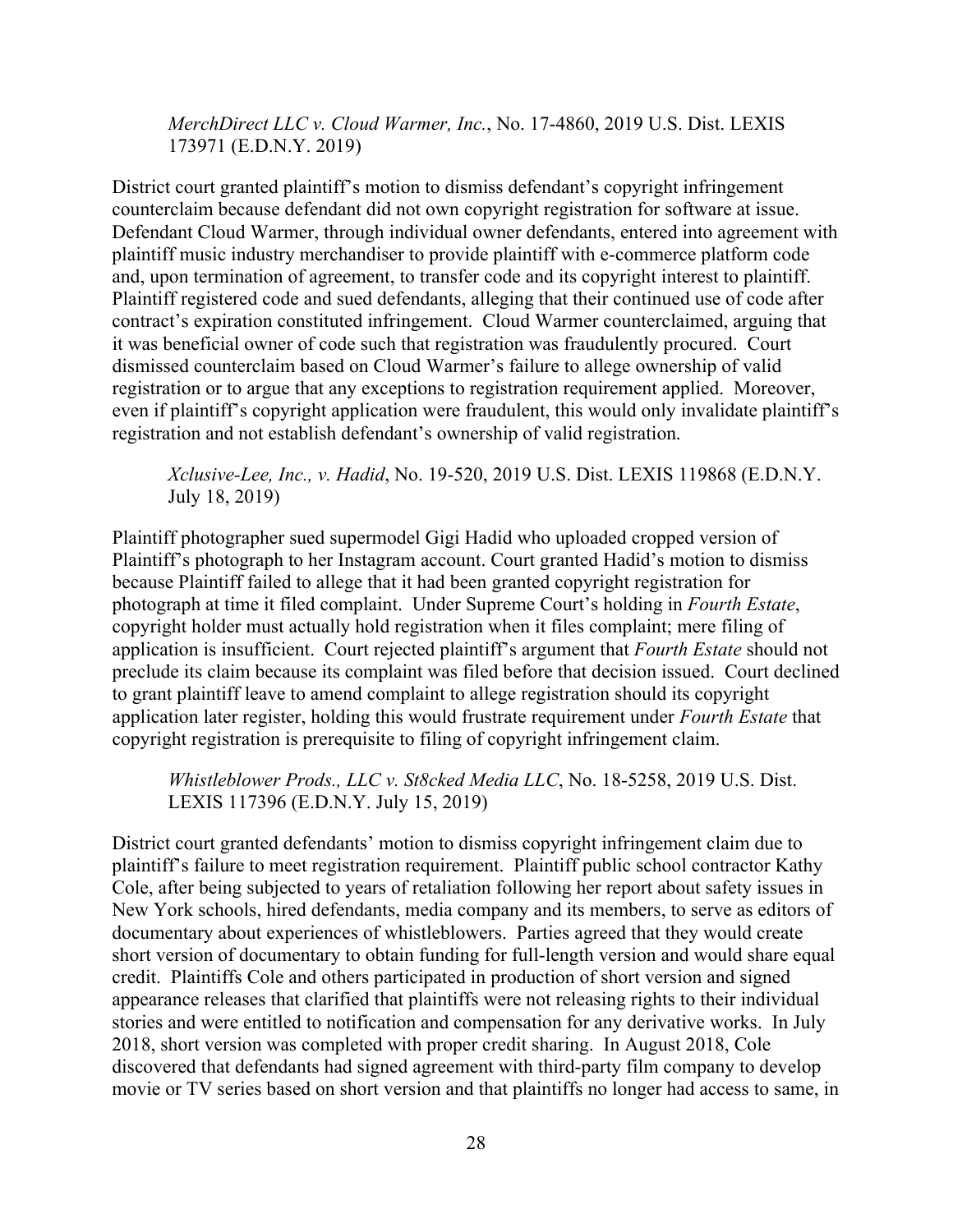violation of their contractual rights. Plaintiffs brought suit alleging, *inter alia*, copyright infringement but were unable to register documentary footage because they lacked physical access because defendants wrongfully denied it. Relying on statutory language and Second Circuit precedent, court declined to create exception to registration requirement and dismissed plaintiffs' copyright infringement claim because plaintiffs failed to register allegedly infringed work.

*Menzel v. Scholastic, Inc.*, No. 17-5499, 2019 U.S. Dist. LEXIS 217593 (N.D. Cal. Dec. 18, 2019)

Court granted in part and denied in part parties' motions for summary judgment. Plaintiff photographer sued defendant Scholastic for infringement, alleging that Scholastic exceeded scope of its license to use plaintiff's photographs. Both plaintiff and defendant moved for summary judgment. Court granted in part and denied in part plaintiff's summary judgment motion on defendant's affirmative defense that plaintiff's copyright registrations were invalid or unenforceable. Defendant challenged group registration owned by plaintiff, arguing that plaintiff was not entitled to summary judgment because "there is a question of fact as to whether the photographs in the group covered by the registration were all published within the same calendar year," as is required by federal regulations governing group registrations of photographs. Court held that, although there were some inaccuracies in one of plaintiff's copyright registrations, such inaccuracy "in and of itself is not a basis to invalid a copyright." In reaching its conclusion, court explained that defendant made no claim that it relied on plaintiff's mistake and found that, given there were no other indicia of practice by plaintiff of including inaccurate information in his registration application, plaintiff did not intend to defraud Copyright Office. In addition to plaintiff's group registration, Scholastic challenged several other registrations, arguing that plaintiff claimed infringement before plaintiff registered photograph. Court agreed with defendant in two instances, but held that defendant's other examples did not show alleged infringement prior to registration date. Instead, court found that these examples were predicated on information "which shows only the publications where Scholastic was permitted to use the photographs – not publications where Scholastic infringed."

## *Universal Dyeing & Printing, Inc. v. Knitwork Prods. II, LLC*, No. 17-5660, 2019 U.S. Dist. LEXIS 107182 (C.D. Cal. June 26, 2019)

District court denied defendants' motion for summary judgment. Plaintiff brought copyright infringement claims based on alleged unauthorized use of plaintiff's textile designs. Plaintiff received registration for textile design, but deposit copy submitted was for different design. Plaintiff received supplementary registration so that information on application properly corresponded with materials deposited with application. Additionally, plaintiff received single work registration for additional 15 textile designs, some of which were comprised of elements in public domain, and others of which were not authored by plaintiff but were procured through assignment. Plaintiff received supplementary registration that purported to correct problems in initial registration. Defendants argued that first registration was invalid due to plaintiff's failure to disclose certain information in initial application, which defendant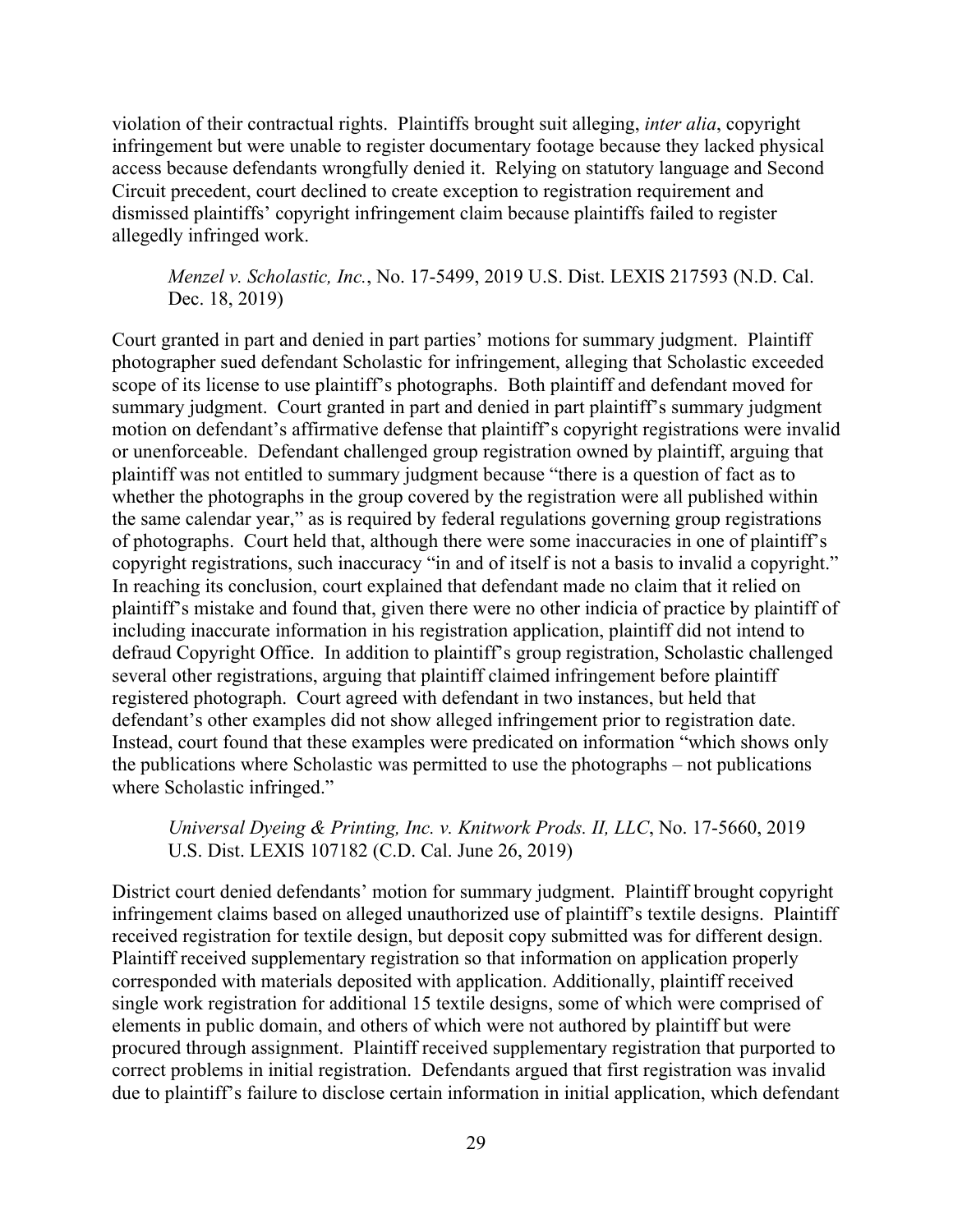argued was based on intent to defraud Copyright Office. Compendium of U.S. Copyright Office Practices does not prohibit supplementary registration from correcting information in basic registration, which plaintiff accomplished by ensuring supplementary registration correlated with material deposited by plaintiff. Court noted plaintiff did not swap out deposit material but simply corrected information relating to application. Thus, court held defendants had not rebutted presumption of validity or shown errors in registration were in fact not inadvertent mistakes. Defendants asserted that second registration was not valid single work registration because 15 designs registered were not published in single unit of publication because plaintiff purchased eight of designs from third party; defendants contended that purchase constituted publication. However, even assuming that eight of 15 designs were previously published, those eight designs were not at issue in case; previous publication of those designs would not invalidate registration as to remaining designs.

*Universal Dyeing & Printing, Inc. v. Knitwork Prods. II, LLC*, No. 17-5660, 2019 U.S. Dist. LEXIS 107182 (C.D. Cal. June 26, 2019)

District court denied defendants' motion for referral to Register pursuant to  $\S$  411(b). Plaintiff received two supplementary registrations correct certain information contained in original applications. Defendant argued plaintiff knowingly included inaccurate information in original applications. Copyright registration satisfies precondition of infringement suit regardless of inaccurate information unless inaccurate information was included in application for registration with knowledge that it was inaccurate, and inaccuracy would have caused Register to refuse registration. Court noted that good faith or inadvertent mistake does not constitute knowing inaccuracy. Accordingly, court held that there was no evidence that errors in plaintiff's registration were purposeful, as plaintiff accidentally swapped deposit materials, which was later corrected with supplemental registration. Additionally, plaintiff sought supplementary registration to include missing information. Court noted that Copyright Office issued supplementary registration, which demonstrated registration would not have been initially refused, and therefore referral to Register of Copyrights was not warranted.

*Blue Book Servs. v. Farm Journal, Inc.*, No. 18-7155, 2020 U.S. Dist. LEXIS 12727 (N.D. Ill. Jan. 27, 2020)

District court granted motion to dismiss for failure to state claim. Plaintiff Blue Book Services published "Blue Book Rating" regarding reliability and creditworthiness of companies in produce industry. Defendant bought publisher of competing collection of ratings known for decades as Red Book, and began posting Blue Book Ratings as part of defendant's online publication. Plaintiff sued for copyright infringement. Defendant argued that plaintiff's two copyright registrations covered ratings database as whole, and not specific text of individual Blue Book Ratings. District court first took judicial notice of plaintiff's copyright registrations, finding that each registered work was compilation of database material, without any reference to "text." In addition, district court took judicial notice of plaintiff's correspondence with Copyright Office, noting that when plaintiff requested registration of "new text," Office rejected request and stated that any text in submitted work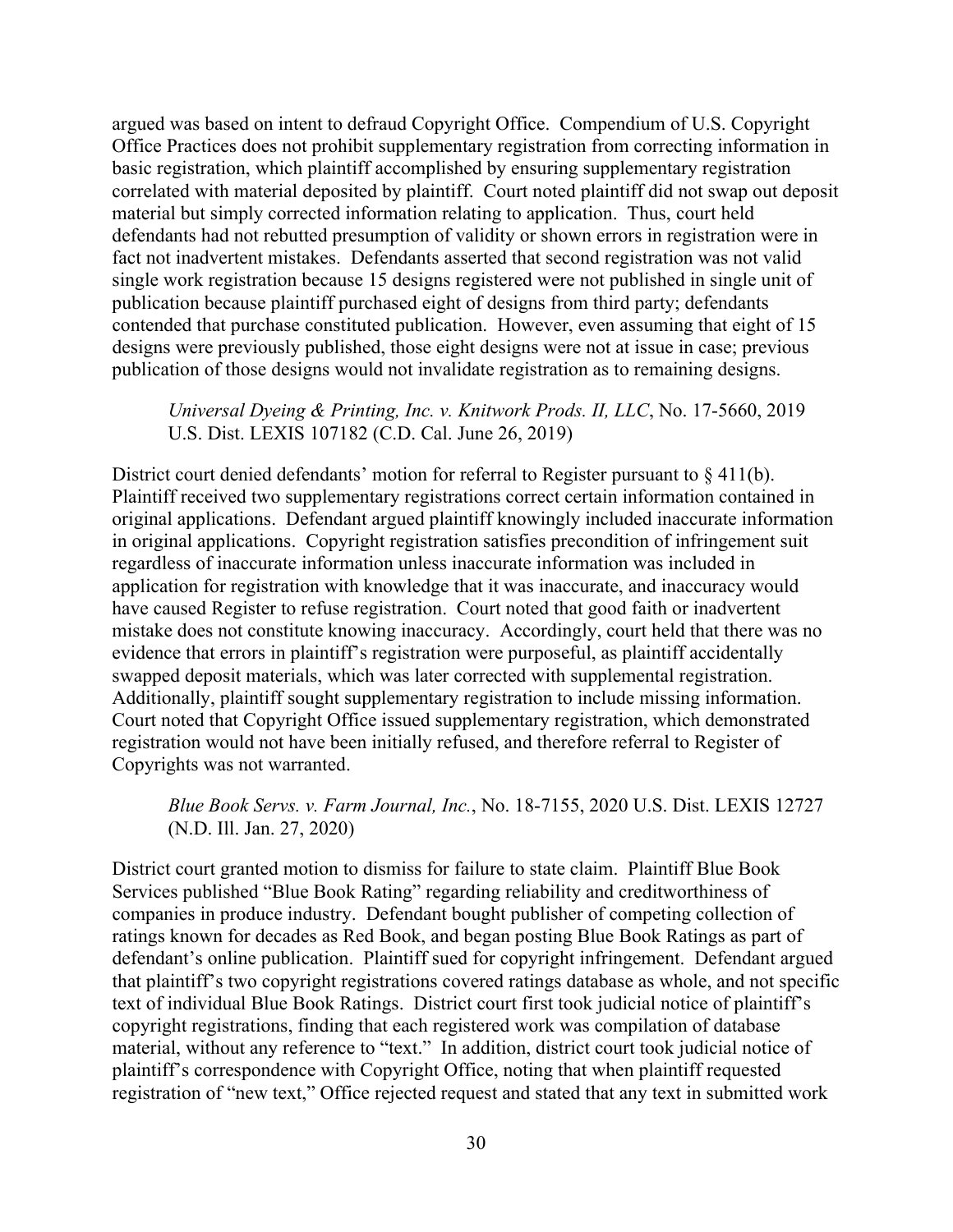was words and short phrases, which are not copyrightable. Plaintiff then declared itself "satisfied" with registration description that omitted reference to "text" "as long as the ratings are covered by the registration." District court observed that plaintiff's conditional satisfaction with registration decision did not constitute endorsement of that position by Copyright Office. Instead, correspondence demonstrated that Copyright Office rejected claim in text of ratings; registration extended only to database compilation. Despite refusal of registration of ratings text, plaintiff could have instituted action for infringement by providing notice to Register under  $\S 411(a)$ . Due to plaintiff's failure to comply with  $\S$ 411(a) requirements, district court dismissed case without prejudice.

#### *Krist v. Scholastic, Inc.*, 415 F. Supp. 3d 514 (E.D. Pa. 2019)

Plaintiff, professional photographer, participated in copyright group registration program facilitated by stock photography agency Corbis. Under program, plaintiff would assign to Corbis rights to his photographs solely for purpose of copyrighting photographs; Corbis registered photographs through group registration program whereby multiple photographers' work was registered at once under Corbis name. After registering photographs, Corbis assigned complete copyright ownership of photographs back to plaintiff. Corbis also entered into preferred vendor agreements, which listed prices, terms, and rights, with third parties including defendant Scholastic. Years later, on November 30, 2016, plaintiff filed infringement suit alleging that defendant's use of plaintiff's photographs exceeded scope of license with agency. Plaintiff and defendant both moved for summary judgment. Plaintiff sought partial summary judgment on four photographs and dismissal of defendant's affirmative defenses, while defendant sought summary judgment on all of plaintiff's claims, including on (a) one particular photograph, alleging that plaintiff never showed ownership of registration for such photograph; and (b) photographs copyrighted as part of group registration, arguing "that this was an invalid method of copyright" because, contrary to statutory requirements, "only one of the registrations included [plaintiff's] name." Although court granted summary judgment to defendant as to one photograph for which plaintiff did not provide proof of copyright ownership, court determined that plain language of  $\S 409(2)$ validates group copyright registration. Court noted that even if statutory text were ambiguous, plaintiff "would still prevail because the Copyright Office's manuals and opinion letters interpreting Section 409(2) to allow for group registration are entitled to *Skidmore* deference." Based on this, court determined that agency group registration was valid, even though it did not list all individual authors' names, because agency complied with Copyright Office's requirements by listing its own name as author of collective work, identifying title for collective work, and including names of other photographers. Therefore, court denied defendant's motion based on these grounds and held that plaintiff met burden of showing no genuine dispute as to ownership of valid copyright and that defendant copied photographs.

## *Art of Design, Inc. v. Pontoon Boat, LLC*, No. 16-595, 2019 U.S. Dist. LEXIS 133409 (N.D. Ind. Aug. 8, 2019)

Plaintiff sued defendant boat manufacturer for selling boats incorporating plaintiff's copyrighted "Shatter Graphic" design. Defendant argued that plaintiff's copyright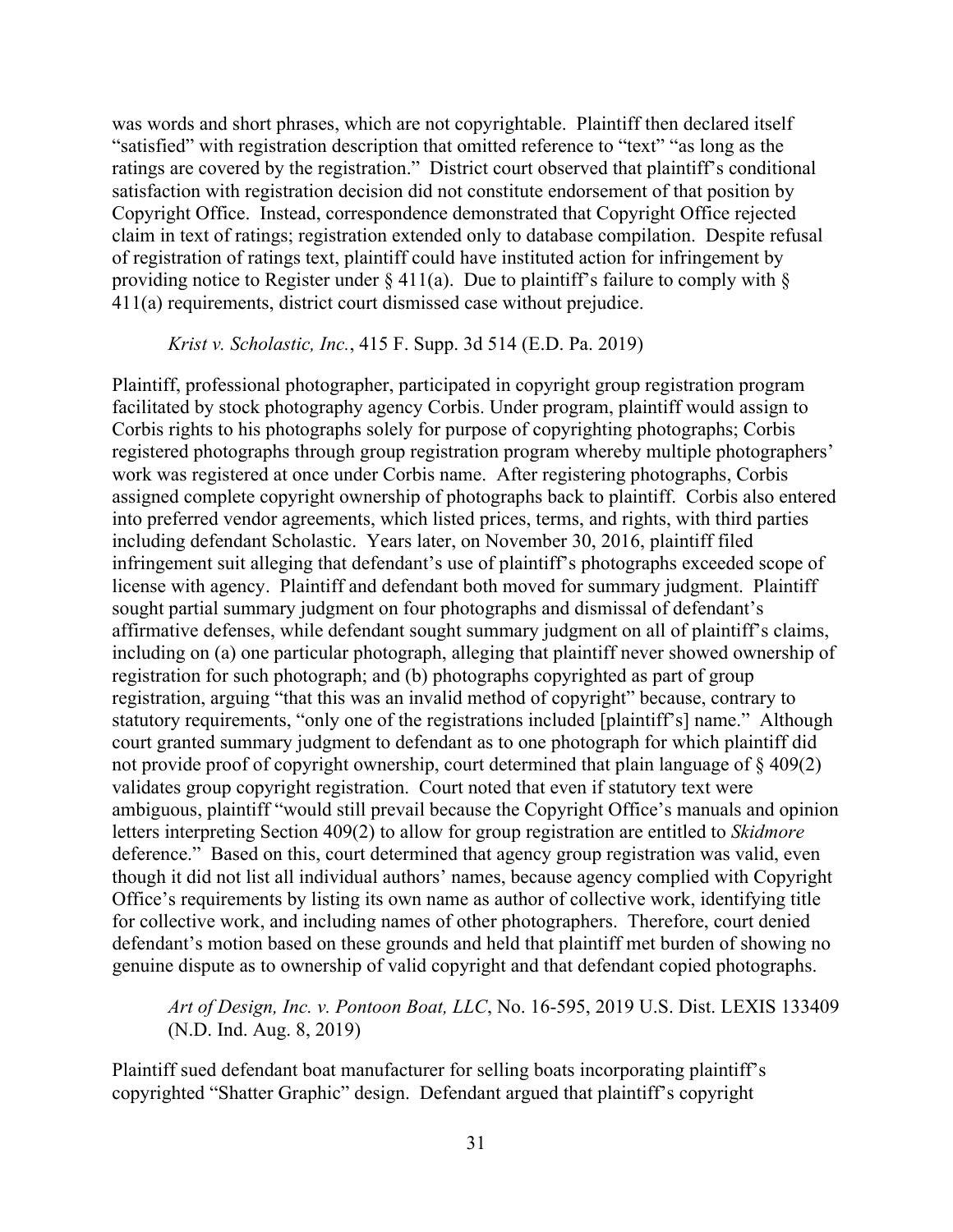registration contained inaccurate information because it stated that design was "original," and failed to disclose that design was compiled from or derivative of other works. Defendant asked court to seek advisory opinion from Register under  $\S 411(b)$  as to whether inaccurate information, if known, would have caused Register to refuse registration. Plaintiff stated that application was prepared by its lawyer, and argued that Register's opinion was not necessary because defendant had not shown that plaintiff knew information was inaccurate, and had not shown that there was fraudulent intent. Court held that fraudulent intent was irrelevant in this case, because defendant presented adequate possibility of fraud to justify referral to Register, and because existence of undisclosed prior work was material to question of originality and copyrightability. Court also denied defendant's request that proceedings be stayed until Register's opinion was returned, reasoning that opinion was merely advisory, and that regardless of content of opinion, parties would have opportunity to argue legitimacy of registration and its effect on legal claims.

# *Ronaldo Designer Jewelry, Inc. v. Cox*, No. 17-2, 2019 U.S. Dist. LEXIS 142851 (N.D. Miss. Aug. 22, 2019)

District court granted in part defendant's motion for request to Register pursuant to §411(b). Defendants argued that plaintiff's application to register bracelet designs contained knowing material misrepresentations because plaintiff (1) was not claimant or owner of either of works; (2) was not author of either of works; and (3) did not identify or exclude substantial portions of each bracelet that were in public domain, common, or previously published at the time applications were filed. Court held proceeds from assignment rather than copyrights in bracelets were at issue in bankruptcy proceeding, and thus contention that plaintiff was not owner when applications filed was unwarranted and failed to set forth good faith allegation that plaintiff did not own copyrights when applications were filed. Regarding authorship challenge, while initial applications erroneously listed plaintiff as author of bracelet designs and failed to specify that plaintiff acquired copyright through transfer, supplementary registration issued by Copyright Office correcting error demonstrated initial application would not have been rejected. However, court held defendant put forth good faith allegation that one bracelet design was "based on" prior design, and relationship between plaintiff and designer indicated access to prior design and would have required disclosure; and thus warranted referral to Register to provide guidance as to whether, had it known bracelet design was derivative of prior design, Register would have rejected application for failure to disclose previous material works.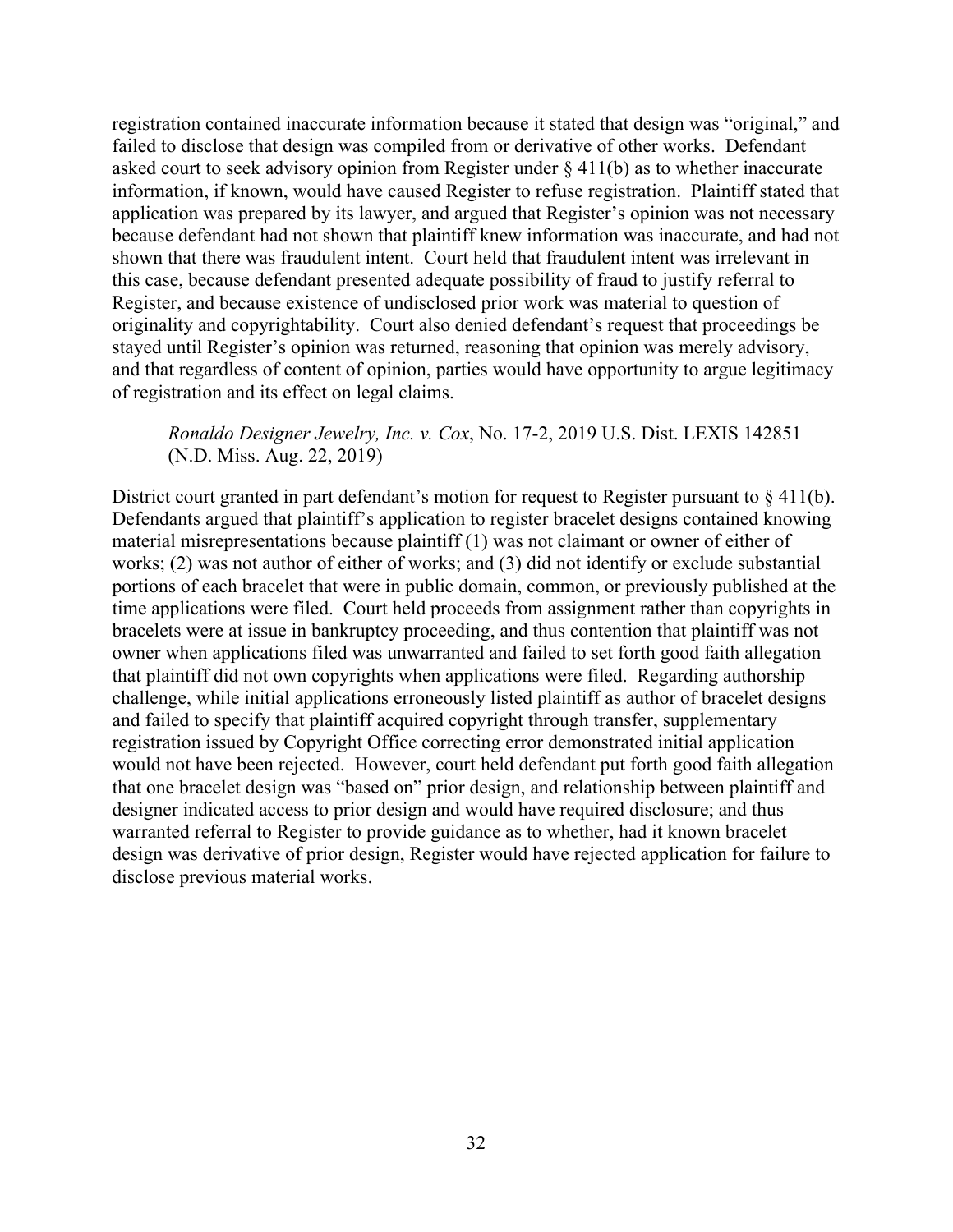### **V. INFRINGEMENT**

#### **A. Access**

*Horizon Comics Prods. v. Marvel Entm't*, No. 16-2499, 2019 U.S. Dist. LEXIS 117437 (S.D.N.Y. July 15, 2019)

Court granted defendants' motion for summary judgment. Defendants owned, created, and distributed *Iron Man* franchise. Around debut of *Iron Man 3*, defendants released poster showing Iron Man crouching in armor. Approximately 12 years before *Iron Man 3* was released, comic book artist brothers who jointly owned plaintiff created Caliban character for *Radix*, comic book series. Brothers created depiction of Caliban kneeling in armor suit for series. Brothers published three editions of *Radix*, but no edition contained Caliban drawing. *Radix* gained popularity in comic industry, and plaintiff alleged at least six of defendants' employees knew of comic series, two of whom had working relationship with brother comic creators. One of defendants' employees, Cebulski, spoke to brothers at booth of comic book convention where Caliban drawing was displayed, and later tried to hire brothers to work at Marvel. Cebulski also emailed address embedded on plaintiff's website where Caliban drawing was displayed, and was friends with two other Marvel employees who allegedly were involved in developing poster. Defendants created *Iron Man 3* poster by having outside vendor design inspiration boards, showing crouching figures and characters wearing armor, and pencil sketches. Marvel then hosted photoshoot with actor playing Iron Man to create photos for poster. Vendor used many photos that show actor in crouching pose. Poster concept was finalized, and vendor made drafts of poster. Plaintiff alleged defendants infringed Caliban drawing in producing *Iron Man 3* poster. Defendants moved for summary judgment on grounds that they did not have access to plaintiff's work, that works were not strikingly similar, and that they independently created *Iron Man 3* poster. On access, court found record evidence did not show reasonable possibility that Cebulski shared Caliban drawing with Marvel employees allegedly involved in developing *Iron Man 3* poster. Court also found that employees' awareness of *Radix* did not indicate knowledge of Caliban drawing, and as to other Marvel employees, court found no non-speculative evidence showing that they knew of Caliban drawing or were involved in *Iron Man 3* poster design. Court also rejected plaintiffs' argument that Caliban drawing was widely disseminated, as argument was based on dissemination of *Radix* rather than Caliban drawing. On striking similarity, plaintiff relied on expert report, but court found (1) report did not show "unequivocal opinion" on striking similarity and did not bar reasonable possibility of independent creation; and (2) even crediting expert report, court found that enough differences existed between works to prevent striking similarity finding. On independent creation, court found that even if it could assume plaintiff could have established *prima facie* infringement claim, it would grant summary judgment based on defendant's evidence of independent creation. Court granted defendants' motion for summary judgment.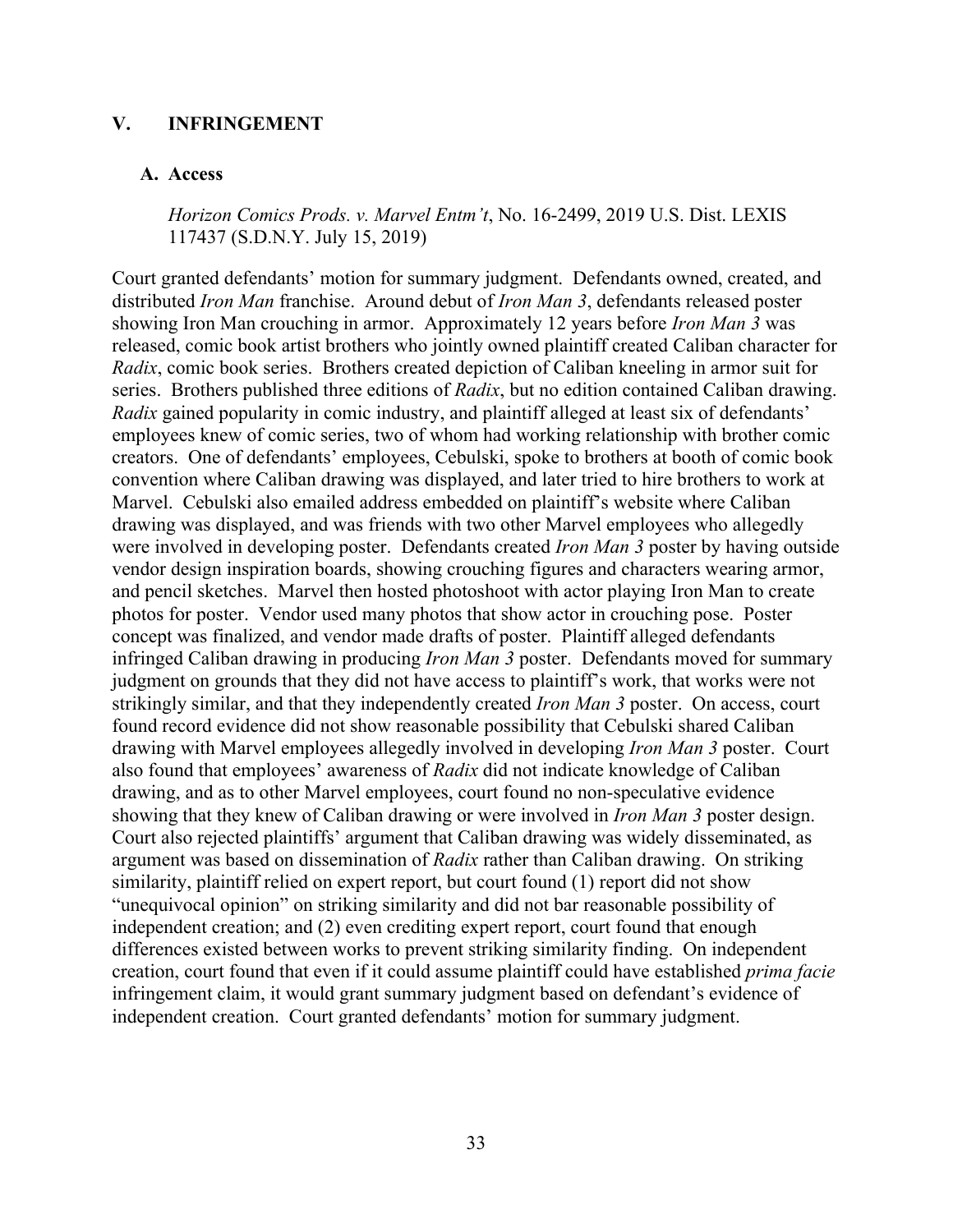*Gray v. Perry*, No. 15-5642, 2020 U.S. Dist. LEXIS 46313 (C.D. Cal. Mar. 16, 2020)

Court granted defendants' renewed motion for judgment as matter of law. Jury previously returned verdicts for plaintiffs, finding that eight-note ostinato in Katy Perry song "Dark Horse" infringed eight-note ostinato in plaintiffs' song "Joyful Noise," and awarding plaintiffs \$2.8 million in damages for infringement. Defendants moved for judgment as matter of law based on argument that there was insufficient evidence to support finding that they had access to "Joyful Noise." Court found, however, that plaintiffs' trial evidence sufficiently supported the jury's finding that defendants had access to plaintiffs' work. Plaintiffs showed that "Joyful Noise" played more than six million times on YouTube and MySpace; work was nominated for Grammy; work was performed at hundreds of concerts nationwide; and work was highly ranked on Billboard charts. Accordingly, court found that reasonable jury could have surmised that composer defendants had reasonable opportunity to have heard "Joyful Noise." However, because court had found that works were not substantially similar, court granted defendants' renewed motion for judgment as a matter of law, and found its alternative request for new trial to be moot.

## **B. Copying and Substantial Similarity**

*Skidmore v. Led Zeppelin*, 952 F.3d 1051 (9th Cir. 2020)

*En banc* Ninth Circuit affirmed district court's judgment for defendants, finding that beginning of *Stairway to Heaven* did not infringe *Taurus*, written by Randy Wolfe and performed by band Spirit. Court began its analysis by noting that the deposit copy of *Taurus* controlled issue of alleged infringement. Wolfe's unpublished composition was registered in 1967, and therefore was subject to 1909 Act, which did not protect sound recordings. As work was unpublished, Wolfe's rights in the composition were limited by deposit copy, which consisted of one page of sheet music. District court, accordingly, did not err in rejecting Skidmore's request to play *Taurus* sound recordings "that contain further embellishments" from deposit copy, or to admit sound recordings for purpose of analyzing substantial similarity. Second, court abrogated inverse ratio rule, overruling contrary precedent. In so doing, Circuit joined majority of circuit courts who have declined to add rule to their copyright jurisprudence. Court found that district court did not err in refusing to provide jury instruction on inverse ratio rule.

*Hall v. Swift*, No. 18-55426, 2019 U.S. App. LEXIS 32272 (9th Cir. Oct. 28, 2019)

Ninth Circuit reversed district court's dismissal of plaintiffs' infringement claim. Plaintiffs were authors of musical composition "Playas Gon' Play," whose chorus included lyrics "Playas, they gonna play / And haters, they gonna hate." Plaintiffs alleged that chorus of song "Shake it Off" by Taylor Swift *et al*. – specifically lyrics "Cause the players gonna play, play, play, play, play / And haters gonna hate, hate, hate, hate, hate" – infringed their work. District court dismissed complaint due to lack of originality of relevant portions of plaintiff's work. Ninth Circuit reversed, finding that district court by so holding "constituted itself as the final judge of the worth of an expressive work," and that neither complaint nor matters of which district court took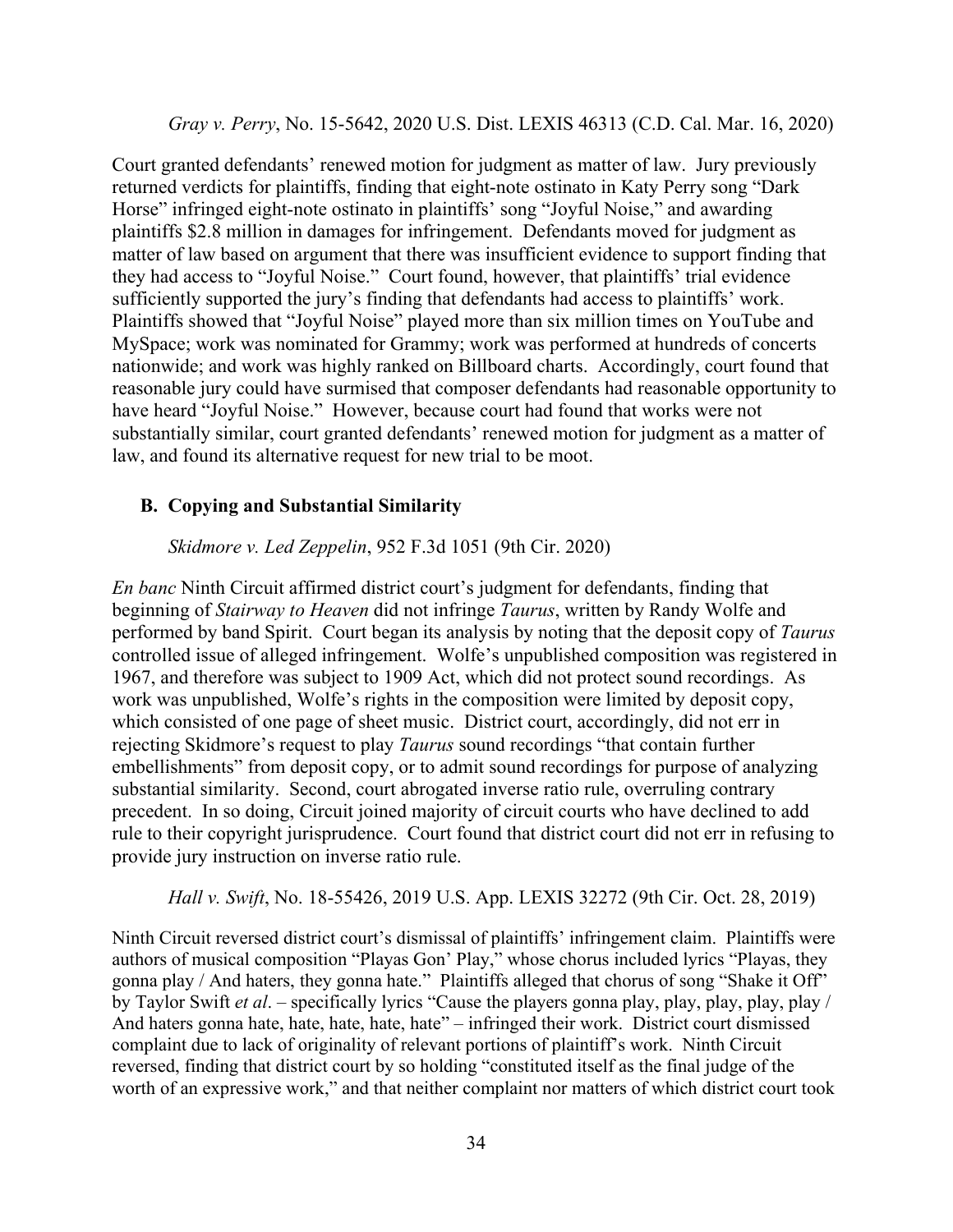judicial notice established absence of originality. Ninth Circuit declined to consider defendants' alternative arguments for affirmance, which district court could consider on remand.

*Compulife Software, Inc. v. Newman*, No. 18-12004, 2020 U.S. App. LEXIS 16052 (11th Cir. May 20, 2020)

Eleventh Circuit vacated magistrate judge's bench trial findings, holding that magistrate improperly placed burden of proving work's protectability on plaintiff and failed to evaluate substantiality of defendants' copying vis-à-vis plaintiff's work. Plaintiff software company owned registered copyright for web-based life insurance quote software source code, which defendants copied in part. Though existence and validity of plaintiff's copyright, as well as factual copying by defendants of portions of plaintiff's code, were undisputed, magistrate held against plaintiff because plaintiff failed to prove that copied elements were protectable and because magistrate apparently evaluated significance of defendants' copying with regard to defendants' work rather than plaintiff's. Eleventh Circuit found magistrate committed error by placing burden of proving protectability on plaintiff because, once plaintiff demonstrated that it owned valid copyright and that defendants copied same, burden shifted to defendants to show that copied elements were unprotectable (e.g., unoriginal, in public domain, etc.). Only after elements proven by defendants to be unprotected were filtered out of plaintiff's work would burden shift back to plaintiff to prove substantial similarity between remaining protectable elements and defendants' work. Moreover, magistrate apparently evaluated significance of defendants' copying vis-à-vis their own, rather than plaintiff's, work, pointing to disparity in length between plaintiff's work (nine pages) and defendants' (25 pages) to suggest that defendants' inclusion of additional material undermined infringement finding. However, both quantity and quality of defendants' misappropriation properly judged by significance to plaintiff's copyrighted work, such that defendants' inclusion of new material (even substantial amount) irrelevant to infringement finding. Because magistrate's holding based on legal errors, finding of non-infringement was tainted and required *vacatur* and remand.

#### *Enchant Christmas Light Maze & Mkt. v. Glowco, LLC*, 958 F.3d 532 (6th Cir. 2020)

Sixth Circuit affirmed district court's denial of plaintiff's motion for preliminary injunction. Plaintiff was producer of holiday-themed light show that featured large three-dimensional sculptures of polar bears, deer, and ice crystals. Plaintiff obtained copyright registrations for sculptures. Defendants, competing lighting companies, decided to jointly produce holidaythemed light show in Nashville. In preparation for show, defendants purchased several light sculptures from plaintiff and solicited manufacturers in China to produce additional light sculptures. Defendants sent two-dimensional images of plaintiff's copyrighted sculptures, obtained from folder shared in connection with prior engagement between parties and to which defendant retained access, to solicit bids from manufacturers. Upon learning of defendants' intentions, plaintiff filed infringement suit, as well as motion for temporary restraining order and preliminary injunction. After initially granting restraining order, court, after conducting hearing with parties, lifted order and denied plaintiff's request for injunction. Court determined that any copyright-protected interest in plaintiff's sculptures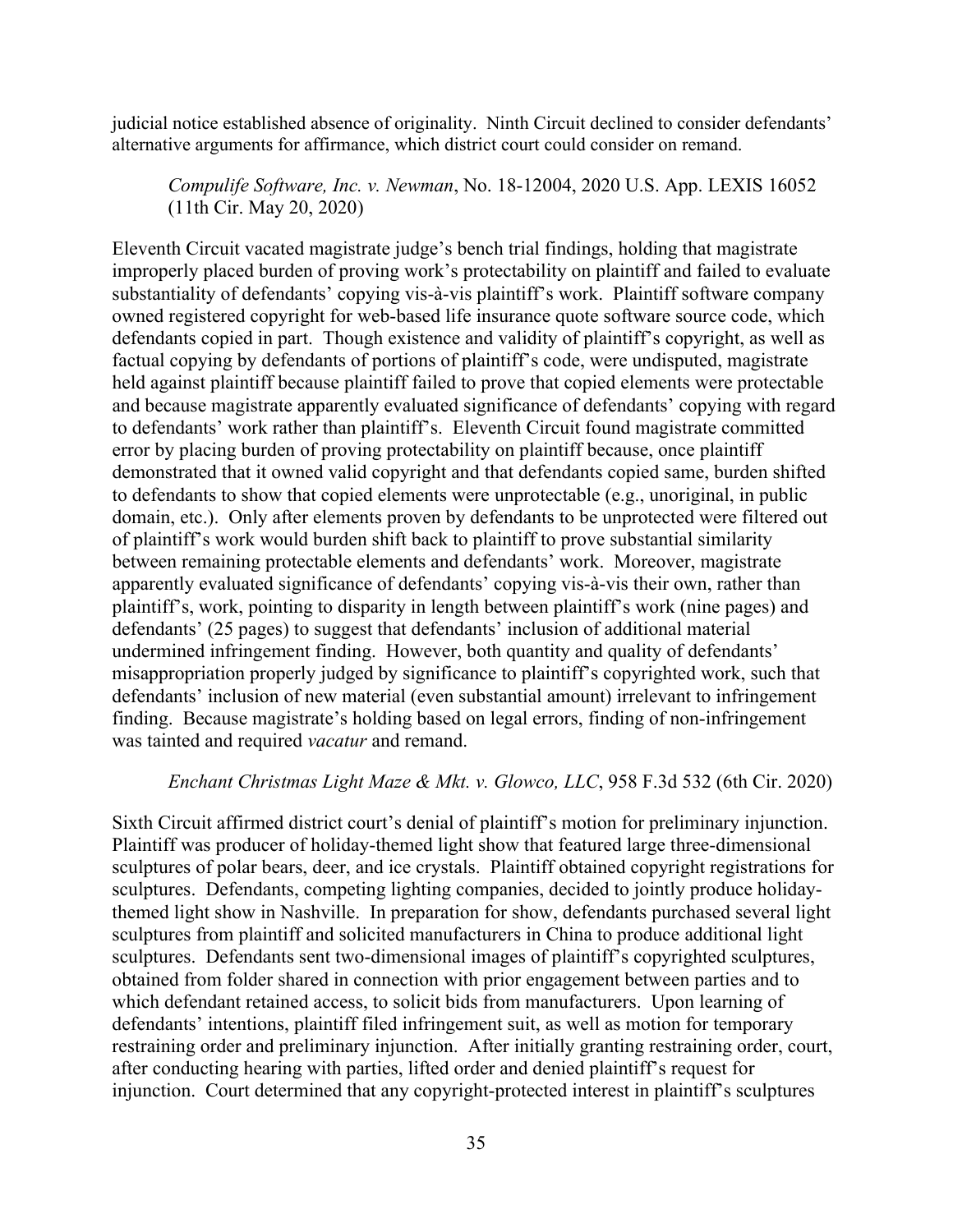was "very thin" and that there were numerous differences between plaintiff's and defendants' sculptures. Plaintiff appealed. Sixth Circuit affirmed, focusing its analysis on whether defendants copied constituent, original elements of plaintiff's works. First, court noted that parties did not dispute that defendants had access to allegedly-infringed works. Court, employing two-step approach to determining substantial similarity, first held that district court did not err in finding that plaintiff "has a thin copyright at best." Given that plaintiff's sculptures depict "animal or natural phenomenon the way in which it would be found in nature," it follows that "qualities of [plaintiff's] sculptures that are inherent in the chosen subject – animal sculpture – are not subject to copyright protection." However, court acknowledged that realistic reproductions of live animals may enjoy some copyright protection, and therefore, plaintiff's sculptures might contain some original protectable elements. Under second prong, court held that "although there are some similarities between the [plaintiff's and defendants'] designs, that is not enough for us to reverse the district court's decision to deny a preliminary injunction." District court "reasonably determined that any similarities between [defendants'] sculptures and [plaintiff's] were inherent in their subjects (animals and ice sculptures) and that [defendants'] designs were not substantially similar to what could be deemed [plaintiff's] original work." Lastly, court determined that plaintiff was not facing any imminent irreparable injury, given that light show where defendants intended to use sculptures had already taken place at time of court's decision.

#### *Parker v. Winwood*, 938 F.3d 833 (6th Cir. 2019)

Sixth Circuit affirmed district court's dismissal of plaintiffs' copyright infringement claim because plaintiffs failed to present admissible evidence that defendants copied plaintiffs' work. In 1965, in Memphis, Tennessee, plaintiff Parker and Homer Banks wrote *Ain't That a Lot of Love* and registered it with Copyright Office. In 1966, in London, England, defendants Steve and Mervyn Winwood, as members of Spencer Davis Group ("SDG"), wrote *Gimme Some Lovin'* and their record label registered it with Copyright Office. Steve and defendant Kobalt Music Publishing, which exploits Steve's copyright in song composition, moved for summary judgment on ground that there was no evidence of copying, as no one in SDG heard plaintiffs' song before composing SDG's song. Because direct evidence of copying is rare, plaintiffs could create inference of copying by showing defendants' access to original song, along with probative similarity between original and allegedly infringing song; if plaintiffs could not show access, they could establish copying by showing striking similarity between original and allegedly infringing song. Defendants submitted four documents that allegedly contained evidence of direct copying, but district court held them inadmissible hearsay; Sixth Circuit affirmed, thus defendants had no admissible evidence of copying. Although plaintiffs also argued that parties' works were strikingly similar, plaintiffs did so on basis of report created after summary judgment briefing closed, which undermined fairness. Because plaintiffs failed to provide admissible evidence of access or copying, and because striking similarity was raised too late, Sixth Circuit affirmed entry of summary judgment in favor of Steve and Kobalt.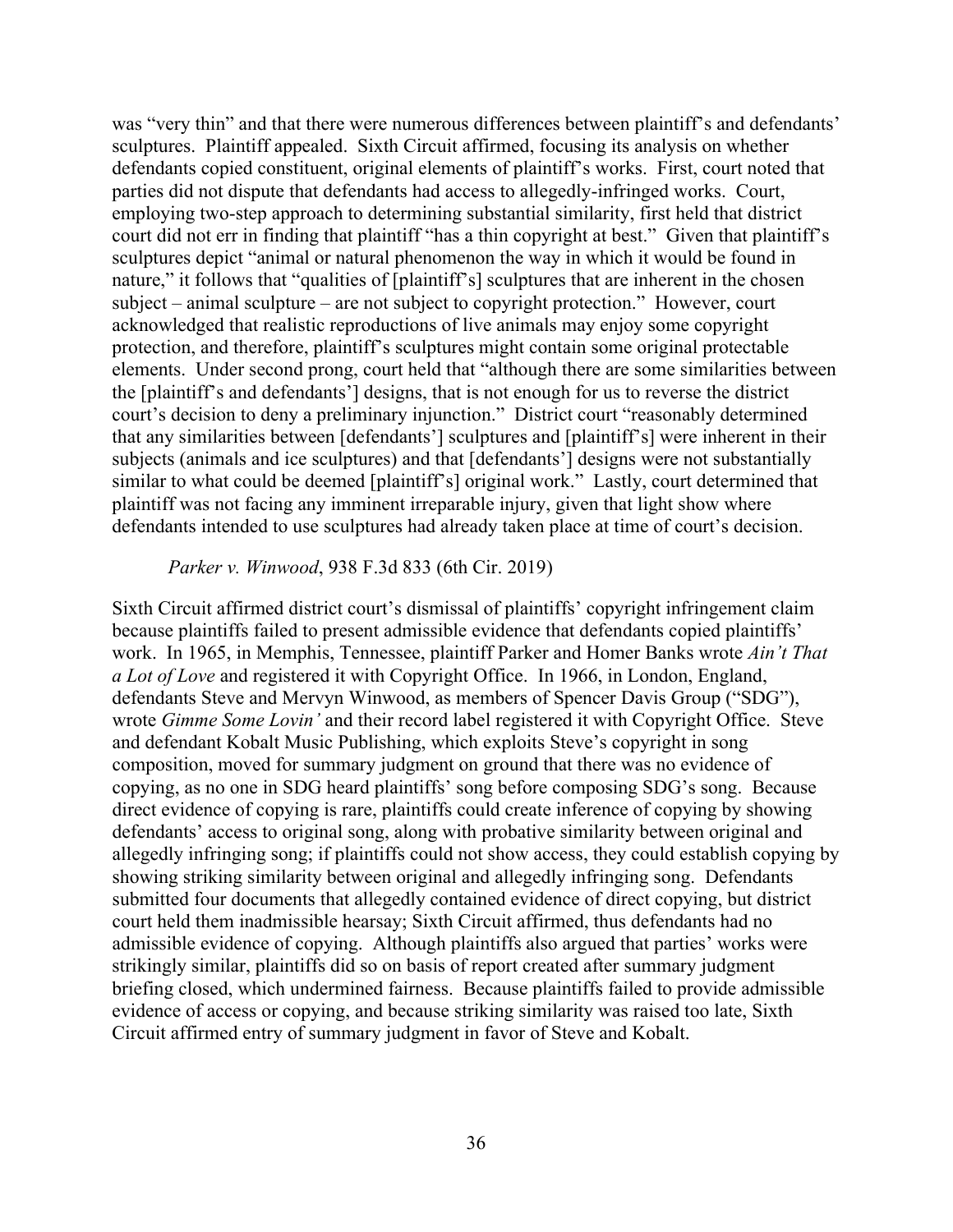#### *Nicassio v. Viacom Int'l, Inc.*, 776 F. App'x 761 (3d Cir. 2019)

Third Circuit affirmed district court's dismissal of copyright infringement claim. Plaintiff was author of illustrated children's book entitled *Rocky: The Rockefeller Christmas Tree*; defendants subsequently published book and produced animated series *Albert: The Little Tree with Big Dreams*. On appeal, Third Circuit upheld district court's conclusion that although both works shared same basic story concept and theme, allegedly infringing works explored other themes by using different plot twists, sequences, and expressions. Third Circuit concluded that differences showed that *Albert* did not infringe *Rocky*'s total concept and feel.

*Pickett v. Migos Touring, Inc.*, 420 F. Supp. 3d 197 (S.D.N.Y. 2019)

Plaintiff, author of musical composition "Walk It Like I Talk It," alleged that defendants' composition "Walk It Talk It" infringed his work. Defendants moved to dismiss. Court found that plaintiff's claim was barred because he hadn't registered copyright in musical composition. Court also found dismissal appropriate even if plaintiff were not barred from suing, because defendants' work was not substantially similar to protectable elements of plaintiff's work: "[t]he only meaningful similarity between Plaintiff's Work and Defendant's Work is that the lyrics 'walk it like I talk it' form each song's chorus or hook." Court noted that Second Circuit and courts in this district have found that "short and commonplace phrases" are not protectable, and took judicial notice of 32 instances of "walk it like I talk it" and slight variations used in literature, music, and movies, with numerous examples dating from before plaintiff recorded his work. Concluding that sole similarity between plaintiff's and defendants' works was not original to plaintiff, and therefore not protectable, court granted defendants' motion to dismiss.

*Gunther v. Town of Odgen,* No. 19-6199, 2019 U.S. Dist. LEXIS 200897 (W.D.N.Y. Nov. 19, 2019)

District court denied defendants' motion to dismiss plaintiffs' infringement claim. Plaintiffs, residential and commercial electrical inspector licensed in New York State, created summaries of National Electric Code's electrical wiring requirements for storable swimming pools and hot tubs and spas. Plaintiffs registered copyrights in summary sheets. Defendants, Town of Ogden and members of Town Board, began publishing plaintiffs' summary sheets on its website without authorization. After repeatedly demanding that defendants remove plaintiffs' copyrighted materials from its website, plaintiffs filed suit, alleging that "materials published on defendant's websites are verbatim to plaintiffs' sheets, minus the diagrams and references to [p]laintiff, and are [p]laintiffs' copyrighted summaries of the 2014 [National Electric Code]." Defendants filed motion to dismiss, arguing that entries on their websites were not substantially similar to protectable elements in plaintiffs' summaries because defendants' documents (a) did not contain schematics and diagrams, as did plaintiffs' sheets; (b) were in different typeface; and (c) listed defendants' contact information. Court disagreed with defendants, noting that "no plagiarist can excuse the wrong by showing how much of his work he did not pirate." Court determined that, although defendants did not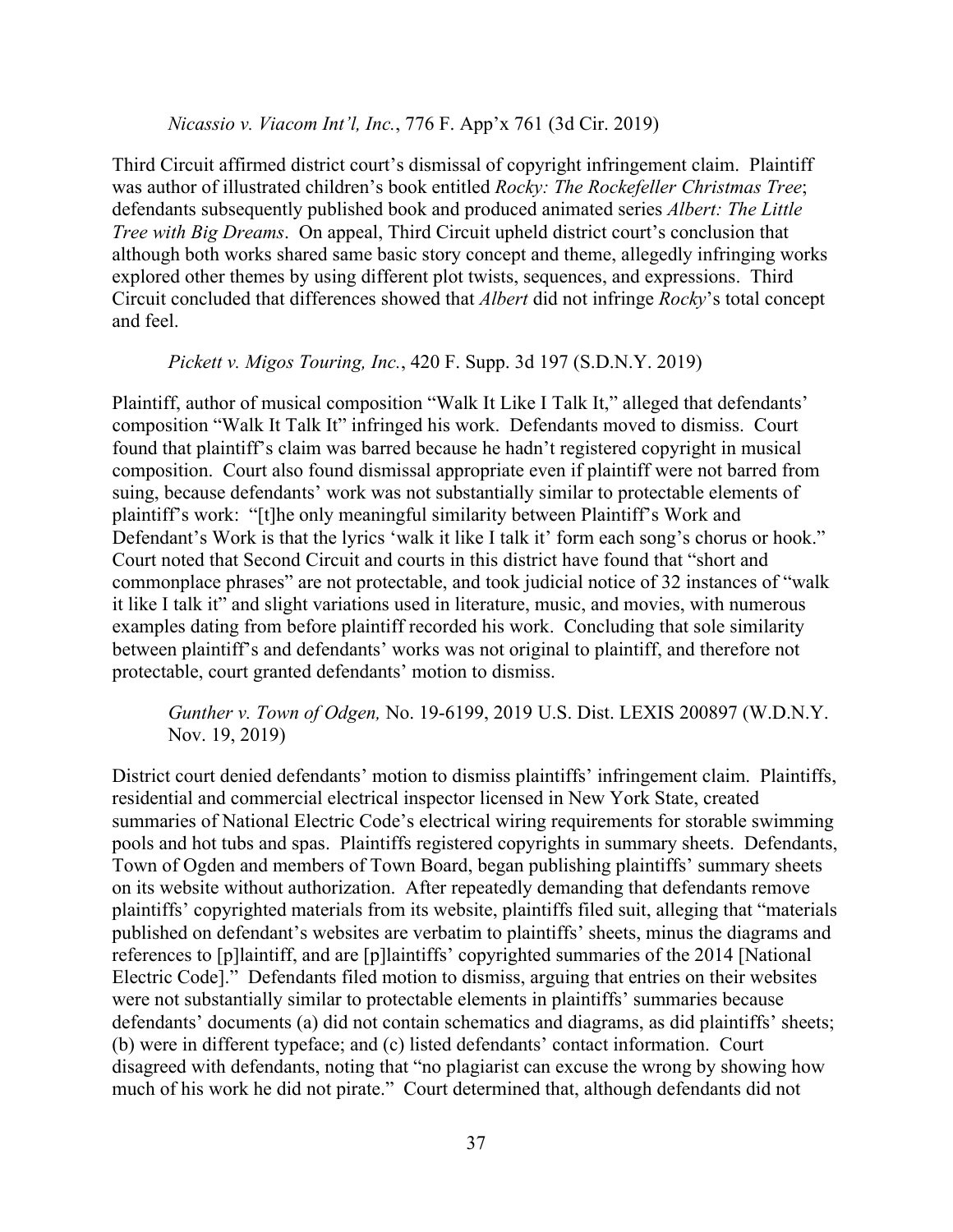copy every aspect of plaintiffs' summaries, substantive text and layout of each work was mostly identical. Based on this, court held that plaintiffs adequately alleged substantial similarity between summary sheets and material posted on defendants' website, although it declined to decide whether plaintiffs established copyright infringement at this stage. Additionally, court dismissed defendants' arguments concerning protectability of plaintiff's summary sheets. Court determined that plaintiffs adequately alleged their summary sheets were protectable under Copyright Act because "they claim protection in the summary sheets, which is compilation of information from National Electric Code, as well as plaintiffs' own knowledge and experience," and did not simply "claim copyright protection in the National Electric Code." Court accordingly denied defendants' motion to dismiss.

### *Shull v. TBTF Productions*, No. 18-12400, 2019 U.S. Dist. LEXIS 174833 (S.D.N.Y. Oct. 4, 2019)

District court granted defendants' motion to dismiss plaintiff's claim of copyright infringement. Plaintiff was professional performance coach and author of book *Market Mind Games*, which described plaintiff's "experience advising financial professionals, hedge fund managers, and Wall Street employers" and "use[d] the setting of a fictional hedge fund and [her] own persona" to portray "fictionalized accounts from [her] own experience." Plaintiff filed suit against TBTF Productions, Showtime Networks, Inc., and CBS Corporation alleging that defendants infringed copyright in *Market Mind Games* based on defendants' television show *Billions*, which "portrays the experiences of Dr. Wendy Rhoades, an inhouse performance coach at a fictionalized hedge fund." Court granted defendant's motion to dismiss, finding no substantial similarity between plaintiff's book and defendants' television show under either "more discerning observer" test, as urged by defendants, or "quantitative/qualitative approach" argued by plaintiff. Under "more discerning observer test," court determined that respective works differed greatly in "total concept and feel, theme, characters, plots, sequence, pace and setting," particularly because plaintiff's work was "academic work that interweaves fiction to better help the reader understand [plaintiff's] ideas, while defendant's work is a television show" based in New York that demonstrates drama underlying money, power and sex. Under "quantitative/qualitative approach," court assessed (a) similarities between plaintiff and Dr. Wendy Rhoades, finding that plaintiff could not copyright idea of female in-house performance coach; (b) defendants' use of term "alpha" in televisions show, which plaintiff had also used in *Market Mind Games,* holding that term is commonly used in reference to men in finance, such that plaintiff "cannot take a word already in existence and make it" hers; and (c) similarities between scenario in plaintiff's book where plaintiff's persona counsels character through "bad trade" and similar scene in *Billions*, holding that "idea of a counseling session" is not novel such that plaintiff can claim infringement. Court held that plaintiff's other alleged examples did not constitute copyright infringement, as they were "common in psychology or generally."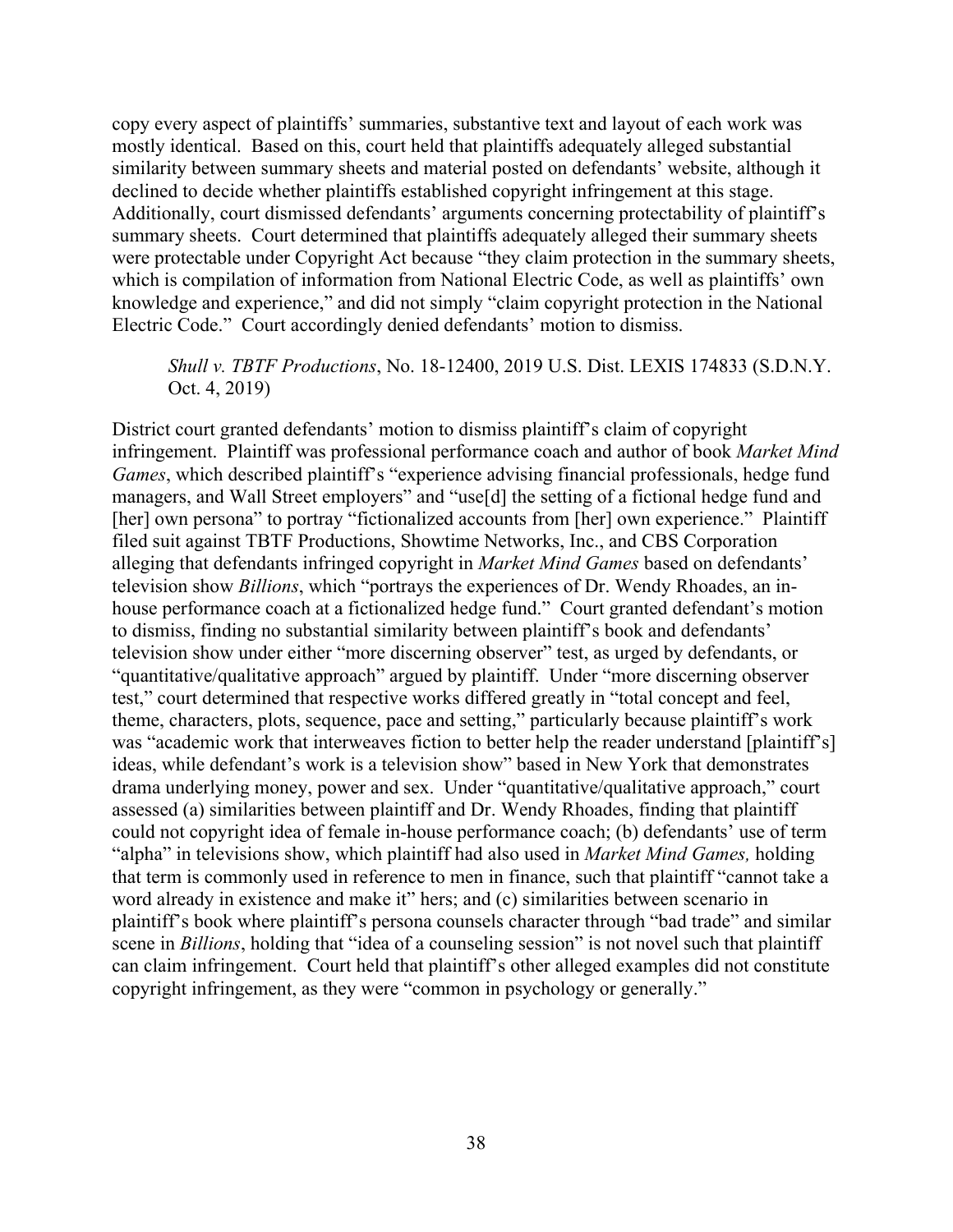*Montgomery v. Holland*, No. 17-3489, 2019 U.S. Dist. LEXIS 168449 (S.D.N.Y. Sept. 30, 2019)

District court granted defendants' identical motions for judgment on pleadings and to dismiss, holding plaintiff's short stores and defendants' miniseries not substantially similar as matter of law. Plaintiff author wrote two short stories that, in 2012, she emailed to defendant director Holland, who provided her critique. Holland went on to direct miniseries *Rosemary's Baby*. In 2017, plaintiff sued Holland as well as studios, actors and others involved with miniseries, alleging that miniseries infringed plaintiff's copyrighted stories due to shared characters (American Black woman with blonde best friend), setting (Paris), storyline (character investigating disappearance from apartment based on photograph) and dialogue ("*Parlez-vous anglais?*"). Disregarding defendants' allegation that miniseries based on 1967 novel and 1968 film of same title because such lineage relevant to whether defendants actually copied plaintiff's works, court compared works and held them not substantially similar, despite plaintiff's submission of 110 pages of purported "resemblances." Particularly, miniseries was dramatic horror story, with predominant themes of violence, sex and Satanism, whereas stories were more realistic and contained no death, sex or Satanism. Further, works' shared element of interracial female friendship between Black woman and funny blonde is standard in genre, especially where particularities of characters and relationship were different; likewise, character's investigation of disappearance based on photograph was insufficient where details were completely different. Moreover, asking "*Parlez-vous anglais?*" and similar elements constitute *scenes a faire* for stories about Americans in Paris, and therefore are unprotectable. Court held there was not even *de minimis* similarity between protectable elements of parties' works, and dismissed plaintiff's claims with prejudice.

# *Vacchi v. E\*Trade Fin. Corp.,* No. 19-3505, 2019 U.S. Dist. LEXIS 156972 (S.D.N.Y. Sept. 13, 2019)

District court granted defendant's motion to dismiss infringement claim. Vacchi, president of Italian manufacturing company, claimed E\*Trade infringed on registered videos featuring character created by plaintiff. Vacchi registered five videos featuring character based on and played by Vacchi: older man with grayed hair and beard, covered in tattoos, who was frequently shown dancing with younger women on boat. In 2007, E\*Trade created two commericals titled *Hard Work* and *Yacht Life*. *Yacht Life* featuring older man with grayed beard with exposed tattooed torso. E\*Trade's character also made appearance in *Yacht Life.* Court noted that unprotectible elements must be extracted and determination must be made whether protectible elements, standing alone, are substantially similar, by examining similarities as to total concept and feel, theme, characters, plot, sequence, pace and setting. Court held *Yacht Life* commercial was not similar to Vacchi's registered videos, as *Yacht Life* was based on "dumbest guy in high school" who recently purchased yacht, which bore no resemblance to Vacchi's videos featuring older man. Court further held similarities between registered videos at issue were unprotectible elements because concept of older man dancing with younger women is scène à faire or standard in treatment of given topic. Court also denied Vacchi's claim that older men featured in respective works were similar, noting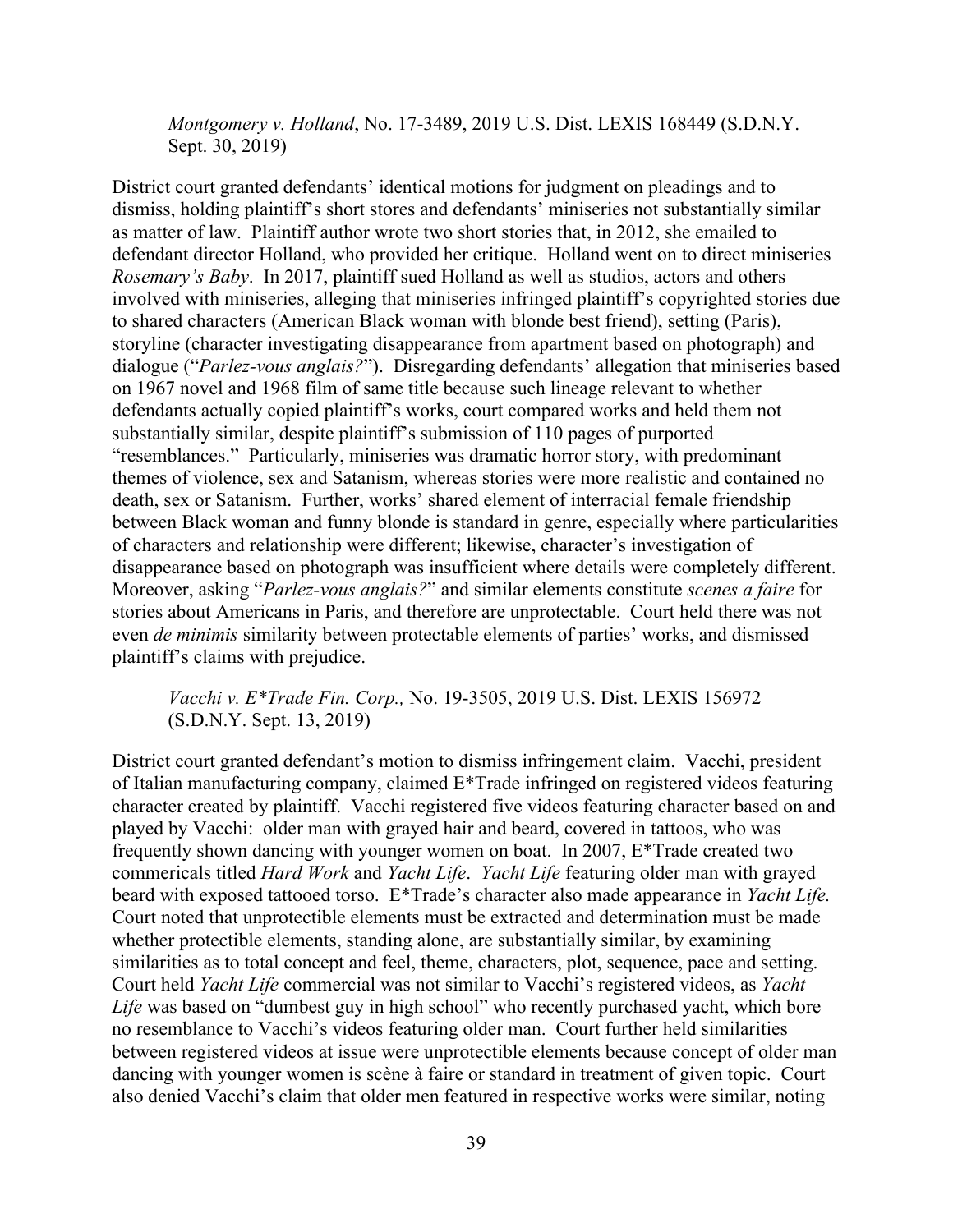that E\*Trade character was not physically fit, tattoos were not similar to Vacchi's character's, and apparel and accessories were also different.

*Yeda Research & Dev. Co. v. iCad, Inc.*, No. 18-8083, 2019 U.S. Dist. LEXIS 153420 (S.D.N.Y. Sept. 5, 2019)

District court denied defendant's motion to dismiss. Plaintiff alleged that defendant infringed plaintiff's software code for cancer detection technology. In 2012, plaintiff executed agreement with defendant granting to defendant royalty bearing and nontransferable license to underlying software ("Yeda Source Code") for cancer detection technology. Plaintiff alleged that defendant terminated agreement but copied Yeda Source Code to develop product that was eventually sold to codefendant Invivo Corporation. Defendant argued that plaintiff had not sufficiently alleged "copying of constituent elements of the work that are original." Court held plaintiff sufficiently alleged actual copying by showing defendant had "access to the copyrighted work," namely, Yeda Source Code through parties' license agreement, which was used to developed cancer detection product that was sold to Invivo thereby infringing plaintiff's copyrights. Additionally, defendant's 2012 FDA filing stated defendant's product had same "intended use, fundamental scientific technology, and characteristics as the previously cleared predicate devices." Court further held that plaintiff sufficiently alleged substantial similarity by demonstrating such "previously cleared predicate devices" relied on Yeda Source Code.

*Gray v. Perry*, No. 15-5642, 2020 U.S. Dist. LEXIS 46313 (C.D. Cal. Mar. 16, 2020)

Court granted defendants' renewed motion for judgment as matter of law or in alternative for new trial. Jury previously returned verdicts for plaintiffs, finding that eight-note ostinato in Katy Perry song "Dark Horse" infringed eight-note ostinato in plaintiffs' song "Joyful Noise," and awarding plaintiffs \$2.8 million in damages for infringement. On substantial similarity, court first considered whether individual elements of plaintiffs' "Joyful Noise" ostinato were protectable. Reviewing allegedly protectable elements—whether five to six identified by plaintiffs' musicologist or nine identified by plaintiffs in briefing—court found that these individual elements of plaintiffs' ostinato were not protectable, and therefore could not give rise to infringement by defendants. Court next considered whether combination of elements in plaintiffs' ostinato was nonetheless protectable. After surveying cases on topic, court held that "Joyful Noise" ostinato lacked significant number of musical elements arranged in "a sufficiently original manner to warrant copyright protection." Because plaintiffs' ostinato was not protectable, court granted defendants' motion for judgment as matter of law. But court noted that even if it had found plaintiffs' ostinato protectable as combination of unprotectable elements, it would nonetheless hold that defendants were entitled to judgment as matter of law because trial evidence did not support finding that ostinatos were objectively substantially similar. Because there were few possible ways of expressing eight-note ostinato in pop genre, court found that combination of unprotectable elements in "Dark Horse" ostinato would need to be "virtually identical" to be substantially similar to plaintiffs' ostinato—finding it could not make because of objective distinctions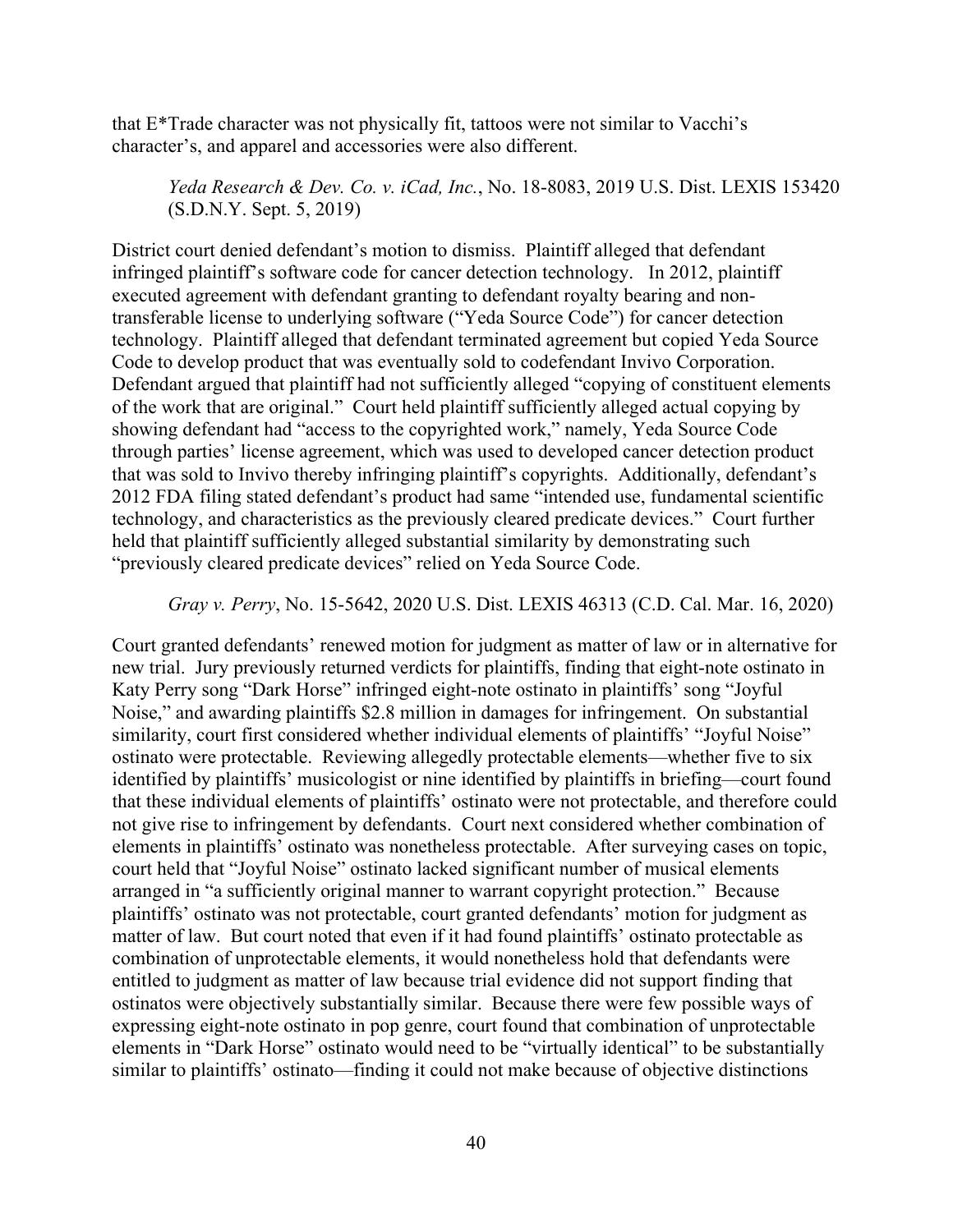between two ostinatos. Accordingly, even if court had found plaintiffs' ostinato protectable, it nonetheless would have granted defendants' motion.

*Bell v. Chi. Cubs Baseball Club, LLC*, No. 19-2386, 2020 U.S. Dist. LEXIS 17527 (N.D Ill. Feb. 4, 2020)

Plaintiff sports psychology and performance consultant sued Chicago Cubs and director of its "Mental Skills Program," Joshua Lifrak, after Lifrak retweeted excerpt of plaintiff's copyrighted work "Winning Isn't Normal." On motion to dismiss direct infringement claim, court considered whether retweet of copyrighted material constitutes new "copy." Defendants argued that retweet does not generate "actual copy" of material, but merely creates link or direction back within Twitter's servers, and is governed exclusively by Twitter. Court denied motion to dismiss direct infringement as to Lifrak, because defendant's factual description of function of retweeting was contrary to complaint, which alleged that retweet created "actual copies" of work. However, court invited defendants to move for summary judgement if factual record developed to support its allegation that no "copy" was made. Court granted motion to dismiss direct infringement claim as to Cubs, because complaint only alleged copying by Lifrak, and not "Cubs themselves."

*Haas Outdoors, Inc. v. Dryshod Int'l, LLC*, No. 18-978, 2019 U.S. Dist. LEXIS 117026 (W.D. Tex. July 15, 2019)

District court denied defendants' motion to dismiss copyright claim regarding camouflage pattern on outdoor boots, concluding that reasonable factfinder could find substantial similarity between plaintiff's and defendants' patterns as alleged. Both patterns featured primary background consisting of dark oak tree bark; diagonal, cross-layered branches and twigs covered with lichen; shadows and black spaces; green oak leaves contrasted with dark, dead oak leaves; watermark overlay; and repeating elements that formed multi-directional pattern.

### *Stouffer v. Nat'l Geographic Partners, LLC*, 400 F. Supp. 3d 1161 (D. Colo. 2019)

Plaintiffs produced *Wild America*, nature documentary program that was regularly televised on PBS. Defendant engaged in negotiations with plaintiffs regarding licensing or purchasing *Wild America*, but no deal came to fruition. Defendant eventually produced other nature documentary programs, including *Untamed Americas*. Plaintiffs claimed that defendant's "Mountains" episode in Untamed Americas infringed "Bighorn!" episode in Wild America. Plaintiffs pointed to four specific similarities: in both episodes "two rams head-butt one another as the introductory music crescendos"; both episodes had voice-over narration "by an iconic individual"; both segments centered on animals rearing their young; and both episodes used slow-motion, which plaintiffs claim was "popularized by *Wild America*." Court found plaintiffs failed to allege "'significant number of protectable elements' in a 'particular sequence" to qualify for protection. As to "particular sequence," plaintiffs only described when two of its alleged elements occurred, and court further found plaintiffs presented limited number of comparable elements, finding all except "head-butting-with-musicalcrescendo sequence element" weak. Specifically, court found many pleaded elements "so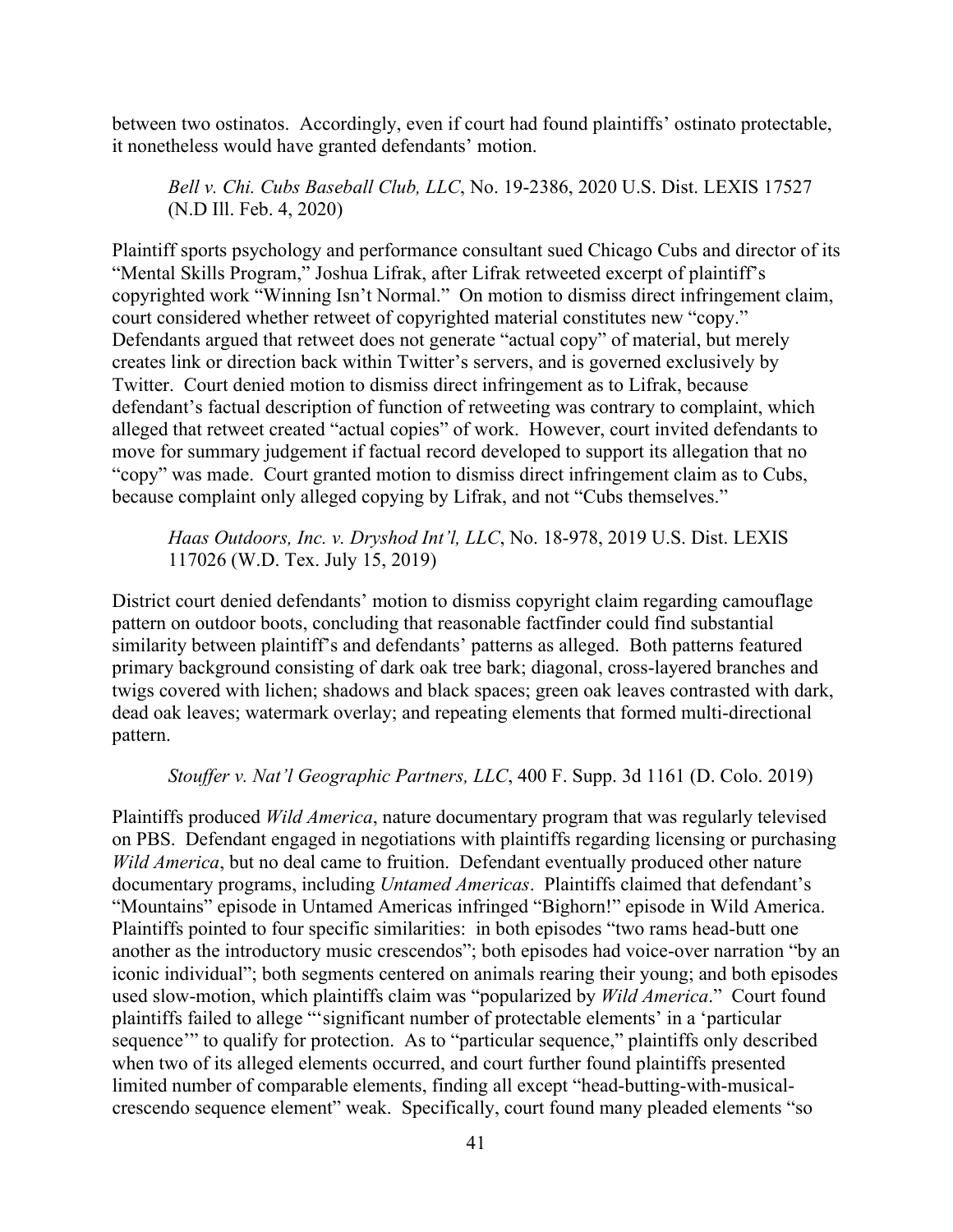standard as to essentially define the nature documentary genre." Court granted motion to dismiss without prejudice.

*If Merch., LLC v. Kangaroo Mfg.*, No. 17-1230, 2019 U.S. Dist. LEXIS 154841 (D. Conn. Sept. 11, 2019)

District court granted summary judgment for plaintiff dismissing defendant's copyright infringement counterclaim. Parties' prior settlement agreement prohibited similar products offered by respective parties from appearing on same Amazon product webpage. Subsequently, defendant discovered third party Assortmart using copyrighted photographs of emoji beach balls owned by defendant on Assortmart's webpages on Amazon. Eventually webpages, which also included products owned by plaintiff, were taken down after Kangaroo filed complaint with Amazon. In response, plaintiff filed instant lawsuit to which defendant filed counterclaim alleging copyright infringement. Court noted images used on Assortmart's Amazon product page were identical to defendant's copyrighted emoji beach balls. However, court found that If Merchandise offering products under Assortmart's Amazon webpage did not establish If Merchandise's liability for infringement. Court further noted that no case law was presented supporting contention that seller listed under third-party product page assumes infringement liability of party that created such webpage. To contrary, alleged infringer must be involved in copying to be held liable. Accordingly, defendant had not presented any evidence showing plaintiff was responsible for or even knowledgeable about copying of emoji beach balls by Assortmart, and granted summary judgment in favor of plaintiff on defendant's infringement counterclaim.

## *Great Am. Duck Races Inc. v. Kangaroo Mfg.*, 398 F. Supp. 3d 494 (D. Ariz. 2019)

Plaintiff produced inflatable pool float featuring copyrighted design of yellow duck wearing sunglasses. Defendant produced inflatable pool featuring yellow duck wearing sunglasses, modeled "to some extent" after plaintiff's duck. Plaintiff sued for copyright infringement. Court reasoned that only unique and protectable element in plaintiff's duck was sunglasses feature, and that plaintiff can only protect its particular expression of duck wearing sunglasses. Court examined differences between sunglasses, most notably that plaintiff's sunglasses were separately inflatable, and defendant's sunglasses were merely painted on duck's head. Court, applying "ordinary observer test," held defendant's duck not substantially similar to any protectable elements of plaintiff's duck, and dismissed plaintiff's copyright claim.

# *John Anthony Drafting & Design, LLC v. Burrell*, No. 18-970, 2019 U.S. Dist. LEXIS 187966 (D. Ariz. Oct. 30, 2019)

District court denied plaintiff's motion for partial summary judgment. Plaintiff architectural design firm entered into agreement with defendants, husband and wife, to design defendants' home ("Residence"); plaintiff obtained registration of design for Residence. Subsequently, defendants entered into agreement with other defendants to construct Residence, which plaintiff alleged infringed copyright in design for Residence. Court noted that ownership of valid copyright and unauthorized copying of original elements of work must be shown to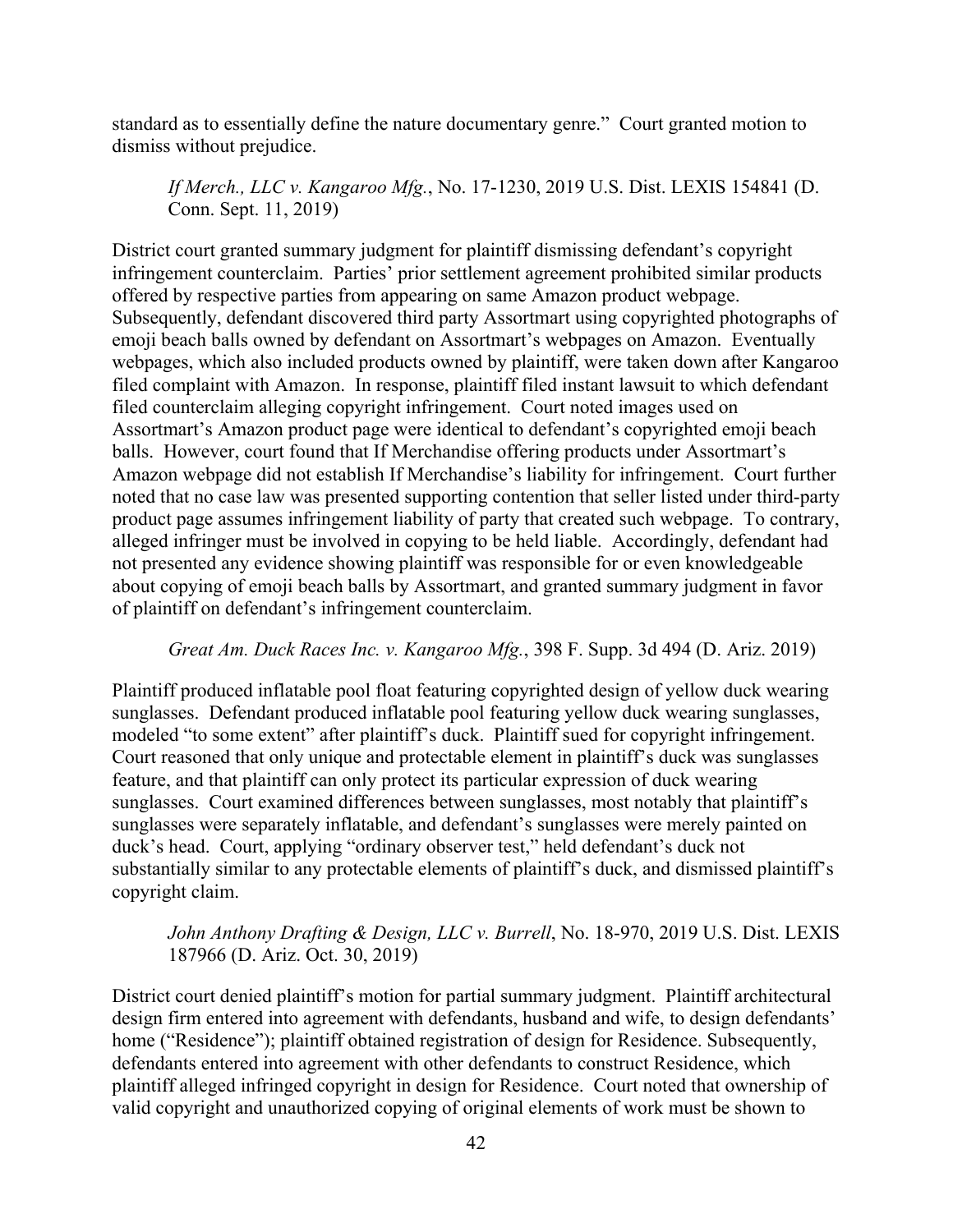establish infringement. Court also noted that alleged infringer may show that work is not original and was copied from another work. Here, plaintiff produced copyright registration, which was *prima facie* evidence of validity and ownership and was uncontroverted by defendants. However, defendants contended that in designing Residence plaintiff copied design of non-party Gary Wyant, which defendants provided to plaintiff as example of desired design for home. Court found it undisputed that plaintiff had access to Gary Wyant design; however, there was genuine issue of fact as to substantial similarity between Gary Wyant design and design of Residence. Court accordingly denied summary judgment motion.

*Design Basics, LLC v. Heller & Sons, Inc.*, No. 16-175, 2019 U.S. Dist. LEXIS 105553 (N.D. Ind. June 24, 2019)

Plaintiff, "prolific design firm," owned more than 2,500 copyrights in designs and plans for single-family homes, which it licensed for construction. Plaintiff alleged that defendant home builder infringed copyrights in five of its plans. Defendant moved for summary judgment. Sole issue to be decided by court was substantial similarity. Parties highlighted three items from which court could make substantial similarity determination—plans at issue, plaintiff's expert report, and defendant's expert report. In assessing each plan at issue, court found that there were number of distinguishable differences, and that this supported finding of no substantial similarity. In reviewing plaintiff's report, court found that expert did not focus on material differences rather than similarities between works, in compliance with Seventh Circuit precedent. Court credited defendant's expert's report, which noted significant differences between five sets of plans at issue. Court granted defendant's motion for summary judgment.

### **C. Contributory/Vicarious Infringement**

*Palmer/Kane LLC v. Benchmark Educ. Co. LLC*, No. 18-9369, 2020 U.S. Dist. LEXIS 4077 (S.D.N.Y. Jan. 6, 2020)

District court granted defendant's motion to dismiss plaintiff's contributory and vicarious copyright infringement claims as insufficiently pled. Plaintiff stock photography company licensed certain copyrighted commercial images, subject to three group registrations, to nonparty agency Corbis, which, in turn, licensed images under limited rights license to, among others, defendant educational publisher. Plaintiff sued defendant, and unnamed printers/distributors, for copyright infringement, alleging that defendant used images without license, with expired license and/or in excess of license's scope. Plaintiff broadly alleged that plaintiff enabled, induced, facilitated and materially contributed to infringement by unspecified third parties, but failed to provide factual allegations regarding infringing acts or defendant's enablement of same. Plaintiff also failed to allege that defendant had right and ability to supervise third parties' infringing acts. Accordingly, court dismissed plaintiff's secondary infringement claims.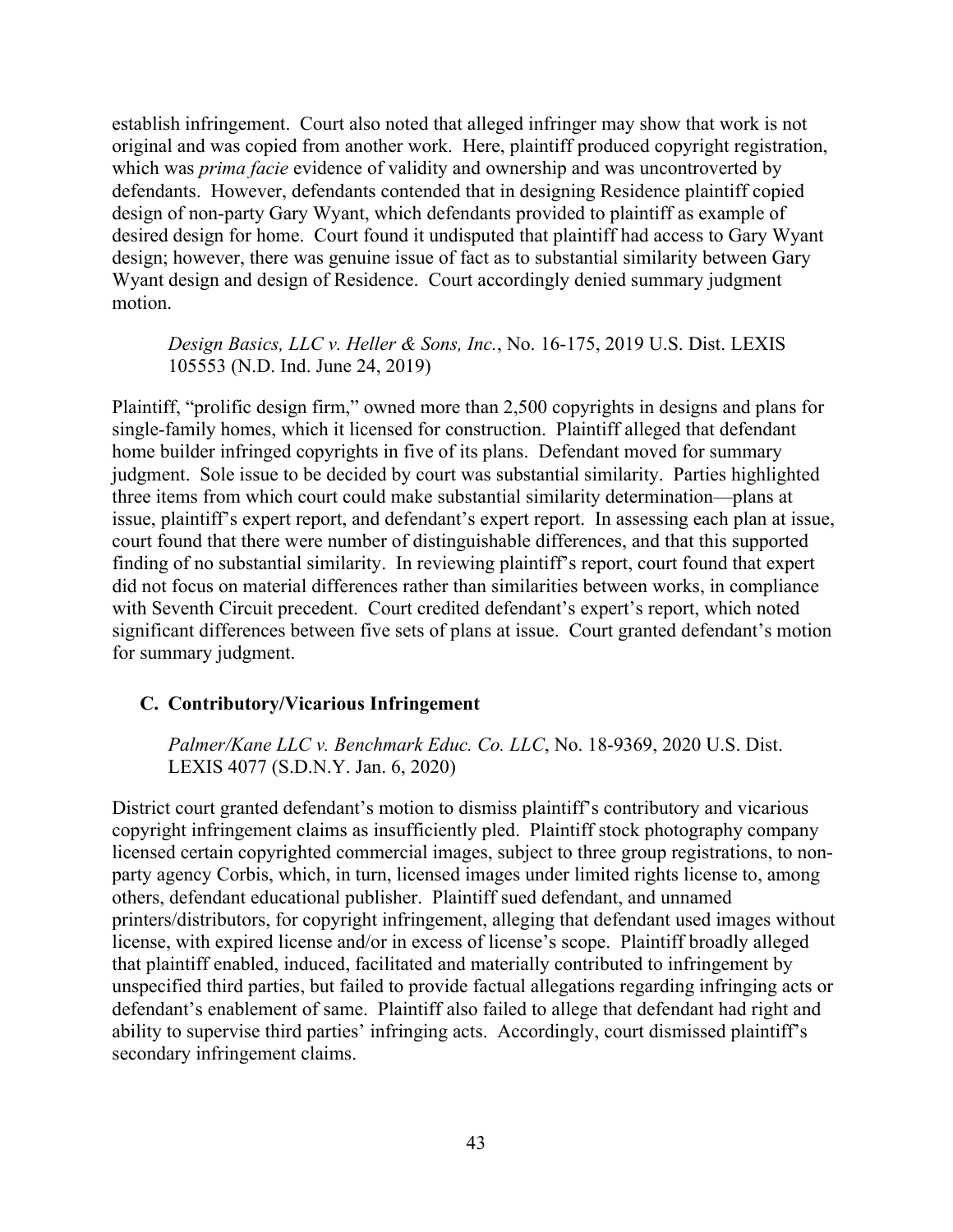### *MerchDirect LLC v. Cloud Warmer, Inc.*, No. 17-4860, 2019 U.S. Dist. LEXIS 173971 (E.D.N.Y. 2019)

District court denied individual defendants' motion to dismiss claim for contributory infringement because plaintiff adequately alleged both infringement by corporate defendant and material, knowing contribution to infringement by individual defendants. Corporate defendant Cloud Warmer, through individual defendants Mango brothers, entered into agreement with plaintiff music industry merchandiser to provide plaintiff with e-commerce platform code and, upon termination of agreement, to transfer code and its copyright interest to plaintiff. Plaintiff registered code and sued Cloud Warmer and Mangos, alleging that defendants' continued use of code after contract's expiration constituted direct infringement by Cloud Warmer and contributory infringement by Mangos. Mangos moved to dismiss, arguing that complaint failed to allege any acts by them in their personal capacity, and that they could not be held personally liable for Cloud Warmer's infringement. Court denied motion, citing well-established rule that corporate officers can be held liable for corporation's infringement if they personally participated in infringing acts. Further, plaintiff adequately pleaded contributory infringement because it alleged both that Cloud Warmer infringed and that Mangos personally and materially contributed to Cloud Warmer's infringing use of code despite knowing that agreement's terms prohibited it.

#### *Free Speech Sys., LLC v. Menzel*, 390 F. Supp. 3d 1162 (C.D. Cal. 2019)

District court granted in part and denied in part motion to dismiss contributory infringement counterclaim. Plaintiff, operator of website InfoWars, sued for declaratory judgement of non-infringement; defendant photographer raised counterclaims of direct and contributory infringement of his photographs showing weekly food purchases of families in various countries. On motion to dismiss contributory infringement claim, court found claim insufficiently pleaded because third-party direct infringer was not identified in pleadings, and pleadings lacked allegations that plaintiff knew of infringing conduct by third-party direct infringer. Mere allegation that plaintiff provided means to accomplish infringing activity was insufficient to show contributory infringement, so claim was dismissed with leave to amend.

## *Bell v. Chi. Cubs Baseball Club, LLC*, No. 19-2386, 2020 U.S. Dist. LEXIS 17527 (N.D Ill. Feb. 4, 2020)

Plaintiff sports psychology and performance consultant sued Chicago Cubs and director of its "Mental Skills Program," Joshua Lifrak, after Lifrak retweeted excerpt of Plaintiff's copyrighted work "Winning Isn't Normal." On motion to dismiss contributory infringement claim, Cubs argued that complaint failed to allege facts suggesting that Cubs had "knowledge" of Lifrak's allegedly infringing activity in retweeting work. Court agreed, holding that even if Lifrak's tweet infringed plaintiff's copyright, complaint did not show that Cubs knew of infringement yet failed to act to stop it. Court denied motion to dismiss vicarious infringement count, but expressed skepticism that plaintiff would be able to prove both elements of claim. On first element of vicarious infringement claim, "supervision,"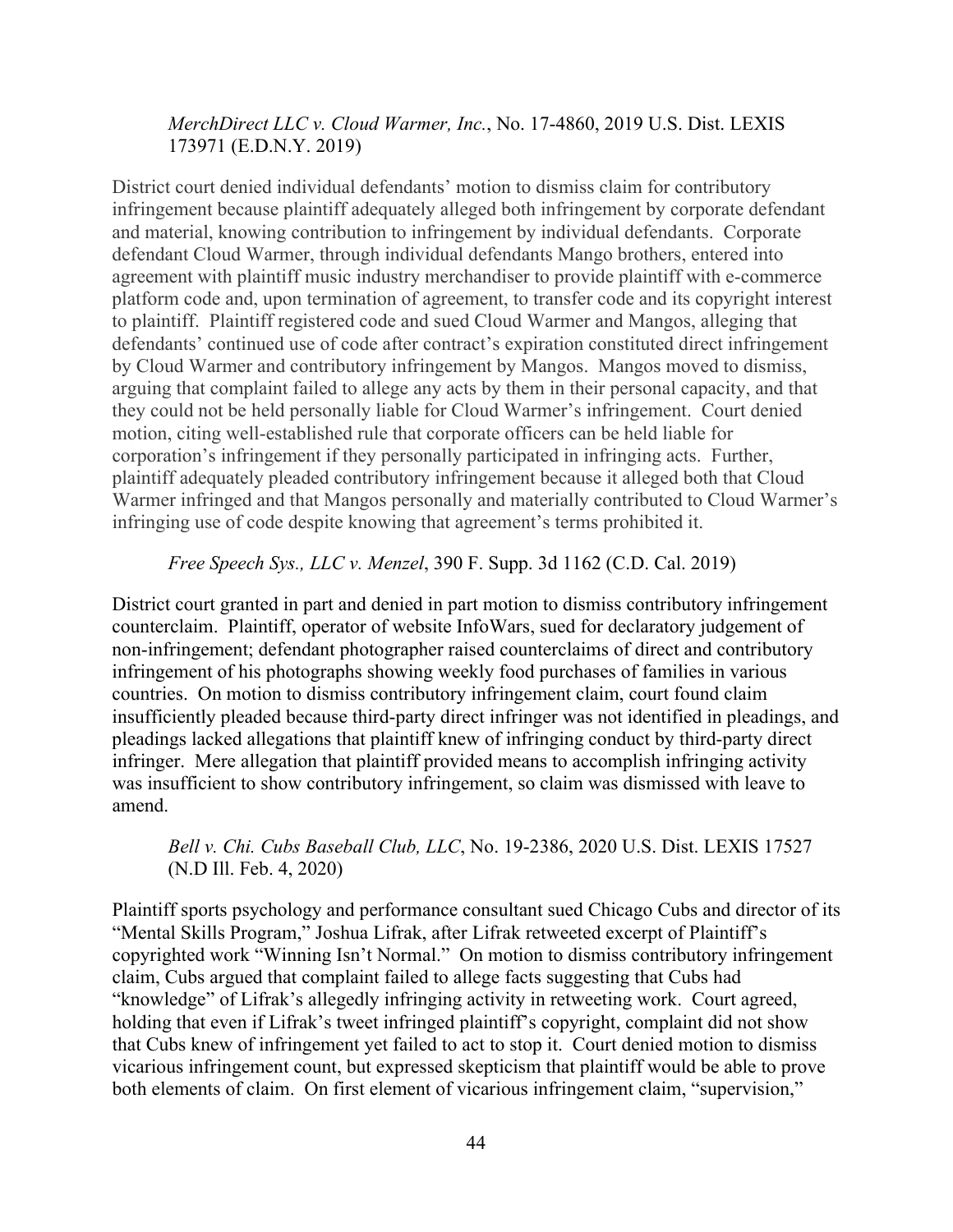court found allegation in complaint that "Defendant Cubs possessed the right and ability to supervise, control, or stop the infringing conduct" sufficient to avoid dismissal on pleadings. On "financial interest" element of vicarious infringement claim, court considered whether there was "evidence of a direct financial gain *or* that 'availability of infringing materials acts as a draw for customers.'" Plaintiff alleged that Cubs had direct financial interest in infringing activity, essentially arguing that Lifrak's tweets "increase the exposure of the Cubs and encourage Lifrak's followers to buy services and products from the Cubs." Because Lifrak's Twitter page identified him as affiliated with Cubs, court ruled it "not wholly implausible" to presume that there might be financial benefit to Cubs, and held that allegations were "sufficient – though just barely" to allow vicarious claim to proceed.

## *Myeress v. Heidenry*, No. 19-21568, 2019 U.S. Dist. LEXIS 205631 (S.D. Fla. Nov. 25, 2019)

Magistrate judge recommended that district court dismiss without prejudice plaintiff's vicarious infringement claim for failure to plead sufficient supporting facts. Plaintiff professional photographer sued defendant real estate agent Heidenry personally for direct infringement and removal of copyright management information based on defendant's unauthorized use and display of plaintiff's photograph of Miami's Freedom Tower on Heidenry's website. Plaintiff also sued defendant real estate broker MDLV, with whom Heidenry was affiliated, for vicarious infringement on basis that Heidenry acted within scope of his employment by MDLV. Magistrate found that plaintiff's threadbare allegations that MDLV and Heidenry were involved in real estate agent-broker relationship, without supporting facts, was insufficient to plead that MDLV had right or ability to control Heidenry or that MDLV directly profited from Heidenry's alleged infringement, as required for vicarious liability to attach.

## *Cancian v. Hannabass & Rowe, Ltd.*, No. 18-283, 2019 U.S. Dist. LEXIS 121112 (W.D. Va. July 19, 2019)

District court denied defendant's motion for summary judgment. Plaintiff took photograph of road during summer, and altered it to appear as if it was taken in fall. Defendant Stinson Communications mistakenly used photo in designing defendant Hannabass & Rowe's auto repair website. Plaintiff sued defendants and defendants moved for summary judgment, arguing that acts of Stinson could not be imputed to Hannabass. Court noted that vicarious liability lies when defendant possesses right and ability to supervise infringing activity and possesses direct financial interest in exploited materials. Hannabass's hiring Stinson to design subject website created question of fact as to whether Hannabass had right and ability to supervise project. Additionally, posting of photo on Hannabass's website was sufficient evidence of direct financial interest. Accordingly, court denied summary judgment.

*Warner Bros. Records v. Charter Communs.*, No. 19-874, 2019 U.S. Dist. LEXIS 184624 (D. Colo. Oct. 21, 2019)

Magistrate judge recommended that district court deny defendant's motion to dismiss vicarious copyright infringement claim because defendant had right and ability to control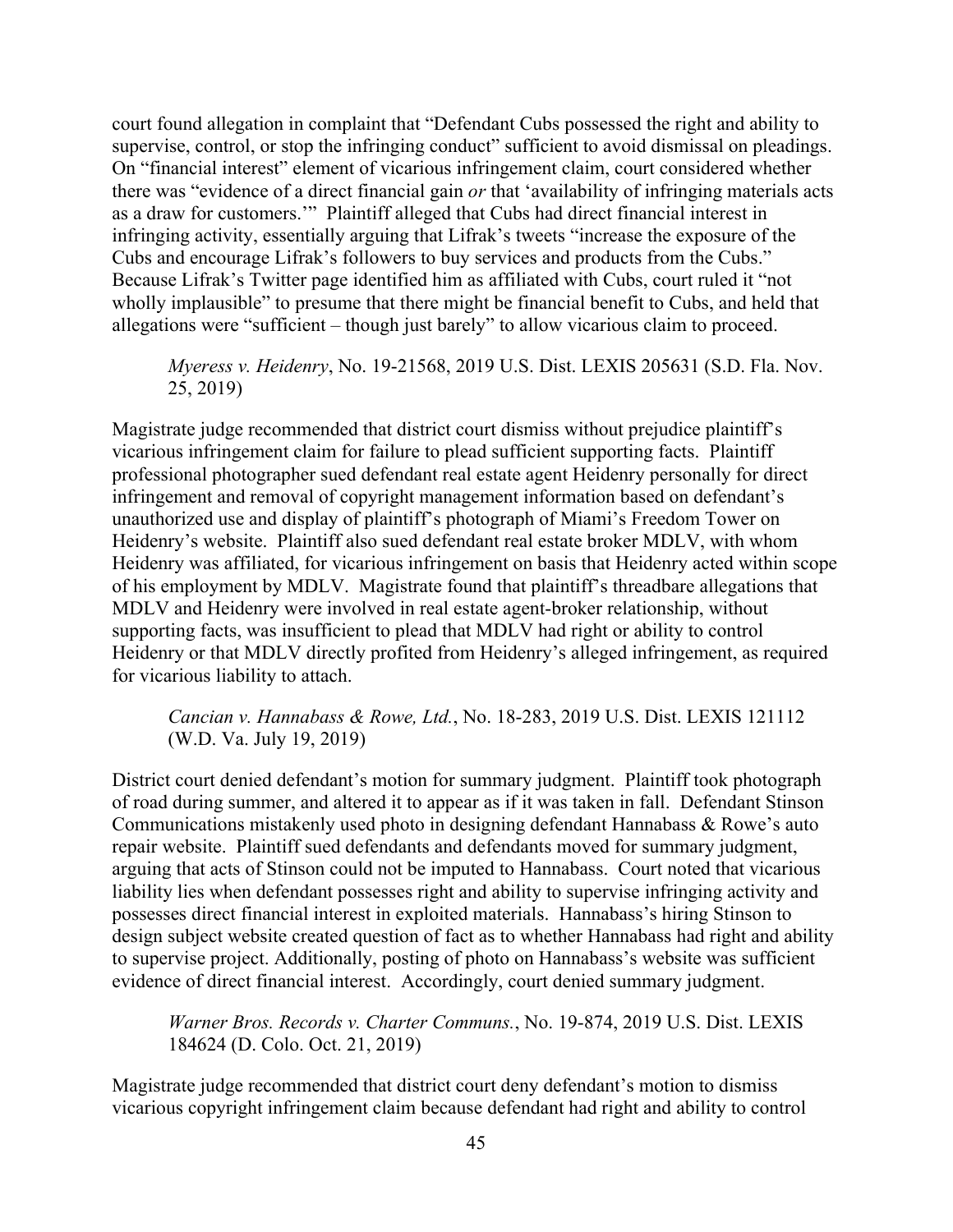direct infringement as well as direct financial interest in same. Plaintiffs, record labels and music publishers, sued defendant, one of largest U.S. internet service providers, for, *inter alia*, vicarious infringement of plaintiffs' registered copyrights in musical recordings and compositions. Defendant promoted its internet service as having "blazing high speeds," which, plaintiffs alleged, induced users to subscribe to defendant's service for purpose of illegally copying and distributing plaintiffs' works through peer-to-peer file-sharing programs such as BitTorrent. Moreover, although defendant's terms of service expressly prohibited users from engaging in copyright infringement and reserved defendant's right to terminate subscribers' accounts for engaging in such piracy, defendant did not terminate accounts of thousands of serial infringers despite receiving hundreds of thousands of statutory infringement notices from plaintiffs that identified specific subscribers' infringements by unique internet protocol address. Plaintiffs alleged that defendant's failure to terminate infringing subscribers' accounts induced such subscribers to continue to pay for defendant's services and purchase additional bandwidth from defendant, resulting in more money for defendant. Court held that defendant had contractual right and practical ability to stop or limit direct infringement by subscribers by suspending or terminating their accounts, but failed to do so. Further, defendant's promotion of "high speed" service, combined with defendant's failure to stop or limit infringement, was draw for subscribers from which defendant reaped direct financial benefit when subscribers maintained or expanded their accounts with defendant. Magistrate judge therefore recommended denial of defendant's motion to dismiss vicarious infringement claim.

### *John Anthony Drafting & Design, LLC v. Burrell*, No. 18-970, 2019 U.S. Dist. LEXIS 187966 (D. Ariz. Oct. 30, 2019)

District court denied defendant's motion for summary judgment on vicarious and contributory liability. Plaintiff architectural design firm entered into agreement with defendants, husband and wife, to design defendants' home ("Residence"); plaintiff obtained registration of design for Residence. Subsequently, defendants entered into agreement with other defendants to construct Residence, which plaintiff alleged infringed copyright in design for Residence. Complaint alleged that Burrell defendants were liable for vicarious infringement. Burrell defendants asserted that they did not have right or ability to supervise completion of design process, permitting, and construction of Residence, as Burrell's sole right in process was limited to identifying construction errors; and that they did not have any direct financial interest, as property was owned by separate entity, 5650 Wilkinson, LLC. However, it was undisputed that Burrell was authorized to make business decisions on behalf of defendant Black Dog Management, L.P., which provided financing for construction of Residence, and was sole manager of 5650 Wilkinson, LLC. Court concluded that genuine issues of material fact existed regarding whether Burrell defendants were liable for vicarious infringement.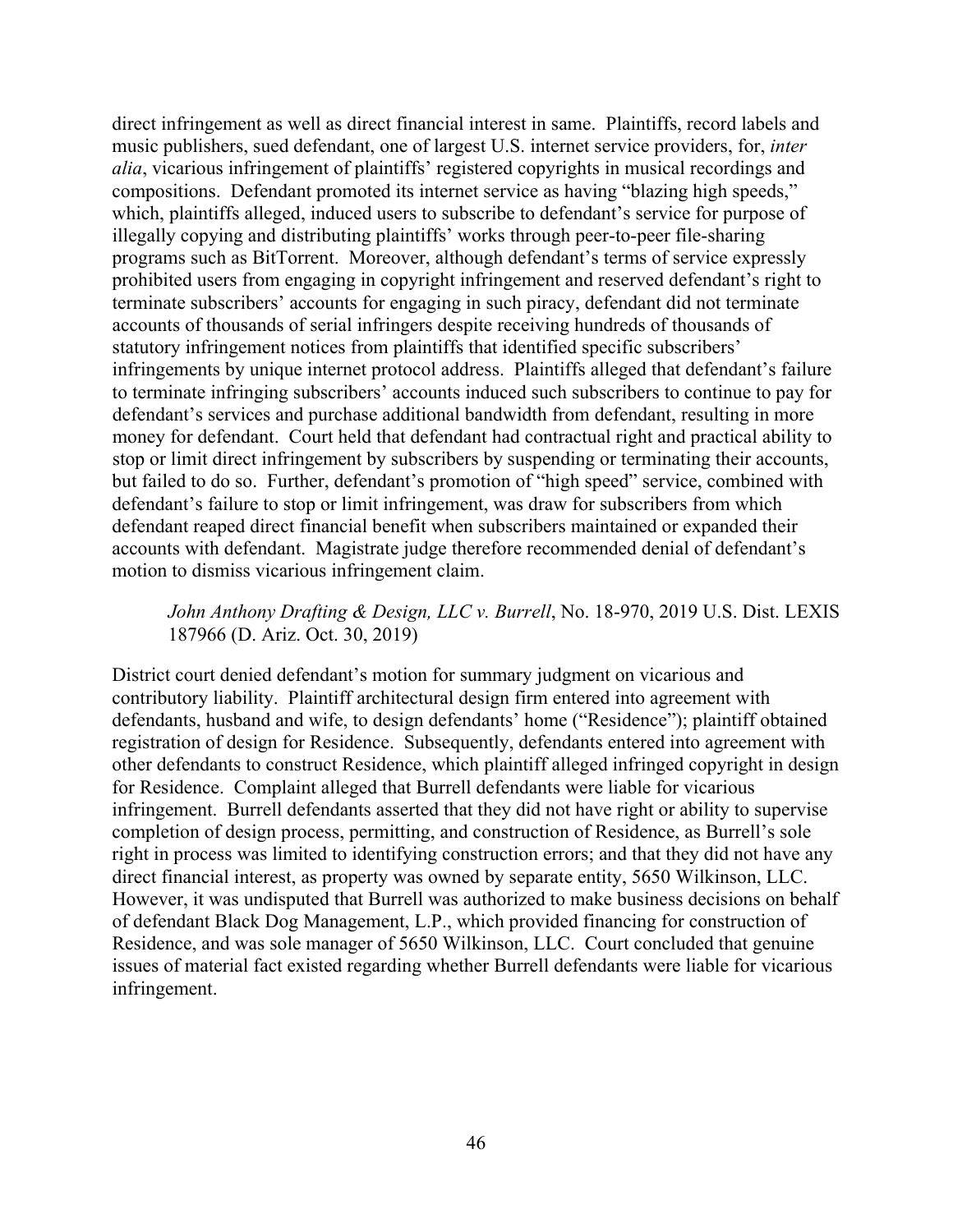#### **D. Miscellaneous**

*Alliance of Artists & Recording Cos. v. DENSO Int'l Am., Inc.*, 947 F.3d 849 (D.C. Cir. 2020)

D.C. Circuit affirmed district court's holding that defendants' in-vehicle recording systems were not "digital audio recording devices" subject to Audio Home Recording Act of 1992 ("AHRA"), and defendants therefore not subject to AHRA's requirements. Plaintiff recording company and artist royalty collective sued defendants, automobile and automotive technology manufacturers, claiming that defendants' in-vehicle recording devices (which copy music from CDs onto hard drives within devices to allow playback even without CDs) constituted "digital audio recording devices" under AHRA, thereby rendering defendants subject to AHRA's registration, royalty and copy-control requirements. AHRA defines "digital audio recording device," in relevant part, as device capable of making "digital audio copied recording," which in turn is defined, in relevant part, as reproduction of "digital musical recording," whether made directly from "another digital musical recording" or indirectly from transmission. "Digital musical recording" is defined, in relevant part, as material object in which are fixed only sounds and material incidental to those sounds, and in which no computer programs are fixed. Defendants' in-vehicle devices fixed digital reproductions of CDs onto hard drives that also contained programs and data not incidental to sounds, but specific hard drive partitions (i.e., subdivisions of in-vehicle devices' hard drives that could technically function as independent drives) contained only sounds and incidental materials. Court held that, as threshold matter, defendants' devices were subject to AHRA only if capable of making "digital audio copied recording" that must itself constitute "digital music recording," as mandated by inclusion of term "*another* digital musical recording" in definition of "digital audio copied recording" as well as phrasing of AHRA's immunity and remedial provisions. Further, defendants' devices not "digital audio recording devices" because hard drives to which devices reproduced CDs were not "digital music recordings" because they were material objects that contained computer programs not incidental to fixed sounds (such as navigation software, DVD players, album art and information displays, and AM/FM and satellite radio functions). Court rejected plaintiff's arguments that hard drive partitions, rather than entire hard drives, were relevant "material objects" for purposes of "digital music recording" analysis. Analogizing to technology specifically contemplated during AHRA passage, such as digital audio tapes and CDs, court held that entire disk (rather than partition or subdivision) must satisfy "digital music recording" definition in order for recording device to be subject to AHRA.

## *Catala v. Joombas Co.*, No. 18 Civ. 8401, 2019 U.S. Dist. LEXIS 163653 (S.D.N.Y. Sept. 23, 2019)

Court granted defendant's motion to dismiss. Plaintiff music publisher asserted claims alleging that defendants, singer-songwriter Hyuk Shin and entities under his control, violated music publishing contract. On copyright claim, plaintiff alleged that defendant violated contract because he "failed to include [plaintiff] on all copyright registrations," and did not "provide[] the copyrights associated with all compositions … to [plaintiff]," allegedly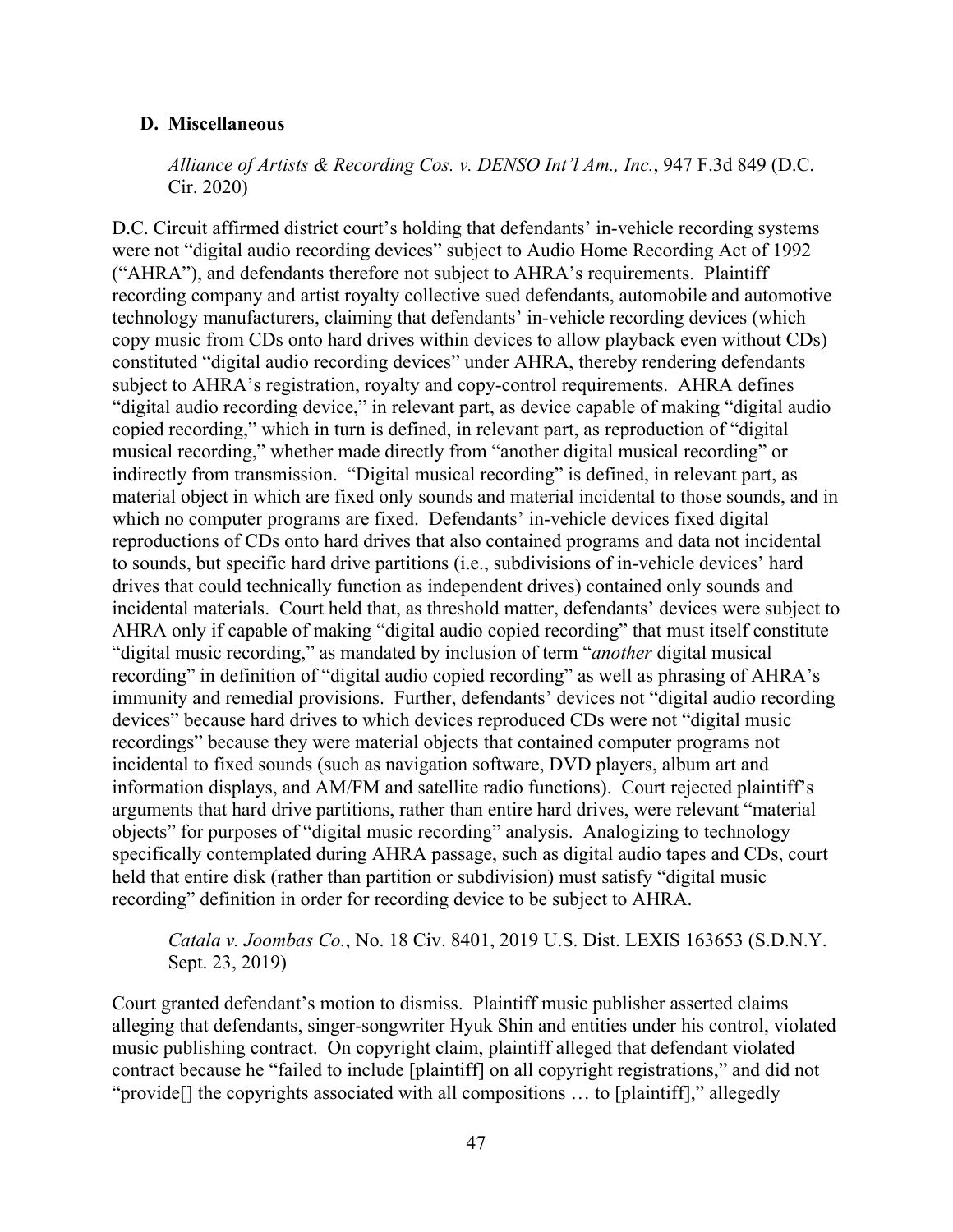depriving plaintiff of right to register copyrights. Court dismissed claim because complaint did not identify what provision or provisions of Copyright Act were allegedly violated, and because plaintiff failed to explain how Act addresses conduct about which plaintiff complained.

### *Free Speech Sys., LLC v. Menzel*, 390 F. Supp. 3d 1162 (C.D. Cal. 2019)

Plaintiff, operator of website InfoWars, sued for declaratory judgement of non-infringement; defendant photographer raised counterclaims of direct and contributory infringement of photographs showing weekly food purchases of families in various countries. On direct infringement claim, dispute focused on display right. Free Speech Systems argued that allegedly infringing images were stored on third-party server, and that under Ninth Circuit "server test" this did not constitute "display" under Copyright Act. Court denied motion to dismiss direct infringement claim, holding that "server test" had not been applied outside of search engine context. Court further found that record did not support contention that photos were stored on third-party server, and declined to consider by judicial notice evidence concerning server on which images were hosted.

# *Virtual Chart Solutions I, Inc. v. Meredith*, No. 17-546, 2019 U.S. Dist. LEXIS 140520 (E.D. Tex. June 17, 2019)

Plaintiff brought infringement claim against defendant for allegedly copying and distributing source code. Defendant moved for summary judgment on basis that plaintiff judicially admitted in briefing on prior motion that its failure to designate expert or disclose expert testimony prohibited plaintiff from providing evidence on copyright infringement from which factfinder could reasonably decide in its favor. Court found there to be no direct evidence to establish defendant's source code was same as code copied by plaintiff. Court found circumstantial evidence, such as defendant's testimony, insufficient for infringement claim. Because plaintiff failed to present direct evidence of source code copying court granted defendant's motion for summary judgment dismissing infringement claim.

*Comerica Bank & Tr., N.A. v. Habib*, No. 17-12418, 2020 U.S. Dist. LEXIS 1343 (D. Mass. Jan. 6, 2020)

On summary judgment, district court held that defendant's upload and display of videos capturing live performances of copyrighted musical compositions plainly constituted infringement. Defendant recorded and uploaded to YouTube five unaltered videos of Prince's live performances, capturing six songs with registered compositions. Plaintiff, personal representative of Price's Estate, submitted takedown notices for all five videos. After defendant sent five counter-notices claiming fair use protection for videos, YouTube requested evidence of legal action, at which point plaintiff commenced lawsuit. There being no dispute as to plaintiff's ownership of musical composition copyrights at issue, defendant argued that he did not infringe because he did not record Prince performing studio versions of compositions. Because musical composition copyrights cover both music and accompanying lyrics, such that each performance falls within scope of copyright protection, court held that plaintiff firmly established infringement by defendant.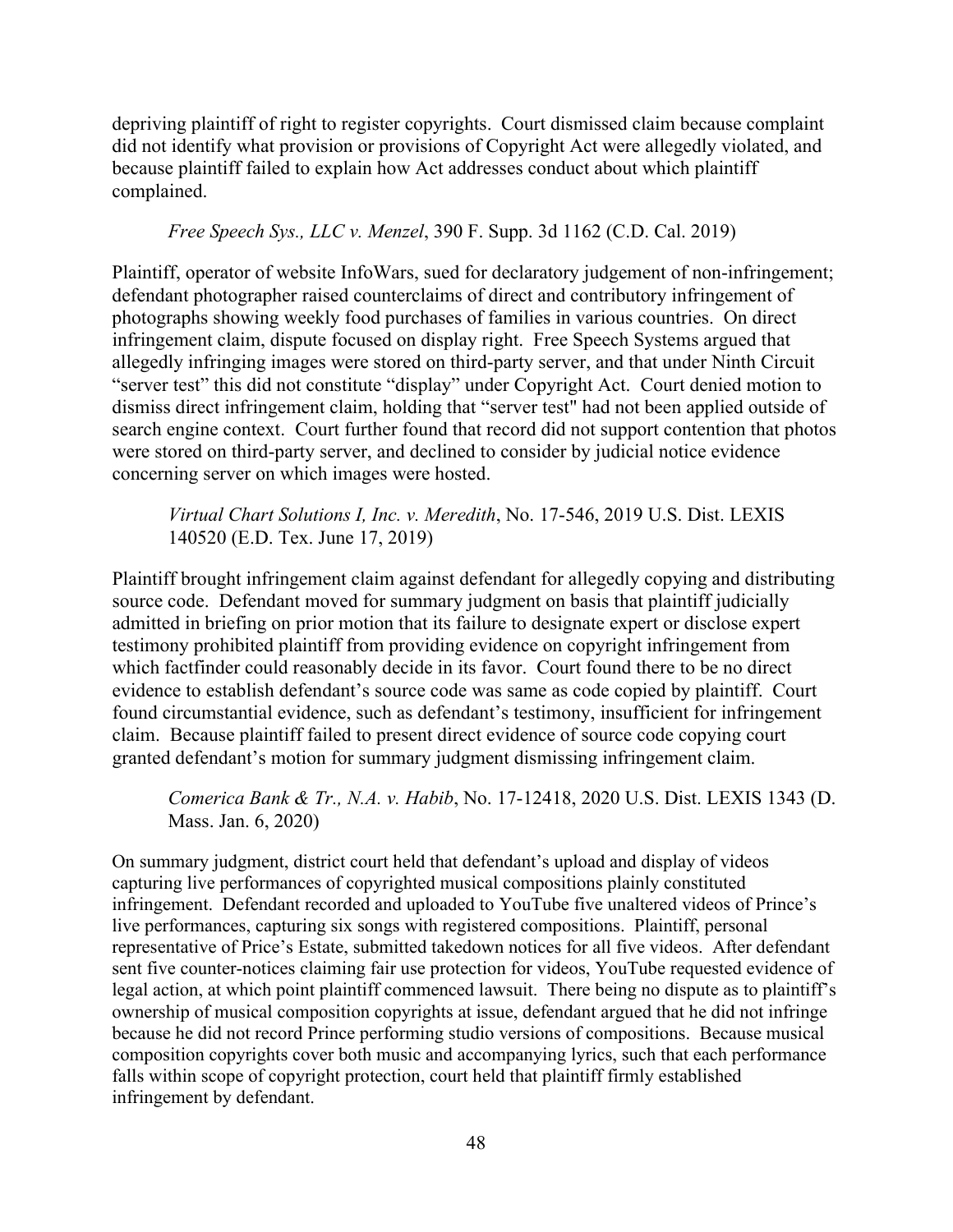*Viper Nürburgring Record LLC v. Robbins Motor Co. LLC*, No. 18-4025, 2019 U.S. Dist. LEXIS 152931 (D. Kan. Sep. 9, 2019)

On cross-motions for summary judgment, district court held issue of material fact existed as to whether defendants knew their conduct constituted copyright infringement, and therefore denied summary judgment as to willfulness. Plaintiff Viper Nürburgring Record ("VNR") hired photographer to document attempt to set world record on race car track. Defendant Robbins Motor Co. ("RMC"), through vice president and defendant Robbins, entered into license agreement authorizing RMC to use one world record event photo for RMC advertisement in exchange for payment. Robbins downloaded 13 photos, using one in banner advertisement for RMC and posting five others across RMC's websites and his personal Facebook. VNR registered copyrights in 13 photos at issue. VNR contacted Robbins three months after event to complain about RMC's use of VNR photos without specifying all photos or uses alleged to be infringing. Robbins countered with his understanding that parties' agreement allowed him to use "a couple photos." Five months after initial exchange, VNR again contacted Robbins about infringing use, whereupon Robbins took position that RMC used only one photo for advertising whereas remaining photos either used to promote event or otherwise not subject to parties' agreement. Robbins also stated that all photos were taken down. Court held that reasonable jury could conclude that Robbins mistaken in understanding of acts permitted by parties' agreement, thus issue of material fact existed as to whether defendants acted with knowledge that their conduct constituted copyright infringement, i.e., willfully.

# **VI. DEFENSES/EXEMPTIONS**

#### **A. Fair Use**

*Estate of Smith v. Graham*, No. 19-28, 2020 U.S. App. LEXIS 3484 (2d Cir. Feb. 2, 2020)

Court of appeals affirmed district court's grant of summary judgement on ground that alleged infringement by Drake and Jay-Z was fair use. Court found use of plaintiff's "Jimmy Smith Rap" in defendant-appellees' "Pound Cake" song was transformative, as counter message and criticism of jazz music in lyrics was different from message in "Jimmy Smith Rap." Court also found amount used was reasonable to fulfill its transformative purpose. Lastly, there was no evidence that "Pound Cake" usurped demand for "Jimmy Smith Rap" or otherwise caused negative market effect, as respective songs appealed to different audiences.

*Oyewole v. Ora*, 776 F. App'x 42 (2d Cir. 2019)

Second Circuit affirmed district court judgment dismissing plaintiff's copyright infringement claim on fair use grounds. Plaintiff, founding member of spoken-word group The Last Poets, in 1968 created song "When the Revolution Comes," which included outro with repeated phrase "party and bullshit" ("Phrase"). In 1993, rapper known as Notorious B.I.G. created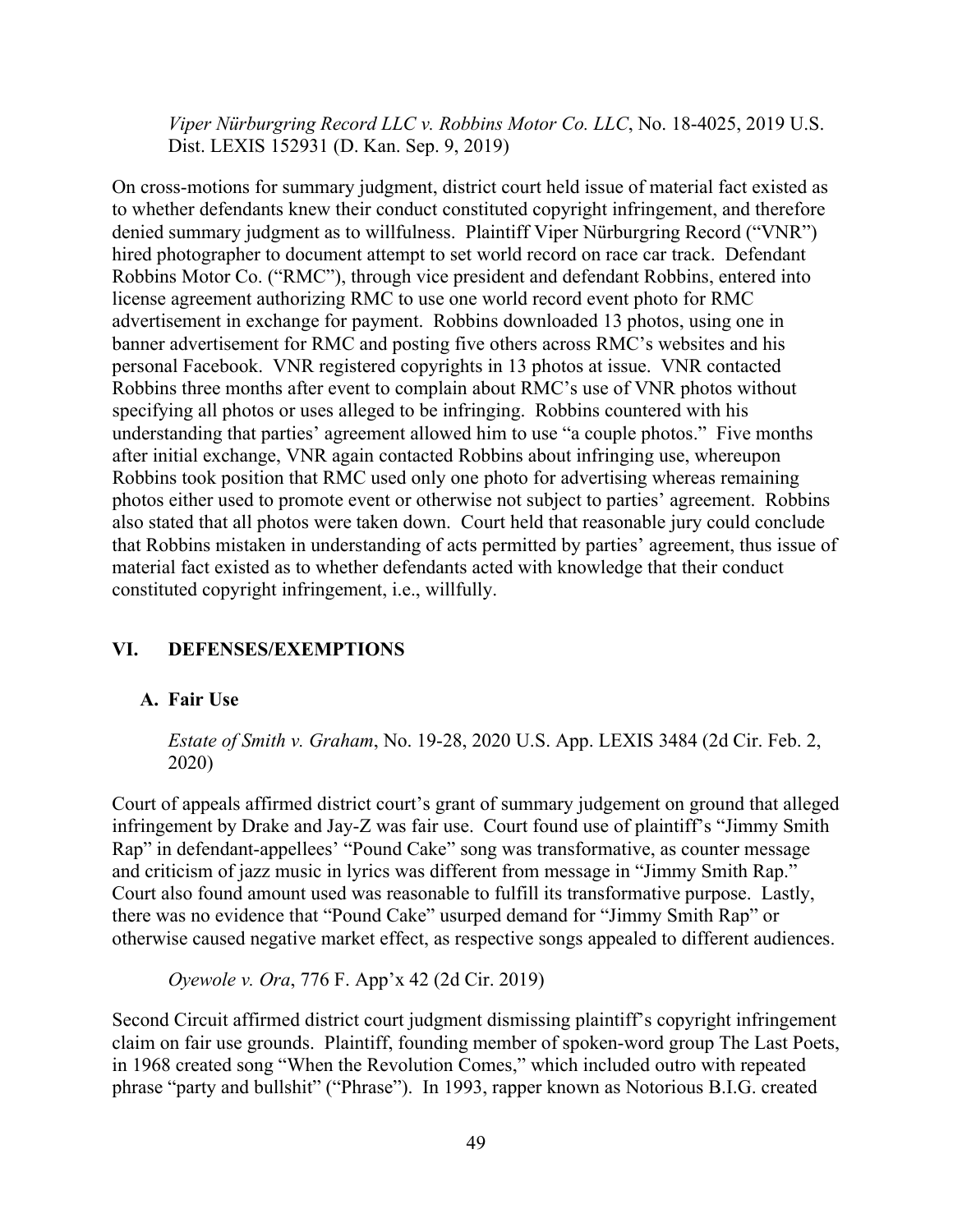song called "Party and Bullshit" by sampling and remixing Phrase. B.I.G.'s estate subsequently licensed use of Phrase to Rita Ora for her 2012 song "How We Do (Party)." Plaintiff sued both B.I.G. and Ora, as well as others involved in creation of their respective songs, for copyright infringement. District court, despite assuming *arguendo* that Phrase was protectable expression in which plaintiff owned copyright and that works at issue were substantially similar, dismissed complaint on ground of fair use. Second Circuit adopted district court's reasoning, holding B.I.G. and Ora songs transformed Phrase's purpose from condemnation to glorification. Although plaintiff's song was creative work, fact that it was published weighed in defendants' favor. Phrase was not essential to meaning of plaintiff's song because, though repeated, it was used only at its end. Finally, defendants' songs differed in character and purpose from plaintiff's song, and therefore were unlikely to usurp its market.

# *Tresóna Multimedia, LLC v. Burbank High School Vocal Music Ass'n*, 953 F.3d 638 (9th Cir. 2020)

Defendants, Burbank High School Vocal Music Association Boosters Club and vocal music director at Burbank High School, held fundraisers at school to help cover expenses of competitive show choirs. Director commissioned non-party musical arranger to create custom sheet music for shows; arrangements included stanzas from multiple musical works, including "Magic," "(I've Had) The Time of My Life," "Hotel California," and "Don't Phunk With My Heart." Show choir performed arrangements at fundraisers and during student competitions. Plaintiff, licensing company that acquired rights in songs through series of assignments, sued alleging that defendants' use of songs without obtaining "custom arrangement license, grand right license, synchronization license, or mechanical license" infringed its copyrights in songs. District court granted in part defendants' motion for summary judgment, holding that plaintiff lacked standing to sue for infringement of "(I've Had) The Time of My Life," "Hotel California," and "Don't Phunk With My Heart" because plaintiff held only non-exclusive rights. District court dismissed claims based on "Magic" on basis that music director was entitled to qualified immunity from suit. Court affirmed summary judgment with respect to "Magic" on different basis, fair use. Director's use of "Magic" in his capacity as teacher in high school music education program for nonprofit education of students in program weighed in favor of fair use. Defendants' use of "Magic," song from 1980 "musical movie fantasy 'Xanadu,'" in entirely different theatrical work, rearranged along with other musical works, created new work with new meaning, and accordingly was transformative. Because "Magic" was "undoubtedly creative," second factor weighed against fair use. On third factor, copied portion was "undoubtedly qualitatively significant"; however, in light of non-profit educational and transformative nature of use, amount and substantiality did not weigh against fair use. On fourth factor, court found that twenty seconds used in choir piece was not substitute for song "Magic"; and because use fell within transformative market, plaintiff was not harmed by loss of licensing fees.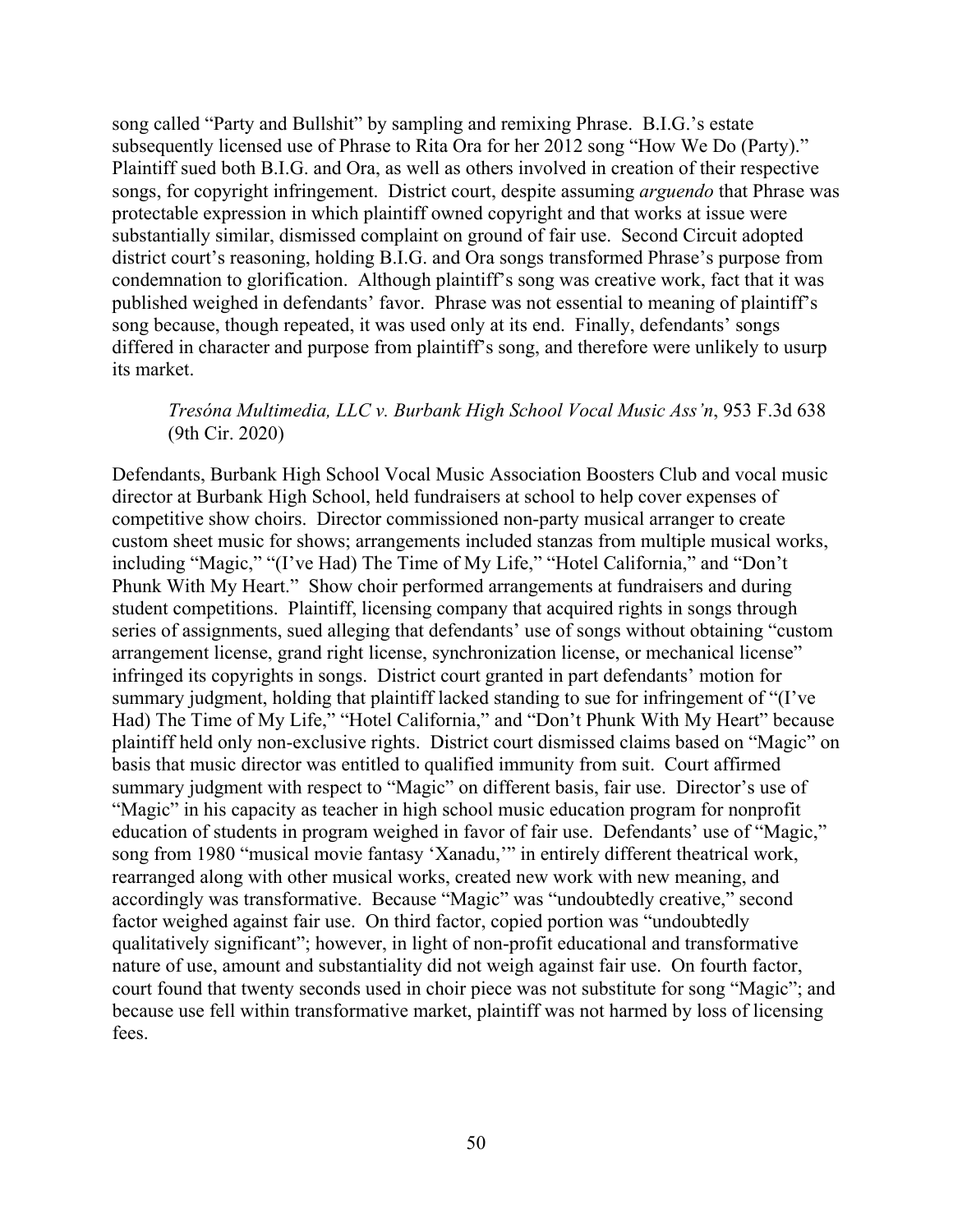*Hughes v. Benjamin*, No. 17-6493, 2020 U.S. Dist. LEXIS 18994 (S.D.N.Y. Feb. 3, 2020)

Court granted defendant's motion to dismiss. Plaintiff, YouTube personality "Akilah Obviously," produced and released video titled *We Thought She Would Win*, featuring footage of Hillary Clinton's 2016 election-night campaign party and commentary concerning Clinton's defeat by Donald Trump. Defendant, YouTube personality "Sargon of Akkad," published "anti-ideological and anti-identitarian content focusing on 'the left,' racism, feminism, Black Lives Matter[], and Islam." Defendant released video on YouTube entitled *SJW* [Social Justice Warrior] *Levels of Awareness*, consisting entirely of portions of *We Thought She Would Win*, and containing no commentary or other new material. Plaintiff sued for infringement, and court granted motion to dismiss based on fair use defense. On first fair use factor, court found that defendant copied portions of plaintiff's work for "transformational purpose of criticism and commentary," reasoning that viewer would be able to determine from video title and its selective copying of *We Thought She Would Win* that video was intended to criticize plaintiff and "comment on her perceived lack of awareness." Second factor was found "essentially neutral and of little import." On third factor, court found that defendant copied 20% of plaintiff's work, which court found was "as much … as was reasonably necessary for him to convey his critical message," weighing factor in favor of defendant. On fourth factor, court found that given diverging ideological audiences of plaintiff and defendant, there was little risk that infringement would usurp market of original work. Infringement claim was dismissed with prejudice because leave to amend would be futile.

## *Andy Warhol Found. for the Visual Arts, Inc. v. Goldsmith*, 382 F. Supp. 3d 312 (S.D.N.Y. 2019)

District court granted summary judgment in favor of declaratory plaintiff Andy Warhol Foundation, finding that Andy Warhol's use of defendant photographer's photograph of singer Prince Rogers Nelson as basis for series of paintings, screen prints, and drawings entitled "the Prince Series" constituted fair use. After being contacted by defendant following Conde Nast's commemorative magazine issue that used one of Warhol's Prince Series works as magazine's cover, plaintiff sought declaratory judgment that none of works in Prince Series infringed Defendant's photograph. Defendant alleged that Warhol had copied her photograph in creating his Prince Series, and that these works were substantially similar to her photograph under "ordinary observer" test. Court declined to address these arguments, determining instead that "it is plain that the Prince Series works are protected by fair use." Court found that first fair use factor weighed in favor of plaintiff, holding that "although the Price Series works are commercial in nature, they also add value to the broader public interest" because profits obtained from licensing Warhol's works helped fund plaintiff's programs that were "created for the purpose of advancing visual art." Court determined that Prince Series works were transformative, particularly because they gave defendant's photograph "new expression" and "employ[ed] new aesthetics," with results distinct from original. Court found "nature of the copyrighted work" factor favored neither party and was of limited importance because Prince Series works were transformative. As to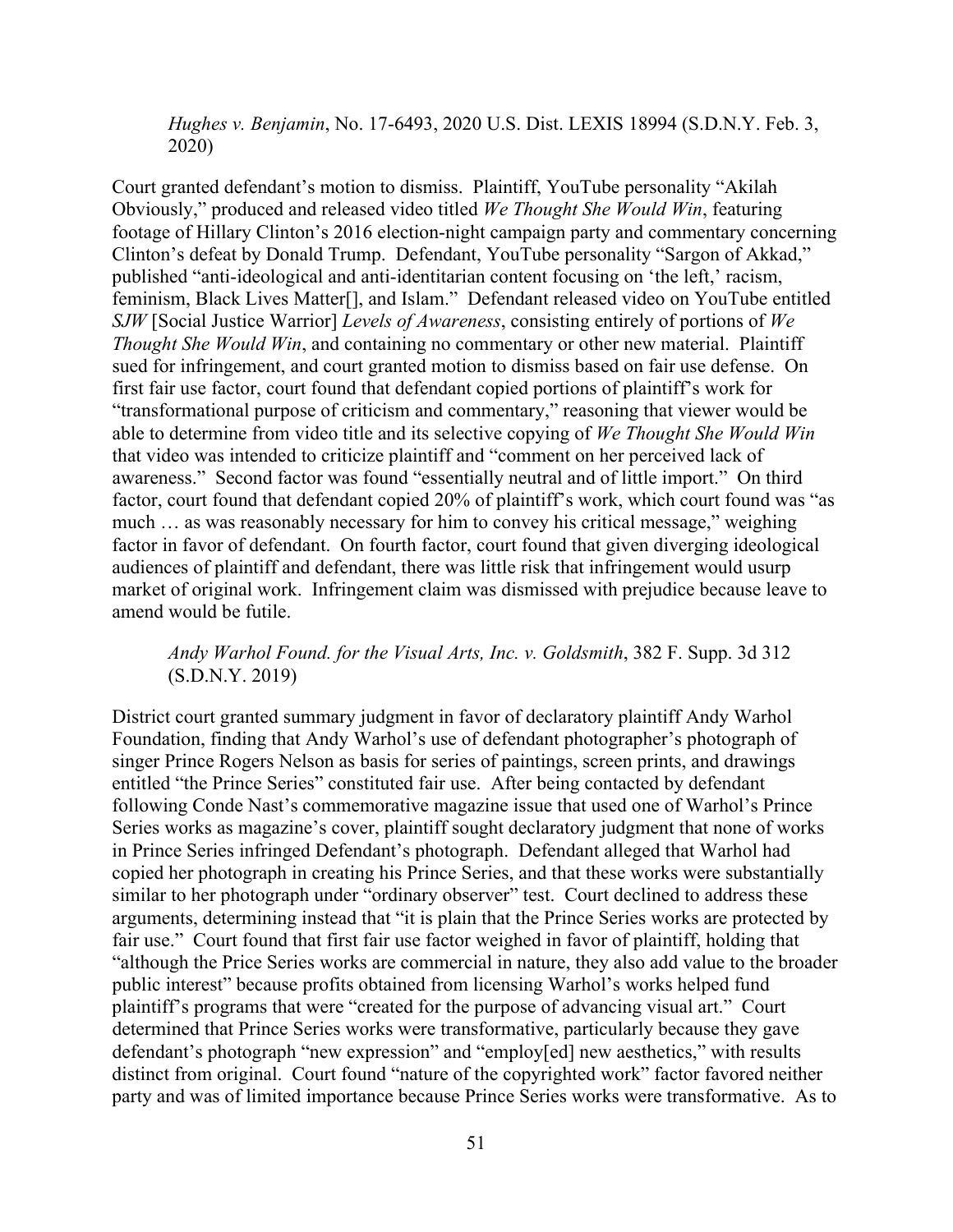third factor, court held that Warhol used almost none of protectable elements of photographer's work, finding that Warhol's alterations "wash away the vulnerability and humanity Prince expresses in [defendant's] photograph and Warhol instead presents Prince as a larger-than-life icon." Given this, third fair use factor also weighed in favor of Plaintiff. As to final factor, court rejected defendant's argument that Prince Series had harmed her licensing markets, finding that defendant provided no arguments that "potential licensees will view Warhol's Prince Series" as "substitute for her intimate and realistic photograph of Prince." In sum, court held that "licensing market for Warhol prints is for 'Warhols." District court granted summary judgment in favor of plaintiff.

## *Yang v. Mic Network, Inc.*, No. 18-7628, 2019 U.S. Dist. LEXIS 163453 (S.D.N.Y. Sept. 23, 2019)

District court granted defendant's motion to dismiss plaintiff's copyright infringement action because defendant's use was fair use. Plaintiff photographer took photograph of Dan Rochkind ("Photograph") that was licensed to New York Post, which used it alongside article about Rochkind titled "Why I Don't Date Hot Women Anymore." Next day, defendant Mic Network posted article titled "Twitter is skewering the 'New York Post' for a piece on why a man 'won't date hot women,'" which included screenshot of Post article, including headline, byline and top half of Photograph ("Screenshot"). Court found defendant's use protected by fair use doctrine because it was transformative and reasonable; Photograph was already published; and use did not create risk to market for original work. Use was transformative because Mic article's title clearly identified Post article as subject of commented-upon controversy; Screenshot was used as both target and basis of Mic article's own criticism; and Mic article used Photograph to depict Rochkind in negative light, in contrast with Post article's positive or neutral depiction. Because purpose and character of use was transformative, it was less important that defendant's use was for commercial purposes and, if plaintiff's allegations accepted, in bad faith. Although Photograph was creative in nature, it was previously published, which favored fair use. Defendant used significantly cropped version of Photograph in Screenshot, which was reasonable in light of Mic article's purpose of identifying and satirizing object of controversy, and which could be achieved by licensing Photograph alone. Finally, because defendant did not use Photograph alone, but cropped and as part of composite Screenshot, no potential licensee would opt to use Screenshot rather than Photograph, meaning defendant's use did not impact market for Photograph. Court therefore granted defendant's motion and dismissed complaint with prejudice.

# *In re DMCA Subpoena to Reddit, Inc.*, No. 19-80005, 2020 U.S. Dist. LEXIS 37033 (N.D. Cal. Mar. 2, 2020)

District court quashed subpoena obtained by Watch Tower Bible and Tract Society of Pennsylvania (headquarters of Jehovah's Witnesses) to learn identity of pseudonymous Reddit user Darkspilver, who included images of Watch Tower documents in post to Reddit that criticized Watch Tower's fundraising and data collection practices. After discovering Darkspilver's post, including allegedly infringing (a) image of solicitation for donations on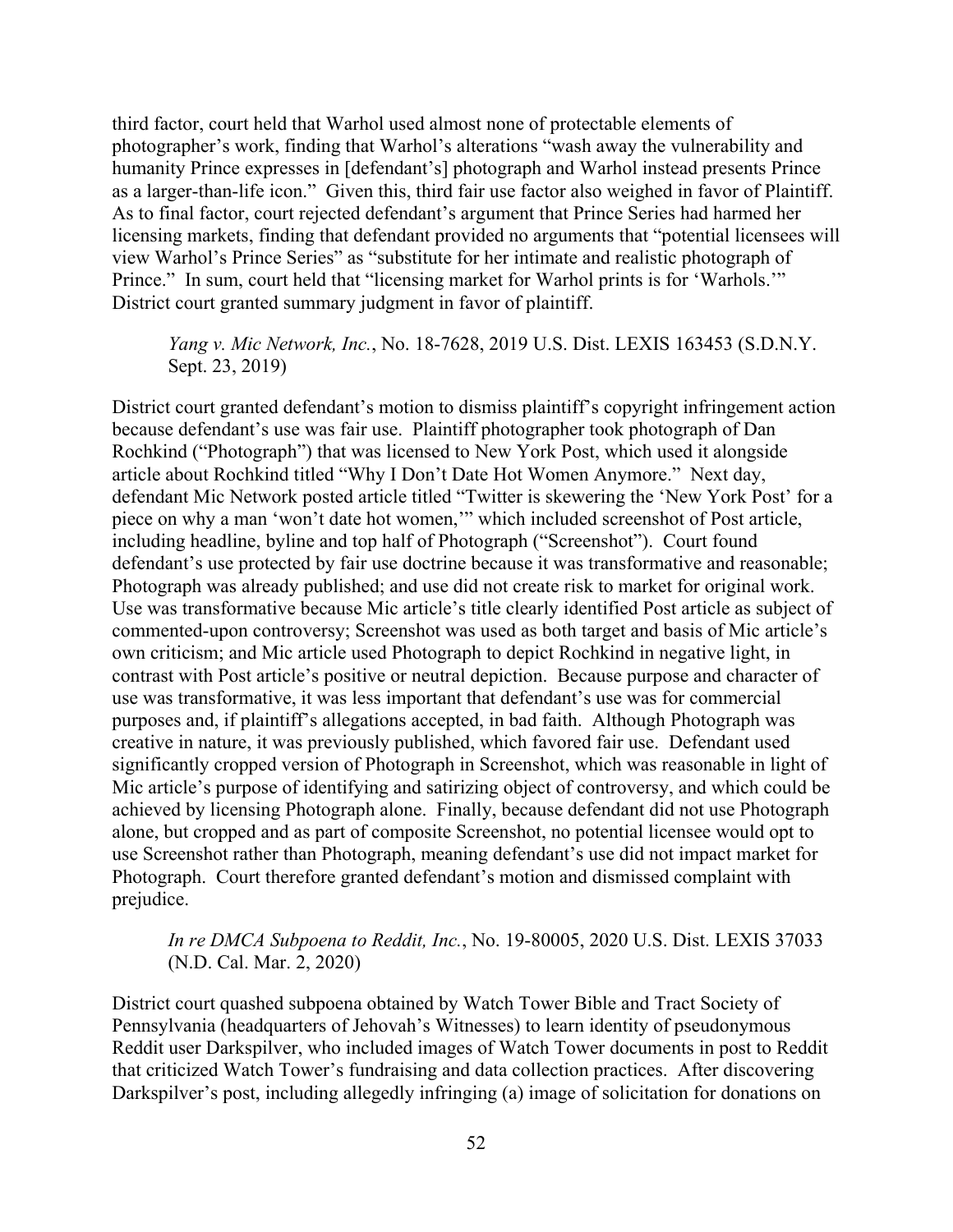"The Watchtower" magazine; and (b) screenshot of chart describing types of information Watch Tower collects, Watch Tower requested subpoena to Reddit under DMCA. Motion to quash was subsequently filed on behalf of Darkspilver. Magistrate judge, after balancing copyright and First Amendment considerations, denied motion to quash. District court reversed ruling and criticized analysis, finding that magistrate improperly combined elements of free speech with elements of copyright infringement in reaching his decision. Based on this, district court made clear that it would strictly apply copyright law in its own analysis of whether Darkspilver's use constituted fair use. As to first factor, court found that Darkspilver's use was transformative because he used copyrighted materials to express "something new, with a further purpose or different character" through his criticism of Watch Tower's fundraising and data collection practices. Moreover, Darkspilver did not use materials for commercial purpose. Second factor also weighed in favor of fair use because Watch Tower materials used by Darkspilver were functional and instructive rather than creative. As to third factor, court determined that Darkspilver copied what was reasonably necessary to make his criticisms understandable. Regarding fourth factor, court held that damage to market for copyrighted work did not exist, because there was no likelihood that Darkspilver's critical use of materials could substitute for originals and thereby harm their potential value. Court also noted that Watch Tower's concern that Darkspilver's use would reduce traffic to Watch Tower's website was not well-founded because there is "difference between biting criticism that merely suppresses demand and copyright infringement, which usurps it." Based on this, court found that Darkspilver's Reddit postings were fair use, and therefore there was no basis for subpoena to compel disclosure of Darkspilver's identity. Thus, court granted motion to quash.

#### *De Fontbrune v. Wofsy*, 409 F. Supp. 3d 823 (N.D. Cal. 2019)

District court granted defendants' motion for summary judgment, refusing to enforce \$2 million infringement award issued by French courts. In 1932, Pablo Picasso's friend compiled and published series of photographs of Picasso's art in *Zervos Catalogue*, to which plaintiffs acquired rights in 1979. In 1995, defendants began publishing *The Picasso Project*, series of works reproducing Picasso's art. After discovering *The Picasso Project*, plaintiffs brought copyright infringement suit against defendants in French courts. In 2001, plaintiffs prevailed on appeal, and French court issued *astreinte*, legal device that would subject defendants to damages for further acts of infringement. Ten years later, plaintiffs discovered copies of *The Picasso Project* in French bookstore, and commenced legal proceedings in France to enforce *astreinte*. Enforcement division of French trial court granted judgment for plaintiffs, and awarded \$2 million. Plaintiffs then sought recognition of judgment in California under California's Uniform Foreign Country Money Judgments Act ("Recognition Act"). District court held that *astreinte* was "fine or other penalty" under Recognition Act, and therefore not appropriate for recognition, and granted defendants' motion to dismiss. Plaintiffs appealed. Ninth Circuit disagreed with district court, and reversed and remanded. On remand, parties both moved for summary judgment. Defendants argued that recognition of French judgment is barred under Act. Court agreed with defendants that judgment was repugnant to U.S. public policy because it conflicted with fair use doctrine. As to first fair use factor, court determined that *The Picasso Project* constitutes "reference works intended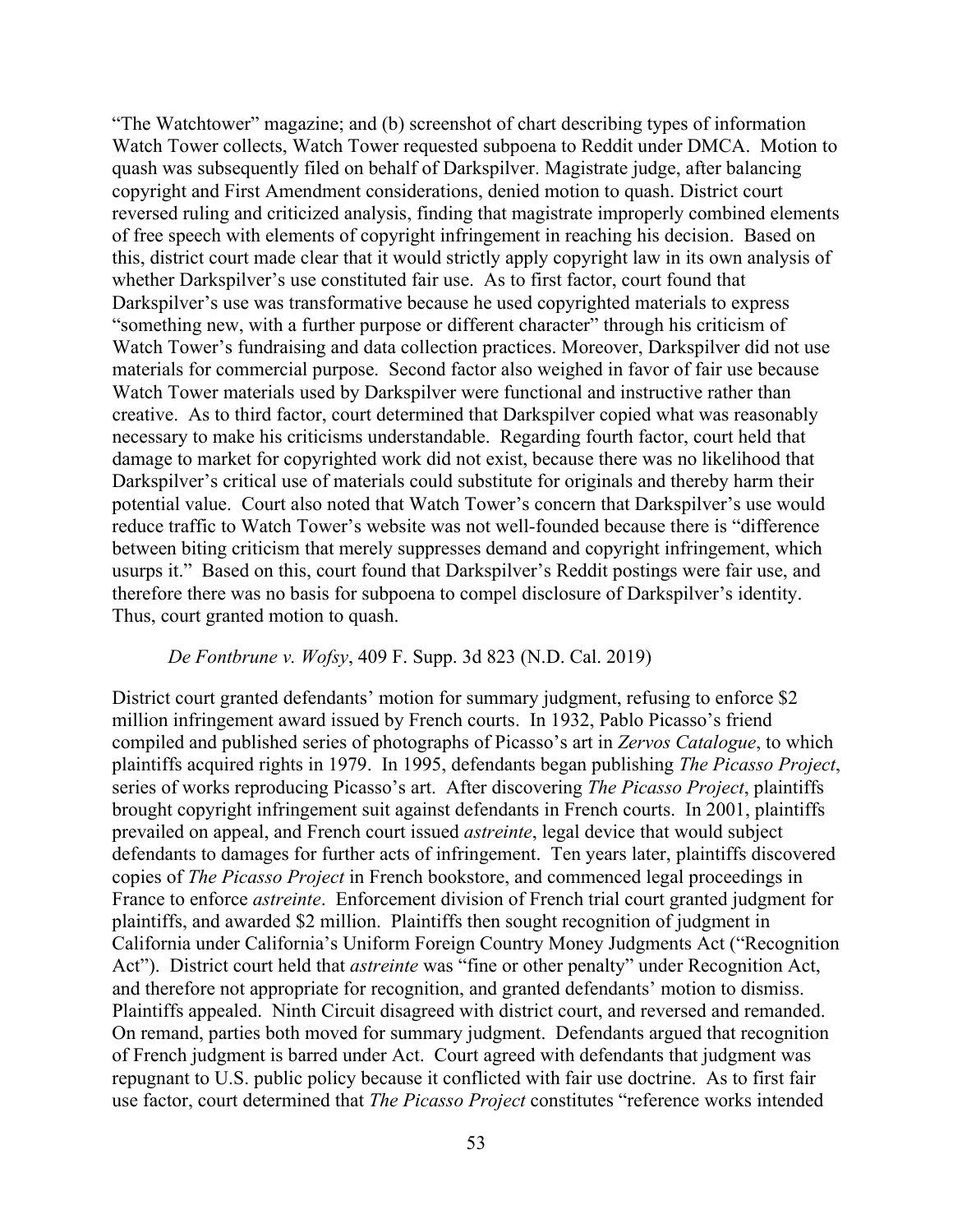for libraries, academic institutions, art collectors, and auction houses," and therefore falls within exemplary uses named in preamble to section 107. Because defendants copied less than ten percent of photographs in plaintiff's work*,* third fair use factor weighed in favor of defendants. As to fourth factor, court found that respective works did not compete, given their disparate markets – libraries and academic institutions in comparison to niche market – and different price points – \$20,000 to \$100,000 in comparison to \$2,000. Court found that defendants' use of photographs qualified as fair use, and granted defendants' motion for summary judgment, refusing to recognize French judgment.

## *Dlugolecki v. Poppel*, No. 18-3905, 2019 U.S. Dist. LEXIS 149404 (C.D. Cal. Aug. 22, 2019)

District court denied defendant's motion for summary judgment. Plaintiff photographer brought copyright infringement suit against defendant American Broadcasting Company alleging unauthorized use of photographs of Meghan Markle taken by plaintiff while Markle was high school student, and published in Markle's high school yearbooks. After engagement of Markle to Prince Harry was announced, defendant used plaintiff's photographs in connection with several segments of news shows, which were displayed on six broadcasts for total of 49 seconds across eight hours of broadcast time, as well as on social media platforms. Defendant moved for summary judgment, arguing its use of photographs was fair use. As to first fair use factor, court found that defendant's use of photographs was, "at least to some degree, transformative," concluding that defendant's employment of photographs in course of making "newsworthy biographical photographic reference" took them out of their original purpose as yearbook photographs. However, given that "there is no question defendant stood to profit from its use" of photographs and their "definite commercial purpose," court held that first factor was "in equipoise" and that this factor did not strongly favor defendant. As to second factor, court determined that minimal creative elements involved in photographs demonstrated that plaintiff "would only benefit slightly, at most, via application of this factor." Third factor did not "appear to demonstrably favor [d]efendant" because defendant could have accomplished its news-reporting purposes without using any of plaintiff's photographs, as they were not subject of broadcasts, nor where they necessary to make any specific points. Regarding fourth factor, court rejected defendant's arguments that it did not "profit directly" from use of photographs and that plaintiff had no intention of licensing photographs. Court determined that market existed for licensing photographs, even if plaintiff had not previously licensed them, particularly after Markle's engagement, because of "tabloid-fueled and celebrity-obsessed" culture. Court accordingly denied motion.

## *Pierson v. DoStuff Media, LLC*, No. 19-435, 2019 U.S. Dist. LEXIS 188020 (W.D. Tex. Oct. 29, 2019)

Magistrate recommended denial of defendant's motion to dismiss on fair use grounds. Plaintiff photographer brought infringement claim against defendant for posting photographs of musical band performance on website article promoting upcoming performance by band. Defendant moved to dismiss based on fair use. On first factor, court found that website's use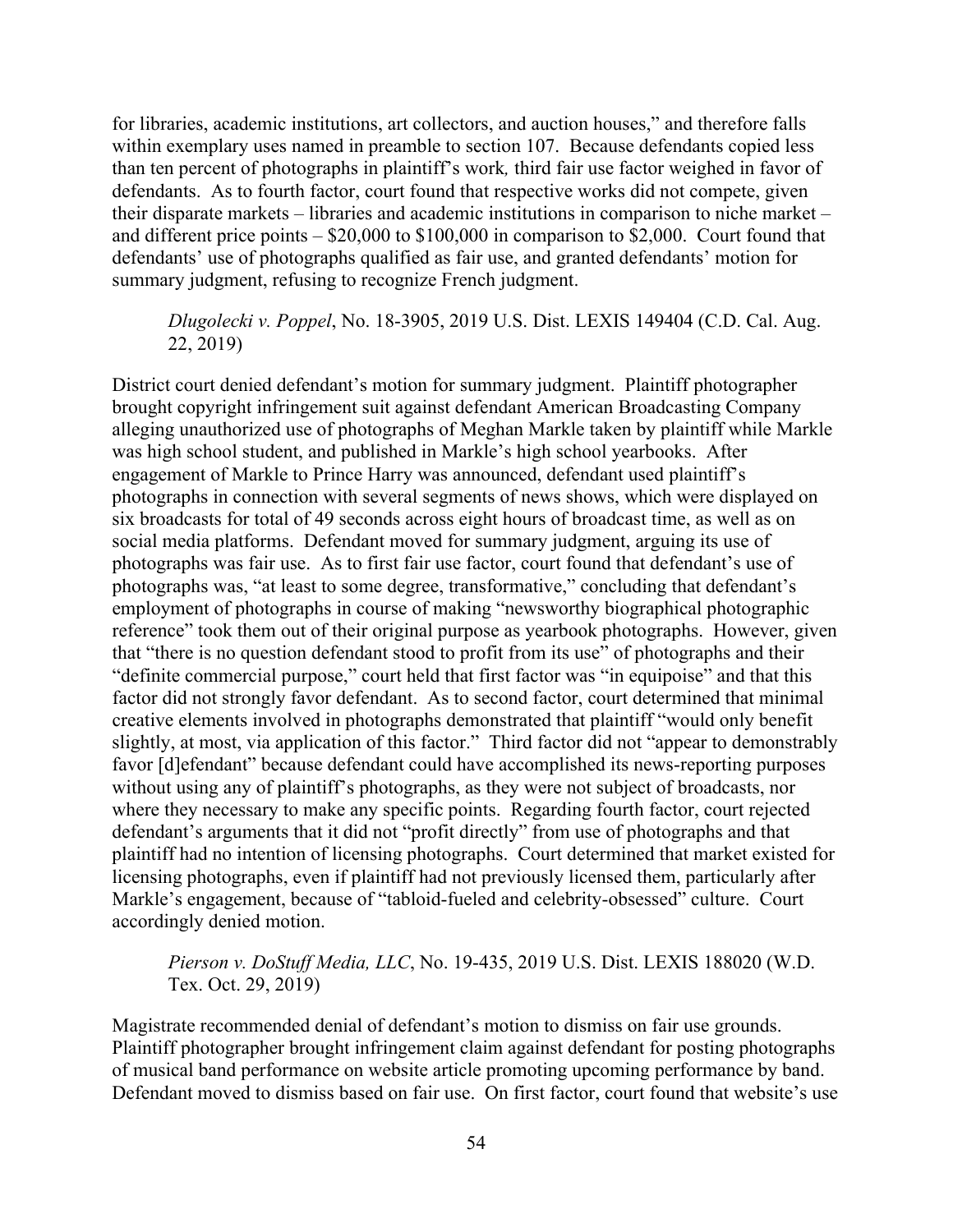was for commercial purpose, and rejected defendant's argument that use was transformative because photographs were used "for the exact same purpose as they were created, namely, to show the … band members performing their music," and found that defendant "did nothing more than display the Photographs to show the musicians they depicted." On second factor, court noted that photographs are "generally viewed as creative," and held that at motion to dismiss phase, plaintiff alleged sufficient facts to show that photographs were creative works entitled to protection. On third factor, court found that by merely cropping out negative space in photograph, defendant used "heart" of copyrighted material. On fourth factor, court found that complaint alleged sufficient facts to show use of photograph impaired market for plaintiff's photographs and diminished licensing value of works.

### *Comerica Bank & Tr., N.A. v. Habib*, No. 17-12418, 2020 U.S. Dist. LEXIS 1343 (D. Mass. Jan. 6, 2020)

On summary judgment, district court held that defendant's upload and display of videos capturing live performances of copyrighted musical compositions was not protected by fair use doctrine. Defendant recorded and uploaded to YouTube five unaltered, low-quality videos of Prince's live performances, capturing six songs with registered compositions, and provided titles for, but no other commentary on, videos. Plaintiff, personal representative of Prince's Estate, which operates official Prince YouTube channel with live concert videos, sent takedown notices for all five videos. After defendant sent five counter-notices claiming fair use protection for videos, YouTube requested evidence of legal action, at which point plaintiff commenced lawsuit. Defendant argued that fair use doctrine excused infringement but court disagreed, finding that all four fair use factors weighed in plaintiff's favor. First, defendant's use not transformative because defendant's videos served same entertainment purpose as original compositions; defendant did not provide commentary or otherwise imbue compositions with new meaning; and defendant profited from his use because videos drove traffic to his YouTube channel, even if he did not monetize it. Second, musical compositions are highly creative works within core of copyright law's protection. Third, defendant captured significant and valuable portions of compositions and did so for same purpose as original works. Finally, defendant's videos deprived plaintiff of revenue by diverting traffic from authorized reproductions of compositions (including on official YouTube channel), while poor quality of defendant's videos harmed plaintiff's interest in policing caliber of compositions' secondary uses. As all statutory fair use factors weighed in plaintiff's favor, district court granted summary judgment for plaintiff.

# *Cancian v. Hannabass & Rowe, Ltd.*, No. 18-283, 2019 U.S. Dist. LEXIS 121112 (W.D. Va. July 19, 2019)

District court denied defendant's motion for summary judgment. Plaintiff took photograph of road during summer, and altered it to appear as if it was taken in fall. Defendant Stinson Communications mistakenly used photo in designing defendant Hannabass & Rowe's auto repair website. Plaintiff sued defendants and defendants moved for summary judgment, arguing use of photo constituted fair use. Court analogized facts of case to *Brammer v. Violent Hues Prods*., 922 F.3d 255 (4th Cir. 2019), and held that use of photo on Hannabass's website possessed little, if any, transformative value as photo was utilized precisely for fall road that it portrayed. Court found use to be "only somewhat commercial,"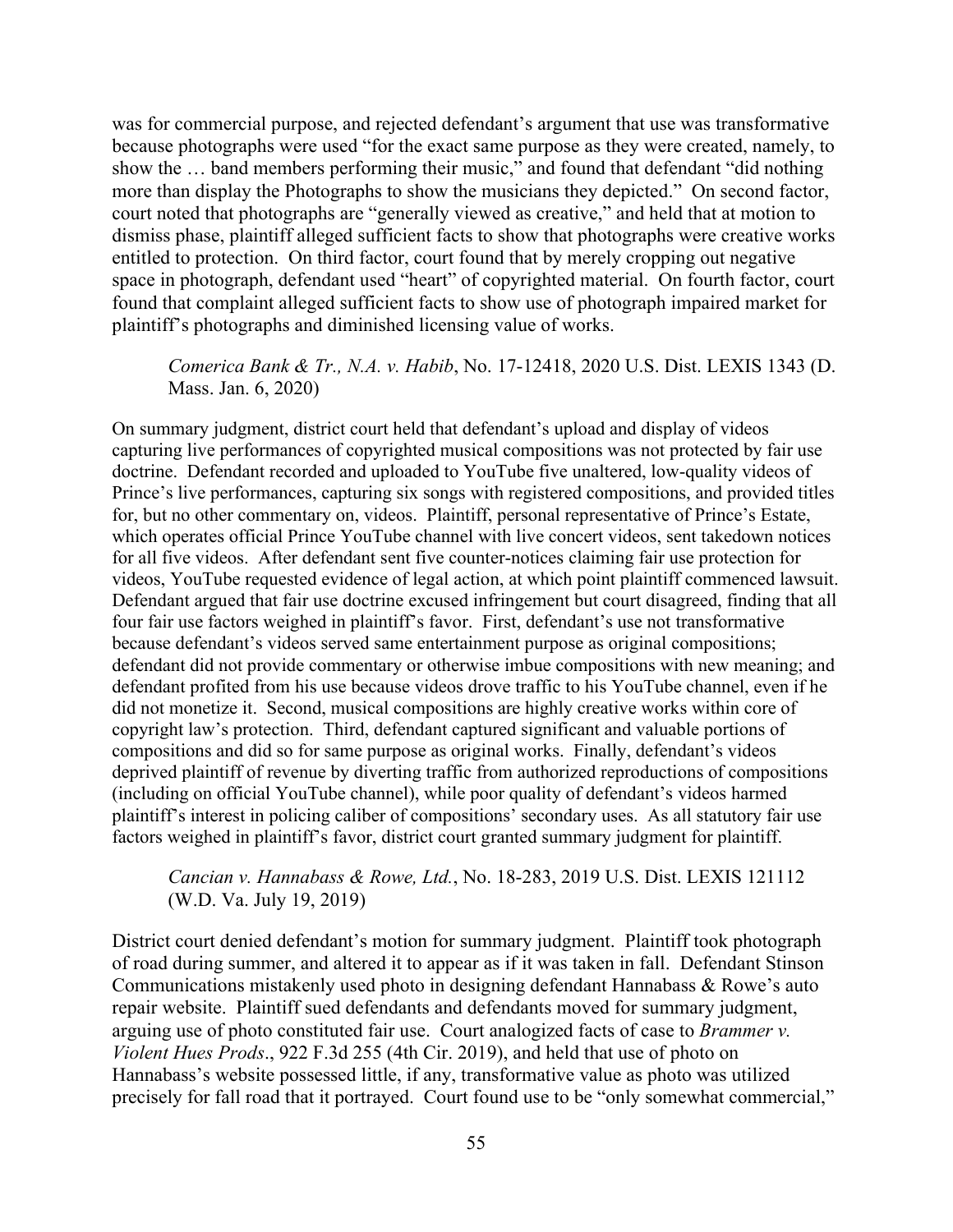as Stinson could have selected any number of photos for website and stood to gain nothing from use; photo's use on particular page did not appear to be promotion of Hannabass, but delivery of safety tips. Further, court found that use of photo for its "factual" depiction of fall road, rather than its mode of expression, weighed in favor of fair use. However, fact that entire photo was reproduced weighed against finding of fair use. Lastly, court held that such use of photo, if permitted broadly, would deny plaintiff an other online licensors opportunity to charge even modest fees for use of photos, which weighed against fair use under fourth factor. Having weighed four factors, court found fair use doctrine inapplicable to facts.

## *Morris v. Wise*, No. 19-2467, 2020 U.S. Dist. LEXIS 35744 (N.D. Ohio Mar. 2, 2020)

District court granted defendants' motion to dismiss. Plaintiff Clayton Morris, former journalist and television news anchor, brought infringement claim, against defendants James Wise and his company, alleging that defendants used plaintiff's copyrighted photograph, name, likeness, and voice in YouTube videos, emails, and T-shirt designs without his permission. Defendants filed motion to dismiss. Court determined that defendants' use of plaintiff's photograph, which was incorporated into larger image with other writing and stylistic imaging, including (a) Fox News logo, (b) phrase "Is Clayton Morris a Fraud," and (c) word "FRAUD," altered both context and face of the photograph such that defendant's use constituted fair use. Court also found that superimposed writing on plaintiff's photograph demonstrated that defendants were "offering and/or inviting criticism and commentary on Mr. Morris," and that it was used "by defendants simply to identify a person and not to usurp or highlight the artistic or unique qualities of the image." Additionally, court noted that plaintiff's complaint included no allegations that photograph was being sold or generating any income, or that defendant's use of photograph had any effect on potential market for copyrighted work. Based on this, court determined that plaintiff's complaint failed to state claim for copyright infringement.

# *Cambridge Univ. Press v. Becker*, No. 08-1425, 2020 U.S. Dist. LEXIS 35134 (N.D. Ga. Mar. 2, 2020)

Plaintiffs, academic publishing houses, brought copyright infringement claims against defendant Georgia State University, alleging that defendant had adopted program permitting its professors to post unlicensed electronic excerpts of certain of plaintiffs' copyrighted works that students could access for courses. Defendant contended that its use of unlicensed excerpts was protected by fair use doctrine. District court held that defendant's use of 43 of 48 works was fair use. On appeal, Eleventh Circuit reversed and remanded to district court; district court's subsequent decision was appealed again to circuit court. On second appeal, court held that district court had erred in using quantitative rubric in its fair use analysis, and directed lower court to "evaluate the four [fair use] factors qualitatively," give "each excerpt the holistic, qualitative, individual analysis the Act demands," and reinstate its original finding that fourth factor "disfavors fair use for 31 of 48 excerpts." On remand, district court conducted separate fair use analysis of each of 48 works based on instructions provided by Eleventh Circuit. Overall, district court concluded that 37 of plaintiffs' infringement claims were fair use. Court found that first factor favored fair use for all 48 works because,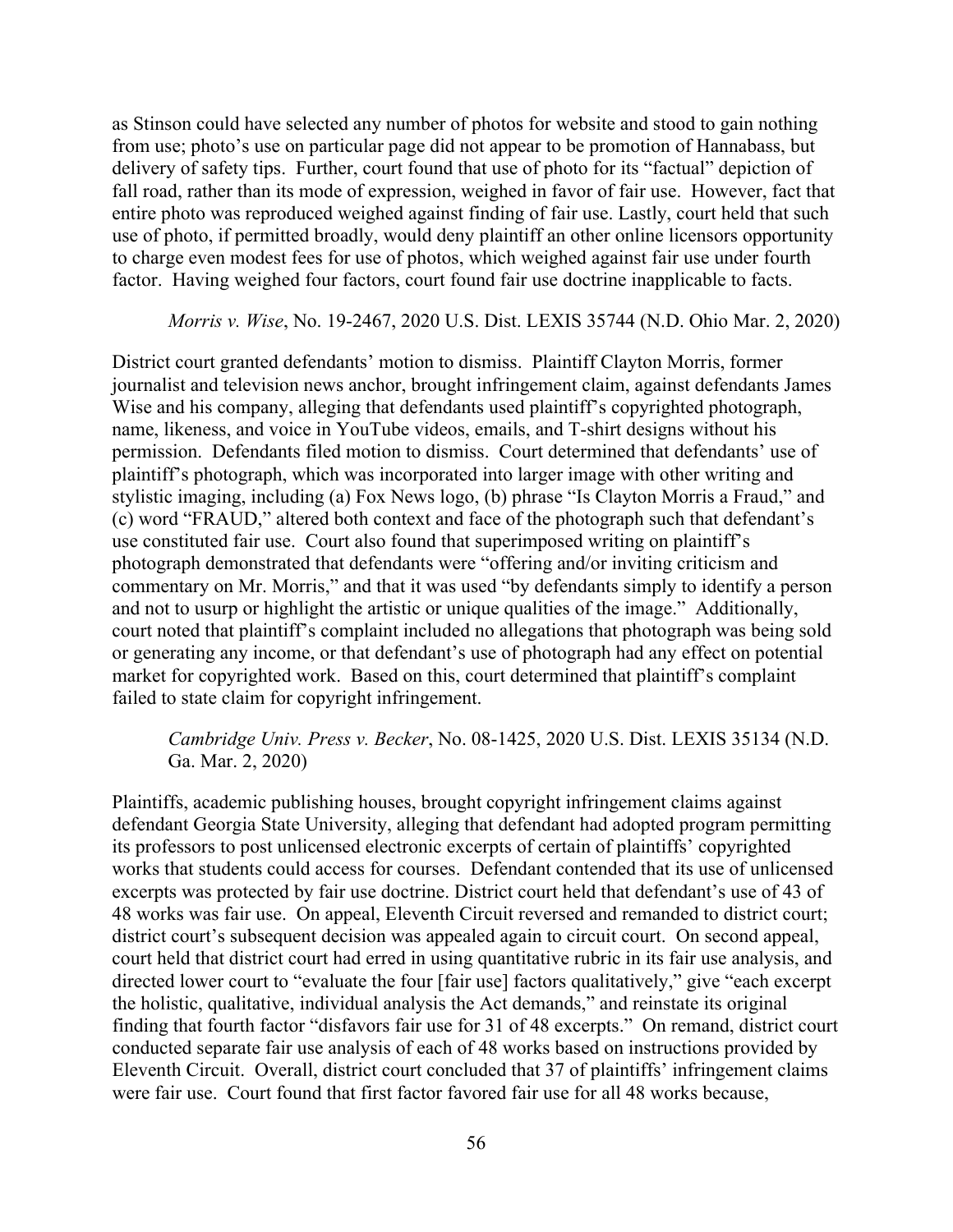although defendant's excerpts were non-transformative and fulfilled same purpose as copyrighted work, they were used "for a nonprofit educational purpose by nonprofit educational institution." Court further determined that second factor, nature of copyrighted work, was neutral for majority of defendants' works, particularly for those works where author analysis and opinion did not dominate discussion and was objectively descriptive. However, court noted that fair use was disfavored for some works, where author opinion, subjective description, and evaluative expression were substantial part of work. As to third factor, amount and substantiality of use, court considered variety of factors, including percentage of copyrighted work used, whether amount used fit professor's pedagogical purpose, and whether use constituted "heart of the work." Court also evaluated whether full chapters were included in work, indicating that full chapters "represent a greater taking of value than part of a chapter." On balance, court largely found that factor three favored fair use, except where "the use was the heart of the work" and therefore was substantial portion of copyrighted work taken, particularly if defendant used full chapters. As to fourth factor, court measured effect of defendant's use on value of copyrighted work and potential market for copyrighted work. Court looked to whether defendant's use affected market for purchasing entire book, and largely determined that use did not have negative effect on this market. However, court also considered "the ready market for licensed digital excerpts" and determined that, although defendant's use of unpaid excerpts caused very little damage to value of plaintiffs' copyright in most cases, widespread use of similar unlicensed excerpts could cause substantial harm. Based on this, court determined that factor four strongly disfavored fair use for number of works. However, as instructed by Eleventh Circuit, court further considered four fair use factors pursuant to holistic analysis. In doing so, court looked to permissions revenue generated by plaintiffs' works, noting that such figures were instructive as to relative demand for excerpts of various works. Where permissions revenue showed low demand, court made mitigating adjustment of factor four, favoring defendants, and conversely, where such figures showed repetitive use of excerpts of copyrighted works, court made enhancement in plaintiffs' favor. Weighing four factors together and giving factor four (as adjusted) extra weight and factor two insubstantial weight, court found defendant's use of only eleven works not to constitute fair use.

# *Viper Nürburgring Record LLC v. Robbins Motor Co. LLC*, No. 18-4025, 2019 U.S. Dist. LEXIS 152931 (D. Kan. Sep. 9, 2019)

On cross-motions for summary judgment, district court held defendants' infringement not excused as fair use. Plaintiff Viper Nürburgring Record ("VNR") hired photographer to document attempt to set world record on race car track. Defendant Robbins Motor Co. ("RMC"), through vice president and defendant Robbins, entered into license agreement authorizing RMC to use one world record event photo for RMC advertisement in exchange for payment. Robbins downloaded 13 photos, using one in banner advertisement for RMC and posting five others across RMC's websites and his personal Facebook. VNR registered copyrights in 13 photos at issue. Defendants contended that their use was fair. Court held none of four factors was satisfied because (1) defendants' use was to promote RMC, thus commercial; (2) photos at issue were creative, rather than informational or functional, works; (3) defendants copied photos in their entirety; and (4) defendants failed to present any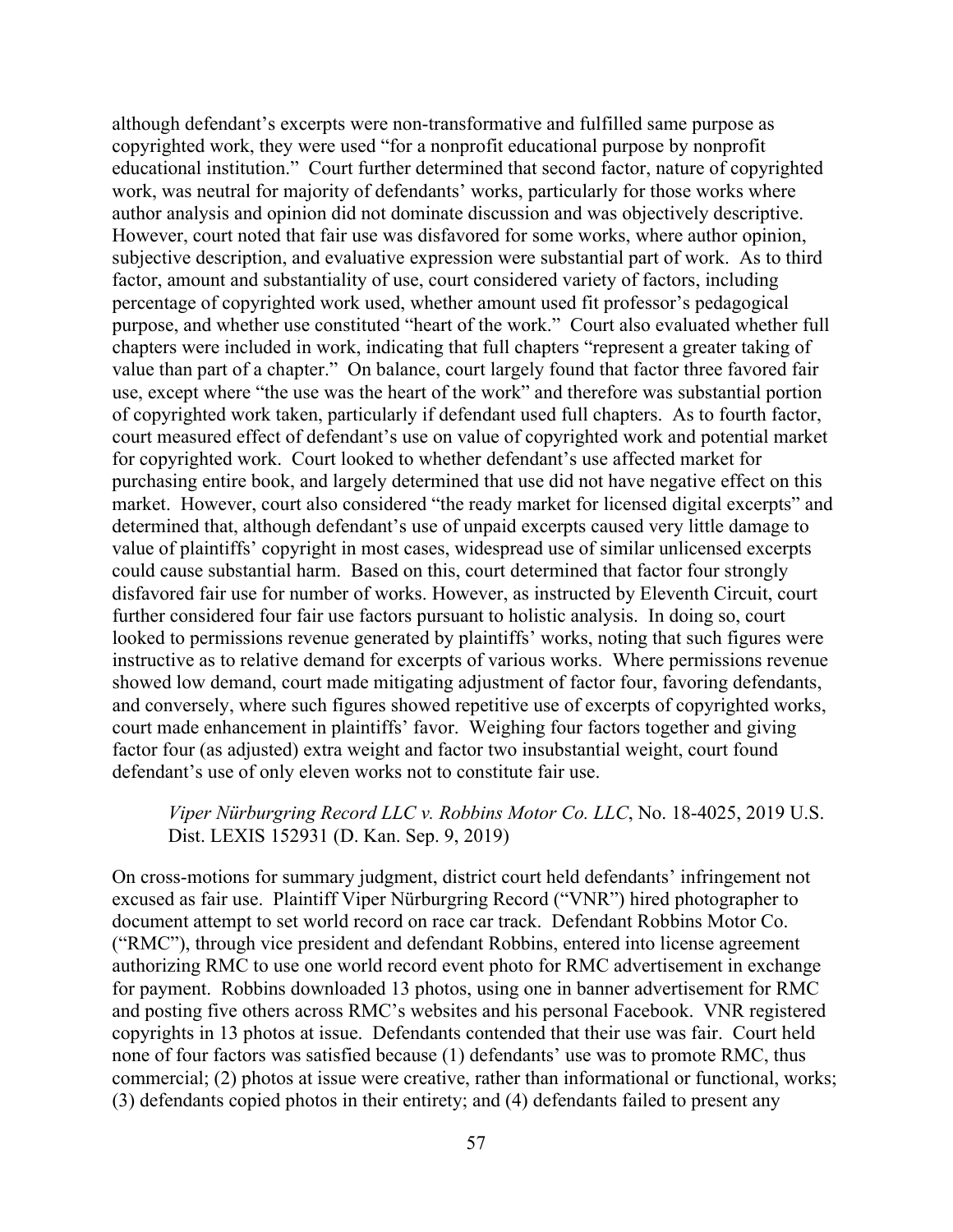relevant market evidence. Court therefore granted summary judgment for plaintiff on defendants' fair use defense.

# **B. Statute of Limitations**

*Sohm v. Scholastic Inc.*, No. 18-2110, 2020 U.S. App. LEXIS 15103 (2d Cir. May 12, 2020)

Plaintiff photographer licensed certain images to stock agency, which sub-licensed images to publisher Scholastic. Plaintiff sued for infringement, alleging use of images outside terms of licenses, and district court granted partial summary judgment on certain claims. On appeal, Scholastic argued district court erred in applying "discovery rule" to determine when claims accrued for statute of limitations purposes, arguing that Supreme Court in *Petrella v. Metro-Goldwyn-Mayer, Inc.*, 572 U.S. 663 (2014) abrogated "discovery rule," and that court should instead apply "injury rule." Second Circuit affirmed district court decision, holding that Second Circuit precedent bound it to apply discovery rule for statute of limitations purposes, and that *Petrella* did not overrule precedent and indeed specifically declined to consider propriety of discovery rule. After affirming application of discovery rule for statute of limitations purposes, Second Circuit reversed district court's application of discovery rule for damages purposes. Court held that *Petrella*'s "plain language explicitly dissociated the Copyright Act's statute of limitations from its time limit on damages," and explicitly limited damages to three years prior to commencement of infringement litigation.

*Webster v. Dean Guitars*, 955 F.3d 1270 (11th Cir. 2020)

Plaintiff guitar maker and technician brought infringement claim against defendant guitar producer, alleging defendants had engaged in unauthorized use of lightning storm graphic on guitar. In 1985, plaintiff had modified guitar and hired artist to paint graphic on guitar, which was eventually given to his friend Darrell Abbott, late guitarist of heavy-metal band Pantera. Soon after Abbot's death in 2004, defendant started selling reissues and other versions of Abbott's guitar. In 2016, plaintiff obtained copyright registration for lightning storm graphic and brought suit. District court held that gravamen of plaintiff's claim was ownership, and that claim was time-barred because claim had accrued more than three years before suit was filed. District court noted that Eleventh Circuit had not yet defined point of accrual for ownership claim, despite circuit split. On appeal, plaintiff argued that gravamen of complaint was not copyright ownership, that ownership claims do not have different accrual date from infringement claims, and that claim therefore accrued each time graphic was reproduced without permission. Appellate court held that ownership claim accrues once, when plaintiff first learns, or should as reasonable person have first learned, that defendant was violating ownership rights. Plaintiff's claim accrued in 2007 at latest, and three-year limitation period expired years before plaintiff brought claim in 2017; to extent that plaintiff asserted separate infringement claim, claim was also barred. Eleventh Circuit affirmed district court's judgment in favor of defendant.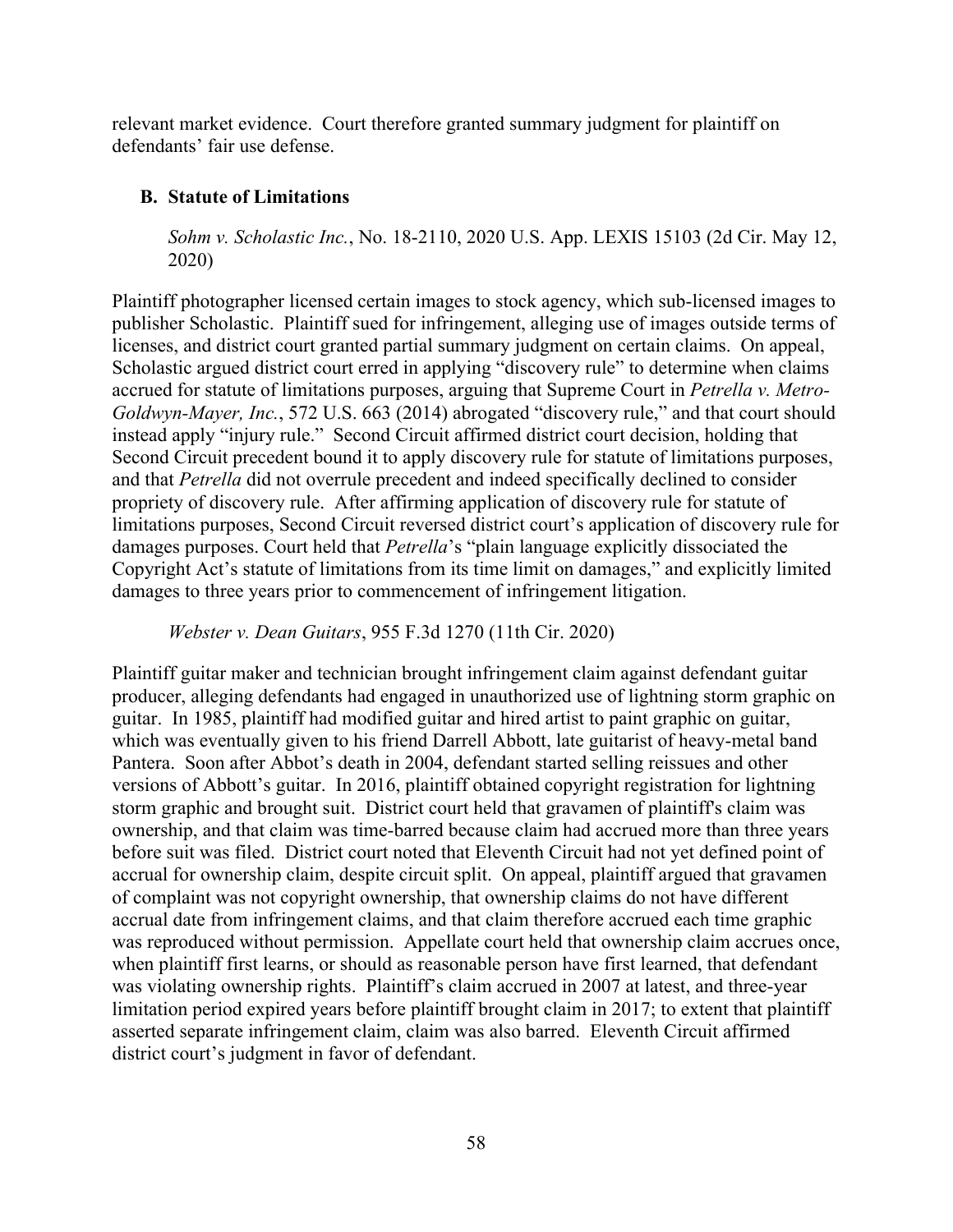#### *Everly v. Everly*, No. 19-5150, 2020 U.S. App. LEXIS 14212 (6th Cir. May 4, 2020)

Don Everly sued children of late Phil Everly, seeking declaration that Don owned all copyright interest in Everly Brothers' song *Cathy's Clown*. Phil's children counterclaimed that Don and Phil were co-authors of song. Don and Phil originally assigned copyrights to music publisher in 1960. In 1980, they executed release and assignment in which Phil agreed to assign all rights and interest in song to Don. Subsequent licenses and credits listed Don as author, but both brothers continued to state publicly that Phil was co-author. In 1990, Reba McEntire issued cover of *Cathy's Clown* that listed Don as sole author. In 2011, Don filed § 304(c) notice of termination as to publishing company, and unsuccessfully attempted to remove Phil's name as author on original registrations. In 2014, Phil's children served notice of termination as to publishing company, and again in 2016 as to Phil's 1980 assignment to Don. District court granted summary judgment to Don, finding that Phil's claim of co-authorship was time-barred by repudiation occurring no later than 2011. On appeal, Sixth Circuit held that authorship claim does not accrue until putative author's status is expressly repudiated by someone asserting authorship in work; repudiation of ownership is irrelevant to statute of limitations in authorship claim. Sixth Circuit found genuine issues of material fact for reasons, including Don's and Phil's continuing to acknowledge Phil's co-authorship before and after 1980 assignment, which itself contained ambiguous language; while Don received sole authorship credit on McEntire cover, Phil's right to receive public credit might have been transferred to Don without repudiation of actual authorship; and no evidence existed that Phil was aware of 2011 termination. Sixth Circuit therefore reversed grant of summary judgment.

*Hirsch v. Rehs Galleries, Inc.*, No. 18-11864, 2020 U.S. Dist. LEXIS 32926 (S.D.N.Y. Feb. 26, 2020)

Plaintiff professional photographer brought claim of copyright infringement against defendant art gallery, alleging that defendant featured plaintiff's photograph in article on defendant's website without authorization. Defendant moved to (a) dismiss plaintiff's amended complaint for failure to state claim, asserting that plaintiff's claims were timebarred; and (b) disqualify plaintiff's counsel under advocate-witness rule on grounds that plaintiff's counsel would be necessary fact witness for defendant's statute of limitations defense. Defendant argued that plaintiff should have discovered claim earlier because plaintiff (i) was on constructive notice to investigate and discover instant infringement, given his discovery of earlier infringement of one of his other photographs at least as early as March 27, 2016; and (ii) hired specialized firm to search internet for infringing conduct on February 6, 2016. Court found that defendant's arguments "completely fail" because, "even if Defendant is right and Plaintiff should have discovered infringing conduct as early as March 27, 2016 or February 6, 2016," his claims "would still not be time-barred as they were filed" less than "three years after the earliest dates on which defendant argues plaintiff should have discovered his claims." Court also dismissed defendant's "additional argument that plaintiff is under a general duty to police the internet to discover [d]efendant's use of his photograph." Based on this, court determined that plaintiff's complaint could not be dismissed on statute of limitations grounds. Court also denied defendant's motion to disqualify plaintiff's counsel because defendant did not demonstrate that plaintiff's counsel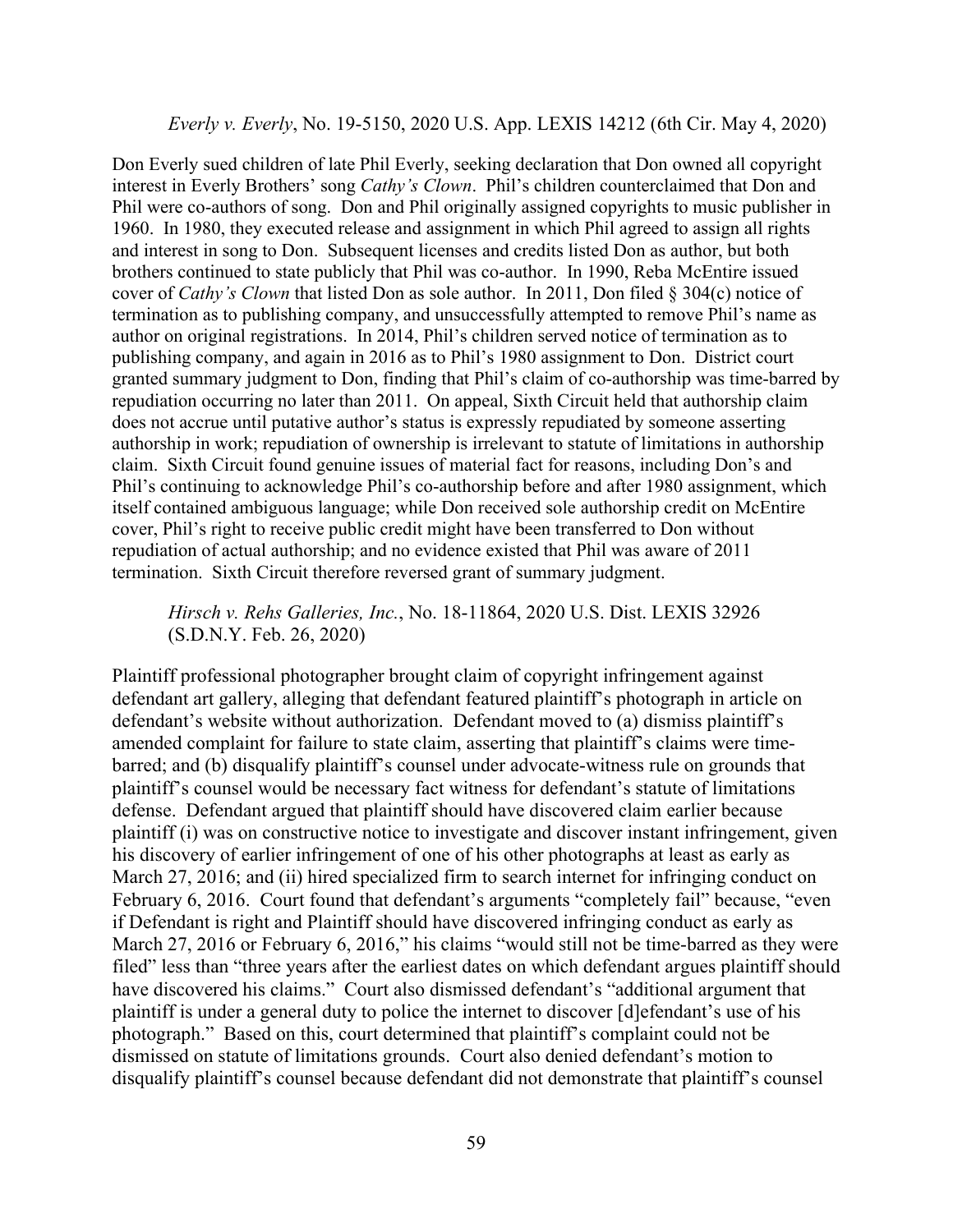had any information relevant to whether plaintiff's claim accrued prior to December 17, 2015, and therefore would not be necessary fact witness.

*Palmer/Kane LLC v. Benchmark Educ. Co. LLC*, No. 18-9369, 2020 U.S. Dist. LEXIS 4077 (S.D.N.Y. Jan. 6, 2020)

District court denied defendant's motion to dismiss plaintiff's copyright infringement claims as time-barred because publication typically insufficient to create constructive notice. Plaintiff stock photography company licensed certain copyrighted commercial images, subject to three group registrations, to non-party agency Corbis, which, in turn, licensed images under limited rights license to, among others, defendant educational publisher. Plaintiff sued defendant for copyright infringement, alleging that defendant used images without license, with expired license and/or in excess of license's scope. Defendant argued plaintiff's claims barred by statute of limitations because they accrued upon initial publication, alleging that was when plaintiff was on constructive notice of infringement. Court disagreed, holding publication typically insufficient to establish constructive notice for infringement, rather than authorship, claims. Court distinguished one case holding publication sufficient for constructive notice of infringement because it involved film *Titanic*, which was released "amidst oceans of publicity," unlike instant case involving stock photographs published in educational textbooks.

*Jeehoon Park v. Skidmore, Owings & Merrill LLP*, No. 17-4473, 2019 U.S. Dist. LEXIS 171566 (S.D.N.Y. Sep. 30, 2019)

District court granted defendants' motion to dismiss plaintiff's copyright infringement claims as time-barred to extent based on design and construction of building. Plaintiff architect created plans and model of skyscraper called Cityfront '99 for thesis project, and later registered it as architectural work. Defendants architectural firm, construction management company, and various operational and leasing entities collectively designed, constructed and operated One World Trade Center ("1 WTC"). Defendant architectural firm registered its 1 WTC plans with Copyright Office in 2005 and, in same year, enormous international publicity accompanied announcement of 1 WTC design. Plaintiff brought suit in June 2017, alleging that defendants infringed his copyright by copying Cityfront '99 in designing 1 WTC, by constructing 1 WTC, and by loading infringing images of Cityfront '99 to their computers' temporary random-access memory ("RAM"). Because plaintiff was on constructive notice of 1 WTC design in 2005, plaintiff's design-based claim accrued before statutory three-year lookback period and was untimely. Plaintiff argued that claim based on 1 WTC construction accrued when building was completed and opened to public in November 2014. However, infringement of architectural work by construction of another building occurs when other building is "substantially constructed," that is, when it is capable of being seen and recognized as copy by others. Accordingly, plaintiff's construction-based claim accrued no later than May 2014, when all distinctive features of 1 WTC were complete. Because this occurred more than three years before suit, plaintiff's constructionbased claim was untimely. However, because actionable copying occurs each time file is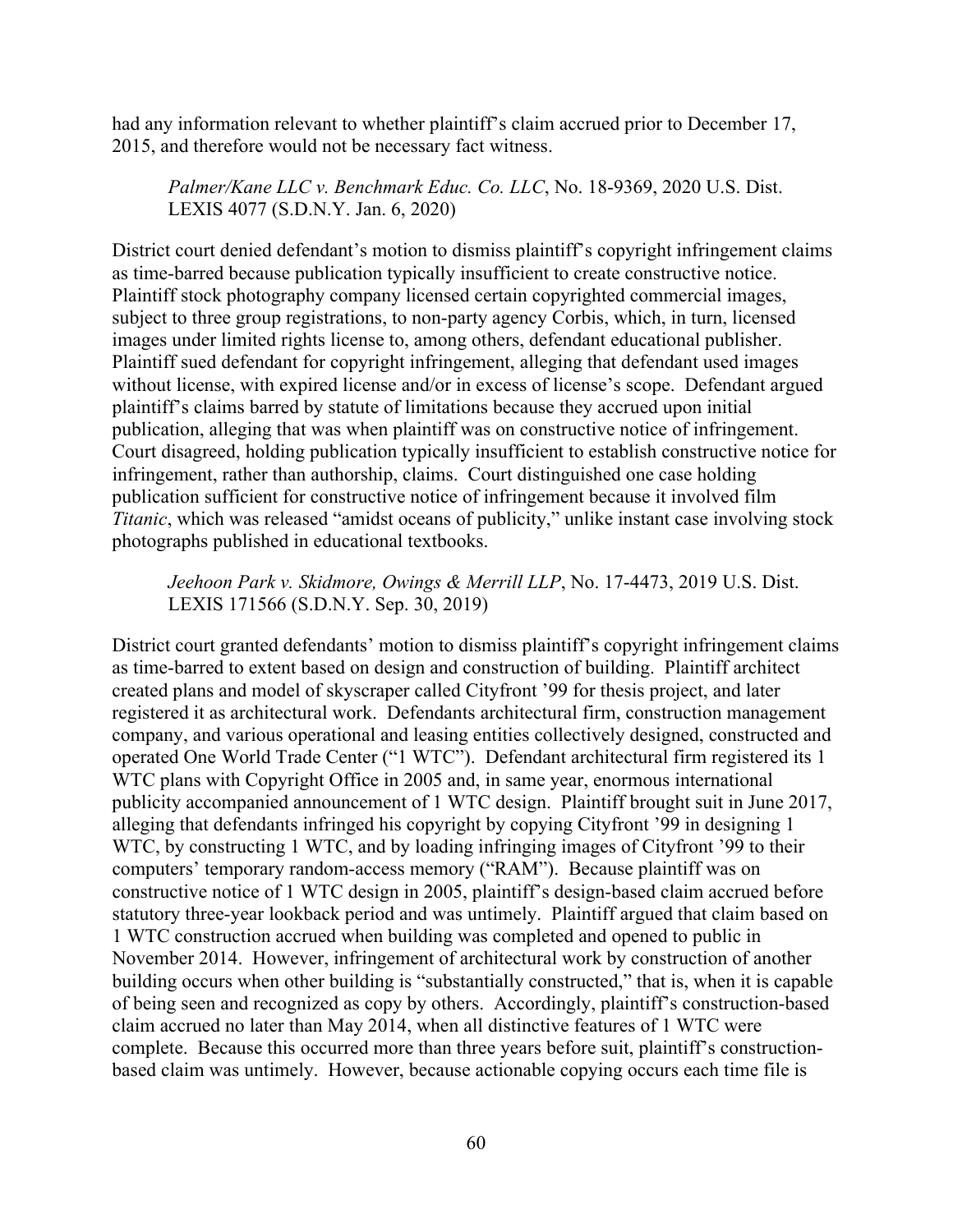loaded to computer's RAM, defendants may have committed infringing acts during statutory three-year lookback, so plaintiff's RAM-copying-based claim was not time-barred.

*Narrative Ark Entm't LLC v. Archie Comic Publ'ns, Inc.*, No. 16-6109, 2019 U.S. Dist. LEXIS 148509 (S.D.N.Y. Aug. 29, 2019)

Court held that plaintiff's infringement claims time-barred. Court first determined that gravamen of copyright claim was ownership, not infringement. While limitation period for infringement claim starts running anew upon each infringing act, limitation period for ownership claim runs from when reasonably diligent plaintiff would be on notice of dispute over ownership, "a discrete event that happens 'only once.'" Because principal dispute in case was who owns or owned copyright to "Sonic the Hedgehog" works, gravamen was ownership. Plaintiff was indisputably on notice of defendant's ownership claim to works, because plaintiff's principal knew of ownership dispute litigation involving defendant and co-creator of works, dating to 2010. Because plaintiff consciously waited until 2015 to assert its claim, in part to see how co-creator litigation would be resolved, it brought claims over three years after accrual, and claims consequently were time-barred.

## *Masi v. Moguldom Media Group, LLC.,* No. 18-2402, 2019 U.S. Dist. LEXIS 121733 (S.D.N.Y. July 22, 2019)

District court granted plaintiff's summary judgment motion on copyright infringement because plaintiff sufficiently established that registration covered works at issue. In September 2010, plaintiff photojournalist took series of freelance photographs of luxury maximum-security Halden Prison in Norway and, on October 1, 2010, published them on internet for viewing and licensing. In July 2011, following spike of interest in Halden after imprisonment of Norwegian mass murderer, numerous publications paid to license plaintiff's images. On July 28, 2011, defendant for-profit media company published, on website bossip.com, article that prominently displayed eight of plaintiff's photographs, without crediting plaintiff or seeking plaintiff's permission. In late 2015, plaintiff became aware his photos were being infringed after conducting internet searches prompted by unrelated infringement. On September 26, 2016, plaintiff discovered defendant's infringement and, on March 20, 2018, sued defendant for copyright infringement. Relying on discovery rule, court held plaintiff's claim accrued when he actually discovered defendant's infringement (September 26, 2016), so his suit initiated within three-year statute of limitations. Court rejected defendant's argument that claim accrued in July 2011 because spike of interest in photographs put plaintiff on inquiry notice of defendant's infringement then, holding that plaintiff's general knowledge of interest in lawful use of his photographs insufficient to constitute constructive discovery nor did plaintiff have duty to scour internet for possible infringement. At earliest, plaintiff would have been on inquiry notice of defendant's infringement in late 2015, when he began searching internet for infringements and registering works.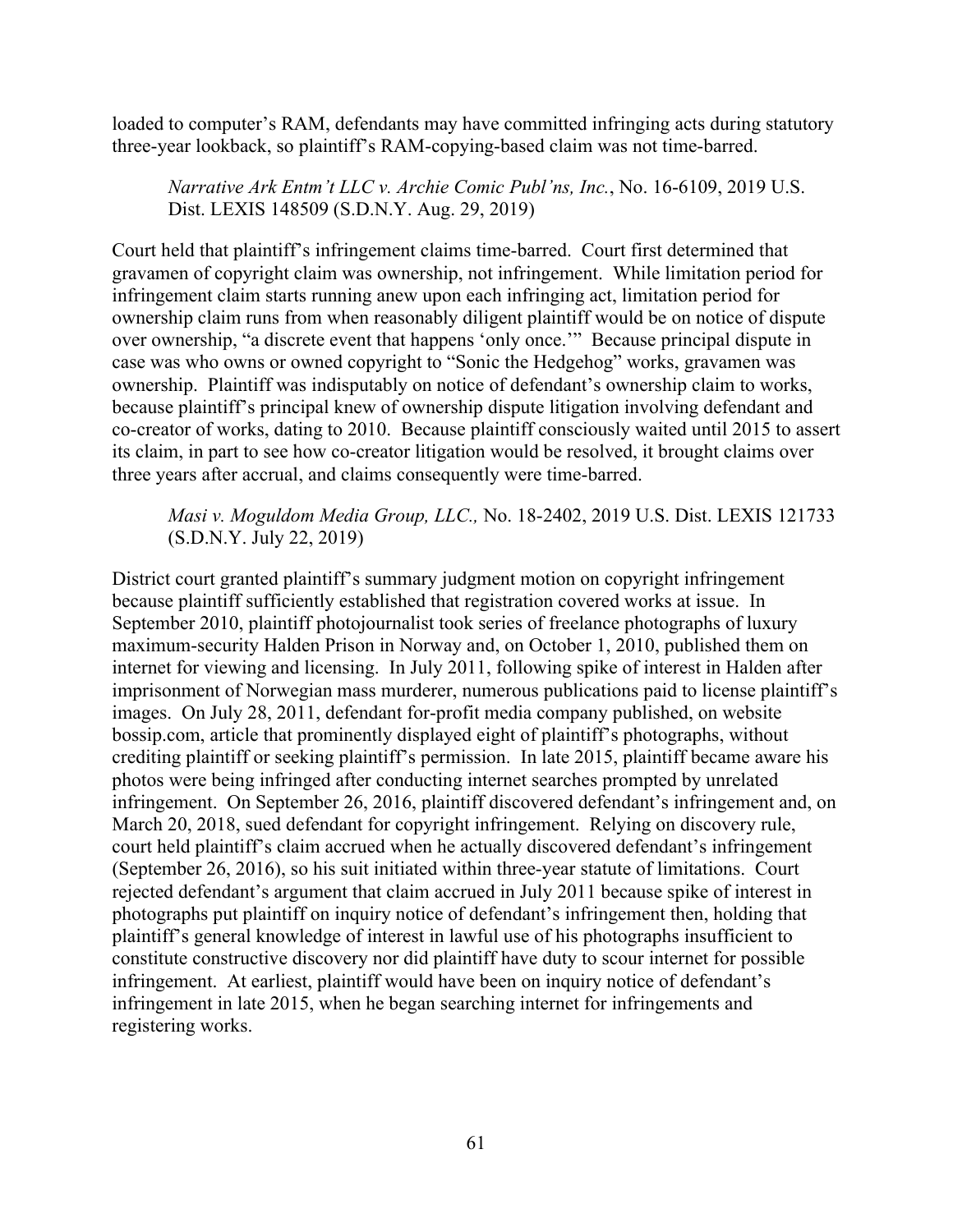*Menzel v. Scholastic, Inc.*, No. 17-5499, 2019 U.S. Dist. LEXIS 217593 (N.D. Cal. Dec. 18, 2019)

Court granted in part and denied in part parties' motions for summary judgment. Plaintiff photographer sued defendant Scholastic for infringement, alleging that Scholastic exceeded scope of its license to use plaintiff's photographs. Both plaintiff and defendant moved for summary judgment. Court denied defendant's motion based on its affirmative defense that plaintiff's copyright claim was barred by three-year statute of limitations *and/or* three-year limitation on damages, as set forth in *Petrella v. Metro-Goldwyn-Mayer, Inc*. Court dismissed defendant's arguments that *Petrella* had supplanted discovery rule with injury rule, i.e., that claim accrues at time of injury regardless of discovery. Instead, court held that it was bound by discovery rule, as per Ninth Circuit's decision in *Polar Bear Products v. Timex Corp.* Moreover, court found "little sense" in defendant's alternative argument that, even if discovery rule were applicable, plaintiff's claims were still time-barred because plaintiff "discovered ownership and use shortly after the invoices were issued." Court explained that "question is not when [plaintiff] knew or should have known that Scholastic was copying his photographs but rather when it was (allegedly) *illegally* copying them." Based on this, court denied defendant's motion, determining that defendant failed to establish whether plaintiff knew or should have known that defendant's copying exceeded scope of license, and granted plaintiff's motion for summary judgment. Court dismissed defendant's arguments that *Petrella* created "damages bar" independent of "time bar," such that plaintiff is limited to damages incurred within three years prior to plaintiff's filing suit. Instead, court held that "*Polar Bear* continues to be binding precedent on this court," and plaintiff can be awarded damages outside of three-year period before filing of complaint.

*Free Speech Sys., LLC v. Menzel*, 390 F. Supp. 3d 1162 (C.D. Cal. 2019)

Plaintiff, operator of website InfoWars, sued for declaratory judgement of non-infringement; defendant photographer raised counterclaims of direct and contributory infringement and violation of DMCA for removal of copyright management information (CMI) from photos. Plaintiff moved to dismiss counterclaims as outside of three-year statute of limitation. Parties disagreed on when copyright claim accrued: photos were posted on Infowars in 2012, but defendant did not discover InfoWars post until 2018. On limited record at motion to dismiss phase, court held that pleadings did not establish as matter of law that delay in filing suit was unreasonable, and motion to dismiss based on statute of limitations was denied.

# *Johnson v. UMG Recordings, Inc.*, No. 19-2364, 2019 U.S. Dist. LEXIS 184455 (C.D. Cal. Oct. 23, 2019)

District court granted defendant's motion to dismiss plaintiff's state law claims that accrued outside three-year statute of limitations. In 1968, plaintiff recording artist recorded vocals on track titled "I Feel An Urge" ("Recording"), including three-second segment featuring distinctive "Ooh" followed by fast-paced instrumentals. In 1991, defendant record label reproduced, distributed and licensed portion of Recording on rap tracks including "Juice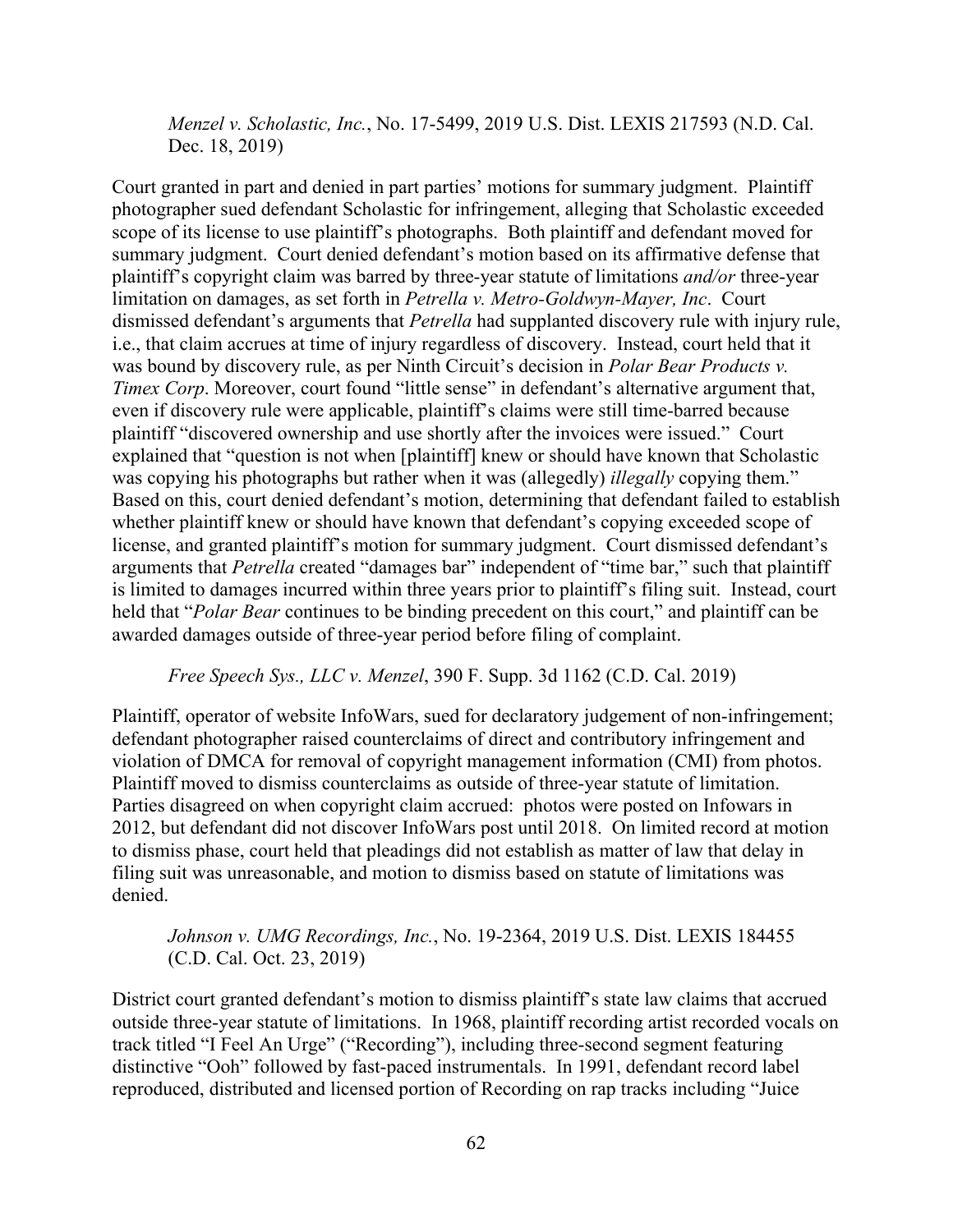(Know the Ledge)." In December 2013, plaintiff discovered Recording was sampled after disc jockey friend recognized plaintiff's voice. Because plaintiff had not authorized defendant's use of Recording, plaintiff brought suit on May 2015 in Northern District of Illinois and, after that action was dismissed on ground that venue was proper in Central District of California, in December 2017 brought action in Middle District of Tennessee, before finally, in March 2019, filing suit in Central District of California. Relying on California's copyright statute because claim based on pre-1972 sound recording, plaintiff argued he was entitled to recover damages for infringement starting in 1991, rather than three years prior to suit, on three grounds: delayed discovery rule, doctrine of fraudulent concealment and doctrine of equitable tolling. First, plaintiff claimed that he was unaware of infringement in 1991 because he did not listen to rap for religious reasons, and did not learn of infringement until 2013. Court held that even justified discovery delay would not permit claims outside prior three-year period, because more than five years had elapsed since plaintiff's discovery. Second, plaintiff argued that defendant fraudulently concealed its infringement by failing to credit plaintiff or Recording on label, but court again found that even fraudulent concealment would toll statute of limitations only until plaintiff's discovery in 2013. Finally, plaintiff claimed that statute of limitations was equitably tolled by plaintiff's previous suits. However, court held plaintiff failed to meet doctrine's requisite elements because plaintiff lacked good faith in delaying filing of second action, as plaintiff did not file first action for 1.5 years following discovery and waited 11 months after resolution of first action before filing second action. Moreover, plaintiff's failure to sue in Central District of California despite being advised it was proper venue by judge in first action evidenced plaintiff's bad-faith forum shopping. Accordingly, court allowed plaintiff to proceed only on infringement claims that accrued within statutory three-year period.

#### *Krist v. Scholastic, Inc.*, 415 F. Supp. 3d 514 (E.D. Pa. 2019)

Plaintiff, professional photographer, participated in copyright group registration program facilitated by stock photography agency Corbis. Under program, plaintiff would assign to Corbis rights to his photographs solely for purpose of copyrighting photographs; Corbis registered photographs through group registration program whereby multiple photographers' work was registered at once under Corbis name. After registering photographs, Corbis assigned complete copyright ownership of photographs back to plaintiff. Corbis also entered into preferred vendor agreements, which listed prices, terms, and rights, with third parties including defendant Scholastic. Years later, on November 30, 2016, plaintiff filed infringement suit alleging that defendant's use of plaintiff's photographs exceeded scope of license with agency. Plaintiff, professional photographer, participated in copyright group registration program facilitated by stock photography agency Corbis. Under program, plaintiff would assign to Corbis rights to his photographs solely for purpose of copyrighting photographs; Corbis registered photographs through group registration program whereby multiple photographers' work was registered at once under Corbis name. After registering photographs, Corbis assigned complete copyright ownership of photographs back to plaintiff. Corbis also entered into preferred vendor agreements, which listed prices, terms, and rights, with third parties including defendant Scholastic. Years later, on November 30, 2016, plaintiff filed infringement suit alleging that defendant's use of plaintiff's photographs exceeded scope of license with agency. Defendant sought summary judgment on all of plaintiff's claims, arguing, among other things, that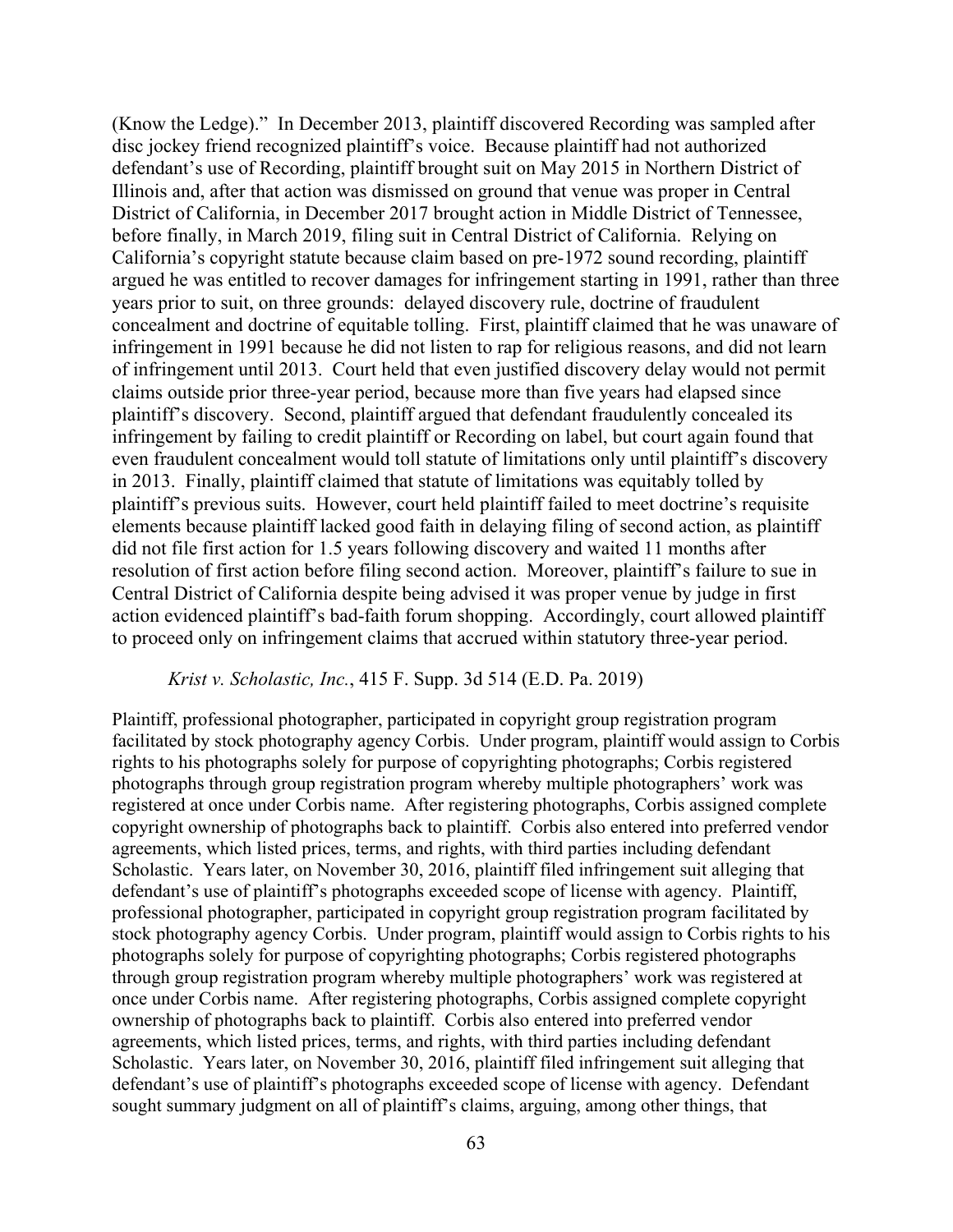plaintiff's claims were barred by statute of limitations. In particular, defendant alleged that plaintiff had knowledge of prima facie elements of infringement claim "as soon as [he] received his royalty statements," and "therefore [he] 'discovered' the claim at these early dates," which were more than three years before plaintiff filed suit. Court disagreed, noting that this argument "makes a mistake" by mistaking "the accrual cause of action with the tolling of the statute of limitations." Court determined that defendant did not establish that plaintiff's royalty statements contained enough information to place plaintiff on inquiry notice, and that plaintiff would have no reason to suspect that defendant was infringing its copyrights just by receiving royalty statements. Alternatively, defendant argued that plaintiff's testimony about meeting with his attorney on November 14, 2013, "triggered storm warnings of culpable conduct such that, with due diligence" plaintiff "should have discovered the injury that forms the basis for the claim." Court agreed with defendant, holding that, as of plaintiff's November 14, 2013 meeting, plaintiff had sufficient information of possible wrongdoing to excite storm warnings. Given that plaintiff was unable to show that he "exercised reasonable due diligence and yet was unable to discover its injuries," court granted summary judgment to defendant on all of plaintiff's claims that accrued before November 30, 2013, three years before plaintiff filed his complaint. Court ultimately denied motion for 35 of 45 claims because defendant failed to meet its burden of establishing when each infringing act occurred for those 35 claims. Regarding other 10 claims, court determined that record was adequately developed and granted summary judgment as to defendant's orders placed before November 30, 2013.

#### *Rice v. Music Royalty Consulting, Inc.*, 397 F. Supp. 3d 996 (E.D. Mich. 2019)

District court granted defendant's motion to dismiss copyright claim as time barred. In two agreements executed in November 2012 and June 2013, songwriter Bonny Rice ("Bonny"), best known for hit song "Mustang Sally," assigned all his royalty rights in his compositions to defendant music royalty stream purchaser MRCI in exchange for lump sum payments. Parties' agreements provided that any claim by Bonny against defendant must be brought within one year of accrual. Plaintiff representative of Bonny's estate brought suit in November 2018 alleging, *inter alia*, copyright infringement, arguing that agreements void because Bonny lacked capacity due to Alzheimer's disease and dementia, therefore defendant's receipt of Bonny's royalties infringed his copyrights. Because plaintiff sufficiently pled Bonny's lack of capacity, court declined to dismiss plaintiff's claims based on contractual time limitation. However, court found that plaintiff's copyright claim was one of ownership rather than infringement because its crux was validity of defendant's transaction with Bonny, namely, whether defendant acquired Bonny's interests in compositions in November 2012. As copyright ownership claim accrues when ownership is repudiated or contested, plaintiff's claim accrued upon execution of first agreement and any suit had to be brought within three years of that date. Moreover, equitable tolling unwarranted because plaintiff failed to allege that he diligently pursued his rights or that other extraordinary circumstances existed.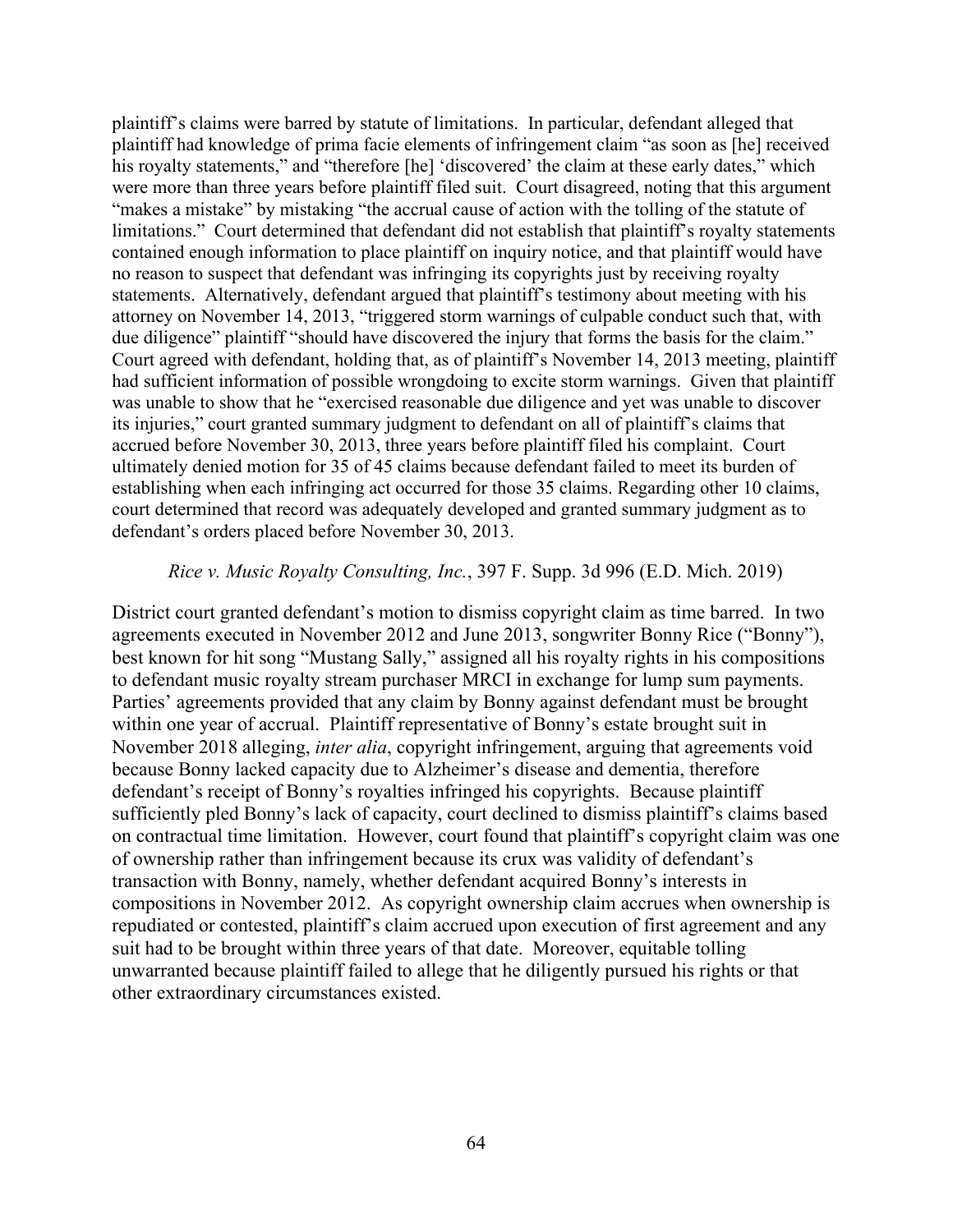#### **C. Res Judicata/Collateral Estoppel**

*Palmer/Kane LLC v. Benchmark Educ. Co. LLC*, No. 18-9369, 2020 U.S. Dist. LEXIS 4077 (S.D.N.Y. Jan. 6, 2020)

District court denied defendant's motion to dismiss plaintiff's copyright infringement claim on collateral estoppel grounds, holding that prior litigations did not decide validity of allegedly infringed registrations with regard to specific works at issue. Plaintiff stock photography company licensed certain copyrighted commercial images, subject to three group registrations, to non-party agency Corbis, which, in turn, licensed Images under limited rights license to, among others, defendant educational publisher. Plaintiff sued defendant for copyright infringement, alleging that defendant used images without license, with expired license and/or in excess of license's scope. Defendant moved to dismiss plaintiff's claim on collateral estoppel grounds, arguing that plaintiff's at-issue group registrations had all been held invalid in prior litigations. First registration was previously alleged to be invalid because it contained inaccurate information regarding publication status of certain covered works. In one case, judge granted defendant's motion for referral to Register of Copyrights for determination of inaccuracy's materiality, but case voluntarily dismissed before referral was made, while, in another case, referral was refused. Court held that no determination was ever made to first registration's validity, and conflicting holdings on referral prevented preclusion on that ground. Second registration was successfully challenged on ground that five works therein were published in prior calendar year, therefore not meeting requirement for all group registration works to be published in same year. However, second group registration remained valid for all but five challenged works, none of which formed basis for plaintiff's instant complaint. Third group registration likewise found invalid as to one work that failed to meet same-calendar-year publication requirement, but that specific work was not implicated in instant action. Because no final determinations was made regarding particular allegedly-infringed works included in group registrations, court held collateral estoppel did not apply.

## *Johnson v. Altamirano*, 418 F. Supp. 3d 530 (S.D. Cal. 2019)

In prior litigation, jury returned verdict in favor of defendant Storix Inc. on plaintiff's claims of infringement, contributory infringement, and vicarious infringement and Storix's declaratory judgment claims of non-infringement and that it was owner of relevant copyrights. Jury specifically found that defendant sufficiently showed that infringement claim was barred because plaintiff transferred copyrights in writing to Storix. Plaintiff appealed, and Ninth Circuit affirmed in part, but reversed in part and remanded on fee issue. In instant litigation, plaintiff brought claims against Storix and individual defendants for breach of contract, rescission, and intentional interference with contract. On breach of contract claim, plaintiff alleged that he entered into oral contract with Storix whereby he granted Storix copyrights in exchange for compensation. Court first found claim was barred by res judicata because plaintiff was party in earlier litigation that ended in final judgment on merits, and court found identity of claims. Specifically, court found that contract and rescission claims "arise out of the same common nucleus of operative [facts] as the claims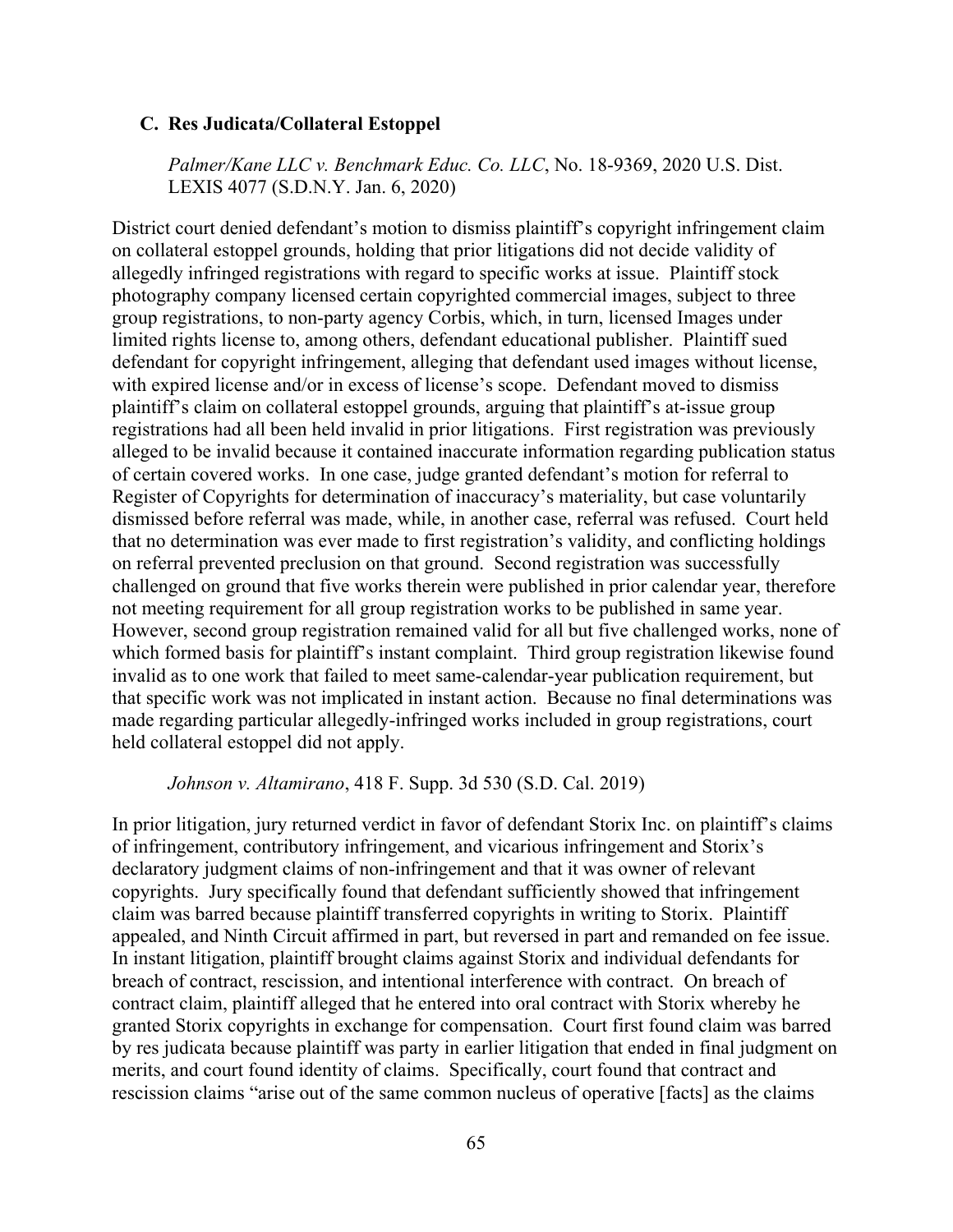for copyright infringement and declaratory judgment that were at issue in the prior federal action." Both actions were related to same facts – transfer of copyrights from plaintiff to Storix – could also have been tried together, and would have used same evidence, and plaintiff's current allegations of oral agreement "seek to impair the rights that were established in the prior action," namely, written transfer. Court also found contract claim barred by issue preclusion because plaintiff was party in first action, which ended in final judgment in Storix's favor, and ownership issue was necessarily decided in first litigation. Court additionally found that plaintiff's claim failed as matter of law because transfer of ownership was required to be in writing pursuant to § 204, and contract and rescission claim was further barred against individual defendants who were not parties to agreement. Plaintiff could not make out intentional interference with contract claim because he could not show valid contract with third party due to fact that claim was based on plaintiff's allegations that he entered into oral contract to transfer ownership, but re-litigation of issue of transfer of ownership was barred by issue preclusion. Court found claim barred by issue preclusion and additionally found claim precluded by § 204. Court granted motion to dismiss breach of contract, rescission, and intentional interference claims.

*Myeress v. Heidenry*, No. 19-21568, 2019 U.S. Dist. LEXIS 205631 (S.D. Fla. Nov. 25, 2019)

Magistrate judge recommended that district court deny without prejudice defendant's motion to dismiss claims based on res judicata. Plaintiff professional photographer sued defendant real estate sales associate Reid Heidenry personally for direct infringement and removal of copyright management information based on defendant's unauthorized use and display of plaintiff's photograph of Miami's Freedom Tower on Heidenry's website. Plaintiff also sued defendant real estate broker MDLV, with whom Heidenry was affiliated, for vicarious copyright infringement on basis that defendant Heidenry acted within scope of his employment by MDLV. Plaintiff had previously sued and received default judgment against Reid Heidenry P.A. in earlier action alleging same copyright claims based on same use and display of photograph. Defendants moved to dismiss, arguing that plaintiff's instant action was barred by res judicata because plaintiff could and should have sued them in first action. Magistrate found that plaintiff, in first action, obtained final judgment on merits based on same causes of action, but res judicata was nevertheless inapplicable because parties in first and second actions not same. Although plaintiff's opposition to motion to dismiss acknowledged that Heidenry was sole member of Reid Heidenry, P.A., neither defendant showed or even argued that Heidenry agreed to be bound by judgment in first action, or that Heidenry controlled or had substantial legal relationship with Reid Heidenry, P.A. Magistrate, noting that defendants' halfhearted arguments were apparent strategic attempt to avoid admissions that could be used to pierce Reid Heidenry P.A.'s corporate veil and enforce judgment in first action against Heidenry personally, found evidence insufficient to support finding that parties in first and second actions were identical, as required for res judicata.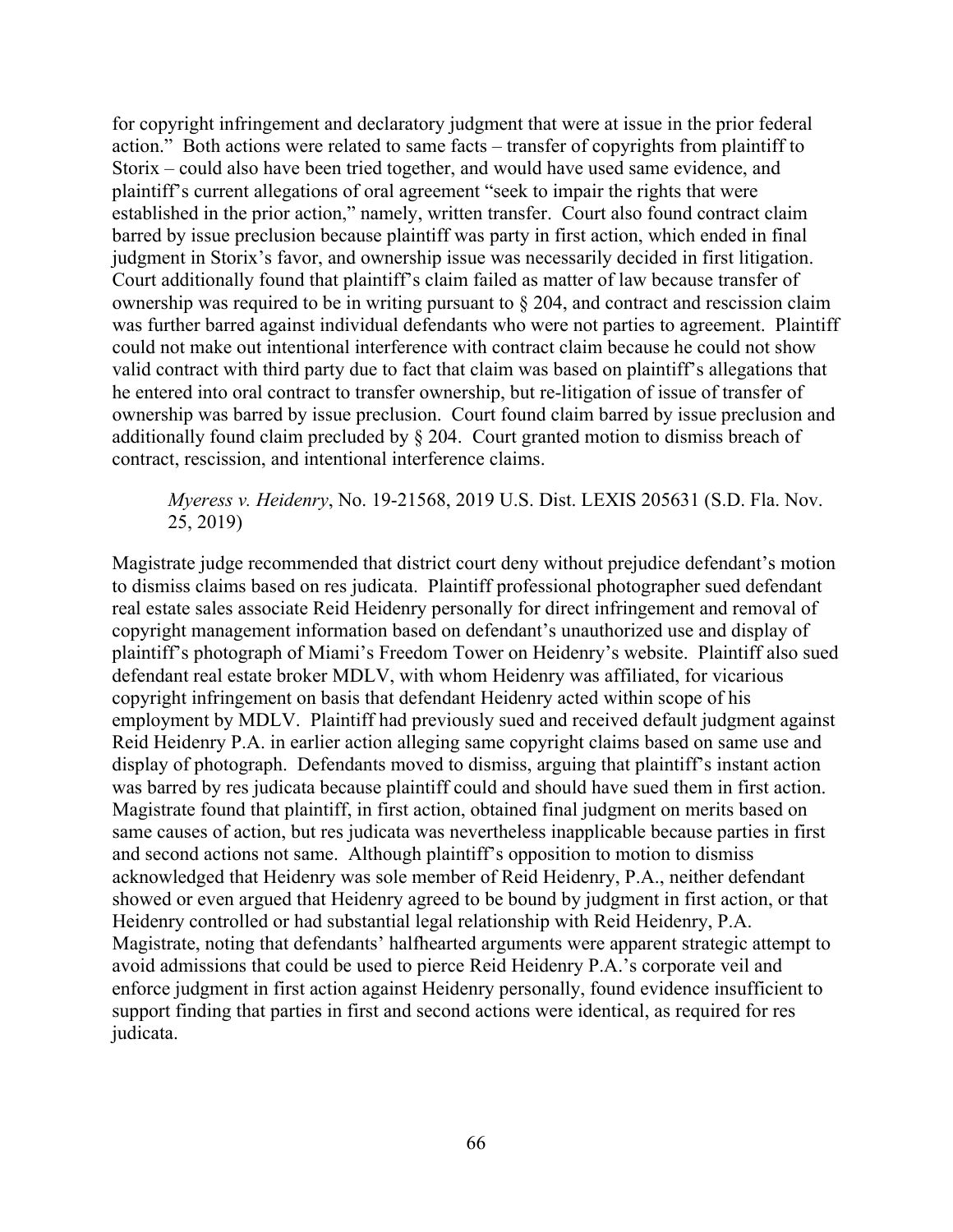*Bell v. Med Preps LLC*, No. 19-2039, 2019 U.S. Dist. LEXIS 190784 (E.D. Mich. Nov. 4, 2019)

Plaintiff filed complaint against defendant based on alleged unauthorized use of plaintiff's photograph of Indianapolis skyline on defendant's website. Defendant moved to dismiss plaintiff's complaint on basis of collateral estoppel as to first element of infringement claim, ownership, because verdict in different case against different defendant involving same photograph established that plaintiff could not demonstrate ownership of copyright in photograph. Plaintiff argued decision in that case was non-final and would be appealed, and asserted offensive collateral estoppel on basis that ownership of photograph had been found in different case brought by plaintiff. Due to conflicting arguments, court denied motion to dismiss and stated issues brought forth by parties should be raised on summary judgment.

#### **D. Misuse**

*Redbox Automated Retail, LLC v. Buena Vista Home Entm't, Inc.*, 399 F. Supp. 3d 1018 (C.D. Cal. 2019)

District court dismissed plaintiff's claim of copyright misuse. Plaintiff Redbox bought Disney movies from retail outlets as part of combo packs that included DVD, Blu-ray disc, and digital movie download codes. Plaintiff then resold movie download codes via in-store kiosks and accused defendants of misuse after defendants (1) pressured distributors into refusing to sell retail copies of Disney titles to plaintiff; (2) included statements on combo pack packaging and digital movie codes stating that components of combo pack cannot be rented or transferred separately; (3) limited redemption of codes to person who obtained codes as part of combo pack. Plaintiff accused defendants of copyright misuse by burdening consumers' ability to sell physical disc components of combo pack by imposing restrictive license terms on codes; impinging upon distributor's first-sale rights by prohibiting downstream sales to plaintiff; and restricting resale of digital codes without purchaser assent. District court held that defendants' actions did not prevent consumers from reselling physical disc while retaining and using download codes. Prohibiting downstream sales to Redbox did not infringe upon distributors' first sale rights, because copyright owner has right to exclude, and first sale doctrine is inapplicable to digital codes. District court noted courts were split on question of whether copyright misuse can be brought as affirmative claim rather than defense, but did not resolve this question due to plaintiff's failure to allege misuse sufficiently.

*Soos & Assocs. v. Five Guys Enters., LLC*, 425 F. Supp. 3d 1004 (N.D. Ill. 2019)

On plaintiff's motion to dismiss, district court held defendant sufficiently pleaded affirmative defense of copyright misuse, but dismissed counterclaim for declaratory judgment of noninfringement based on misuse. Defendant burger restaurant hired plaintiff architectural firm to develop centralized design standards ("Corporate Design Standards") and help distribute same, via file-sharing platform, to defendant's various other architects to incorporate into their plans to ensure design consistency across restaurants. Plaintiff simultaneously worked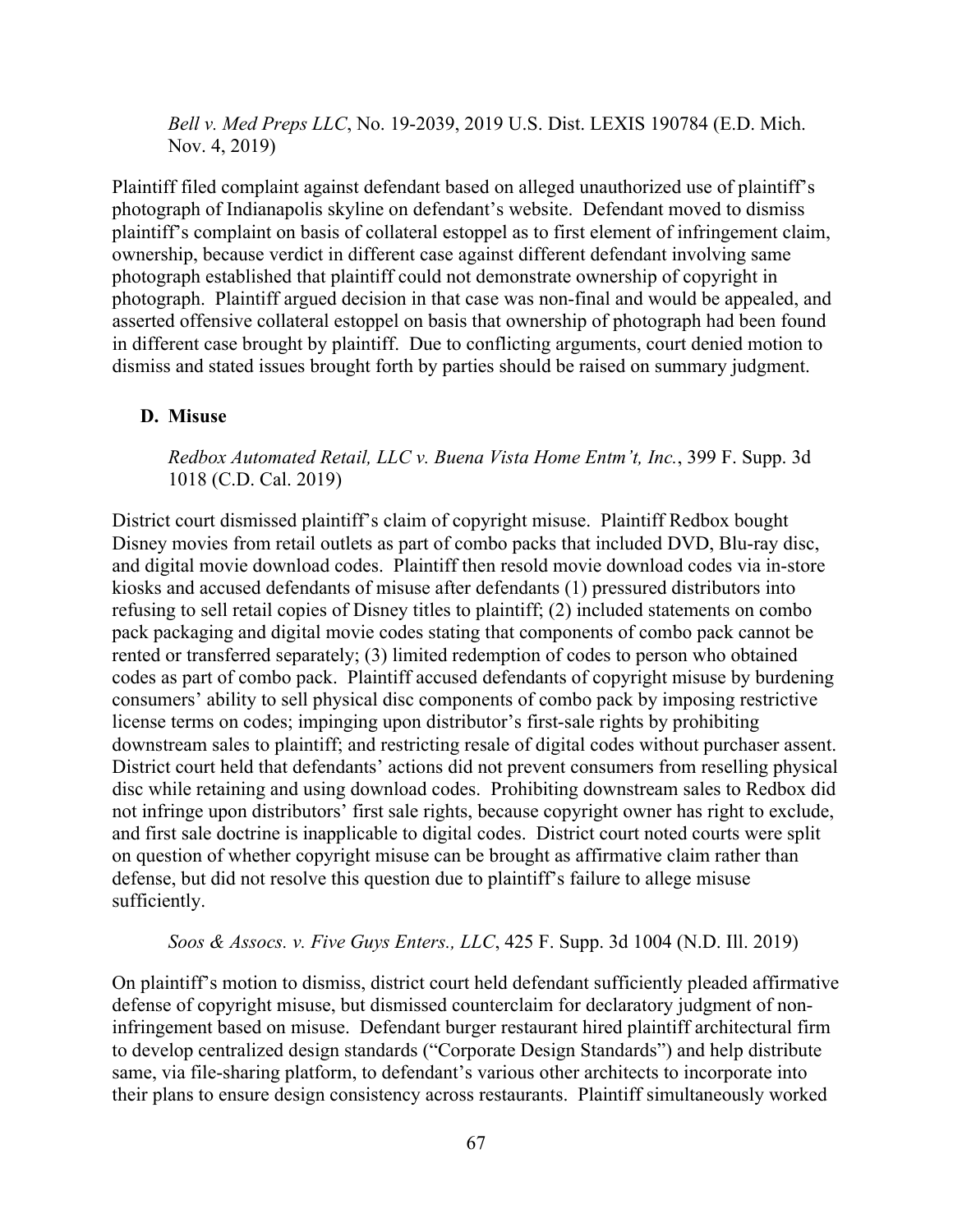for defendant, under separate form agreement, as architect to create specific plans for particular restaurants ("Construction Documents"). Eventually, defendant moved its Corporate Design Standards work to plaintiff's competitor. Plaintiff brought action alleging defendant literally copied plaintiff's copyrighted Construction Documents. Defendant responded with both affirmative defense of, and claim for declaratory judgment based on, copyright misuse. In particular, defendant alleged that it paid plaintiff for non-exclusive right to use Corporate Design Standards, that defendant's right to use these was distinct from any limitations on Construction Documents, and that defendant was misusing its copyright registrations for Construction Documents to assert control over matter not covered by registrations. Court declined to dismiss affirmative defense, but dismissed defendant's counterclaim for declaratory judgment of non-infringement based on misuse to avoid needless duplication of proceedings.

#### **E. Miscellaneous**

*Jeehoon Park v. Skidmore, Owings & Merrill LLP*, No. 17-4473, 2019 U.S. Dist. LEXIS 171566 (S.D.N.Y. Sep. 30, 2019)

District court denied defendants' motion to dismiss plaintiff's claims relating to generation and use of images and souvenirs because unclear whether statutory safe harbor for images of constructed architectural works was applicable. Plaintiff architect created plans and model of skyscraper called Cityfront '99 for thesis project and later registered it as architectural work. Defendants architectural firm, construction management company, and various operational and leasing entities collectively designed, constructed and operated One World Trade Center ("1 WTC"). Plaintiff brought suit in 2017, alleging that defendants infringed his copyright by using infringing images in promotional materials and in connection with ticket sales. Defendants argued that plaintiff's claims were barred by safe harbor provision in § 120(a) of Act, which states that copyright in constructed architectural work does not confer right to prevent others from making or using pictorial representations of work. Because unclear whether defendants' promotional images were created before 1 WTC was substantially constructed (and therefore derivative of Cityfront '99) or after, determination of safe harbor applicability was premature. Moreover, safe harbor unavailable as matter of law to souvenirs, i.e., three-dimensional copies, because it is applicable only to images, i.e., twodimensional copies. Court therefore declined to dismiss claims based on defendants' promotional materials and souvenirs.

*Mango v. Democracy Now!*, No. 18-10588, 2019 U.S. Dist. LEXIS 123550 (S.D.N.Y. July 24, 2019)

Plaintiff photographer alleged that defendant infringed plaintiff's copyright in photograph that defendant used in news article published on its website. Defendant made Rule 68 offer of judgment that defendant described as "five times [p]laintiff's typical photo licensing fee for editorial use," which plaintiff rejected. At pretrial conference court ordered plaintiff to post bond of \$10,000. Defendant subsequently filed second motion for bond in amount of \$100,000. Court determined that defendant was entitled to additional bond of \$50,000.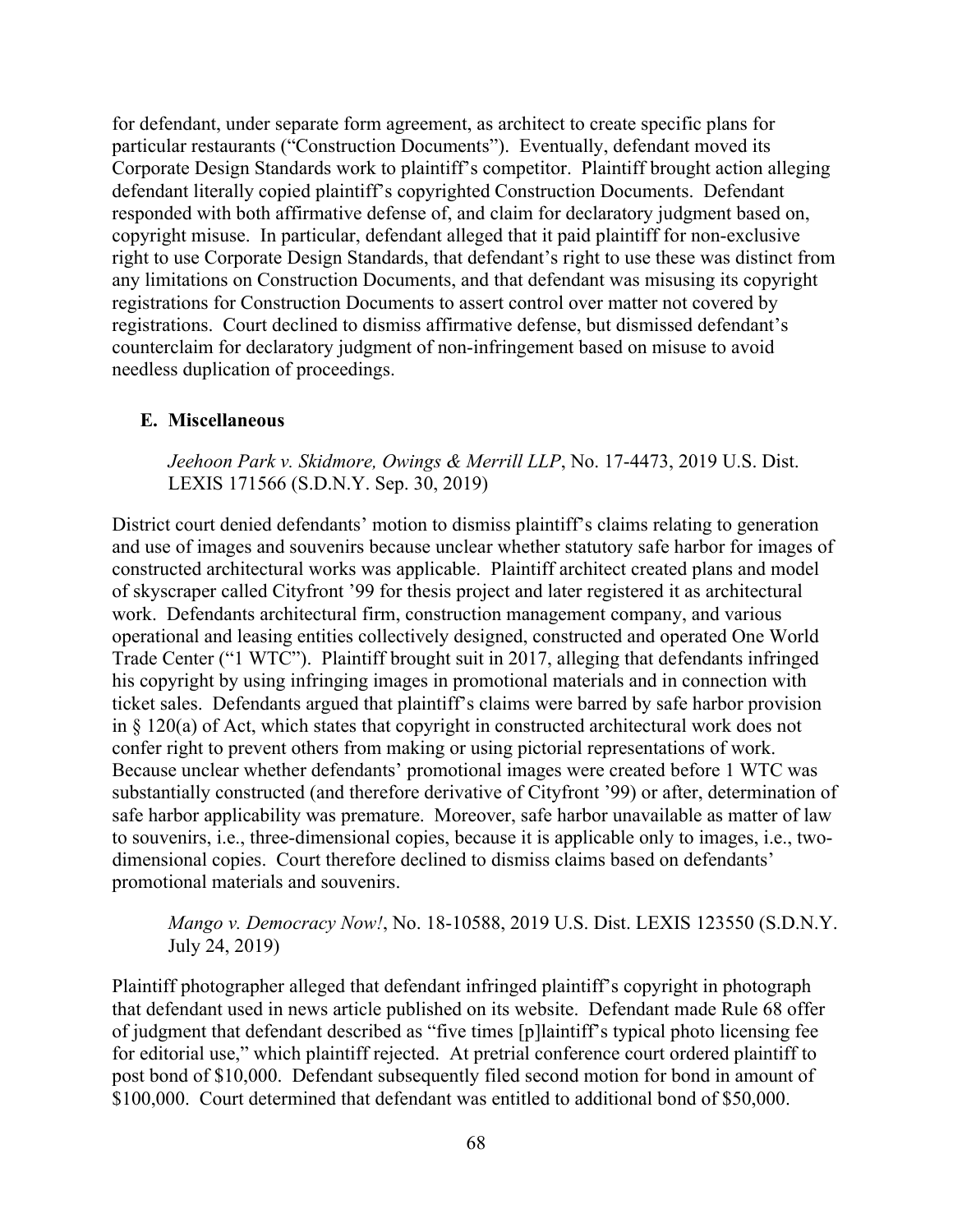Court reasoned that it is proper for defendant to seek award of costs, including attorney's fees, incurred following Rule 68 offer where plaintiff's recovery fails to exceed defendant's offer. Although Second Circuit had declined to adopt these principles in civil rights action, this precedent did not impede their application to copyright case; court noted that "Rule 68 may operate differently in the two contexts." In holding that imposition of second bond was appropriate, court found that merits of defendant's claim were unlikely to result in plaintiff's judgment in excess of Rule 68 offer, particularly because case involved single photograph used in one article, wherein copyright infringement awards rarely exceed three to five times license fee for work. Additionally, defendant did not profit from use of photograph, and promptly removed photograph upon receiving notice of lawsuit. Court also found that, given plaintiff's modest financial resources, plaintiff would be unlikely to pay costs that defendant would seek in this litigation, which could reasonably exceed \$110,000. Finally, court found that plaintiff's counsel's history of failing to comply with court orders further "counsels in favor of the imposition of an additional bond."

# *Mockingbird Found v. Luong*, No. 19-5671, 2020 U.S. Dist. LEXIS 32217 (Feb. 20, 2020)

District court denied defendant's motion to dismiss plaintiff's action for declaratory judgment stemming from third-party use of defendant's photos on plaintiff's website. Defendant discovered use of his photograph on plaintiff's online forum website. Counsel for defendant sent several letters to plaintiff warning plaintiff that it was liable for infringement and demanding \$2,500 to settle potential claims. Once plaintiff commenced instant action, defendant acknowledged that plaintiff might be judgment-proof and issued license for specific photo to resolve matter. Counsel for plaintiff informed defendant that pursuant to *Already, LLC v. Nike, Inc.*, 568 U.S. 85 (2013), covenant or license agreement encompassing all of defendant's photographs would be needed. Defendant argued matter was moot. Covenant in *Already* was absolutely clear that defendant, Nike, would unconditionally and irrevocably refrain from making any claims or demands. Defendant's license agreement did not protect all of plaintiff's forum users, and only covered one of defendant's photographs. As plaintiff's website contained thousands of users, court noted it was feasible that one of defendant's photographs could be used once again, leading to another threat of legal action by defendant. Court noted that defendant's counsel had reputation for sending similar demand letters, and license agreement did not make it absolutely clear that defendant would not once again allege infringement. Court held defendant had not demonstrated case was moot, and denied motion to dismiss.

# *Johnson v. UMG Recordings, Inc.*, No. 19-2364, 2019 U.S. Dist. LEXIS 184455 (C.D. Cal. Oct. 23, 2019)

District court denied defendant's motion to dismiss plaintiff's state copyright claim because even use of even three-second fragment may constitute infringement. In 1968, plaintiff recording artist recorded vocals on track titled "I Feel An Urge" ("Recording"), including three-second segment featuring distinctive "Ooh" followed by fast-paced instrumentals. In 1991, defendant record label reproduced, distributed and licensed portion of Recording on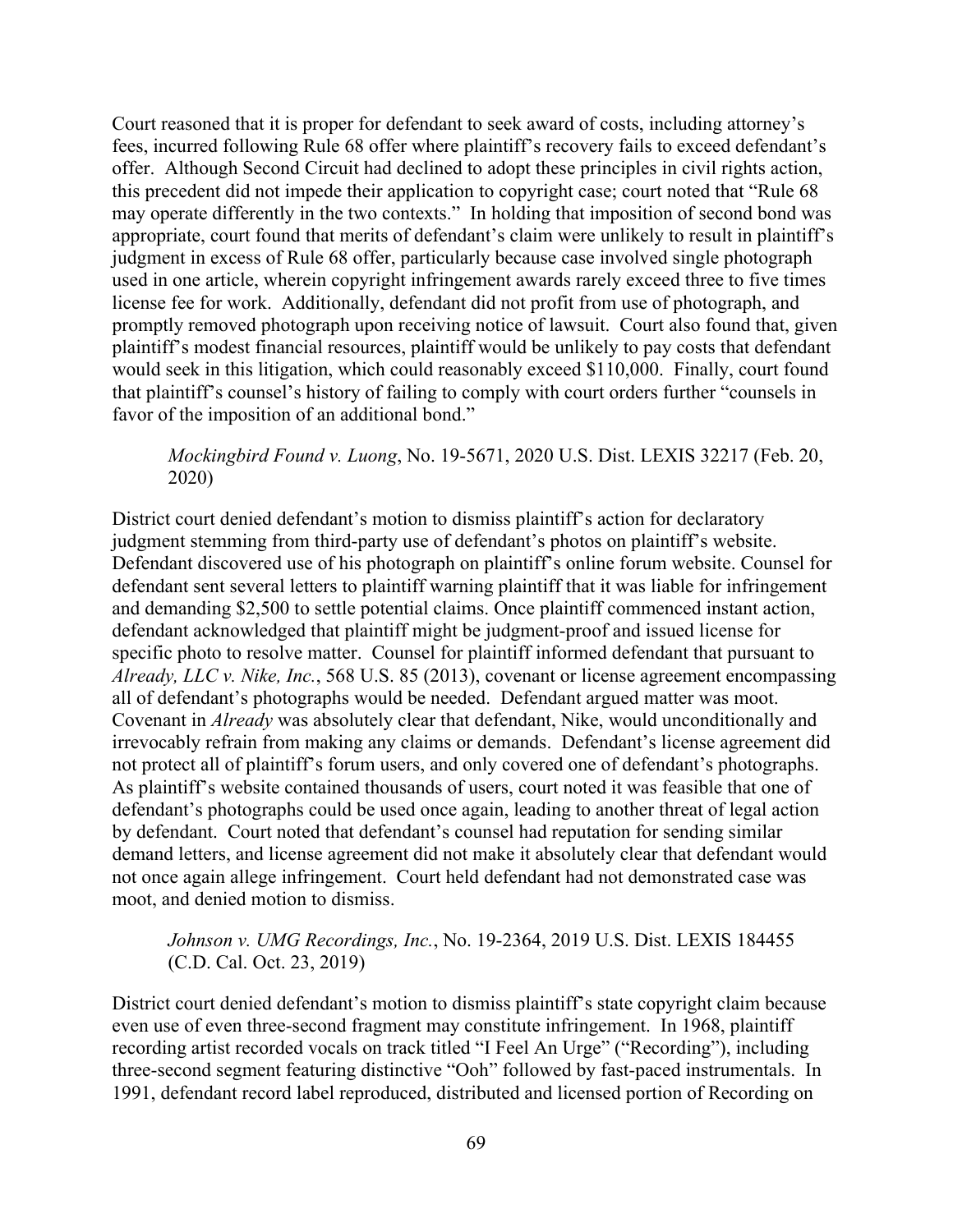2.5-minute long rap tracks including "Juice (Know the Ledge)." Relying on California's copyright statute because claim was based on pre-1972 sound recording, plaintiff alleged infringement based on three-second sampled segment. Defendant argued that clip was so short compared to length of song that defendant's use was too *de minimis* to support infringement finding as matter of law. Court disagreed, holding that, if three-second segment was sufficiently distinctive, defendant's copying of same may be substantial enough to constitute infringement regardless of overall song length. Because plaintiff sufficiently alleged "signature voice and unique composition," court declined to dismiss plaintiff's claim.

#### **VII. REMEDIES**

#### **A. Damages and Profits**

*Castillo v. G&M Realty L.P.*, 950 F.3d 155 (2d Cir. 2020)

Second Circuit affirmed district court's award of statutory damages under VARA, for destruction of plaintiffs' aerosol artwork at 5Pointz site in Long Island City, New York. 5Pointz site was series of dilapidated warehouse buildings which became exhibition space for curated collection of aerosol art. Defendant landlord demolished 5Pointz with aim of building luxury condominiums; plaintiff sued under VARA and obtained preliminary injunction, but defendant whitewashed and destroyed artwork. District court in bench trial found liability for willful infringement under VARA, and awarded statutory damages totaling \$6.75 million. Defendant appealed award of damages, and Second Circuit affirmed, finding no abuse of discretion. Second Circuit agreed with district court's finding on all six statutory damages factors: (1) infringer's state of mind; (2) expenses saved, and profits earned, by infringer; (3) revenue lost by copyright holder; (4) deterrent effect on infringer and third parties; (5) infringer's cooperation in providing evidence concerning value of infringing material; and (6) conduct and attitude of parties. Second Circuit agreed with district court's finding of willfulness, emphasizing defendant's whitewashing of works "without any genuine business need to do so … an act of pure pique and revenge," and confession that he "would make the same decision today." Judgment of statutory damages affirmed.

*Sohm v. Scholastic Inc.*, No. 18-2110, 2020 U.S. App. LEXIS 15103 (2d Cir. May 12, 2020)

Plaintiff photographer licensed certain images to stock agency, which sub-licensed images to publisher Scholastic. Plaintiff sued for infringement, alleging use of images outside terms of licenses, and district court granted partial summary judgment on certain claims. On appeal, Scholastic argued district court erred in applying "discovery rule" to determine when claims accrued for statute of limitations purposes, arguing that Supreme Court in *Petrella v. Metro-Goldwyn-Mayer, Inc.*, 572 U.S. 663 (2014) abrogated "discovery rule," and that court should instead apply "injury rule." Second Circuit affirmed district court decision, holding that Second Circuit precedent bound it to apply discovery rule for statute of limitations purposes, and that *Petrella* did not overrule precedent and indeed specifically declined to consider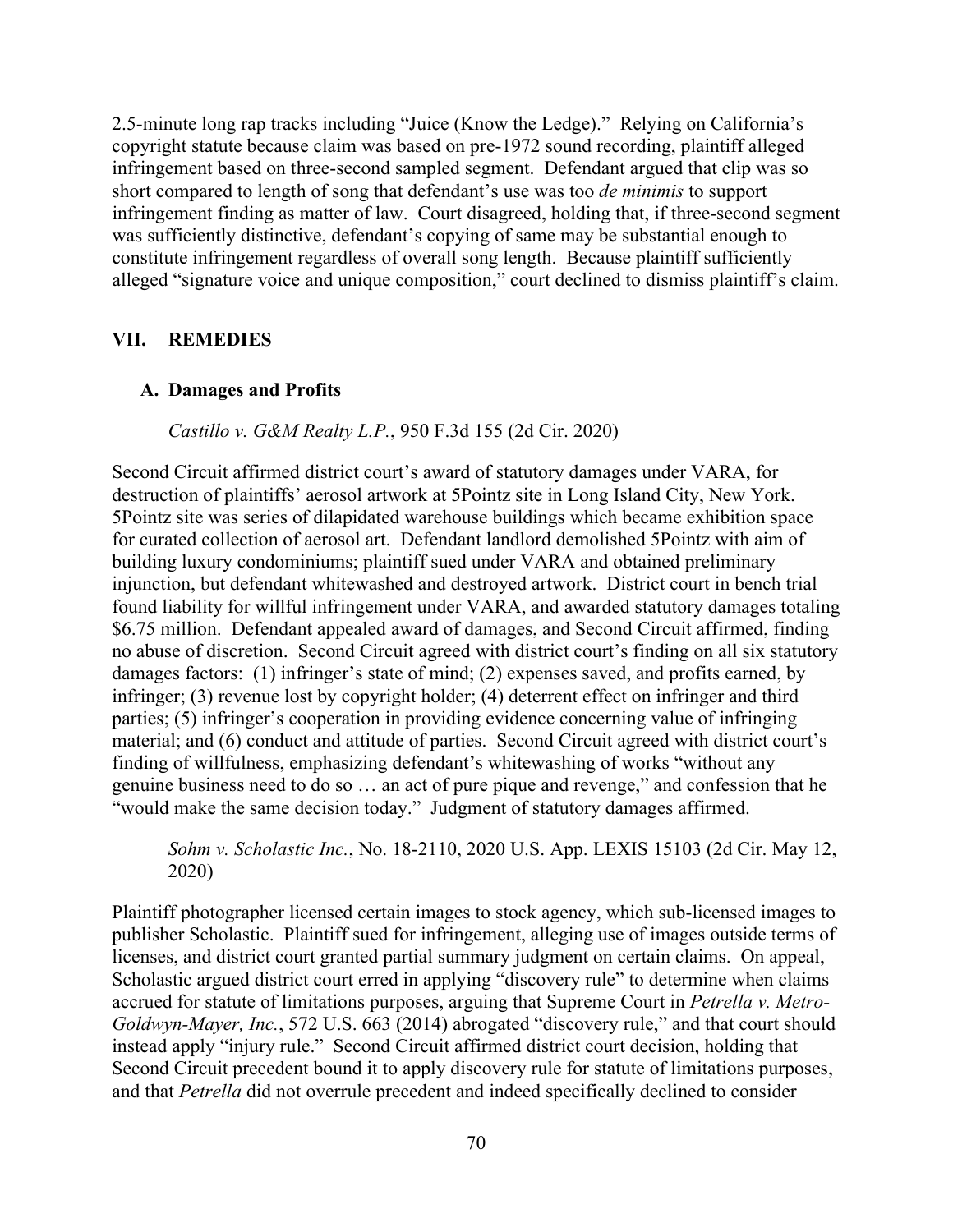propriety of discovery rule. After affirming application of discovery rule for statute of limitations purposes, Second Circuit reversed district court's application of discovery rule for damages purposes. Court held that *Petrella*'s "plain language explicitly dissociated the Copyright Act's statute of limitations from its time limit on damages," and explicitly limited damages to three years prior to commencement of infringement litigation.

*Southern Credentialing Support Servs., L.L.C. v. Hammond Surgical Hosp., L.L.C.*, 946 F.3d 780 (5th Cir. 2020)

Fifth Circuit held that court may not award statutory damages in copyright infringement matter for post-registration infringement even if post-registration infringement was different from pre-registration infringement. Plaintiff, healthcare credentialing service, filed infringement suit against defendant, surgical hospital, alleging that defendant continued to use plaintiff's credentialing forms without authorization after parties' business relationship ended. District court granted plaintiff's motion for summary judgment as to validity of plaintiff's copyright in, and defendant's infringement of, credentialing forms, awarded statutory damages to plaintiff, issued injunction and found that plaintiff was entitled to attorneys' fees. On appeal, defendant argued that (a) statutory damages and attorneys' fees were barred by  $\S$  412 because defendant's infringement predated plaintiff's copyright registration; and (b) plaintiff's credentialing forms lacked originality. Fifth Circuit affirmed lower court's conclusion that defendant infringed plaintiff's valid copyrights and affirmed permanent injunction against defendant. However, court held that § 412's bar on statutory damages for "any infringement" commenced before registration must be broadly interpreted to prohibit statutory damages for defendant's post-registration infringements, despite fact that defendant's infringement changed from reproducing copyrighted forms pre-registration to distributing forms post-registration. In reaching this conclusion, Fifth Circuit found that lower court inappropriately declined to apply general rule barring "statutory damages when the same defendant infringe[s] the same work in the same fashion before and after registration," and had incorrectly determined that plaintiff was entitled to statutory damages and legal fees because defendant's post-registration infringements were "different in kind" from infringements pre-dating registration. Court elaborated, indicating that lower court's interpretation was inconsistent with spirit of Copyright Act, which does not treat "different" infringements differently, and was "at odds with the basic copyright principle that each violation of a section 106 right is a coequal infringement." Instead, court held, § 412 prohibits award of statutory damages when defendant infringes § 106 right pre-registration and violates separate § 106 right post-registration.

# *Energy Intelligence Grp., Inc. v. Kayne Anderson Capital Advisors, L.P.*, 948 F.3d 261 (5th Cir. 2020)

Plaintiffs published *Oil Daily*, newsletter regarding petroleum industry in North America. Defendants, investment firm, in 2004 began purchasing *Oil Daily* subscription for one partner. Between 2004 and 2014, partner shared access to *Oil Daily* with other employees and third parties; defendants renamed shared files to avoid detection by plaintiffs of illicit sharing, which plaintiffs alleged to be CMI violation. Plaintiffs alleged infringement and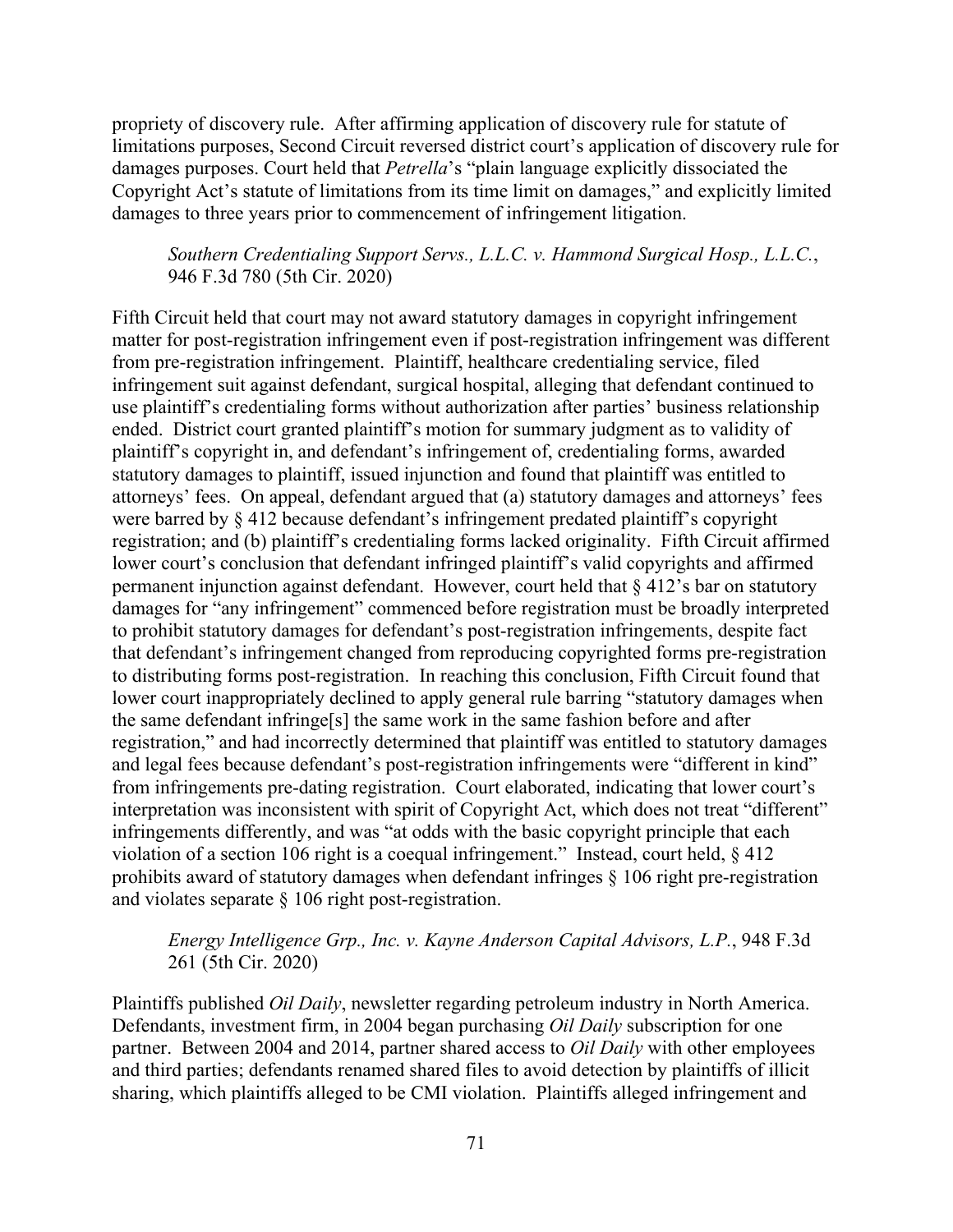DMCA violations. Defense rested on two theories: (1) plaintiff learned of defendant's infringement in 2007 but did nothing to investigate or dissuade KA; and (2) plaintiff knew that many of its subscribers improperly distributed newsletters but consciously declined to crack down on sharing because litigating copyright claims against large clients was more profitable. At trial, jury agreed that plaintiffs could have avoided nearly all copyright and DMCA violations at issue; plaintiffs took nothing for DMCA violations and received \$15,000 in statutory damages for 39 infringed works, amounting to approximately half million dollars. On appeal, court assessed issue of first impression and held that plaintiffs' failure to mitigate did not serve as complete defense to liability for statutory damages under Act or DMCA, as statutory damages serve deterrent as well as compensatory purpose. For DMCA violations, parties agreed that if mitigation was not complete defense, judgment for plaintiffs in amount of \$2,500 per work was appropriate, and court accordingly entered judgment for \$1,062,500 for those claims. Because court could not assess whether jury would have awarded \$15,000 per work on infringement if proper instructions were issued, court vacated judgment and remanded to determine statutory damages for each work.

### *Wolk v. Ormerod*, No. 19-3020, 2019 U.S. Dist. LEXIS 203454 (S.D.N.Y. Nov. 21, 2019)

After default judgment, magistrate recommended that district court award plaintiff statutory damages based on defendant's willful copyright infringement. Between 1997 and 1999, plaintiff professional artist created, published and registered fantasy painting titled Metamorphosis. In 2005, under commission from third-party pencil company, defendant created fantasy image titled Ocean Dreams, which defendant admitted was inspired by plaintiff's work. In 2018, plaintiff sent infringement notice to defendant and demanded that he remove Ocean Dreams images from internet. After defendant continued to reproduce and publish Ocean Dreams, plaintiff sued for infringement and, following entry of default judgment, sought maximum statutory damages award of \$150,000. Magistrate found that defendant's disregard of plaintiff's infringement notice and his default, separately and together, established that his infringement was willful. Moreover, defendant's use of internet to infringe provided him with vast audience and potentially large profits, though defendant's default frustrated determination of reasonable amount for damages. However, defendant's infringement was not "truly egregious" because it was not done in contravention of court order, and so did not justify award of statutory maximum. Noting dual compensatory and punitive or deterrent purposes of statutory damages, Magistrate recommended award of \$100,000 in statutory damages.

### *Kennedy Stock, LLC v. NLS New York Inc.*, No. 18-4991, 2019 U.S. Dist. LEXIS 200811 (S.D.N.Y. Nov. 18, 2019)

Magistrate judge recommended that plaintiff be awarded \$60,000 in statutory damages. Plaintiff was exclusive licensee of rights to works created by photographer Stephen Kennedy. Defendant was chauffeur service provider. Plaintiff alleged that defendant copied, published, and displayed six of plaintiff's works on its website without license or authorization. In its display, defendant also removed or obscured plaintiff's watermark. Plaintiff's counsel sent cease and desist letter to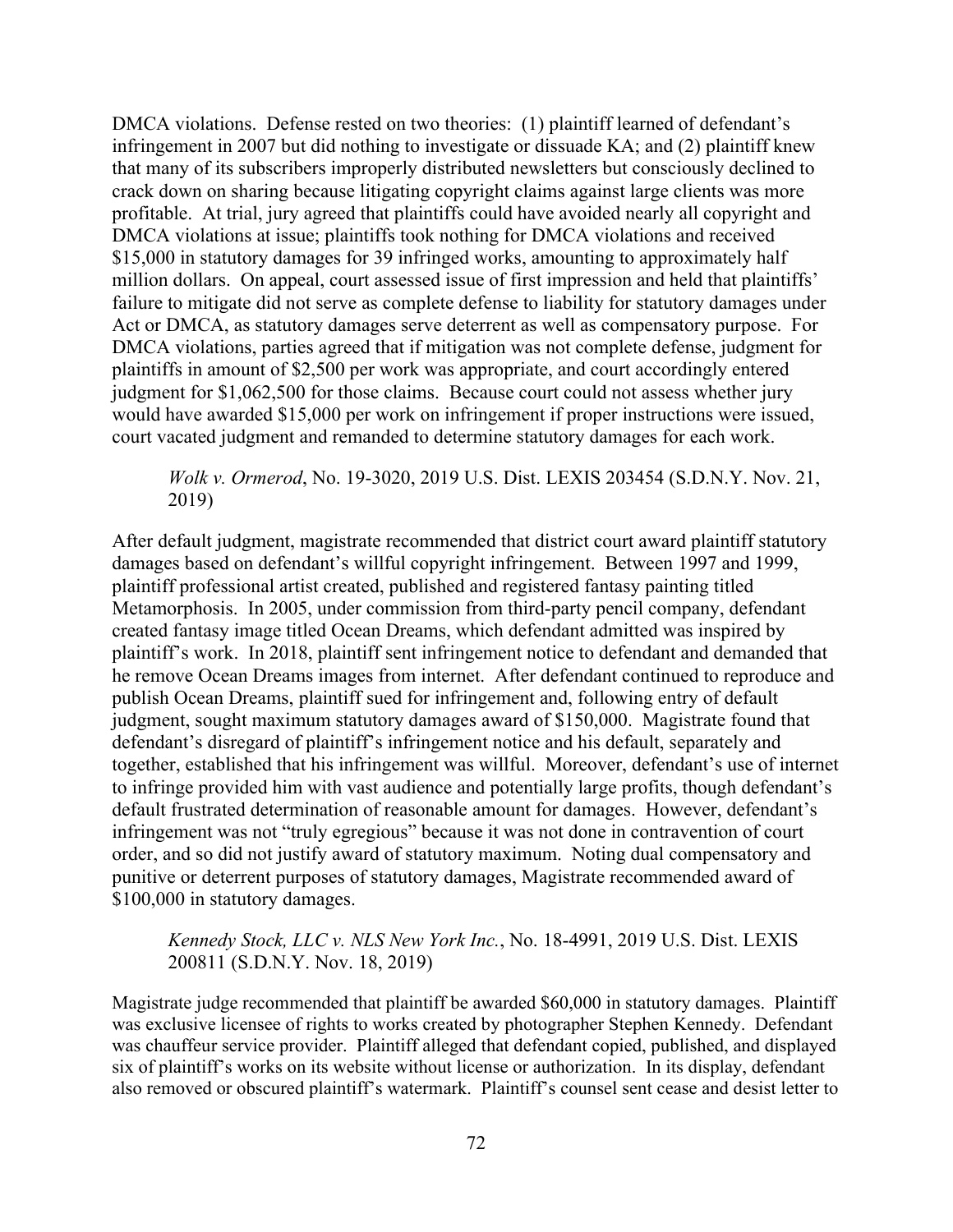defendant and defendant removed works but did not further cooperate beyond stating that defendant's site was "under construction." Plaintiff brought suit for infringement and DMCA violation. Court granted motion for default judgment against defendant and referred case to magistrate for inquest on damages. Plaintiff sought \$900,000 in statutory damages. Court found defendant liable for infringement, and that plaintiff sufficiently established willfulness because plaintiff did not contest allegation in default and because plaintiff alleged defendant removed CMI from works before display. Court found that despite showing of willfulness, \$150,000 per work award was inappropriate because defendant removed works from site after receiving letter from plaintiff's counsel, and defendant was not repeat offender. While noting that in cases where there was willful infringement that was not "truly egregious," courts in Circuit normally award three to five times cost of licensing fee, court determined it was unable to calculate this amount because plaintiff did not provide any evidence regarding economic damage. Court concluded \$10,000 per work infringed was appropriate, and recommended that plaintiff be awarded \$60,000 in statutory damages, \$2,268 in attorneys' fees, and \$650 in costs.

*Joe Hand Promotions, Inc. v. Disla*, No. 19-788, 2020 U.S. Dist. LEXIS 21786 (E.D.N.Y. Feb. 3, 2020)

Plaintiff sued defendants alleging unlawful interception and misappropriation of closedcircuit television exhibition of Mayweather-McGregor August 26, 2017 boxing match in violation of Federal Communications Act (FCA) and Copyright Act. Defendants failed to appear. Magistrate judge recommended grant of default judgment and award of \$3,700 in statutory damages and \$3,700 in enhanced damages under FCA. Magistrate noted that courts exercise broad discretion in setting amount of statutory damages under Copyright Act by taking into account award already granted under FCA, generally leading to "relatively modest" copyright award. Magistrate accordingly recommended award under Copyright Act of "\$2,000 – \$1,000 in statutory damages plus an additional \$1,000 for the willfulness of the violation."

*Jose Luis Pelaez, Inc. v. McGraw-Hill Glob. Educ. Holdings LLC*, 399 F. Supp. 3d 120 (S.D.N.Y. 2019)

Court granted in part and denied in part parties' cross-motions for summary judgment. Plaintiffs were photographer Pelaez and Jose Pelaez Inc., and defendant was textbook and educational product publisher. Starting in 1990, Pelaez entered into agreements with nonparty Corbis, allowing Corbis to sublicense Pelaez's photos. During relevant time period, Corbis and defendant entered into agreements regarding fees for predicted use of works. If defendant wanted to use work from Corbis's collection, defendant would request invoice from Corbis, and request would include information such as expected print run. In turn, invoice from Corbis would state rights given to defendant. Pelaez alleged that between 1992 to 2017, defendant infringed his works by surpassing invoice limitations by printing or distributing more than authorized number of copies, distributing works outside agreed distribution area, publishing works in certain publications without authorization, publishing works in international editions and publications without authorization, and publishing works after noted time limitation. Defendant moved for summary judgment, arguing that for 477 of 573 claims, Pelaez had not identified when defendant's infringement began, and therefore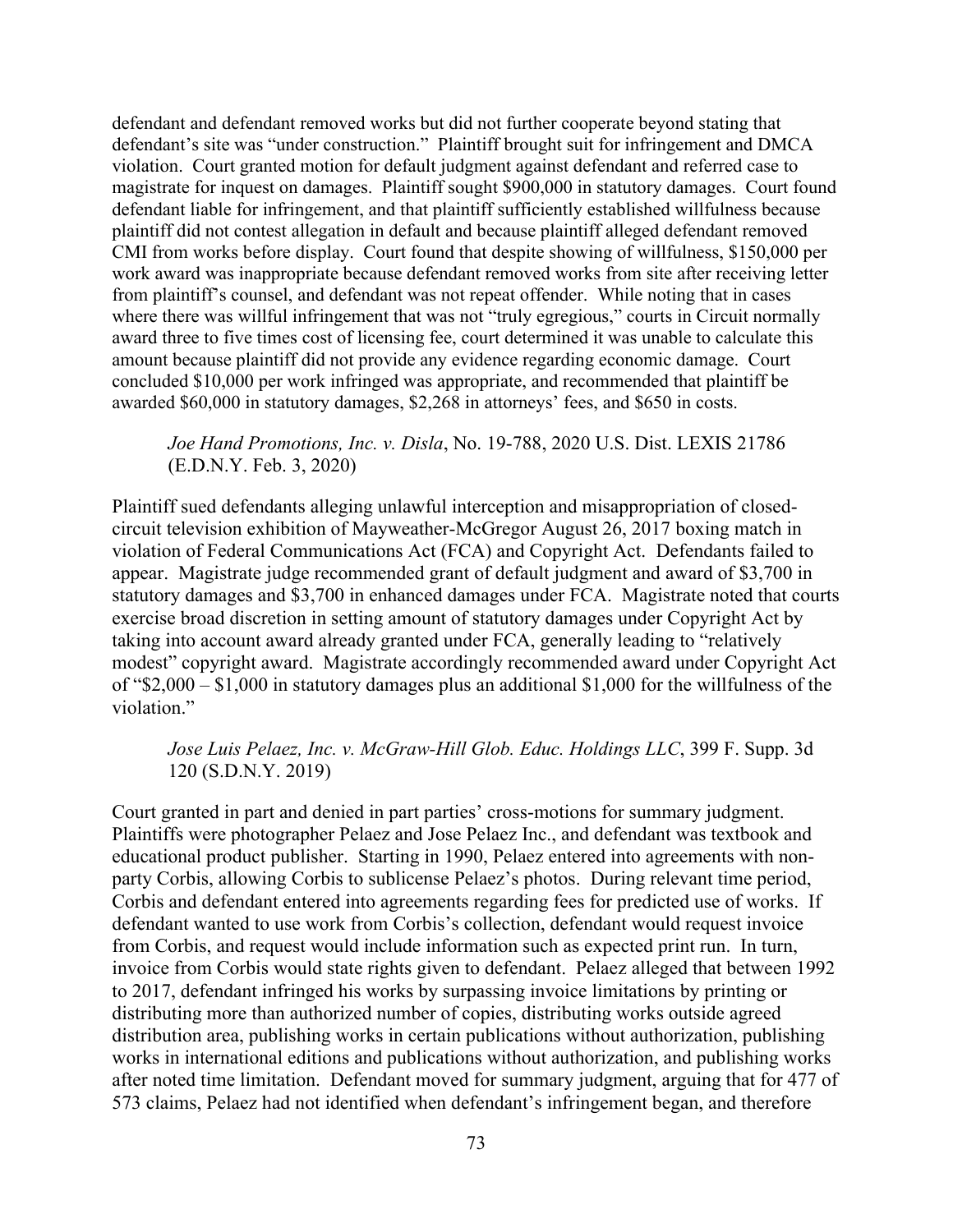could not show he was entitled to statutory damages. Court rejected Pelaez's argument that defendant must show that infringement did not occur before registration. Court granted summary judgment for defendant that Pelaez could not claim statutory damages for certain photographs. Second, defendant claimed that Pelaez could only claim damages for three years before complaint was filed. Court, noting diverging opinions within district, agreed with defendant, and granted defendant's motion insofar as plaintiff could not recover actual or statutory damages for 94 claims based on conduct occurring prior to July 6, 2013.

*Broad. Music Inc. v. Buffalo Wing Joint & Pub, LLC,* No. 18-1257, 2019 U.S. Dist. LEXIS 217626 (W.D.N.Y. Dec. 18, 2019)

Plaintiffs, performing rights organization and owners of licensing rights in 14 million copyrighted musical compositions, asserted four claims of willful infringement against owner and operator of restaurant and bar, Buffalo Wing Joint & Pub, alleging that Buffalo Wing Joint & Pub publicly performed BMI-licensed music without authorization. Defendants failed to file responsive pleading to plaintiffs' complaint and court entered default. Plaintiffs subsequently filed motion for default judgment and defendants again failed to respond. Court concluded that plaintiffs were entitled to default judgment because (a) defendants' default was willful, given their failure to appear and to respond to complaint and motion for default judgment; (b) plaintiffs' allegations supported claims of copyright infringement, given that plaintiffs established that they were copyright owners of compositions at issue and defendants performed compositions without permission; and (c) plaintiffs would be prejudiced in absence of default judgment because they expended time and money in prosecuting case and defendants' infringing conduct was likely ongoing. Based on this, plaintiffs alleged willful infringement and demanded award of \$20,000 in statutory damages – \$5,000 for each act of infringement. Court found willful infringement, determining that defendants were repeatedly put on notice that they could not allow public performances of BMI-licensed music without authorization. Court found that plaintiffs' requested award fell in middle of appropriate damages range, based on estimated license fees for relevant time period, and therefore \$20,000 was appropriate amount of statutory damages to award in this case.

*Texkhan, Inc. v. Joah*, No. 18-9313, 2019 U.S. Dist. LEXIS 143260 (C.D. Cal. Aug. 22, 2019)

Plaintiff, corporation that purchased and maintained library of "exclusive two-dimensional artwork," brought copyright infringement claims against defendants, apparel companies that manufactured and sold garments bearing designs substantially similar to copyrighted designs owned by plaintiff. Defendants failed to file answer, and court granted default judgment against defendants. Court did not grant plaintiff full amount of statutory damages sought, \$30,000, because plaintiff did not substantiate claim based on lost profits and did not present evidence showing defendants individually liable, rather than jointly and severally liable. Court held defendants jointly and severally liable for copyright infringement and granted single statutory award of \$10,000.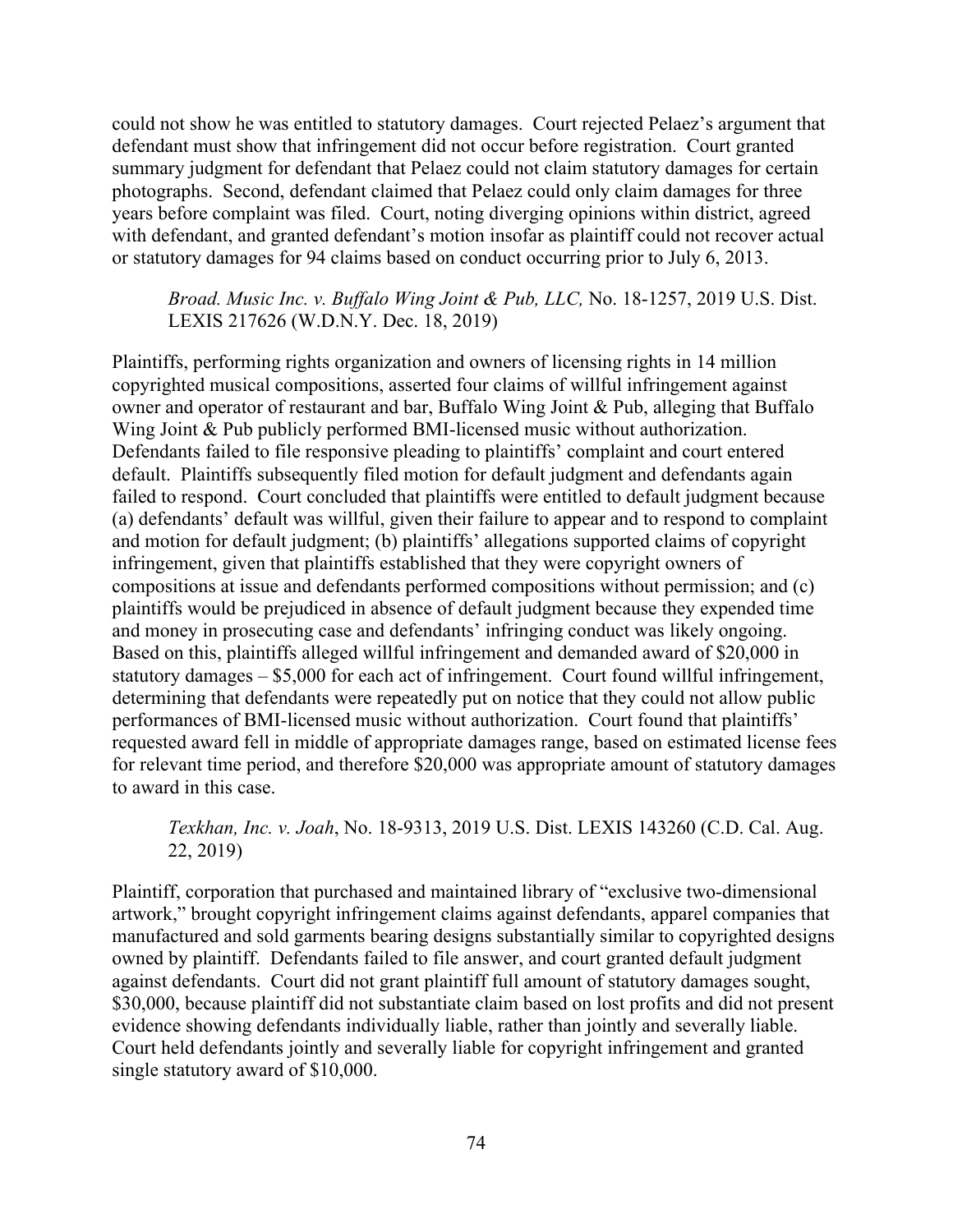#### *GC2 Inc. v. Int'l Game Tech.*, 391 F. Supp. 3d 828 (N.D. Ill. 2019)

District court denied defendants' post-trial motion for new trial, remittitur, and/or alteration of verdict after jury verdict in favor of plaintiff on DMCA claim. Plaintiff licensed artwork to defendant for use in slot machine games, with express reservation of rights for use of artwork by plaintiff in internet gaming programs. Defendant's parent corporation (another defendant) then produced online games containing plaintiff's artwork and licensed such games to third parties, including for digital download, but defendants removed copyright management information from plaintiff's artwork. Jury awarded plaintiff 75% of defendants' profits from disputed games. Defendants argued post-trial that such award was unsupported by evidence; that plaintiff did not call its own damages expert; and that plaintiff was unfairly allowed to introduce new theory of liability and new evidence at trial. District court rejected defendants' arguments, holding that defendants bore burden of demonstrating apportionment of damages; defendants did not timely object at trial to alleged new theory and new evidence; and jury's verdict was not contrary to manifest weight of evidence or "monstrously excessive." District court further concluded that DMCA damages awarded were not duplicative of copyright damages awarded by jury, despite defendants' protestations, because "Copyright Act and the DMCA protect different interests." Plaintiff's request for supplemental damages was denied due to plaintiff's decision not to introduce evidence at trial of defendants' future profits. Finally, district court granted prejudgment interest for damages awarded under Act, but denied with respect to DMCA claims, because DMCA damages are discretionary in nature and already compensated plaintiff for time elapsed.

# *Beyond Cushions Corp. v. TJX Co.*, No. 18-10268, 2019 U.S. Dist. LEXIS 204003 (D.N.J. Nov. 25, 2019)

Plaintiff, owner of nine copyrighted designs of embroidered pillows containing famous skylines and landmarks worldwide, moved for default judgment against defendant. Plaintiff sold pillows to defendants for nearly two years but ended relationship due to nonpayment. Defendant nonetheless sold and distributed pillows without authorization from plaintiff. Plaintiff requested statutory damages of \$30,000 for each of nine designs, for total of \$270,000. Court found defendant's profits and saved expenses and plaintiff's lost revenue weighed in favor of statutory damages in higher range. Defendant continued to profit from designs even after business relationship ended; plaintiff alleged that it knew of at least 2,200 pillows that were sold without authorization; and plaintiff alleged \$130 lost profits per pillow for total of \$286,000. Court also found public interest militated in favor of high statutory damages range. Court therefore found \$270,000 was reasonable and would be deterrent for future infringers.

*Comerica Bank & Tr., N.A. v. Habib*, No. 17-12418, 2020 U.S. Dist. LEXIS 1343 (D. Mass. Jan. 6, 2020)

On summary judgment, district court held that defendant's upload and display of videos capturing live performances of copyrighted musical compositions constituted willful infringement and set jury trial on damages. Defendant recorded and uploaded to YouTube five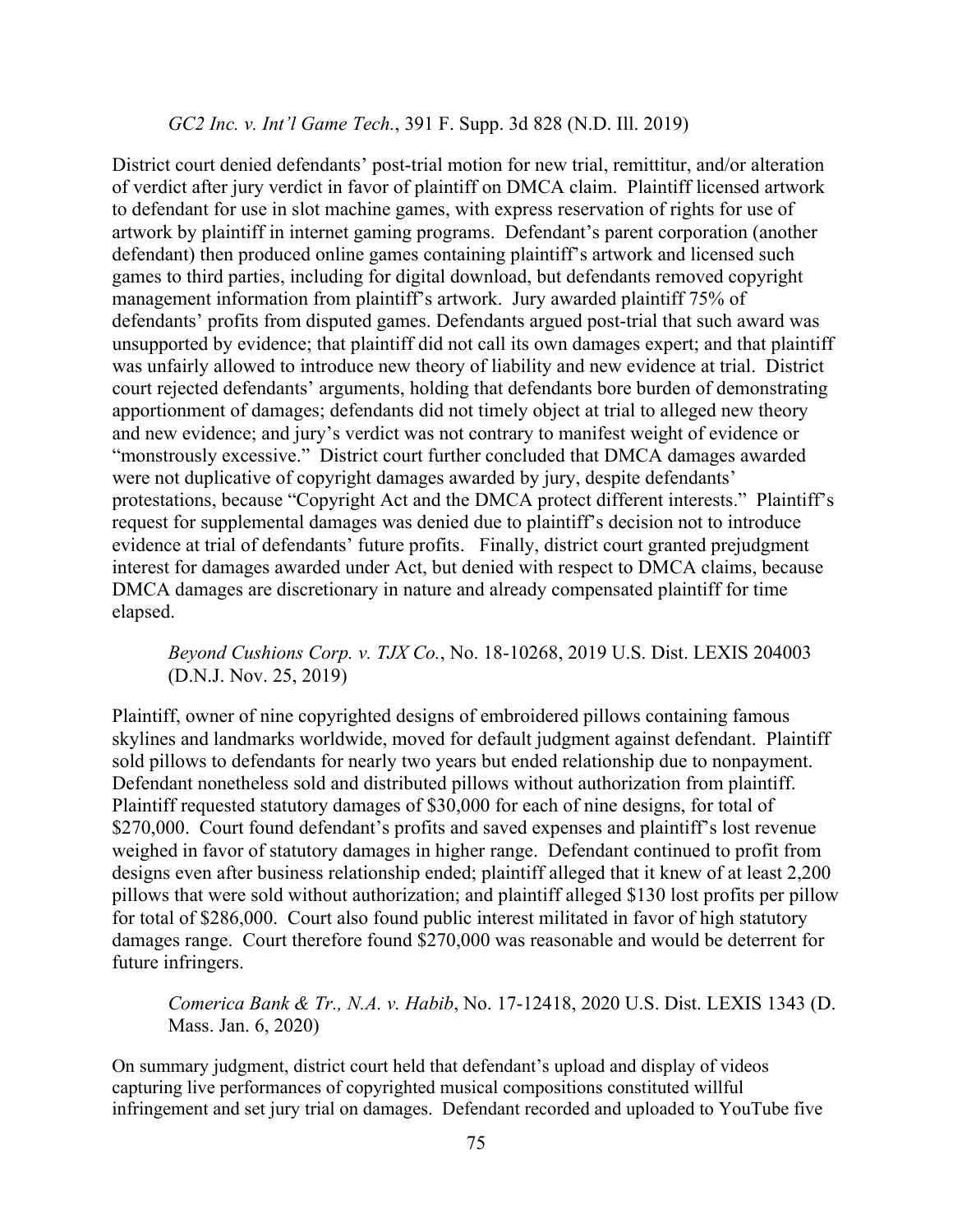unaltered videos of Prince's live performances, capturing six songs with registered compositions. Plaintiff personal representative of Prince's Estate sent takedown notices for all five videos. After defendant sent five counter-notices claiming fair use protection for videos, YouTube requested evidence of legal action, at which point plaintiff commenced lawsuit. Defendant admitted he had received prior takedown notices relating to other YouTube videos, but claimed that, because those copyright owners elected to permit his videos to remain live so they could generate revenue for owners, he did not believe he was liable. Court found that this showed reckless disregard of copyright law by defendant. Defendant also maintained that every artist encourages people to post live performance videos, which court held demonstrated unreasonable disregard for musicians' exclusive rights. Accordingly, court held that defendant infringed willfully and directed jury trial on damages.

### *Amazon.com v. Kurth*, No. 18-353, 2019 U.S. Dist. LEXIS 12677 (W.D. Wash. July 30, 2019)

Plaintiffs Amazon.com and Vera Bradley Designs, Inc. brought suit against defendant for copyright infringement based on defendant's sale of counterfeit Vera Bradley bags on Amazon. Plaintiffs moved for default judgment. Court assessed *Eitel* factors, including determination that copyright claim was properly pleaded, and found entry of default appropriate. On damages, "after considering 'the nature of the copyright, the circumstances of the infringement and the … express qualification that in every case the assessment must be within the prescribed maximum or minimum," court found \$4,000 per work on five works to be reasonable damages assessment, for total \$20,000 award. Court also granted motion for attorneys' fees, finding number of hours (37.3) and attorney rates to be reasonable. Court also awarded \$485 in costs, representing filing fee and service fee.

# *Purple Rabbit Music v. JCJ Prods., LLC*, No. 18-520, 2019 U.S. Dist. LEXIS 211032 (M.D. Tenn. Dec. 5, 2019)

District court granted plaintiffs' application for monetary judgment following entry of default judgment, holding that defendants' willful infringement justified statutory damages award. Plaintiffs music publishers and members ASCAP sued defendants, operators of Frisky Frogs bar, for publicly performing plaintiffs' copyrighted compositions without ASCAP license. Between December 2016 and December 2018, ASCAP representatives made over 80 attempts (some successful) to contact defendants, and repeatedly warned defendants that publicly performing ASCAP works without authorization constituted infringement and offered ASCAP blanket license to defendants. In February 2018, ASCAP hired private investigator who reported that defendants publicly performed songs, including plaintiffs' works. In June 2018, plaintiffs commenced action. Defendants responded to plaintiffs' requests for admission in deliberately evasive manner and failed to respond to plaintiffs' interrogatories and requests for production, despite numerous court orders warning that failure to provide discovery could result in default judgment. After plaintiffs moved for, and court granted, default judgment against defendants, plaintiffs moved for statutory damages and injunctive relief. Court held infringement was willful because defendants ignored or actively dodged over 80 contact attempts, brazenly continued public performances despite infringement warnings and filing of lawsuit, failed to cooperate in discovery and failed to comply with court orders. Because statutory damages intended to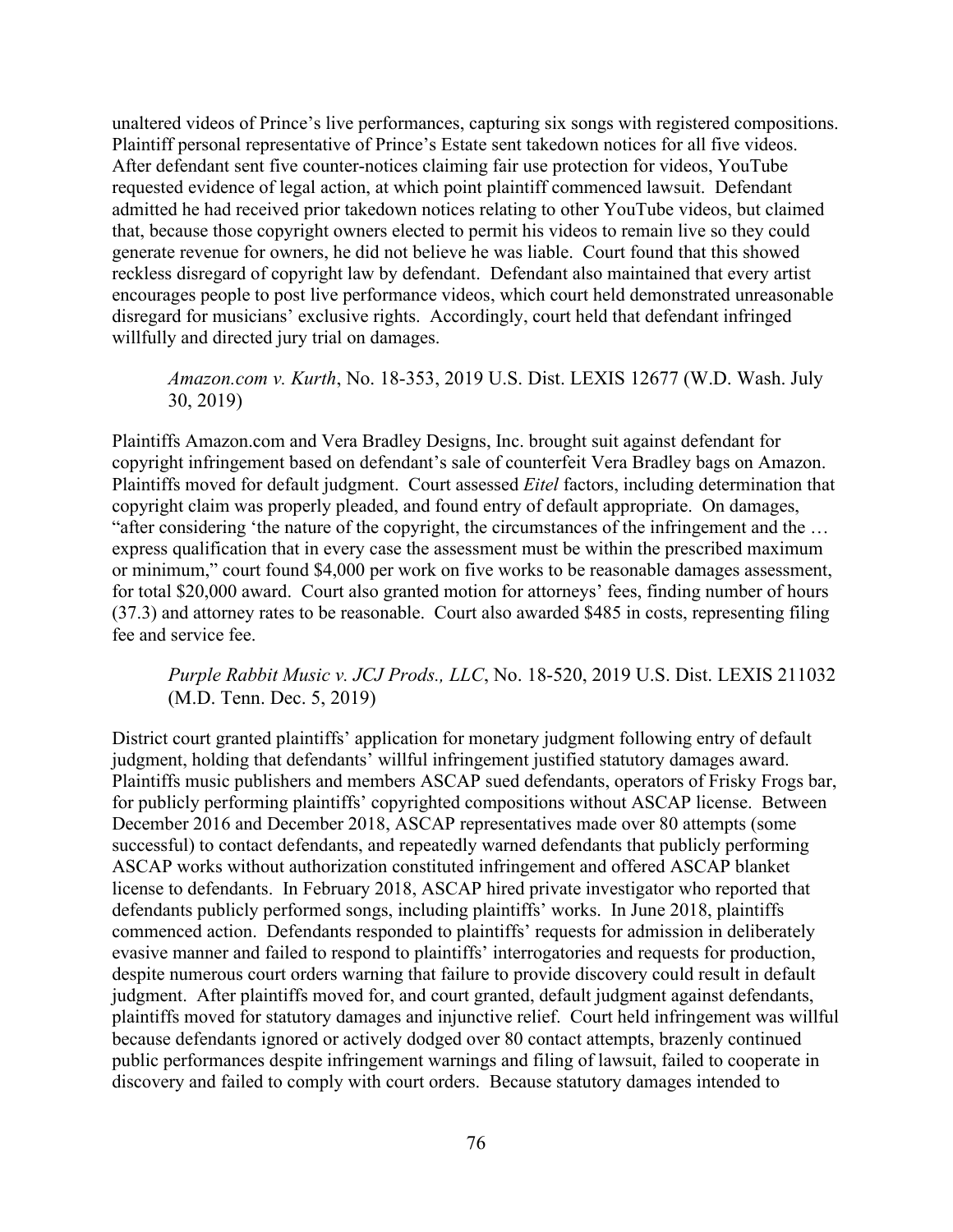compensate copyright owners and deter future infringement, court awarded \$40,000 to plaintiffs for four compositions, about four times amount of defendants' unpaid license fees.

*Fair Isaac Corp. v. Fed. Ins. Co.*, 408 F. Supp. 3d 1019 (D. Minn. 2019)

Plaintiff bought claims against defendants seeking damages for breach of software license agreement and copyright infringement, and made claim for recovery of defendants' profits under Copyright Act, and demanded jury trial on all claims so triable. Defendant moved to strike jury demand as to claim for disgorgement of profits. District court agreed with defendant, holding that plaintiff "does not enjoy a Seventh Amendment right to a jury determination on its claim for recovery of [defendant's] profits." Court noted that Copyright Act does not expressly reference right to jury trial. Court rejected plaintiff's argument that Act "implicitly grants a right to a jury trial" because certain remedial sections within statute require "the court" to decide remedy, and others remain silent on issue. Court reasoned that Congress' careful use of such language may merely reflect difference between relief that is unequivocally and exclusively equitable and relief that is partly legal and partly equitable. Court found that legislative history also supported its conclusion. Additionally, court found that right to jury trial was not preserved by Seventh Amendment because plaintiff's request for disgorgement was equitable in nature. In making this determination, court engaged in two-step inquiry. Court held that first inquiry, nature of action, favored plaintiff because it was well-established that "action for copyright infringement is analogous to cases tried in English law courts in 1791." As to second inquiry – whether remedy sought is legal or equitable in nature – court acknowledged "protean" nature of profits recovery, and determined that plaintiff's claim was purely equitable remedy in this case, given that plaintiff's request was "disconnected from and in addition to any actual harm [plaintiff] has suffered," and was "purely intended to divest [defendant] of its allegedly ill-gotten gains." Plaintiff's claim was not proxy for its actual damages, particularly because plaintiff did not allege (a) that it was incapable of computing its actual damages; (b) that defendant's infringement impaired its value; or (c) that its business had been harmed in unaccounted manner. Court accordingly granted defendant's motion to strike plaintiff's demand for jury trial on disgorgement remedy.

*Adventure Creative Grp., Inc. v. CVSL, Inc.*, No. 16-2532, 2019 U.S. Dist. LEXIS 155545 (D. Minn. Sept. 12, 2019)

District court granted plaintiff's motion for default judgment and granted statutory damages in amount of \$300,000 based on unauthorized use of plaintiff's marketing catalog and video. Parties' agreement required plaintiff to provide standard advertising and design services. Additionally, rights to works created as part of agreement would be assigned to defendant, provided fee payments were made. Subsequently, plaintiff created recruitment catalogue and video for defendant. Defendant ceased making fee payments but continued using recruitment catalog and video, as well as individual portions thereof. Complaint identified two registered works – catalog and video. Plaintiff contended, however, that each of 109 "separate images and text" from catalog and video should be counted as separate work, and sought maximum statutory damages of \$150,000 for each of 109 "works" allegedly infringed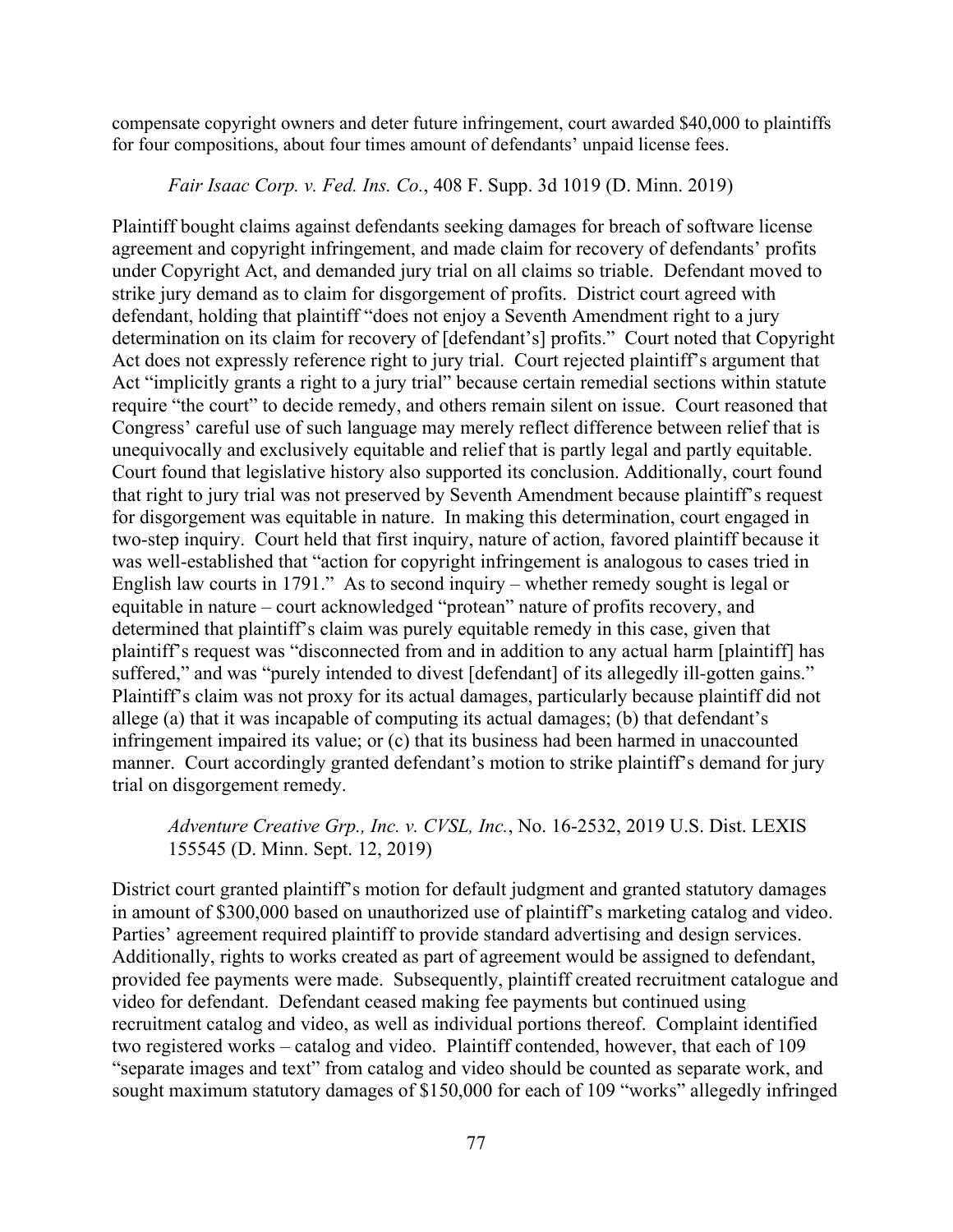by defendant. Court rejected contention, finding law permits award of statutory damages on two registered works; each work infringed can only form the basis for one award, notwithstanding use of separate unregistered images comprising such work. Accordingly, court held defendant willfully infringed registered catalog and video, and awarded plaintiff \$300,000 in statutory damages.

#### **B. Attorneys' Fees**

#### *Universal Instruments Corp. v. Micro Sys. Eng'g*, 799 Fed. Appx. 43 (2d Cir. 2020)

Court of appeals vacated district court's judgment and remanded matter for further proceedings. At close of trial, district court granted judgment for defendants and awarded approximately three million dollars in attorneys' fees. Plaintiff appealed and court discussed factors that must be considered including frivolousness, motivation, objective unreasonableness and need to advance consideration of compensation and deterrence. Court, reviewing its merits appeal decision affirming dismissal of copyright claim, which was not available to district court, noted that it was not unreasonable for plaintiff to file claim because contract prohibited defendant MSEI and suppliers from modifying plaintiff's source code. Court noted further that  $\S 117(a)$  provided affirmative defense, which cut against finding plaintiff's position objectively unreasonable. Court also found there was no perceived shift in plaintiff's theory of liability, as it consistently maintained that defendants modified its source code. District court's consideration of lack of understanding of basic legal concepts and lack of attempts to resolve matter without trial were suitable in attorney's fee determination. Accordingly, court remanded matter for district court to consider (1) merits appeal decision, (2) argument that plaintiff shifted theory of case, and (3) impact of remaining factors if plaintiff's claim was reasonable.

# *Tresóna Multimedia, LLC v. Burbank High School Vocal Music Ass'n*, 953 F.3d 638 (9th Cir. 2020)

Ninth Circuit reversed denial of attorneys' fees award to prevailing defendants. Defendants, Burbank High School Vocal Music Association Boosters Club and vocal music director at Burbank High School, held fundraisers at school to help cover expenses of competitive show choirs. Director commissioned non-party musical arranger to create custom sheet music for shows; arrangements included stanzas from multiple musical works, including "Magic," "(I've Had) The Time of My Life," "Hotel California," and "Don't Phunk With My Heart." Show choir performed arrangements at fundraisers and during student competitions. Plaintiff, licensing company that acquired rights in songs through series of assignments, sued alleging that defendants' use of songs without obtaining "custom arrangement license, grand right license, synchronization license, or mechanical license" infringed its copyrights in songs. District court granted in part defendants' motion for summary judgment, holding that plaintiff lacked standing to sue for infringement of "(I've Had) The Time of My Life," "Hotel California," and "Don't Phunk With My Heart" because plaintiff held only nonexclusive rights. District court dismissed claims based on "Magic" on basis that music director was entitled to qualified immunity from suit. District court denied defendant's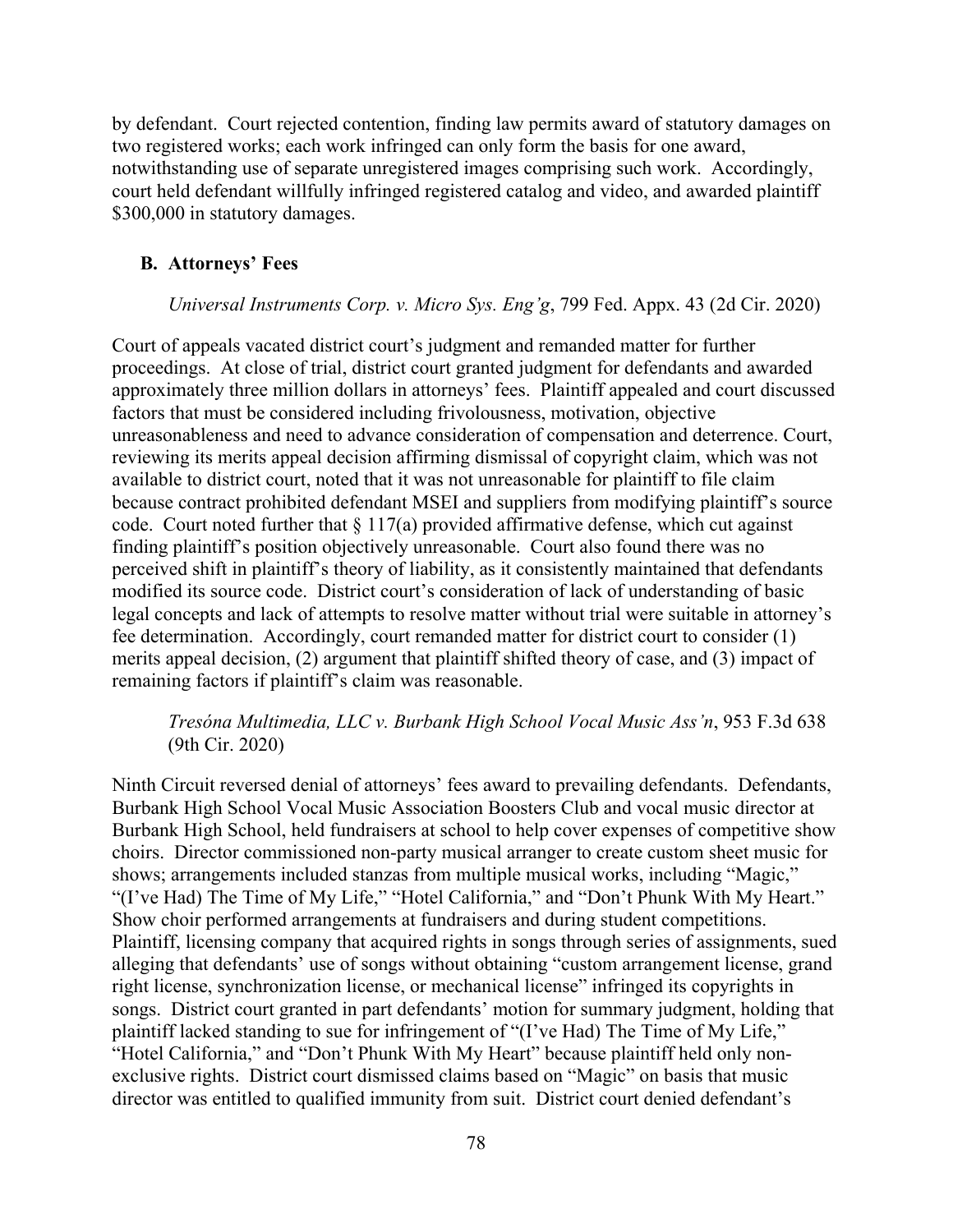motion for fees on basis that defendants had achieved only minimal success on merits, and award of fees would not serve purposes of Act. Ninth Circuit affirmed dismissal of claims with respect to "(I've Had) The Time of My Life," "Hotel California," and "Don't Phunk With My Heart" for lack of standing, and affirmed summary judgment with respect to "Magic" on fair use grounds. District court declined to award fees to defendants because it granted summary judgment based on procedural issues of standing and qualified immunity, and so found that defendant's status as prevailing parties did not weigh heavily in favor of fees award. Ninth Circuit, reversing, relied instead on defendants' fair use defense, which "goes to the heart of the copyright dispute in this case." Defendants prevailed "across the board" in district court, and won ruling on fair use defense on appeal. Plaintiff's arguments, including its arguments against fair use, were objectively unreasonable; defendants' use fell plainly within enumerated fair use purposes of "teaching" and "nonprofit education," and portions of song taken were used in highly transformative work. Moreover, "[c]ourts have a legitimate interest in deterring the type of litigation conduct in which Tresóna engaged, and in compensating those who have been harmed by such conduct." Award of fees thus served purposes of compensation and deterrence. District court's denial of fees, accordingly, was abuse of discretion. Ninth Circuit awarded defendants fees, and remanded to district court for calculation of award.

### *Doc's Dream, LLC v. Dolores Press, Inc.*, No. 18-56073, 2020 U.S. App. LEXIS 15329 (9th Cir. May 13, 2020)

Ninth Circuit vacated district court's denial of defendant's claim for attorneys' fees. In underlying action, concerning video-recorded sermons of late religious leader Dr. Eugene Scott, plaintiff sought declaratory judgment of abandonment of works. District court granted summary judgment in favor of defendant, and defendant sought recovery of attorneys' fees. District court held that attorneys' fees were not available under § 505, reasoning that action for declaratory judgement of abandonment is "judicially-created doctrine based in principles of equity," and thus does not "arise under the Copyright Act." In issue of first impression, Ninth Circuit considered whether underlying action seeking declaratory relief sufficiently invoked Copyright Act to allow for attorneys' fees under § 505. Ninth Circuit broadly held that any action that turns on existence of valid copyright and whether that copyright has been infringed sufficiently invokes Copyright Act as to allow for discretionary award of attorneys' fees, and explicitly extended holding to claims of copyright abandonment, even when asserted in claim for declaratory relief. Court remanded for consideration of whether award of fees was appropriate.

#### *Greg Young Publ'g, Inc. v. Zazzle, Inc.*, 785 F. App'x 417 (9th Cir. 2019)

Ninth Circuit affirmed district court's refusal to award attorneys' fees to prevailing plaintiff that established defendant's willful infringement. Plaintiff, licensing agent for visual artists including Kerne Erickson, sued defendant online marketplace for infringing copyrights in 35 Erickson works, seeking \$2.1 million in damages. Defendant allowed user to upload images and select them to appear on various consumer products that are offered for sale to public and, when ordered, produced and delivered to customer by defendant after royalty payment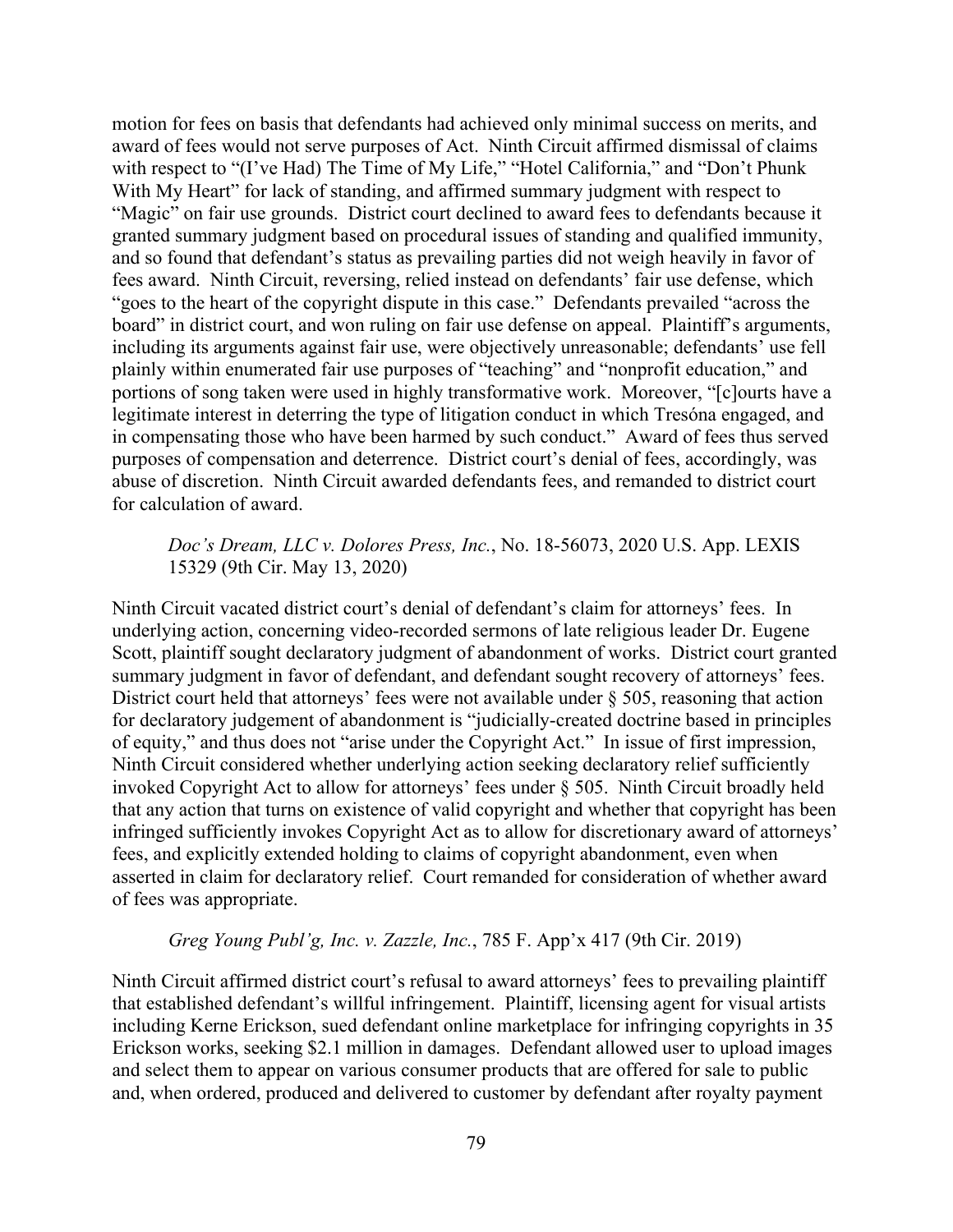to uploading user. Jury found that, during relevant period, defendant never deviated from or improved its copyright infringement oversight system, despite repeated notice of system's inefficiency, and otherwise failed to adequately guard against infringement. Consequently, jury found defendant's infringement was willful as to at least five works, and awarded plaintiff \$460,800 in damages. On defendant's post-trial motion, district court reversed jury holding on willfulness and reduced damages award to \$351,000. District court denied plaintiff's post-judgment motion for attorneys' fees, though plaintiff was prevailing party and apparently lacked improper motivation in bringing suit, holding that attorneys' fees award not justified due to: plaintiff's low recovery compared to its sought damages; objective reasonableness of defendant's legal arguments; and failure of such award to act as deterrent because defendant raised novel legal arguments. On appeal, Ninth Circuit found that district court had not abused its discretion in declining to award fees, pointing to plaintiff's low recovery at trial as well as defendant's partial victory as to plaintiff's DMCA claim on summary judgment. However, Ninth Circuit expressly allowed plaintiff seek reconsideration of attorneys' fees motion in light of reinstated willfulness finding.

### *Philpot v. LM Communs. II of S.C., Inc.*, No. 18-6207, 2019 U.S. App. LEXIS 27091 (6th Cir. Sept. 9, 2019)

Sixth Circuit reversed district court's denial of plaintiff's motion for attorneys' fees. Plaintiff was professional concert photographer who took photo of Willie Nelson during concert in 2009. In 2011, plaintiff, on Wikipedia's invitation, posted photo on Willie Nelson Wikipedia page, and offered royalty-free license of work as long as user complied with Creative Commons Attribution 2.0 Generic License, which included attribution to plaintiff. Defendant was media company comprised of 12 radio stations in three states. In 2014, concert promoter paid one of stations to promote Willie Nelson and Alison Krauss concert, and, around this time, someone at station posted announcement of concert on its website and included plaintiff's work without proper attribution or reference to license. District court granted summary judgment to plaintiff on liability and later held bench trial on damages. District court determined infringement was not willful and found \$3,500 award sufficient. However, district court found that plaintiff was not "clear prevailing party" under  $\S$  505. and denied plaintiff's motion for fees and costs. Sixth Circuit reversed, finding plaintiff to be prevailing party because he prevailed on infringement claim. Court remanded to district court for application of *Fogerty* factors to plaintiff's claim for attorneys' fees.

### *Rock v. Enfants Riches Deprimes, LLC*, No. 17-2618, 2020 U.S. Dist. LEXIS 15081 (S.D.N.Y. Jan. 29, 2020)

Plaintiff musician, represented by attorney Richard Liebowitz, alleged that defendants used plaintiff's photograph on articles of clothing without license. Defendants disputed plaintiff's ownership. Plaintiff produced no evidence that photograph was registered or that proper application was made and refused by Register. Photograph did appear in book "Mick Rock Exposed," but book's registration excluded previously published works, and photograph at issue had been published numerous times before book's publication. District court therefore granted defendants' motion for summary judgment. Defendants sought over \$160,000 in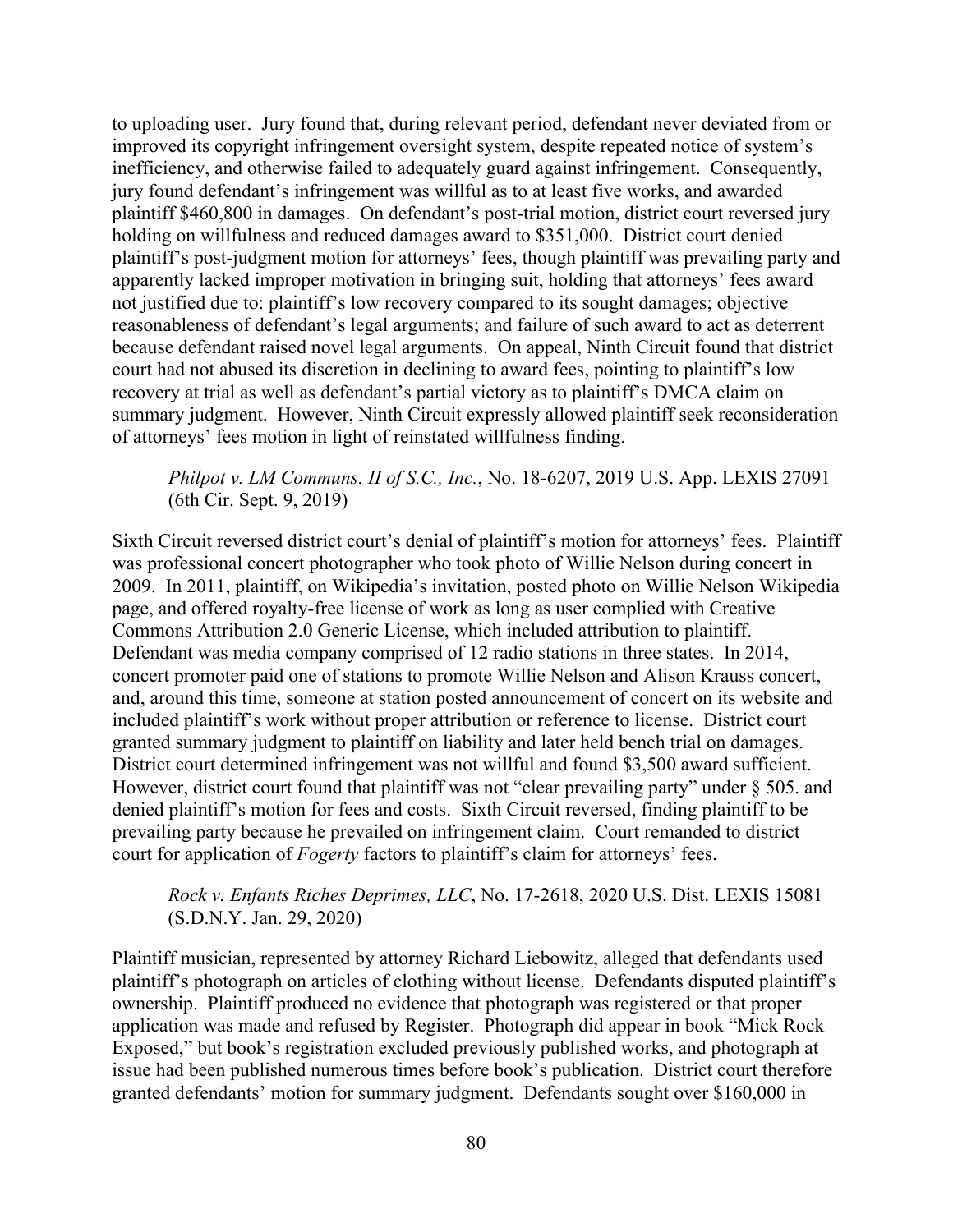attorneys' fees as prevailing party, but plaintiff argued prevailing party argument was not viable because district court had dismissed plaintiff's claim without prejudice. District court observed that "touchstone of the prevailing party relationship must be the material alteration of the legal relationship of the parties" and that here, dismissal without prejudice materially altered parties' relationship because plaintiff could not bring copyright claim unless and until photograph is registered. District court found that plaintiff advanced objectively unreasonable and frivolous arguments and made disposition of lawsuit more difficult for court, which ultimately granted defendants \$100,000 in attorneys' fees, part of which was imposed as sanction upon attorney Liebowitz.

*Ennio Moricone Music, Inc. v. Bixio Music Grp. Ltd.*, No. 16-8475, 2019 U.S. Dist. LEXIS 216781 (S.D.N.Y. Dec. 16, 2019)

Magistrate recommended that plaintiff's motion for attorneys' fees be denied due to absence of any factors justifying award. In 1970s and 1980s, Italian composer Ennio Morricone assigned his rights in film scores to defendant Italian publishing company in exchange for upfront payment and royalties. Plaintiff, assignee of Morricone, sought to terminate assignments to defendant. District court concluded that, under Italian law, scores were works for hire and thus excepted from termination right. On appeal, Second Circuit reversed and entered judgment for plaintiff. Plaintiff moved for attorneys' fees under § 505 as prevailing party. Magistrate noted that objective unreasonableness is most important factor in determining whether to award attorneys' fees and, based on finding that defendant's defense was objectively reasonable and lacked neither basis nor merit, recommended that attorneys' fees not be awarded.

*Broad. Music Inc. v. Buffalo Wing Joint & Pub, LLC,* No. 18-1257, 2019 U.S. Dist. LEXIS 217626 (W.D.N.Y. Dec. 18, 2019)

Plaintiffs, performing rights organization and owners of licensing rights in 14 million copyrighted musical compositions, asserted four claims of willful infringement against owner and operator of restaurant and bar, Buffalo Wing Joint & Pub, alleging that Buffalo Wing Joint & Pub publicly performed BMI-licensed music without authorization. Defendants failed to file responsive pleading to plaintiffs' complaint and court entered default. Plaintiffs subsequently filed motion for default judgment and defendants again failed to respond. Court concluded that plaintiffs were entitled to default judgment because (a) defendants' default was willful, given their failure to appear and to respond to complaint and motion for default judgment; (b) plaintiffs' allegations supported claims of copyright infringement, given that plaintiffs established that they were copyright owners of compositions at issue and defendants performed compositions without permission; and (c) plaintiffs would be prejudiced in absence of default judgment because they expended time and money in prosecuting case and defendants' infringing conduct is likely ongoing. Court awarded plaintiffs \$20,000 in statutory damages. Plaintiffs also sought attorneys' fees and costs in amount of \$7,000 pursuant to flat-fee arrangement. However, plaintiffs' attorneys failed to submit "any information regarding time spent on matter," despite fact that such information must be produced even where attorneys have flat-fee arrangement, and instead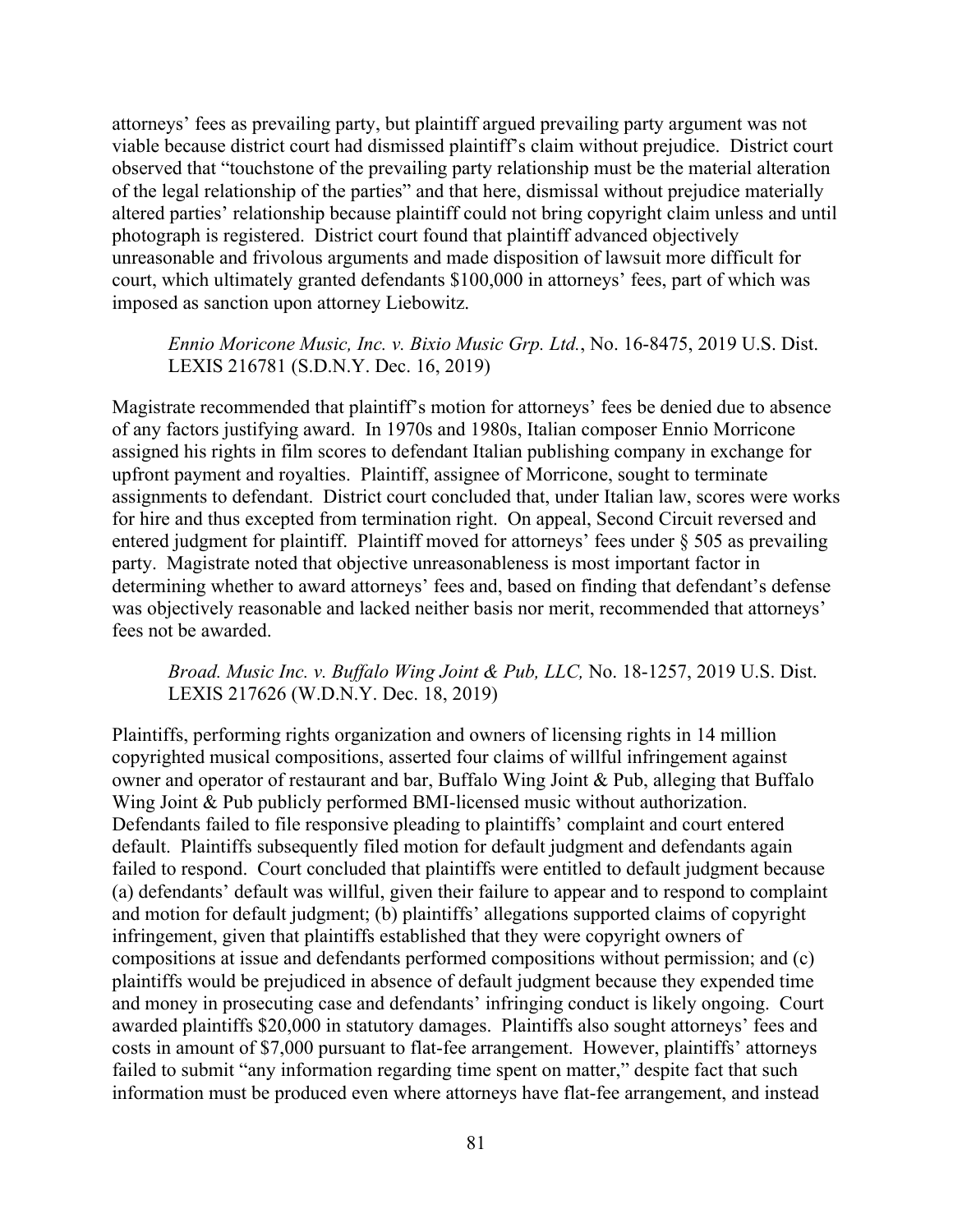only informed court of their standard hourly rates. Court therefore held that requested award was unreasonable, and denied plaintiffs' request for fees.

## *Mantel v. Smash.com Inc.*, No. 19-6113, 2019 U.S. Dist. LEXIS 179894 (W.D.N.Y. 2019)

District court granted plaintiff's motion for default judgment in suit for infringement of plaintiff's photograph, and awarded statutory damages, attorneys' fees, and costs to plaintiff, though significantly lower than requested by plaintiff. Plaintiff photographer adequately alleged that defendant online publisher, without authorization, copied plaintiff's registered photograph, removed gutter credit added by plaintiff's licensee, and published photograph on defendant's website. Although plaintiff established willful infringement, court granted only \$2,500 in damages (rather than requested \$30,000) based on plaintiff's failure to present evidence of lost revenue or other damages. Court also awarded reasonable attorneys' fees to plaintiff but not full amount requested, citing exaggeration of plaintiff's attorney, Richard Liebowitz, of both hourly rate and hours worked, especially given simplicity of issues, Liebowitz's limited experience and identity with other cases filed by Liebowitz in same week (with court noting complaint's erroneous references to defendants in other cases).

*Narrative Ark Entm't LLC v. Archie Comic Publ'ns, Inc.*, No. 16-6109, 2019 U.S. Dist. LEXIS 178249 (S.D.N.Y. Oct. 15, 2019)

District court denied plaintiff's and defendant's motions for attorneys' fees stemming from dispute based on registered works appearing in Archie comic books series. Archie paid thirdparty defendant Scott Fulop to create disputed works. Parties disagreed as to whether such works were created as works for hire. Accordingly, Archie, acting as purported owner, subsequently transferred its rights to disputed works to nonparty Sega of America. Fulop, also acting as purported owner, transferred rights to Narrative. District court ultimately dismissed Narrative's infringement claim as time-barred, and Archie's infringement counterclaim based on lack of standing. Court noted that attorneys' fees are available to prevailing party; non-exhaustive factors to be considered include frivolousness, motivation, objective unreasonableness and need to advance considerations of compensation and deterrence. Although court found Archie to be prevailing party, court exercised its discretion pursuant to § 505 and denied fees to both parties. Court found that Narrative's claims were not frivolous or objectively unreasonable, as they involved complex copyright infringement versus ownership issue. Court also did not discern improper motivation by Narrative. Court viewed Archie's claim less favorably because Archie transferred its rights to Sega, and any belief that Archie possessed standing to bring claim was objectively unreasonable.

*GC2 Inc. v. Int'l Game Tech.*, 391 F. Supp. 3d 828 (N.D. Ill. 2019)

District court denied defendants' post-trial motion for partial judgment as matter of law, new trial, remittitur, and/or alteration of verdict, subsequent to jury verdict in favor of plaintiff on DMCA and copyright infringement claims. Plaintiff licensed artwork to defendant for use in slot machine games, with express reservation of rights for use of artwork by plaintiff in internet games. Defendant's parent corporation (another defendant) then produced online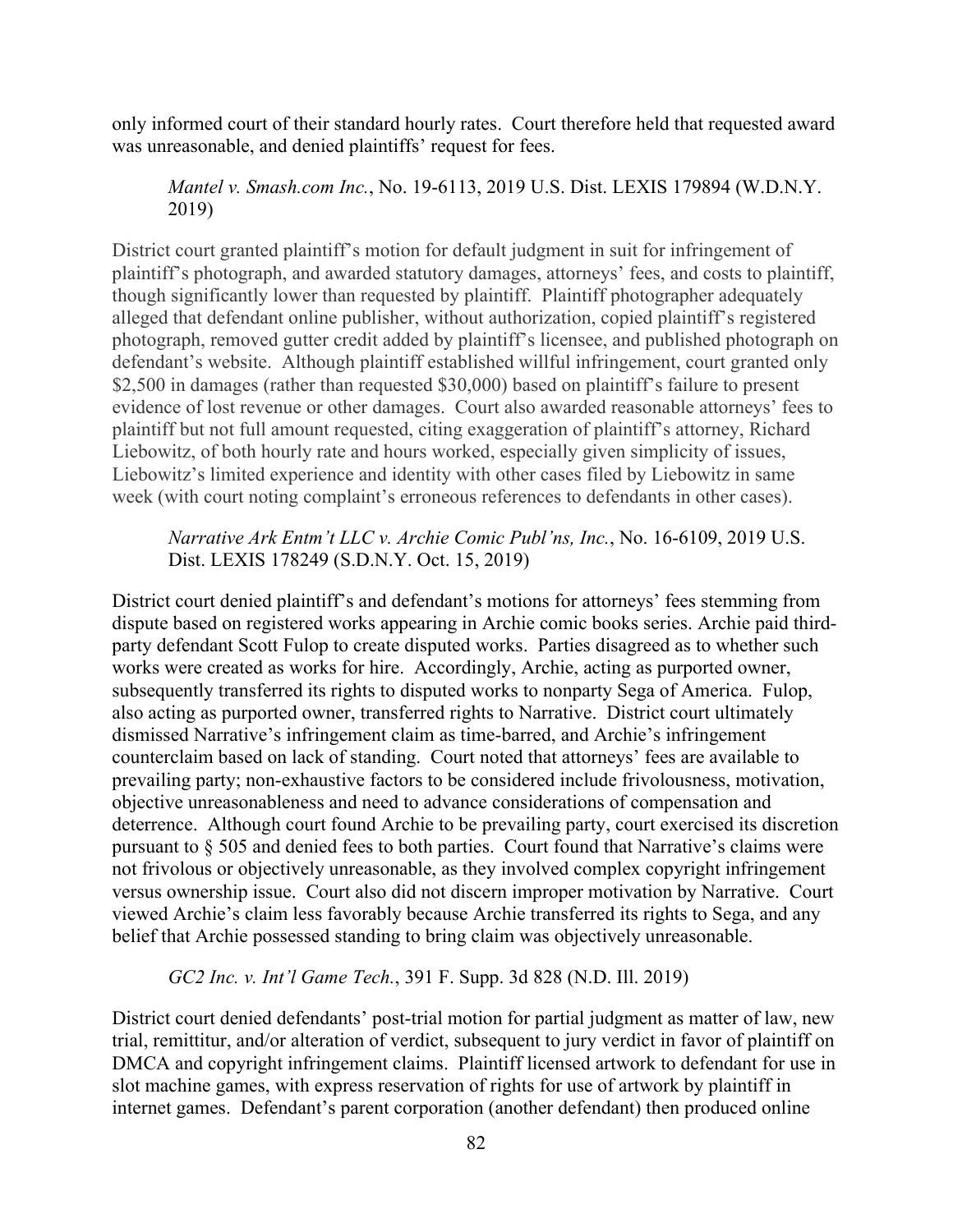games containing plaintiff's artwork and licensed such games to third parties, including for digital download, but defendants removed copyright management information from plaintiff's artwork. Plaintiff sought attorneys' fees on copyright claims. District court denied fees, noting that plaintiff failed to adequately address *Fogerty* factors. Defendants also sought fees claiming to be prevailing party due to succeeding on prior motion to dismiss for lack of personal jurisdiction with respect to international affiliate and partial success on motion for summary judgment. District court held that although defendants were prevailing parties with respect to limited arguments involving personal jurisdiction, but *Fogerty* factors did not support finding of attorneys' fees for defendants, because little evidence existed that plaintiff's claims were frivolous or made in bad faith.

#### *FameFlynet, Inc. v. Jasmine Enters.*, No. 17-4749, 2019 U.S. Dist. LEXIS 133357 (N.D. Ill. Aug. 8, 2019)

District court granted but significantly reduced plaintiff's request for attorneys' fees. Plaintiff owned copyrights in photos of Nicky Hilton and James Rothschild's wedding. Defendant, employee of wedding dress retailer, posted three of plaintiff's photos on retailer's blog without plaintiff's permission. Plaintiff sued for infringement and demanded \$16,000 to settle case; defendant offered \$15,000. Plaintiff rejected settlement offer and litigated case for over two years before finally stipulating to \$5,000 in statutory damages. Defendant moved to strike plaintiff's subsequent motion for \$225,000 in attorneys' fees, alleging that plaintiff's motion was predicated on inadmissible settlement communications, *inter alia*. District court held that settlement discussions were admissible for determining attorneys' fees, as proof of litigation conduct, and focused on *Fogerty* factors in determining fee award: frivolousness, motivation, objective unreasonableness, and need to advance considerations of compensation and deterrence. Applying factors to case, district court found that defendant's defense was not frivolous and not in bad faith or objectively unreasonable. In addition, substantial fees would not advance considerations of compensation and deterrence; to the contrary, awarding plaintiff's requested fees would incentivize parties to reject reasonable settlement offers in hopes of cashing in on substantial attorneys' fees later on. District court further noted that most important considerations under Seventh Circuit law were strength of prevailing party's case and amount of relief obtained. Defendant was not aware that posting of image would infringe copyright, and plaintiff ultimately accepted significantly less money than defendant's initial settlement offer. District court thus awarded \$10,500 in fees and costs, noting amount was slightly higher than expenses incurred by plaintiff as of date of rejection of initial settlement offer.

#### *Geophysical Serv. v. TGS-Nopec Geophysical Co.*, No. 14-1368, 2020 U.S. Dist. LEXIS 27865 (S.D. Tex. Feb. 19, 2020)

District court granted defendant's motion for attorneys' fees stemming from lawsuit alleging infringing use of plaintiff's seismic data. Plaintiff brought claims of direct and contributory infringement and unlawful removal of copyright management information based on defendant's purchasing seismic data that plaintiff licensed to Canadian government. Defendant successfully defeated claims and moved for attorney's fees. Court found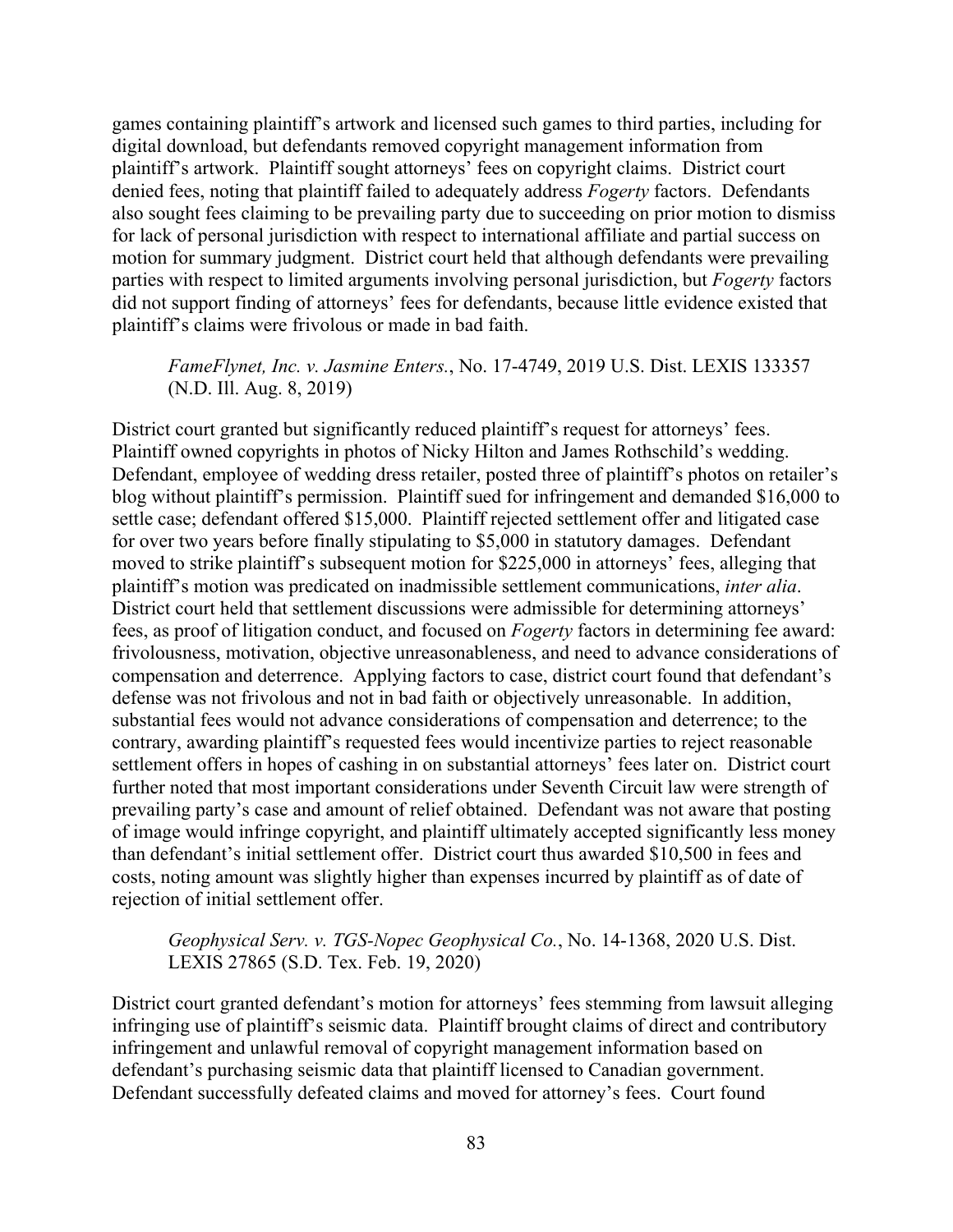plaintiff's claims were objectively unreasonable, as plaintiff had clearly granted Canadian government license to copy and distribute its seismic data. Court further found need to compensate defendant to encourage future defendants to assert meritorious defenses and deter future plaintiffs from asserting objectively unreasonable claims. Thus, goals of compensation and deterrence favored defendant. Although there was no evidence of bad faith by plaintiff, court found remaining factors weighed in favor of awarding fees to defendant.

*Philpot v. Emmis Operating Co.*, No. 18-817, 2019 U.S. Dist. LEXIS 112440 (W.D. Tex. July 8, 2019)

After defendant failed to timely file answer, plaintiff moved for default judgment. Defendant then filed answer before motion for default judgment was ripe and filed motion to deem filed answer as timely. Court granted defendant's motion and denied plaintiff's motion for default judgment. Plaintiff moved for attorneys' fees. Court concluded that plaintiff's counsel was overly zealous in seeking entry of default, and overly combative in opposing motion to set aside default; and given further plaintiff's "questionable litigation history" in federal courts, proper exercise of discretion was to reject request for fees.

*Moi v. Chihuly Studio, Inc.*, No. 17-853, 2019 U.S. Dist. LEXIS 197837 (W.D. Wash. Nov. 14, 2019)

Former studio assistant plaintiff sued Dale Chihuly and his eponymous studio, accusing defendants of selling bogus Chihuly art and defrauding defendants' customers, and alleging that plaintiff had authored works at issue. Plaintiff demanded \$21 million, threatened to disclose personal and private information regarding Chihuly, and hinted that settlement was only path to prevent publicity that would cause harm to Chihuly's personal and business interests. Defendants attempted to prevent plaintiff from using defendants' privileged and confidential materials in course of litigation, and, when that failed, requested that documents be sealed or stricken. After court dismissed plaintiff's copyright claims on summary judgment, defendants sought attorneys' fees. Court found that plaintiff's copyright claim was frivolous and objectively unreasonable, and that there was need to deter other Chihuly assistants from filing fatally flawed copyright claims against Chihuly. Plaintiff did not challenge reasonableness of defense counsel's hourly rates. Instead, plaintiff argued that defendants caused unreasonable delay by not filing motion to dismiss shortly after commencement of lawsuit. Due to plaintiff's initial assertions that he possessed witnesses, videotape, and documents that would prove authorship, district court found that defendants did not unreasonably delay matter, and granted defendants full amount of attorneys' fees requested, \$1,621,817.48.

*Adventure Creative Grp., Inc. v. CVSL, Inc.*, No. 16-2532, 2019 U.S. Dist. LEXIS 155545 (D. Minn. Sept. 12, 2019)

District court granted plaintiff's motion for attorneys' fees. Infringement action resulted from defendant's unauthorized use of marketing catalog and video, which were created pursuant to parties' design services agreement. After default judgment was entered, plaintiff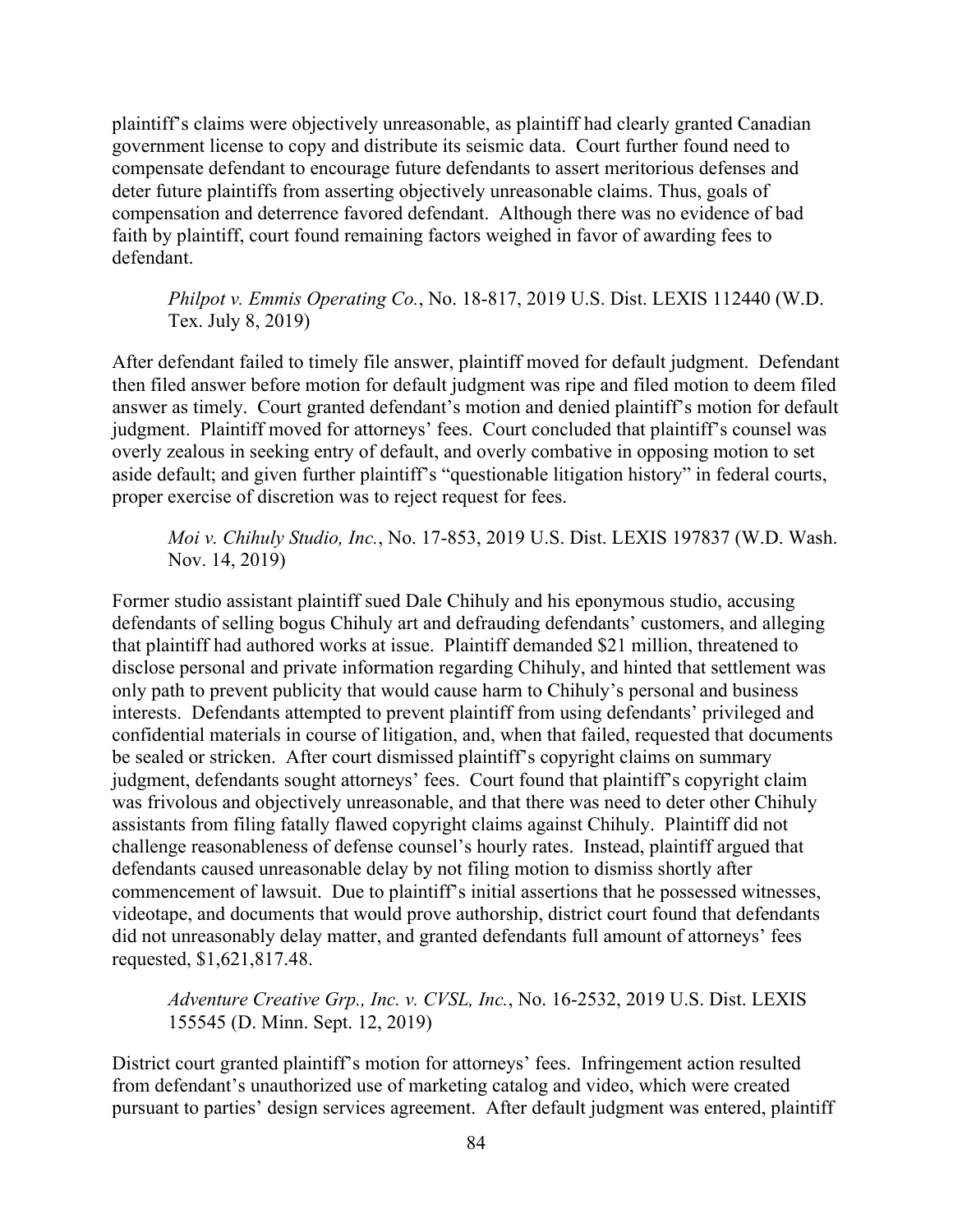moved for attorneys' fees. Factors considered in determining attorneys' fees include time and labor required, skills required to perform legal services, amount involved and result obtained. Court held plaintiff's request for \$8,369.50 was reasonable, as plaintiff only sought fees incurred in connection with motion of default judgment, and not overall action. Additionally, legal and factual nature of plaintiff's claims and default judgment motion required greater time relative to other similar motions; submissions were thorough and required evidentiary hearing. Lastly, court held hourly fee claimed by plaintiff's counsel was reasonable in light of counsel's experience.

## *Int'l Inst. Of Mgmt. v. Org. for Econ. Cooperation & Dev.,* No. 18-1748, 2019 U.S. Dist. LEXIS 186907 (D. Nev. Oct. 29, 2019)

Court granted defendants' joint motion for attorneys' fees. Plaintiff, Nevada think tank that published economics papers, brought suit against defendants, intergovernmental organization for economic research and policy and professor of economics, for infringing plaintiff's "work on using non-GDP factors to measure the well-being of countries." Court granted defendants' motion to dismiss action without prejudice for lack of personal jurisdiction over defendants. As to defendants' motion for fees, court first rejected plaintiff's argument that defendants could not recover fees because they did not receive judgment on merits, finding instead that defendants satisfied "prevailing party" requirement. Court further held that award of fees was appropriate because (a) suit was "legally objectively unreasonable," given that plaintiff's attempt to establish personal jurisdiction had "slim to no chance of success"; (b) defendants obtained "at least a modicum" of success in having action dismissed for lack of personal jurisdiction; and (c) award of fees in case furthered goals of Copyright Act. In determining reasonableness of fees, court applied lodestar method. Court (a) reduced both defendants' lodestar amount by 10%, finding that defendants' "total hours billed constitute[d] an unreasonable amount of time defending this litigation" because "both defendants' summaries of work performance state the hours of each individual in a single, large increment of time"; and (b) held that defendants' counsels' hourly rates ranging from \$650-\$840 were unreasonable, given that hourly rate of \$400 was reasonable in Las Vegas market. Court rejected plaintiff's arguments that lodestar amount should be adjusted, finding "no reason to depart from either of these presumptively reasonable awards."

# *Craft Smith, LLC v. EC Design, LLC*, No. 16-1235, 2019 U.S. Dist. LEXIS 171380 (D. Utah Oct. 1, 2019)

Court denied defendant's motion for attorneys' fees. Defendant sold planner book intended to compete with plaintiff's planner, with similar layout and design. Although plaintiff had registered copyright for its planner design, court ultimately held that asserted compilation was not protectable expression. But because plaintiff owned copyright in asserted design, court held litigation was "not frivolous or unreasonable," and found that award of attorneys' fees under Copyright Act would not serve purpose of compensation or deterrence.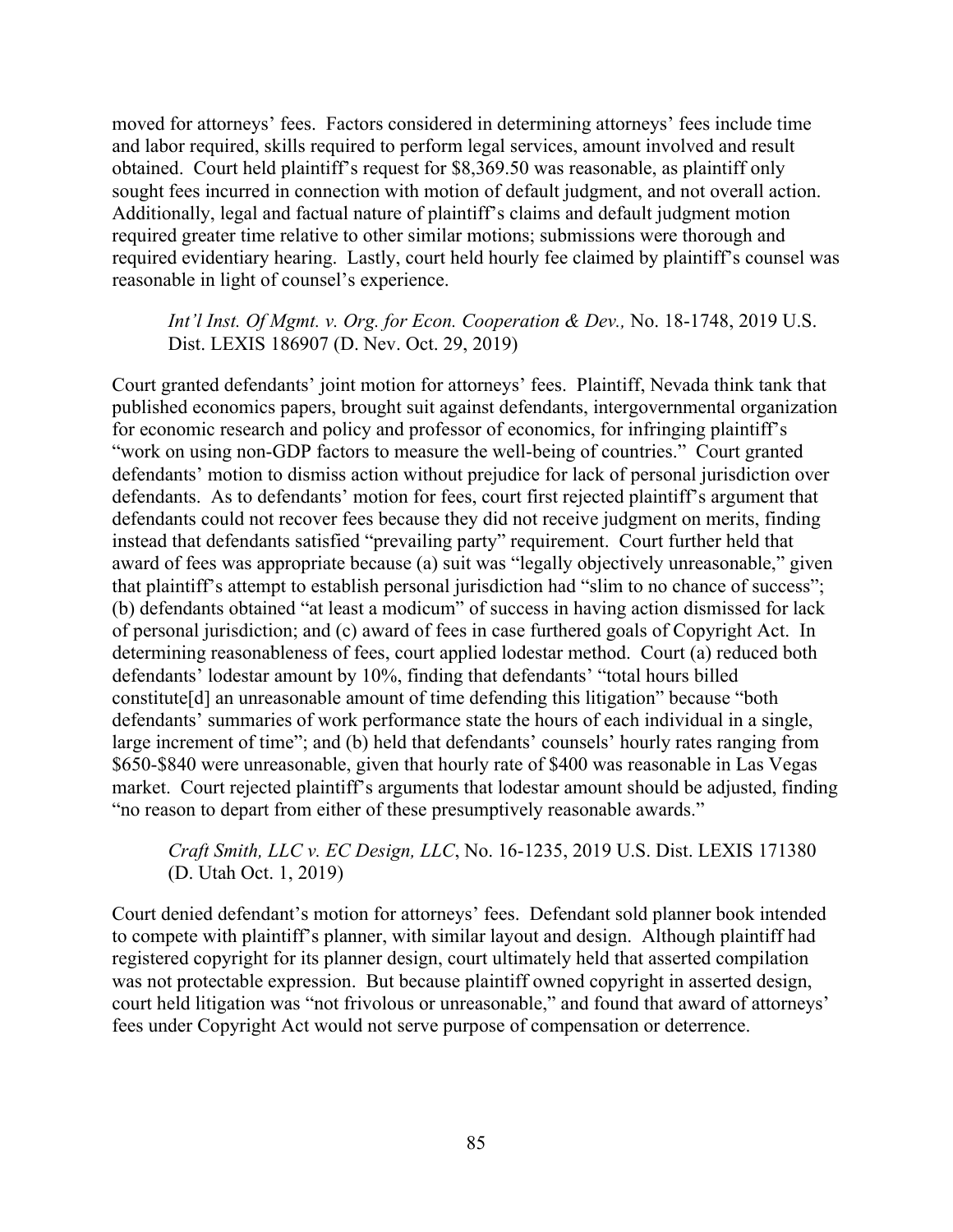#### **C. Injunction/Impoundment**

*Broad. Music Inc. v. Buffalo Wing Joint & Pub, LLC,* No. 18-1257, 2019 U.S. Dist. LEXIS 217626 (W.D.N.Y. Dec. 18, 2019)

Plaintiffs, performing rights organization and owners of licensing rights in 14 million copyrighted musical compositions, asserted four claims of willful infringement against owner and operator of restaurant and bar, Buffalo Wing Joint & Pub, alleging that Buffalo Wing Joint & Pub publicly performed BMI-licensed music without authorization. Defendants failed to file responsive pleading to plaintiffs' complaint and court entered default. Plaintiffs subsequently filed motion for default judgment and defendants again failed to respond. Court concluded that plaintiffs were entitled to default judgment because (a) defendants' default was willful, given their failure to appear and to respond to complaint and motion for default judgment; (b) plaintiff's allegations supported claims of copyright infringement, given that plaintiffs established that they were copyright owners of compositions at issue and defendants performed compositions without permission; and (c) plaintiffs would be prejudiced in absence of default judgment because they expended time and money in prosecuting case and defendants' infringing conduct was likely ongoing. Plaintiffs sought permanent injunction enjoining defendants from future infringement. Court determined that plaintiffs were entitled to permanent injunction because (i) monetary damages were not sufficient given that loss caused by infringement could not be measured precisely; (ii) failure to issue final injunction would be tantamount to creation of compulsory license; (iii) requiring plaintiffs to commence litigation for each future violation would be extreme hardship, "while preventing defendants from continually infringing on plaintiffs' copyrighted material is not"; and (iv) public interest would be served by "prohibiting infringing conduct in furtherance of copyright law." Based on this, court issued permanent injunction.

## *Synopsys, Inc. v. InnoGrit, Corp.,* No. 19-2082, 2019 U.S. Dist. LEXIS 107215 (N.D. Cal. June 26, 2019)

Court granted preliminary injunction in favor of plaintiff, barring defendant from accessing, using, transferring, or copying plaintiff's software in violation of DCMA. Plaintiff, electronic design automation provider, accused defendant of pirating plaintiff's software and circumventing its license key system. Plaintiff subsequently filed complaint against defendant alleging DCMA violations, and filed *ex parte* application for preliminary injunction. Court addressed in turn *Winter* factors to determine whether preliminary injunction was warranted. As to first *Winter* factor, court found that plaintiff was likely to succeed on merits of its DCMA claims alleging defendant's circumvention of access control measures and importing software to carry out circumvention; forensic evidence demonstrated that defendant imported "crack file" and obtained license key generator software to unlock and use plaintiff's software without authorization. Second *Winter* factor weighed in favor of preliminary injunction; plaintiff's loss of market share and lost profits constituted irreparable harm. Third factor, balance of equities, favored injunction, based on evidence that defendant continued to use unauthorized copies of plaintiff's software even after complaint was filed,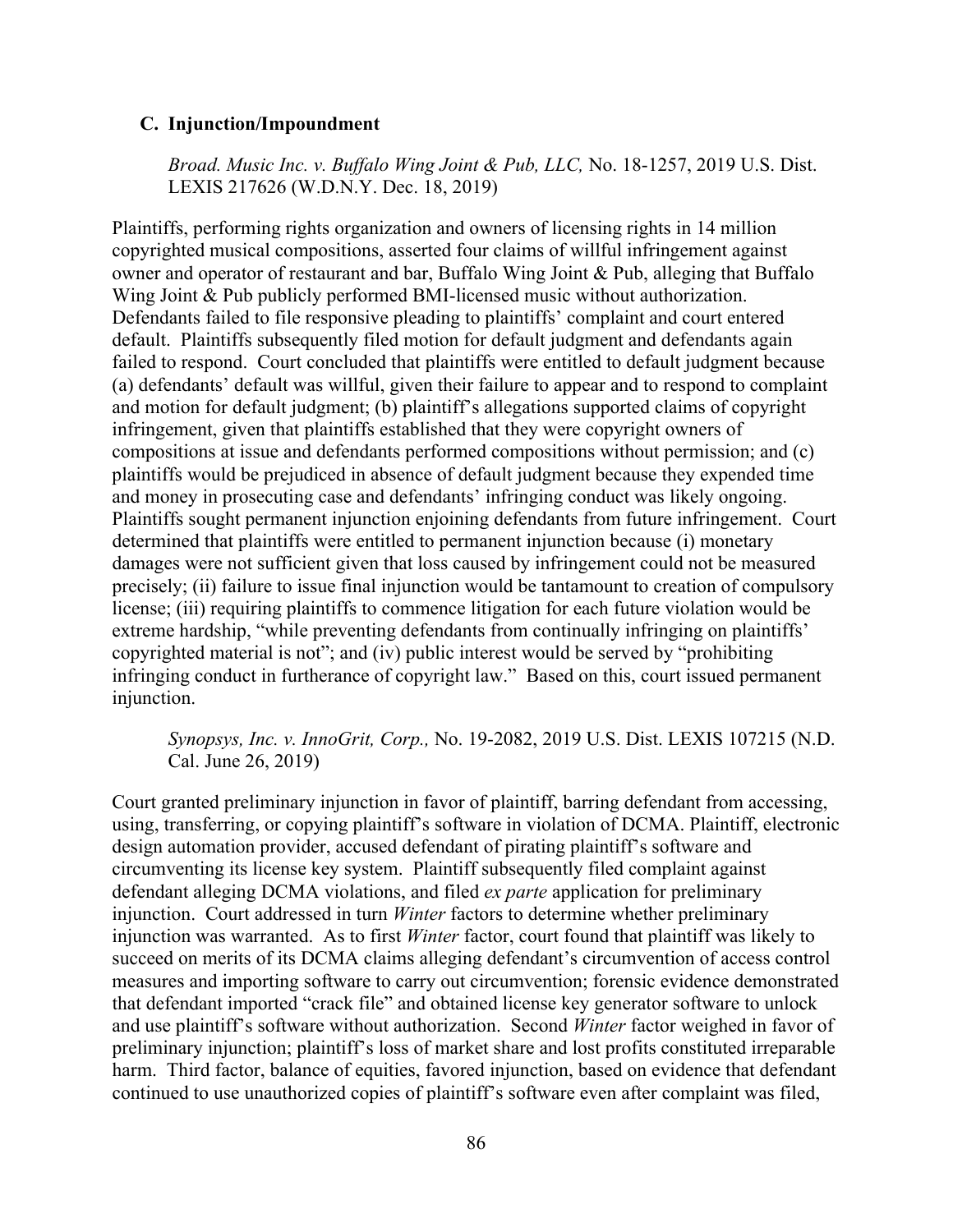and defendant's failure to identify any damage it might sustain from issuance of injunction. Court determined that final *Winter* factor, public interest, favored injunction because public has interest in preventing copyright infringement. With all four *Winter* factors weighing in favor, court granted preliminary injunction in favor of plaintiff.

# *Purple Rabbit Music v. JCJ Prods., LLC*, No. 18-520, 2019 U.S. Dist. LEXIS 211032 (M.D. Tenn. Dec. 5, 2019)

District court granted plaintiffs' application for injunctive relief following entry of default judgment, holding that plaintiffs established actual success on merits and irreparable harm. Plaintiffs, music publishers and members of ASCAP, sued defendants, operators of Frisky Frogs bar, for publicly performing plaintiffs' copyrighted compositions without ASCAP license. Between December 2016 and December 2018, ASCAP representatives made over 80 attempts (some successful) to contact defendants, and repeatedly warned defendants that publicly performing ASCAP works without authorization constituted infringement and offered ASCAP blanket license to defendants. In February 2018, ASCAP hired private investigator who reported that defendants publicly performed songs, including plaintiffs' works. In June 2018, plaintiffs commenced action. After plaintiffs moved for, and court granted, default judgment against defendants, plaintiffs moved for statutory damages and injunctive relief. Permanent injunction was warranted because plaintiffs established actual success on merits by showing ownership of valid music composition copyrights and infringement of same by defendants. Moreover, though irreparable harm presumed where *prima facie* copyright infringement claim is established, it was clear from record that defendants had no intention of following copyright law.

## *Enchant Christmas Light Maze & Mkt., Ltd. v. GlowCo, LLC*, No. 19-966, 2019 U.S. Dist. LEXIS 196660 (M.D. Tenn. Nov. 13, 2019)

District court lifted temporary restraining order and denied plaintiff's application for preliminary injunction stemming from alleged infringing use of plaintiff's Christmas light sculpture designs. Court must balance four factors when considering motion for preliminary injunction under Rule 65: (1) whether movant has strong likelihood of success on merits; (2) whether movant would suffer irreparable injury without injunction; (3) whether issuance of injunction would cause substantial harm to others; and (4) whether public interest would be served by issuance of injunction. Here plaintiff and defendants unsuccessfully attempted to work together to present at light exhibition show, Glow Nashville, which provided defendant with access to plaintiff's digital files. Defendants used those files to solicit Chinese manufacturers to fabricate sculptures. However, defendants testified that only original designs were used to manufacture disputed light sculptures for Glow Nashville. Court noted that no one can claim copyright interest in generic and traditional trappings of Christmas such as lights; plaintiff's "copyright-protected interest in the designs is, therefore, very thin." Court held similarities between respective light sculptures were inherent to Christmas subject matter. Additionally, there were substantial differences between disputed light sculptures that supported inference that defendants did not make direct copy of plaintiff's design files. There was thus no direct evidence of copying, and copying could not be inferred based on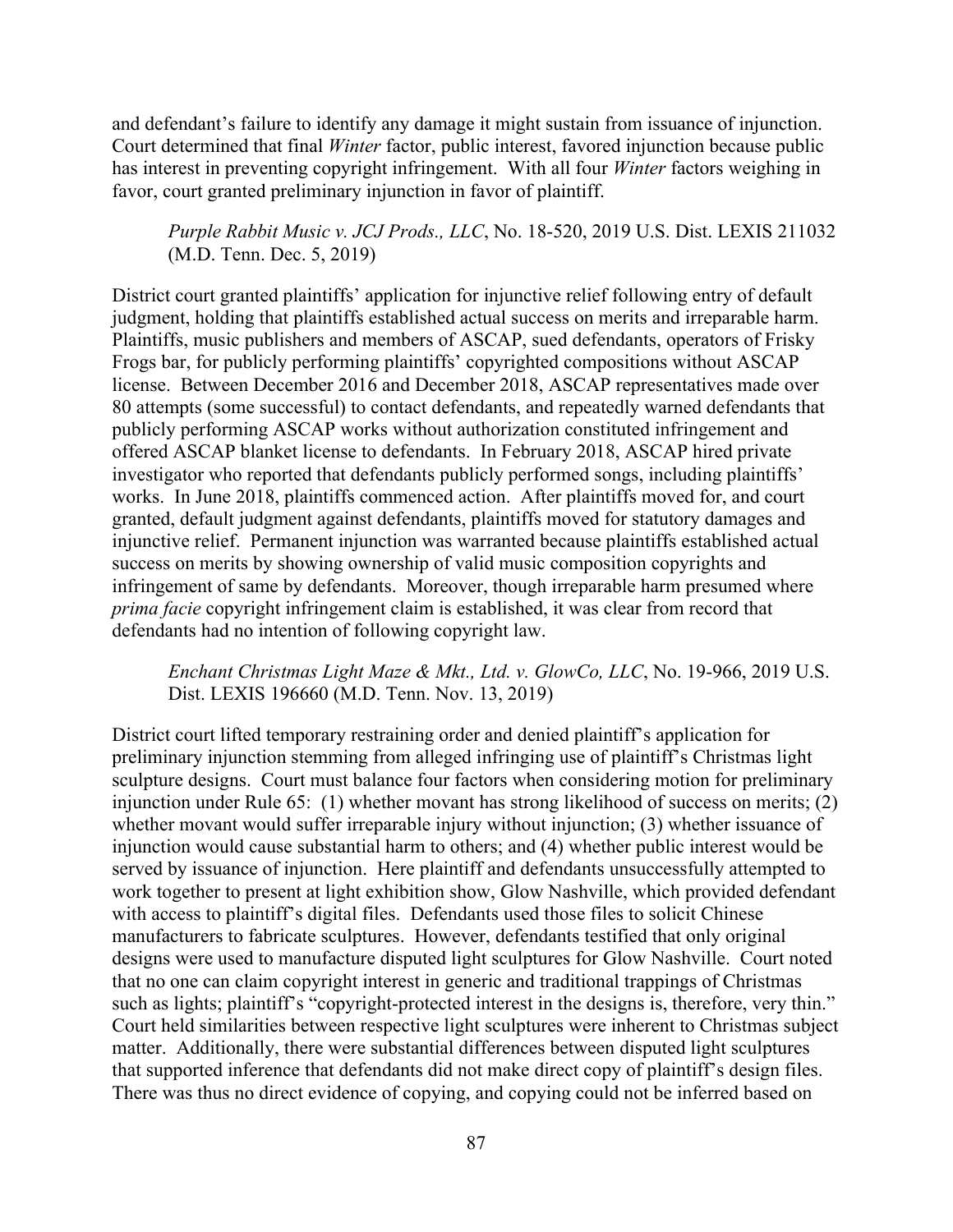overlapping features of designs. Accordingly, plaintiff failed to establish likelihood of success on merits for preliminary injunction.

#### **D. Miscellaneous**

#### *Greg Young Publ'g, Inc. v. Zazzle, Inc.*, 785 F. App'x 417 (9th Cir. 2019)

Ninth Circuit reversed district court's finding, notwithstanding jury verdict, that defendant's copyright infringement was not willful. Plaintiff, licensing agent for visual artists including Kerne Erickson, sued defendant online marketplace for infringing copyrights in 35 Erickson works. Defendant allowed user to upload images and select them to appear on various consumer products that are offered for sale to public and, when ordered, produced and delivered to customer by defendant after royalty payment to uploading user. Jury found that, during relevant period, defendant never deviated from or improved its copyright infringement oversight system, despite repeated notice of system's inefficiency. Moreover, defendant, despite receiving catalog of plaintiff's images for which it knew to take special care, never provided catalog to defendant's content management team and continued to sell infringing products. Finally, defendant relied upon user certification process it knew evinced false certifications. Consequently, jury found defendant's infringement was willful as to at least five works, and awarded plaintiff \$460,800 in damages. On defendant's post-trial motion, district court reversed jury holding on willfulness and reduced damages award to \$351,000. On plaintiff's appeal, Ninth Circuit held that reasonable jury could have found that defendant acted recklessly by knowingly relying on obviously insufficient oversight mechanisms, reversed district court's judgment that defendant's infringement was not willful as matter of law, and remanded to district court for entry of judgment consistent with jury's verdict.

# *Rock v. Enfants Riches Deprimes, LLC*, No. 17-2618, 2020 U.S. Dist. LEXIS 15081 (S.D.N.Y. Jan. 29, 2020)

Plaintiff musician, represented by attorney Richard Liebowitz, alleged that defendants used plaintiff's photograph on articles of clothing without license. Defendants disputed plaintiff's ownership. Plaintiff produced no evidence that photograph was registered or that proper application was made and refused by Register. Photograph did appear in book "Mick Rock Exposed," but book's registration excluded previously published works, and photograph at issue had been published numerous times before book's publication. District court therefore granted defendants' motion for summary judgment. Defendants moved for attorneys' fees and sanctions. District court granted approximately \$100,000 in attorneys' fees. Regarding sanctions, district court looked for clear evidence of bad faith, by determining whether offending party's actions were entirely meritless and whether party acted for improper purpose. Plaintiff's attorney Liebowitz failed to ensure that photograph at issue was registered prior to filing complaint, then later argued that book's registration had mistakenly excluded photograph and that photograph would have been rejected for registration with book, but provided no evidence supporting such claims. In addition, attorney stonewalled discovery requests. Taking all such actions into account, district court ordered plaintiff's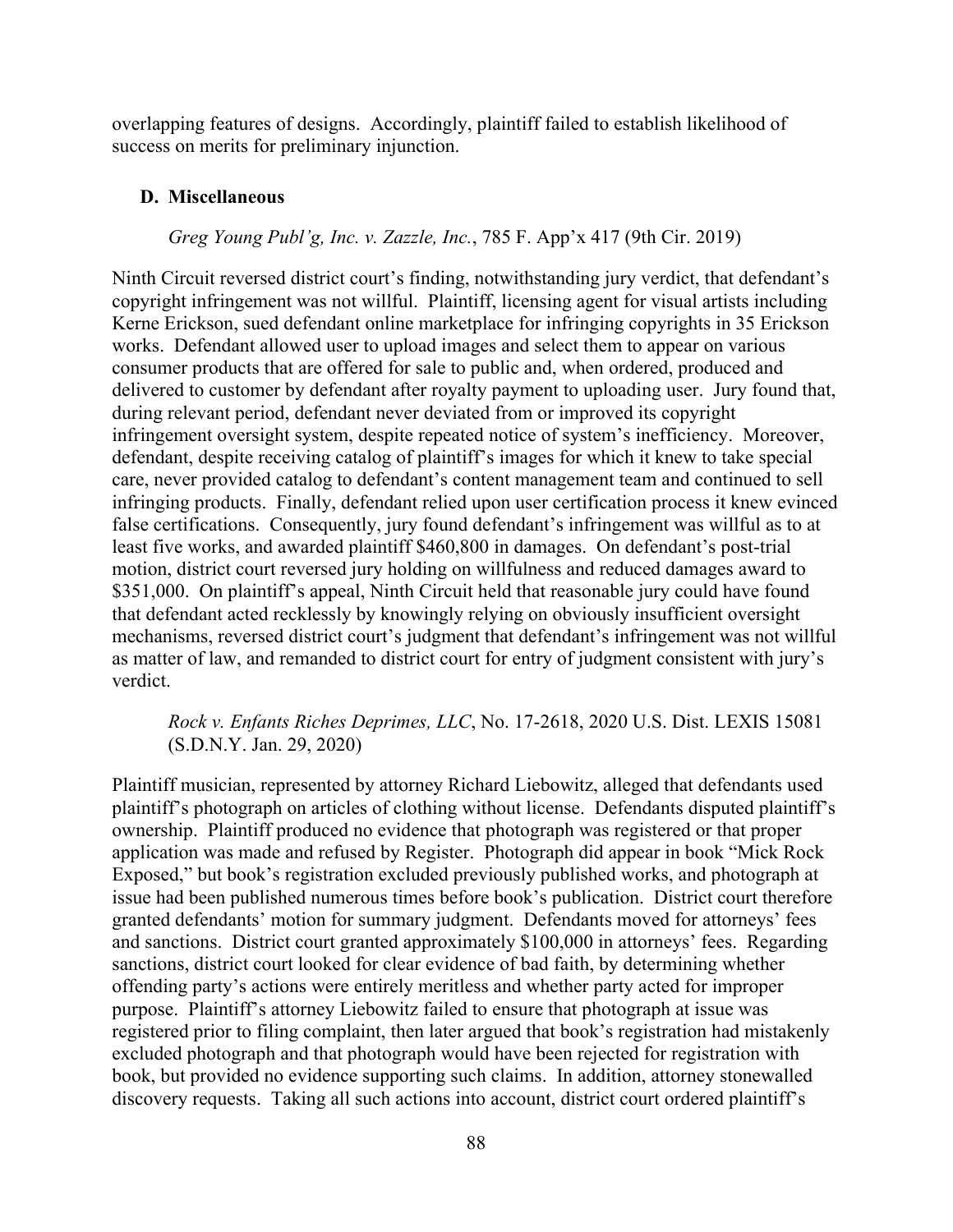attorney to pay \$10,000 in sanctions, which sum was to be subtracted from amount owed by plaintiff in attorneys' fees and costs.

*Sands v. Bauer Media Grp. USA, LLC*, No. 17-9215, 2019 U.S. Dist. LEXIS 187966 (S.D.N.Y Oct. 22, 2019)

District court ordered plaintiff to post bond or sufficient security in amount of \$50,000, noting plaintiff's and plaintiff's counsel's conduct indicated possibility that plaintiff might default on obligation to reimburse defendant's costs. Court noted that Local Civil Rule 54.2 authorizes court to order any party to file original bond for costs or additional security under conditions designated by court, and that such cost may include reasonable attorneys' fees. Factors considered in determining requirement for filing bond or security for cost include (1) financial condition and ability to pay of party at issue; (2) whether that party is non-resident or foreign corporation; (3) merits of underlying claims; (4) extent and scope of discovery; (5) legal costs expected to be incurred; and (6) compliance with past court orders. Court held that plaintiff's discovery violations impeded court's ability to assess merits of case and created need for additional discovery, which resulted in attorneys' fees of \$40,000 to \$50,000. Court further held that fifth factor weighed in favor of plaintiff as court anticipated accrual of additional attorneys' fees. Lastly, court found reason to doubt whether plaintiff would comply with future attorneys' fees order in light of plaintiff's conduct while litigating matter, which included falsely stating that no previous order was violated. Accordingly, court required plaintiff to post bond or other sufficient security.

*Mourabit v. Klein*, No. 18-8313, 2019 U.S. Dist. LEXIS 156822 (S.D.N.Y. Sept. 13, 2019)

On reconsideration motion, district court vacated prior order granting sanctions against plaintiff's counsel because his asserted claims not wholly meritless. In 2013, plaintiff makeup artist did "makeup artistry" for photoshoot by defendant photographer. Defendant, famous makeup artist, used image taken during photoshoot ("Photograph") to promote new makeup line without crediting plaintiff. In 2014, plaintiff received copyright registration for drawing depicting makeup used in photoshoot ("Drawing"). In 2018, plaintiff brought suit alleging, *inter alia*, copyright infringement and various state law claims. Defendants' counsel submitted letters claiming that Photograph could not be infringing because it was created before Drawing. Plaintiff then filed letter agreeing that copyright claim should be dismissed but on ground that "makeup artistry" not copyrightable. Defendants filed motions to dismiss and for sanctions, which court granted, holding that plaintiff's counsel's actions "completely without merit" based on court's understanding that Photograph created before Drawing. Plaintiff's counsel filed motion for reconsideration, noting that his declaration in opposition to sanctions motion stated that Drawing was created before Photograph and that 2014 creation date in registration was copyright counsel's error. Without earlier finding that plaintiff's counsel had no basis to believe that Drawing created before Photograph, his conduct was poor legal judgment but not sanctionable.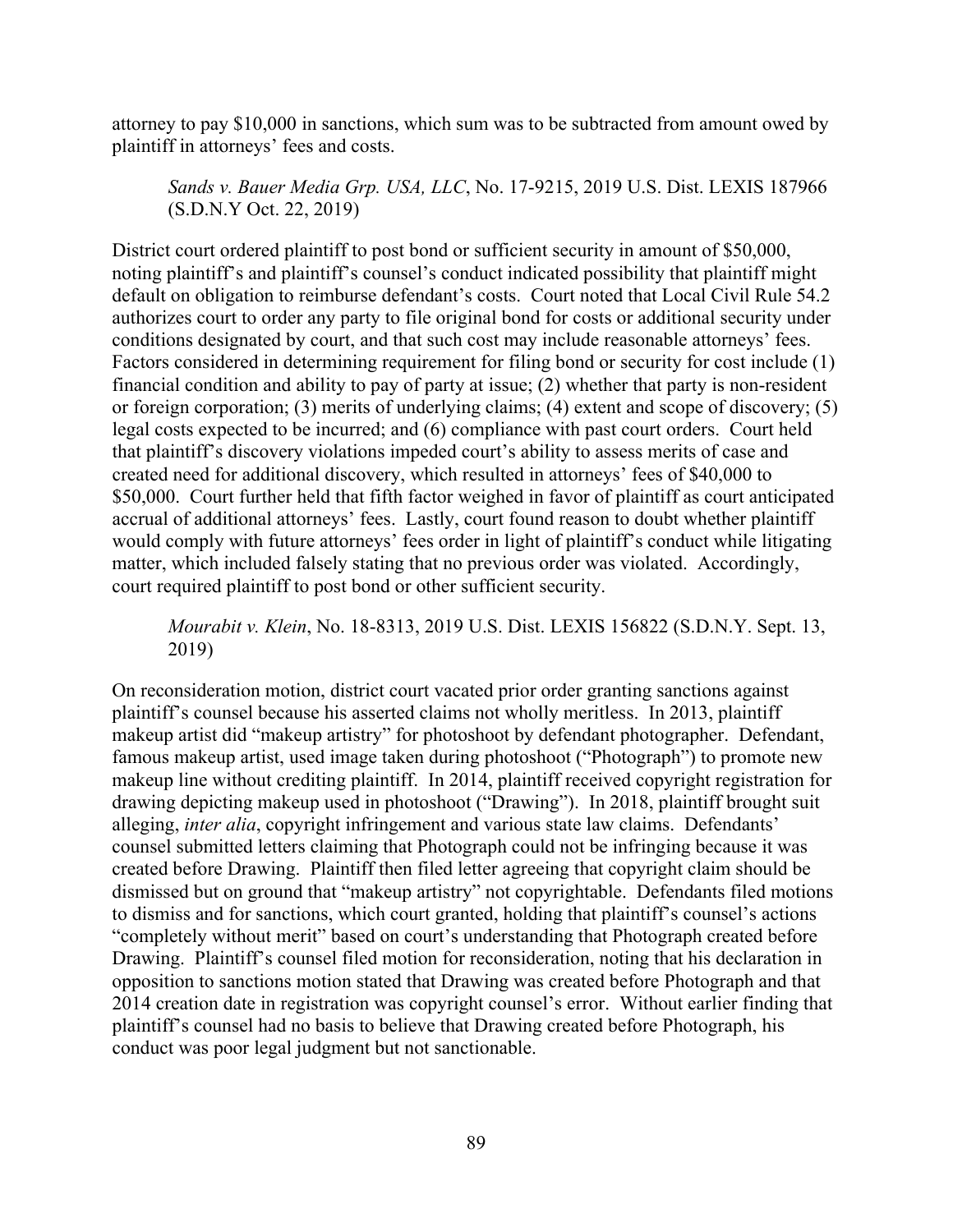*Mourabit v. Klein*, No. 18-8313, 2019 U.S. Dist. LEXIS 110988 (S.D.N.Y. July 2, 2019)

Plaintiff makeup artist brought copyright infringement and state law claims against defendants photographer and makeup artist, alleging that defendants used photographs from photo shoot that depicted plaintiff's copyrighted makeup artistry to promote defendants' new makeup collection without crediting plaintiff. Defendants filed motion to dismiss. Court dismissed state law claims of unjust enrichment, unfair competition, and misappropriation based on preemption. Defendants also moved for sanctions on basis that claims asserted against them were frivolous and brought in bad faith, and that certain factual allegations were false and lacking evidentiary support under Rule 11 and Section 1927. Court determined that plaintiff was within Rule 11's safe harbor provision and could not be sanctioned because plaintiff offered to dismiss copyright claim – which plaintiff had earlier admitted lacked merit – three months before defendants decided to file their motion for sanctions. Court rejected defendants' argument that plaintiff's email indicating that he was prepared to file notice of voluntary dismissal was insufficient because it did not offer to dismiss claim with prejudice. Court granted defendants' motion as to Section 1927 sanctions, finding that (a) plaintiff's copyright infringement claim was entirely meritless because plaintiff created copyrighted work after alleged infringing photograph was created; and (b) plaintiff's counsel acted in bad faith for improper purpose because he knew or should have known that plaintiff's suit was devoid of merit, and that "continuation of the action as pleaded was 'more than the result of poor legal judgment.'" Court thus ordered plaintiff's counsel to reimburse defendants for their reasonable attorneys' fees and expenses.

## *Rice v. NBCUniversal Media, LLC*, No. 19-447, 2019 U.S. Dist. LEXIS 114690 (S.D.N.Y. July 10, 2019)

District court imposed monetary sanctions on plaintiff's attorney for repeated failures to comply with court orders, which imposed unwarranted costs on court and defendant. Plaintiff's attorney Liebowitz filed copyright infringement suit based on defendant's allegedly unauthorized display of plaintiff's photo. On January 17, 2019, court ordered parties to conduct mediation session prior to April 18, 2019, or request relief from same by April 3, 2019 answer deadline, and to appear for initial conference on May 2, 2019. On April 1, 2019, Court-annexed Mediation Office closed mediation referral because Liebowitz failed to respond to emails. On May 1, 2019, Liebowitz filed three requests: (1) in afternoon, letter motion requesting change of May 2, 2019 conference time from 3:45pm to 10:45am, and, after 11:00pm, (2) joint stipulation of voluntary dismissal and (3) letter motion to cancel conference. Court granted motion to reschedule conference, but denied later request to cancel conference and specifically ordered Liebowitz to appear. Liebowitz failed to appear and court, while dismissing suit, ordered Liebowitz to show cause why sanctions should not be imposed. Under Federal Rule of Civil Procedure 16(f), court can impose sanctions where clear and convincing evidence exists that counsel disregarded clear and unambiguous scheduling order; if such evidence exists, court must order sanctioned party to pay expenses, including attorneys' fees, incurred due to his noncompliance. Under court's inherent power, court can impose sanctions based on bad faith conduct or willful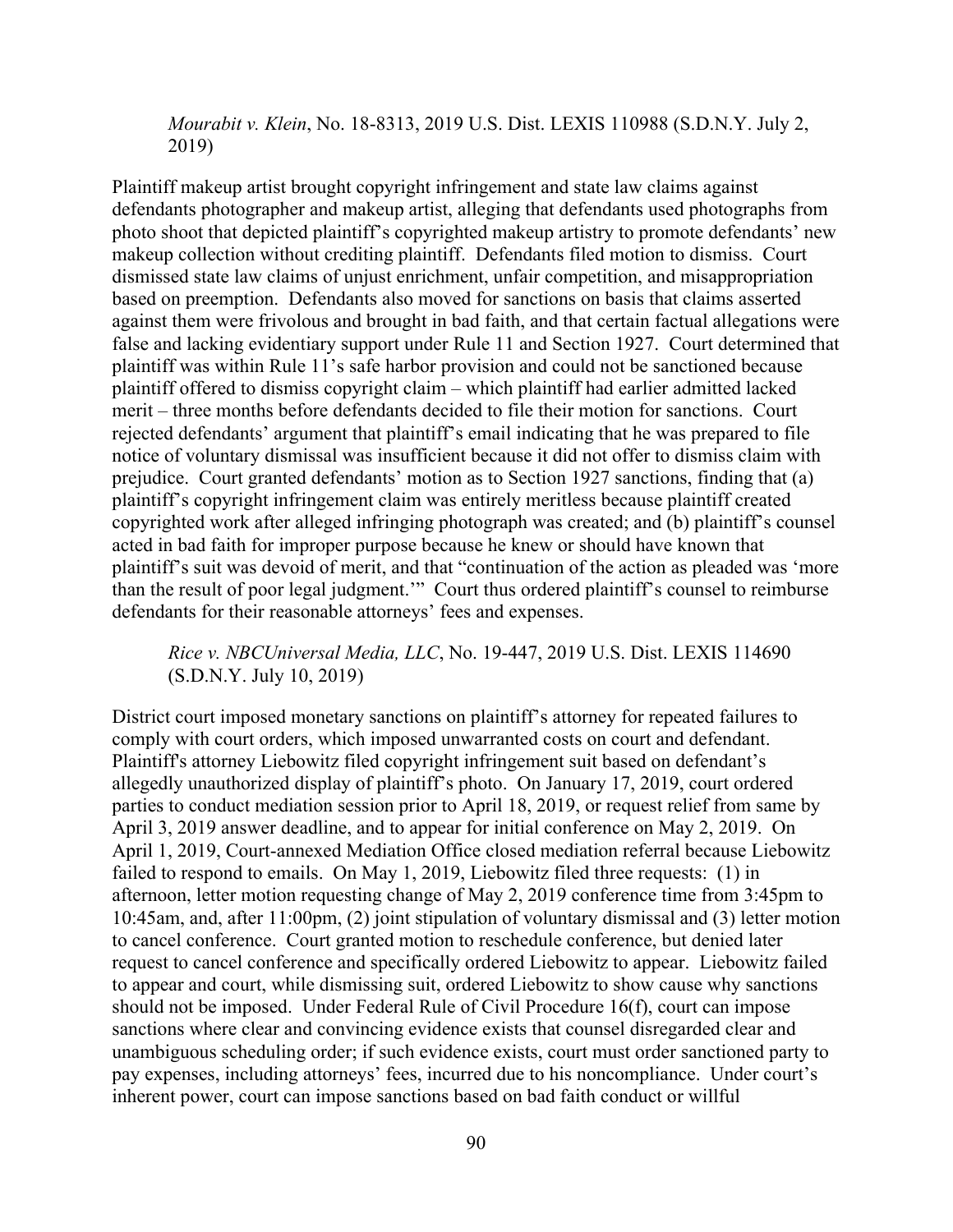disobedience of court's order and order payment of attorneys' fees, up to entire cost of litigation. Court imposed sanctions under both Rule 16(f) and inherent authority, based on Liebowitz's failure to comply with court's mediation mandate in January 17, 2019 scheduling order. Although Liebowitz blamed plaintiff's unavailability for failure to mediate, court held this did not excuse Liebowitz's failure to respond to Mediation Office or seek relief from scheduling order. Further, Liebowitz's failure to appear for May 2, 2019 in face of court's order that he do so also warranted imposition of sanctions under court's inherent power, despite Liebowitz's argument that he believed court lacked jurisdiction to conduct scheduling conference after parties had signed stipulation of dismissal. Liebowitz's disobedience of orders was willful because Liebowitz understood orders and provided no good faith explanation for failure to comply. Court imposed sanctions on Liebowitz, jointly and severally with his law firm, in amount of defendant's attorneys' fees incurred since April 18, 2019 mediation deadline, after which Liebowitz was unambiguously in violation of court's scheduling order.

#### **VIII. PREEMPTION**

*Wright v. Penguin Random House*, No. 18-6323, 2019 U.S. App. LEXIS 24896 (6th Cir. Aug. 21, 2019)

Sixth Circuit affirmed district court's dismissal of Tennessee state law tortious interference, commercial misappropriate and publicity claims as preempted. *Pro se* plaintiff alleged that *Fifty Shades of Grey* trilogy was inspired by and "pirated" from her online memoir, and that success of *Fifty Shades* caused her significant financial and physical pain. Court liberally read *pro se* plaintiff's claims to encompass (1) violation of right of publicity; (2) tortious interference with contractual relations and/or business relations; (3) commercial misappropriation; (4) copyright infringement; and (6) negligent and intentional infliction of emotional distress. Sixth Circuit affirmed that right of publicity, tortious interference and misappropriate claims were preempted because they fall within subject matter of copyright (being relating to her published memoir), and because underlying state law claims seek to protect rights equivalent to those protected by Copyright Act.

*Mourabit v. Klein*, No. 18-8313, 2019 U.S. Dist. LEXIS 110988 (S.D.N.Y. July 2, 2019)

Plaintiff makeup artist brought copyright infringement and state law claims against defendants, photographer and makeup artist, alleging that defendants used photographs from photo shoot that depicted plaintiff's copyrighted makeup artistry to promote defendants' new makeup collection, without crediting plaintiff. Defendants filed motion to dismiss. Court dismissed state law claims of unjust enrichment, unfair competition, and misappropriation based on preemption. Court held that subject matter requirement was satisfied. Plaintiff's makeup artistry was encompassed by subject matter of Copyright Act because makeup designs (a) fit within "pictorial, graphic, and sculptural works" category; and (b) were "capable of being communicated 'for a period of more than transitory duration' because they exist for more than several minutes." Court found plaintiff's unjust enrichment, unfair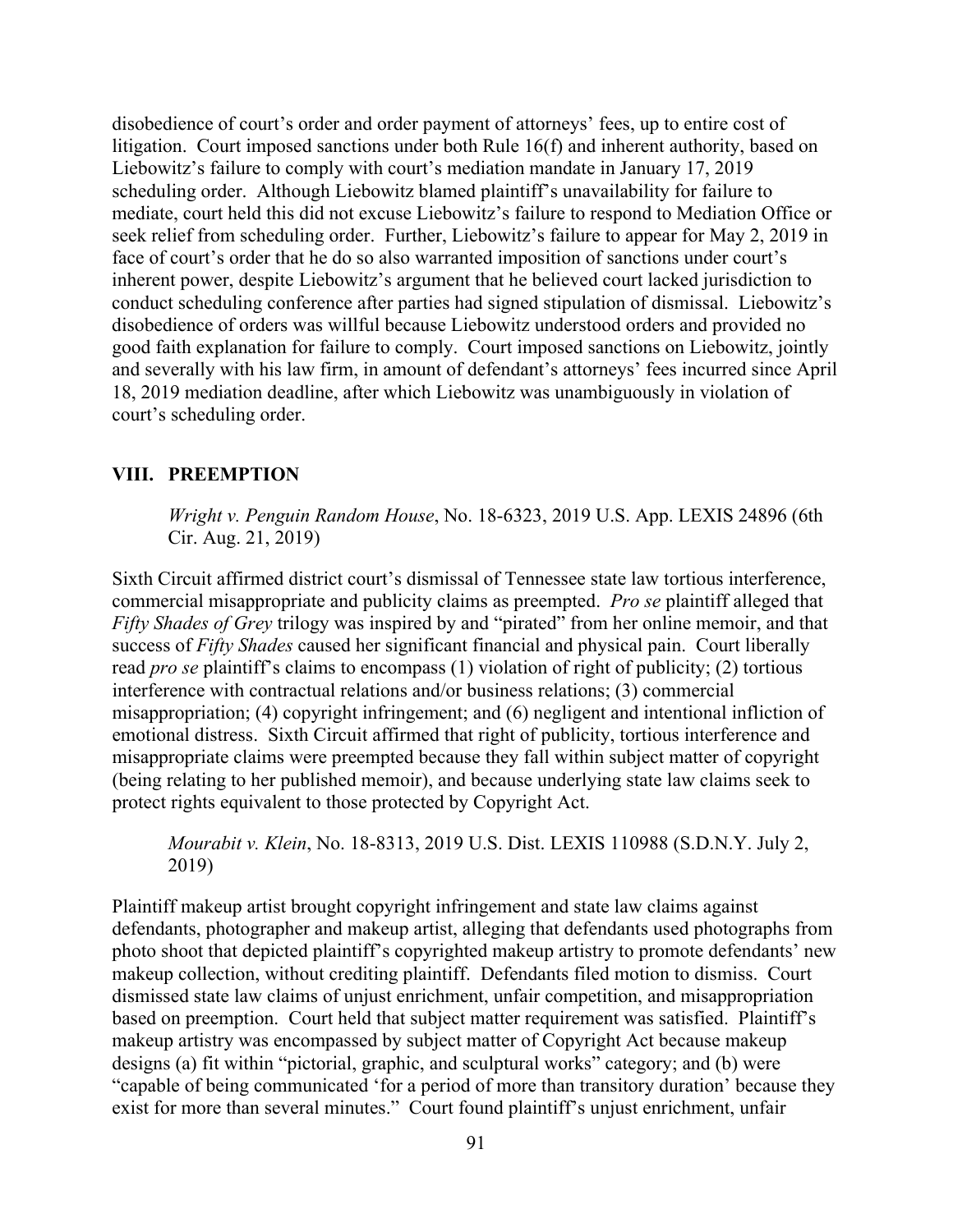competition and misappropriation claims were preempted because claims were not qualitatively different from copyright infringement claim. Court declined to exercise jurisdiction over plaintiff's New York General Business Law claim, although court determined that such claim was not preempted, because harms alleged by plaintiff did not arise from defendants' copying of plaintiff's makeup artistry.

#### *Crafty Prods. v. Michaels Cos.*, 424 F. Supp. 3d 983 (S.D. Cal. 2019)

Court granted defendants' motion to dismiss third amended complaint. Plaintiffs created craft designs and used Chinese manufacturer to create products. Plaintiffs later learned that their products were being replicated by different, unauthorized manufacturer, who shipped products to defendants. Plaintiffs brought claims for, inter alia, intentional interference with prospective economic advantage and unfair competition. On intentional interference claim, court found essence of claim to be disruption of plaintiffs' ability to manufacture, distribute, and sell products, and that harm to plaintiffs was hindrance in their ability to distribute and sell products to customers. Court found that claim did not protect right that was "qualitatively different" from rights under Act, and accordingly found claim preempted. Plaintiffs based unfair competition claim on acts constituting intentional interference. Because intentional interference claim was preempted, court also found unfair competition claim preempted. Court granted motion to dismiss with prejudice.

*Life After Hate, Inc. v. Free Radicals Projects, Inc.*, No. 18-6967, 2019 U.S Dist. 107655 (N.D. Ill. June 27, 2019)

Plaintiff, non-profit organization and anti-hate group, moved to dismiss defendant Free Radicals Project and its founder Christian Picciolini's counterclaims for copyright infringement and state law claims for unjust enrichment, conversion, interference, and deceptive trade practices, arguing that all claims failed to state claim for relief and some claims were preempted. Picciolini, former extremist, was now "well-known and internationally recognized subject-matter expert in peace advocacy" who co-founded plaintiff. During his tenure, Picciolini, using his personal resources, created copyrighted works that he allowed plaintiff to use. Following Piccolini's dispute with members of plaintiff and his subsequent disassociation, plaintiff initiated copyright infringement suit against defendant, and defendant filed counterclaims. Regarding defendant's unjust enrichment claim, court found that aspect of claim that relied on "allegation that Plaintiff concealed fact that Defendant was no longer associated with organization" survived preemption, although remainder of claim, relying on plaintiff's use of defendant's copyrights or defendant's likeness, was preempted. As to defendant's deceptive trade practices claim, court found that defendant's claims that plaintiff (a) caused "a likelihood of confusion" that defendant was affiliated with plaintiff; and (b) represented that defendant approved or sponsored plaintiff's services, were preempted. However, defendant's third basis for deceptive practices claim – that plaintiff disparaged defendant's services – was not preempted. Court found that defendant's conversion and tortious interference claims were preempted to extent that conduct relied on was plaintiff's alleged copyright infringement.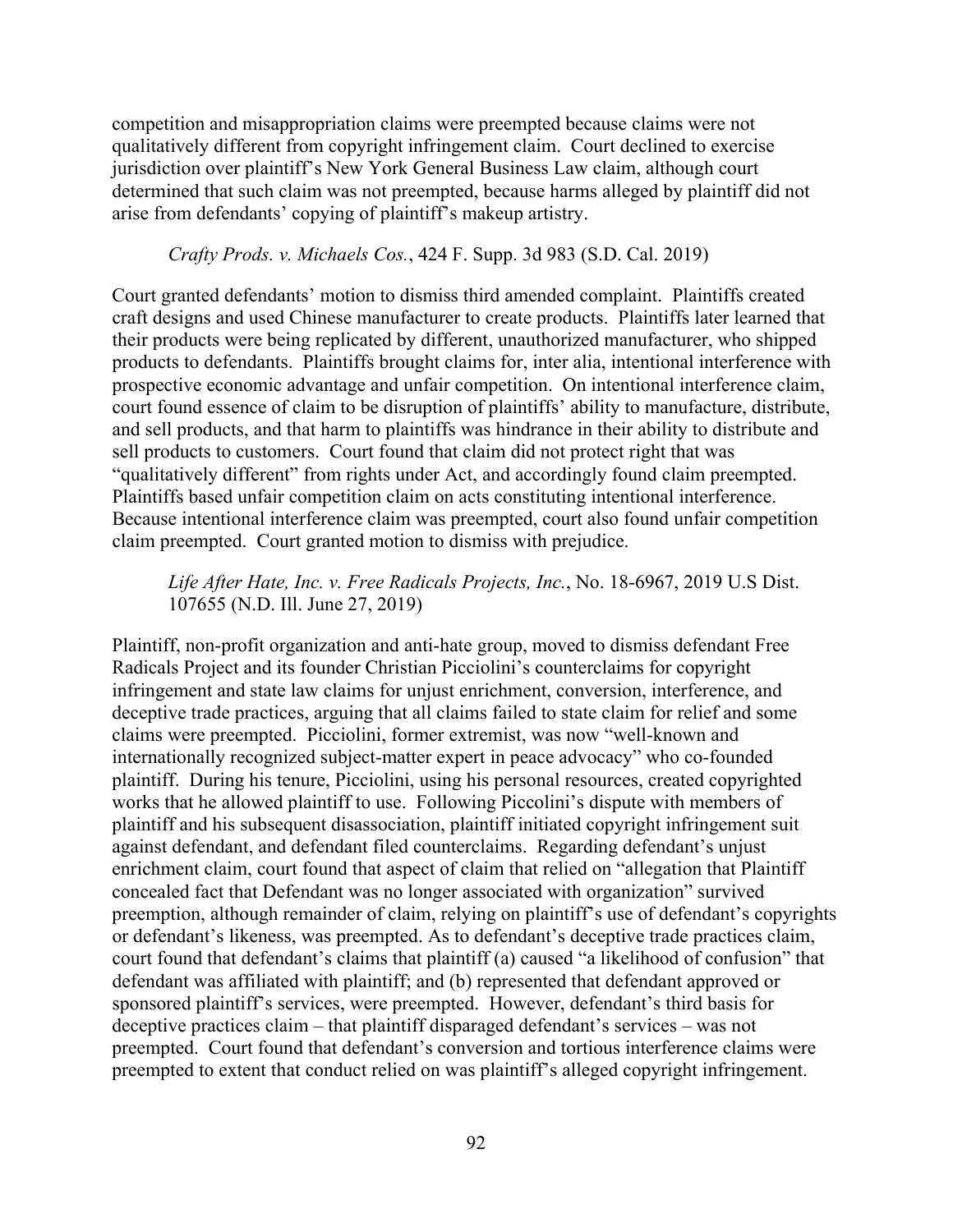*Utex Indus. v. Wiegand*, No. 18-1254, 2020 U.S. Dist. LEXIS 29791 (S.D. Tex. Feb. 21, 2020)

District court granted defendant's motion for summary judgment that plaintiff's claim of unfair competition based on misappropriation was preempted. Plaintiff alleged defendant and ex-employee Wiegand, who departed to work for plaintiff's competitor, defendant Gardner Denver, Inc., stole confidential information and files relating to plaintiff's pump packaging assemblies, thereby permitting Gardner to develop similar pump packaging assemblies. Plaintiff bought unfair competition claim based on misappropriation and misappropriation of trade secrets. Defendants argued such state-law claims were preempted. Unfair competition by misappropriation claim is preempted when alleged misappropriation is of original work fixed in tangible medium of expression. However, misappropriation of trade secrets claim is not preempted because it requires more than mere reproduction. Court found that plaintiff's misappropriation claim was preempted, as allegedly misappropriated information was contained within documents, photographs and electronic files, which are original works of authorship fixed in tangible medium.

*Siler v. Lejarza*, 415 F. Supp. 3d 687 (M.D.N.C. 2019)

Court granted in part and denied in part defendants' motion to dismiss. Plaintiffs were creators of study courses and materials to aid individuals in passing human resources certification exams. Defendants Lejarza and Penn were owners of HR Consulting and Compliance Trainings, and offered educational opportunities to help customers pass their human resources certification exams. Plaintiffs alleged that Lejarza purchased several of plaintiff's products, reproduced plaintiffs' works in defendants' workshops, and provided her credentials to third parties so they could access plaintiffs' works. Defendants moved to dismiss state law claims on basis of preemption. Court found common law infringement claim preempted because plaintiffs did not explain common law protection sought. While some aspects of breach of contract claim appeared equivalent to Act's rights, not all portions of claim appeared identical. Specifically, plaintiffs alleged that purchasers of defendants' products received notice barring them from copying or reproducing material without consent and from transferring credentials. Act allows for fair use of materials, but provisions Lejarza allegedly agreed to when purchasing plaintiffs' products provided private standard for acceptable use. However, because neither party provided contract between Lejarza and defendants, court found it lacked sufficient information to rule on preemption, therefore denied defendants' motion. Finally, court found state UDTPA claim preempted despite plaintiffs' argument that they satisfied extra element test by alleging palming off. Court found complaint instead alleged reverse palming off, which claims are preempted.

## *Big Squid, Inc. v. Domo, Inc.*, No. 19-193, 2019 U.S. Dist. LEXIS 131094 (D. Utah Aug. 5, 2019)

Plaintiff provided "professional implementation services," which defendant's software often needed. Plaintiff and defendant entered into agreement in 2015; relationship soured, and each brought claims against the other. Both parties moved to dismiss in part on preemption grounds. Court rejected defendant's argument that plaintiff's contract claim was preempted for three reasons: first, court found that "confidential information" discussed in contract may fall outside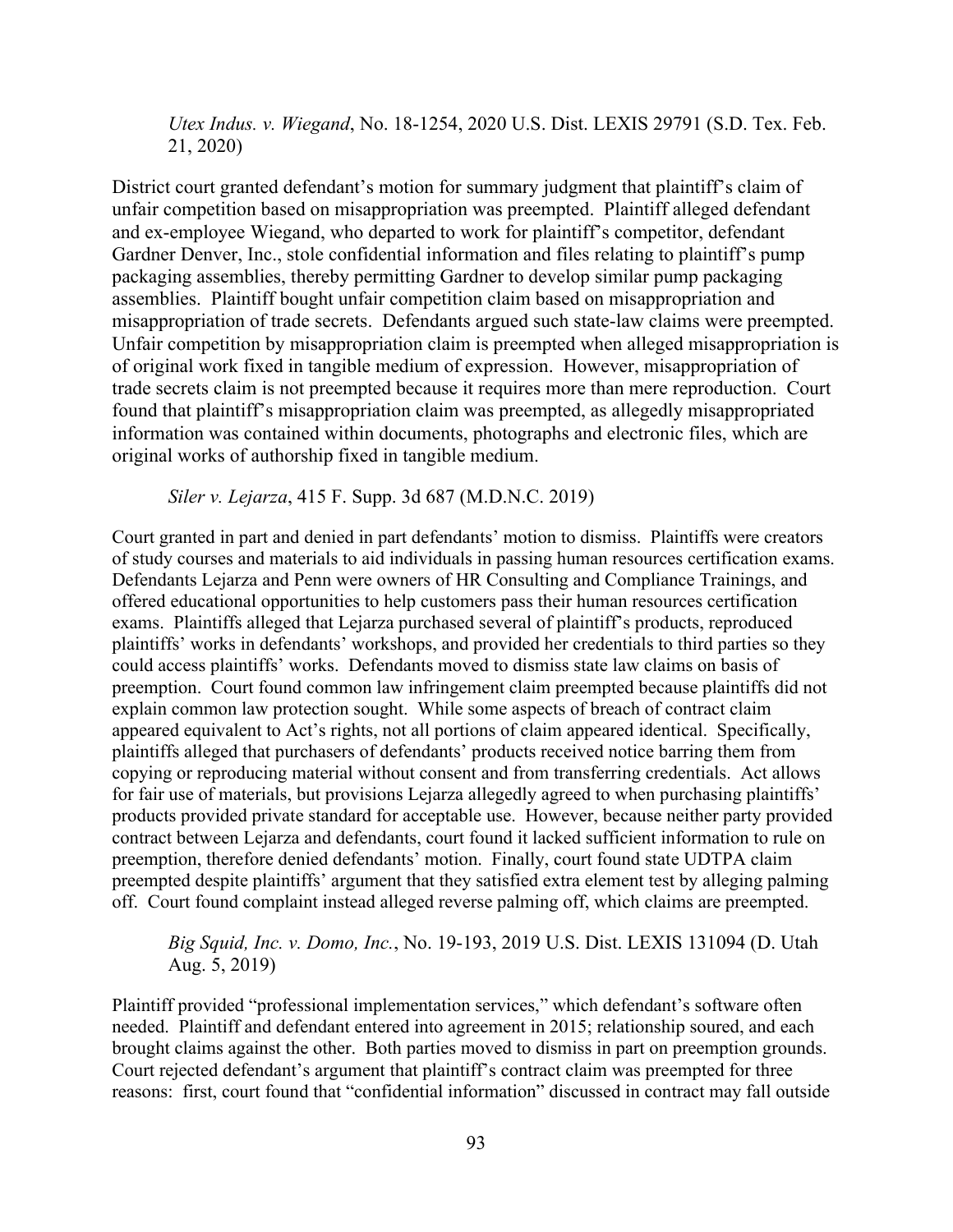of Act's scope; second, court found that plaintiff's contractual rights were not limited to exclusive rights in § 106, in that plaintiff was claiming breach of its right to compensation; and third, plaintiff's contract claim required extra element of existence of contract that dictated defendant's obligations concerning "confidential information and payment." Plaintiff also moved to dismiss defendant's conversion and tortious interference counterclaims as preempted. Court found that plaintiff did not meet burden in showing claims were preempted. Court found defendant's claims concerned different subject matter than copyright claim. Specifically, defendant alleged that plaintiff converted "Deliverables," which could include matter falling outside Act. Additionally, court found that claims concerned rights different than those under Act; defendant's conversion allegations concerned defendant's right to possession outside of § 106 rights. Defendant's tortious interference claim likewise concerned different rights, in that claim was predicated on "right to be free from unlawful interference" and proof would require different elements than copyright claim.

*FurnitureDealer.net, Inc. v. Amazon.com, Inc.*, No. 18-232, 2019 U.S. Dist. LEXIS 133524 (D. Minn. Aug. 8, 2019)

Plaintiff marketing company brought copyright infringement claim against defendants Amazon and furniture company Coaster for using text created by plaintiff in URL on Amazon's website. Coaster brought counterclaim of tortious interference against plaintiff because plaintiff's "overbroad, unsupported" copyright infringement claim allegedly interfered with business relationship between Coaster and Amazon. Court held tort claims preempted; they relied wholly on allegedly unsupported claims of copyright infringement, placing them within subject matter of Copyright Act. Allegations of fraud and other bad faith conduct by plaintiff did not place tort claims outside scope of Act, and Coaster had cause of action under Act.

### **IX. DIGITAL MILLENNIUM COPYRIGHT ACT**

*Green v. United States DOJ*, 392 F. Supp. 3d 68 (D.D.C. 2019)

Plaintiffs brought pre-enforcement challenges to DMCA's anti-trafficking and anticircumvention provisions, alleging facial and as-applied First Amendment challenges. Plaintiffs additionally allege that Librarian of Congress's failure to include relevant exemptions to anti-circumvention provision in 2015 final rule violated First Amendment and APA. Defendants moved to dismiss for lack of subject matter jurisdiction on grounds that plaintiffs lacked standing and on basis that triennial rulemaking is not subject to APA. On defendants' standing argument, court found plaintiffs plausibly alleged their proposed behavior was arguably barred by DMCA; that they had "'credible threat of prosecution" under DMCA because government had previously brought charges under § 1201 and government had not stated that it would not enforce DMCA against plaintiffs if they undertook proposed behavior; and that plaintiffs sufficiently alleged "intention to engage in a course of conduct arguably affected with a constitutional interest." Court accordingly determined that plaintiffs had standing and denied defendants' motion to dismiss plaintiffs' as-applied claims. Defendants also argued that court lacked subject matter jurisdiction to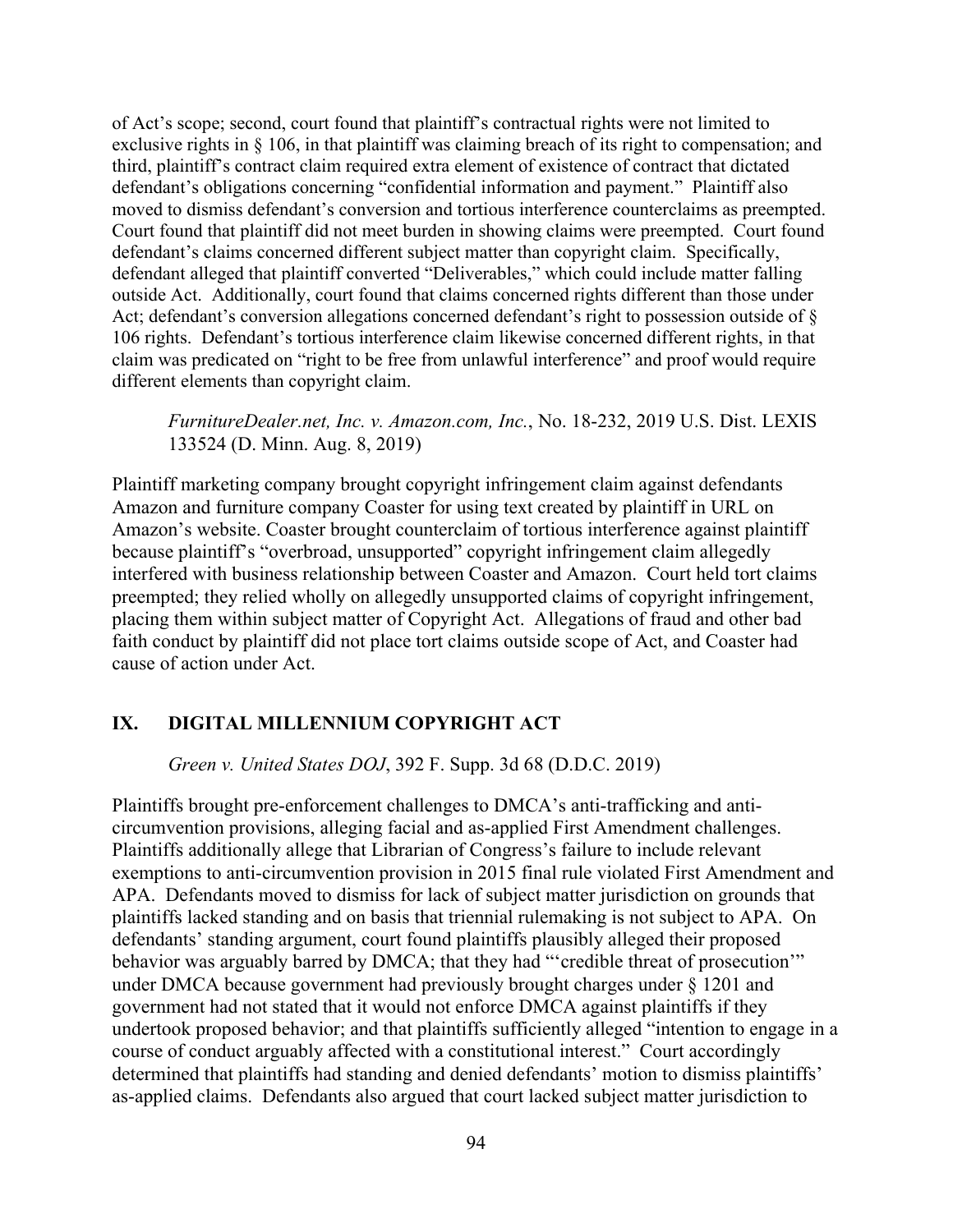hear plaintiffs' claim that Librarian of Congress, Library of Congress, Copyright Office, and Register of Copyrights violated APA. Court first found no claim against Copyright Office and Library of Congress because APA only applies to "final agency action" and Register only makes recommendation to Librarian of Congress who "consummates" exemptions. Court next found that Library and Librarian of Congress were not agencies under APA and that Congress did not expressly apply APA to DMCA, and accordingly dismissed plaintiffs' APA claims.

*Mills v. Netflix, Inc.*, No. 19-7618, 2020 U.S. Dist. LEXIS 17797 (C.D. Cal. Feb. 3, 2020)

Plaintiff sued defendants for direct, vicarious and contributory infringement, and violations of DCMA, alleging that defendants used clips of plaintiff's copyrighted video *Fyre Festival COMPLETE Disaster. VLOG of Chaos!* in defendants' documentary *FYRE: The Greatest Party that Never Happened*. Defendants moved to dismiss DMCA claims. In order to properly plead violations under DMCA § 1202(a), plaintiff must allege that defendant knowingly provided false copyright information and did so intending to induce, enable, facilitate or conceal infringement. Plaintiff failed to include "specific allegations as to how identifiable infringements 'will' be affected" by defendants, did not allege pattern of conduct demonstrating defendants knew or had reason to know their actions would cause future infringement, and failed to allege non-conclusory facts that defendants intended to induce infringement by allegedly removing or altering any CMI. Court found that plaintiff's alternative DMCA claim, based on removal of "other metadata," was overly vague and failed to identify specific infringing material. Plaintiff therefore failed to properly plead violations under DMCA, and cause of action was accordingly dismissed.

*Free Speech Sys., LLC v. Menzel*, 390 F. Supp. 3d 1162 (C.D. Cal. 2019)

Plaintiff, operator of website InfoWars, sued for declaratory judgement of non-infringement; defendant photographer raised counterclaims of direct and contributory infringement and violation of DMCA for removal of copyright management information (CMI) from photos. At pleading stage, claim for removal of CMI must plausibly allege that alleged infringer knew that removal of CMI would induce, enable, facilitate, or conceal copyright infringement. Plaintiff moved to dismiss claim, arguing that defendant did not specify which photographs contained CMI, and in what form (digital or print). Court held that pleading alleging that photographs "were altered to remove certain … copyright management information" was insufficient, and dismissed claim with leave to amend to include additional supporting facts.

*GC2 Inc. v. Int'l Game Tech.*, 391 F. Supp. 3d 828 (N.D. Ill. 2019)

District court denied defendants' post-trial motion for partial judgment as matter of law, subsequent to jury verdict in favor of plaintiff on DMCA claim. Plaintiff licensed artwork to defendant for use in slot machine games, with express reservation of rights for use of artwork by plaintiff in internet gaming. Defendant's parent corporation (another defendant) then produced online games containing plaintiff's artwork and licensed such games to third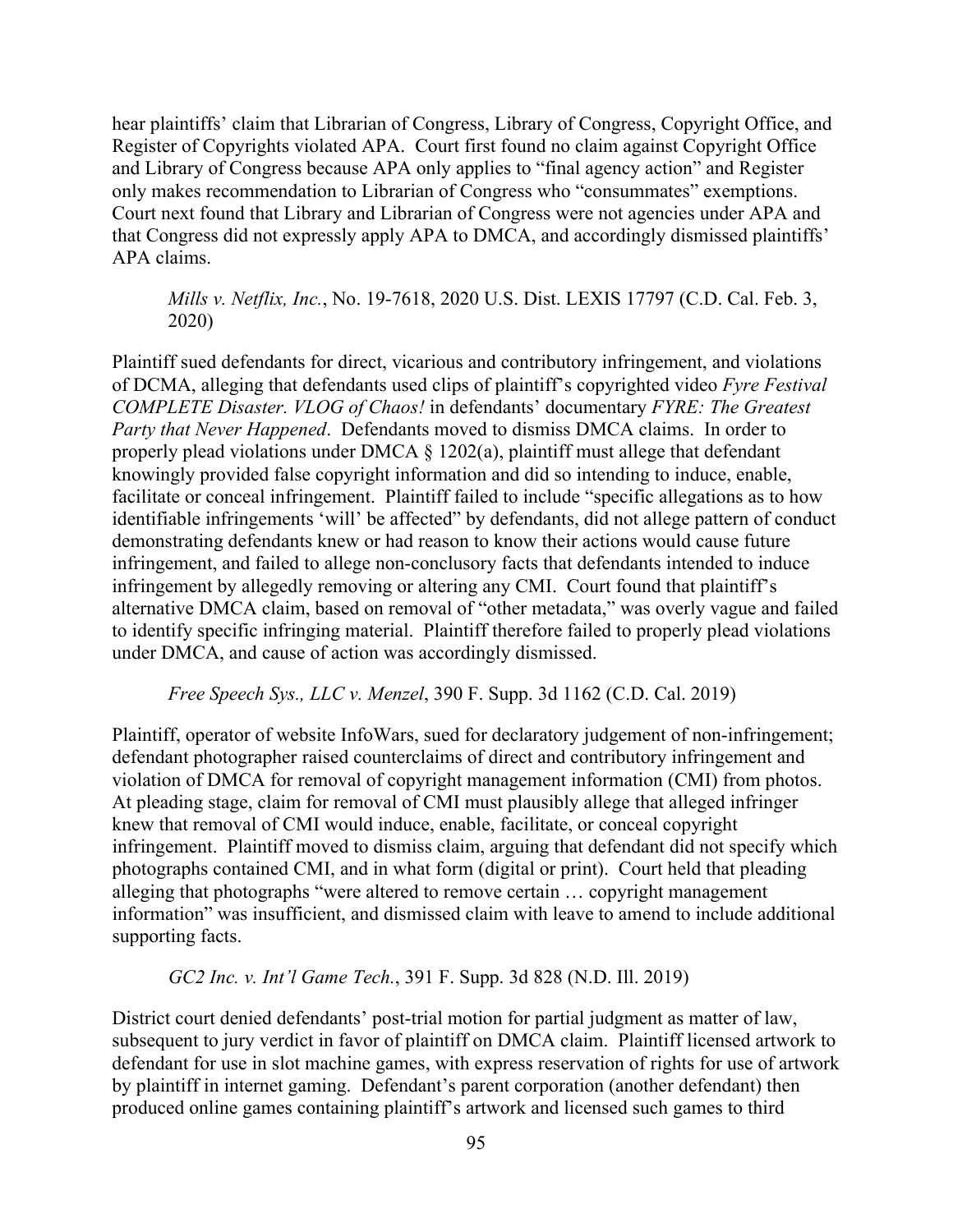parties, including for digital download, but defendants removed copyright management information from plaintiff's artwork. DMCA contains dual scienter requirement, but defendants argued lack of knowledge of providing or distributing false copyright management information and lack of intent to induce, enable, facilitate or conceal infringement. District court found that evidence was sufficient for jury to find scienter and reach verdict in favor of plaintiff, in part because license agreement expressly reserved rights to development and distribution of online games, and because of testimony that defendants were contractually obligated to provide copyright management information but did not do so. District court rejected defendants' further argument that DMCA could not be applied to collaborative or derivative works. Finally, district court rejected defendants' argument that plaintiffs provided artwork to defendants in form not already bearing copyright management information, which defendants argued precluded finding that defendants removed such information. District court held that removal of copyright management information was still violation of DMCA even if copyright management information was not placed on materials by plaintiff, especially when defendants were contractually obligated to place such information on materials.

## *Nucap Indust. v. Robert Bosch, LLC*, No. 15-2207, 2019 U.S. Dist. LEXIS 152554 (N.D. Ill. Sept. 7, 2019)

District court granted defendant's summary judgment motion on DMCA claim because defendant lacked requisite intent. Plaintiff manufacturer of aftermarket brake components ("Components") sold its Components to defendant, which used them to construct final aftermarket brake systems. In order to design Components, plaintiff reversed engineered original equipment by measuring brake parts and creating electronic drawings based on measurements ("Drawings"), which were not registered with Copyright Office. Defendant reviewed and kept plaintiff's Drawings to determine whether particular Components conformed and fit with defendant's existing components. Defendant claimed that terms and conditions ("TC") incorporated by reference in purchase order forms precluded plaintiff's suit for alleged misuse of Drawings, though plaintiff had objected to TC and parties never executed any formal agreement regarding intellectual property. After breakdown of parties' business relationship, defendant desperately reached out to alternate suppliers for plaintiff's Components, determining compatibility of alternate components by overlaying their drawings on plaintiff's Drawings. Parties disagreed as to whether plaintiff used only outline of Components from plaintiff's Drawings, or entirety of plaintiff's Drawings, to compare with alternate suppliers' drawings, though defendant admitting to sharing plaintiff's information with third parties nine times. Plaintiff sued defendant for, *inter alia*, violating DMCA by distributing copyright management information ("CMI") in Drawings. DMCA requires defendant to act with intent to induce, enable, facilitate or conceal infringement or, at minimum, knowledge that its actions would do so. Court held that defendant lacked requisite intent because it turned to overlaying process out of desperate business necessity and, because process was conducted internally (with no more than nine external disclosures of plaintiff's information) and defendant believed it owned rights to drawings under TC, defendant did not know it was committing copyright infringement by overlaying.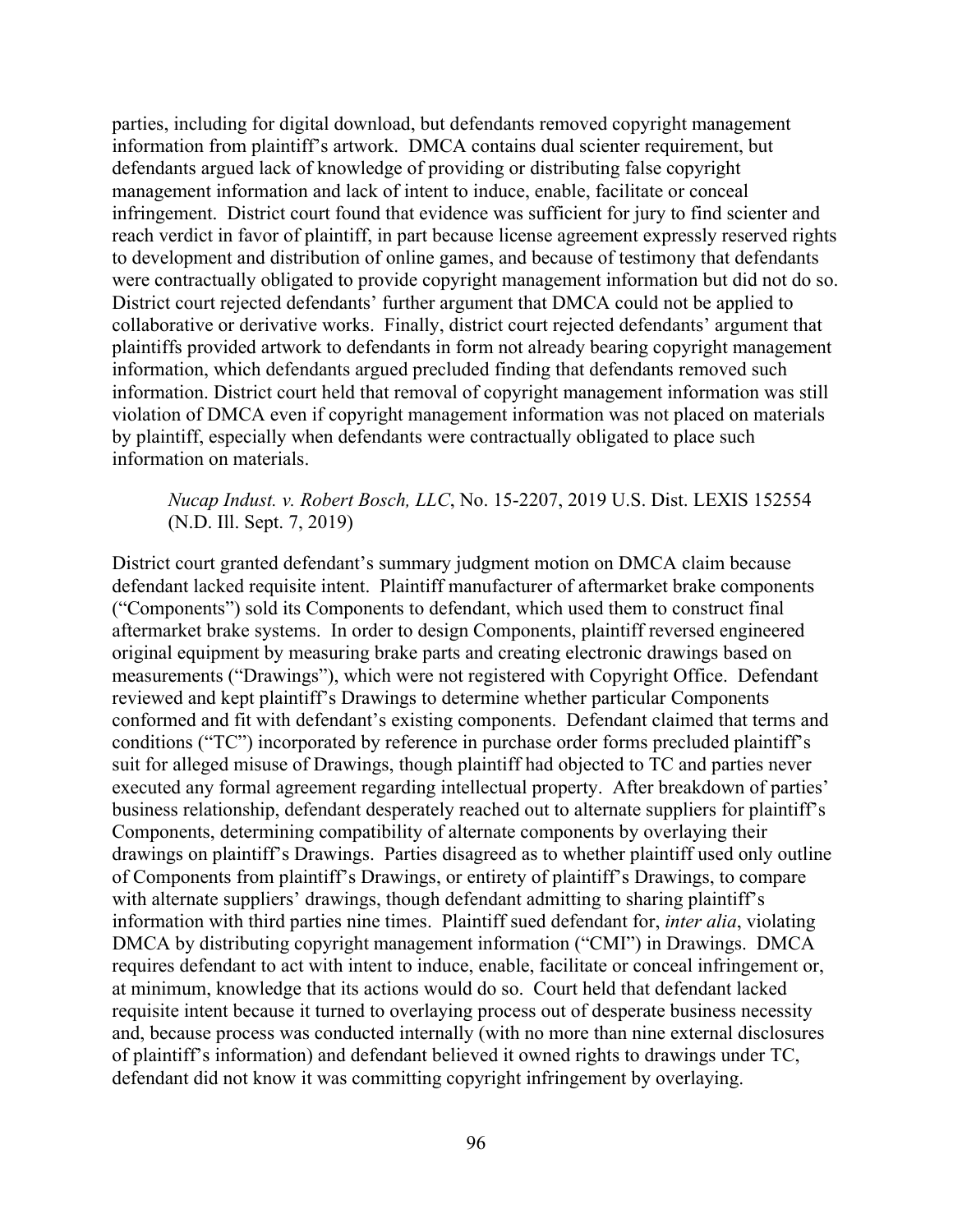*If Merch., LLC v. Kangaroo Mfg.*, No. 17-1230, 2019 U.S. Dist. LEXIS 154841 (D. Conn. Sept. 11, 2019)

District court granted summary judgment for plaintiff dismissing defendant's "malicious misrepresentation" and "false complaint" counterclaims. Parties' prior settlement agreement prohibited similar products offered by respective parties from appearing on same Amazon product webpage. Subsequently, defendant discovered third party Assortmart using copyrighted photographs of emoji beach balls owned by defendant on Assortmart's webpages on Amazon. Eventually Assortmart webpages, which also included products owned by the plaintiff were taken down after Kangaroo submitted complaint with evidence to Amazon. IF Merchandise filed lawsuit vaguely asserting Kangaroo maliciously lodged false complaint. Court construed IF Merchandise's claim as claim under DMCA § 512(f), which provides liability for knowingly materially misrepresenting that material or activity is infringing. IF Merchandise argued Kangaroo knowingly misrepresented to Amazon that Assortmart webpage contained infringing activity, which resulted in IF Merchandise's products being blocked. Court noted that evidence submitted by Kangaroo substantiated that copyrighted material was being used on Assortmart webpage, and that Amazon's representative incorrectly identified copyrights and trademarks at issue. Nonetheless, court noted that IF merchandise failed to show that such mistake impacted takedown of Assortmart page, offered no evidence that Kangaroo made any misrepresentations, and offered no facts showing harm was incurred due to any alleged false infringement claim by IF Merchandise. Accordingly, court held Kangaroo was entitled to summary judgment on malicious misrepresentation claim.

## **X. VISUAL ARTISTS RIGHTS ACT**

## *Castillo v. G&M Realty L.P.*, 950 F.3d 155 (2d Cir. 2020)

Second Circuit affirmed district court's finding of liability under VARA for destroying plaintiffs' aerosol artwork at 5Pointz site in Long Island City, New York. 5Pointz site was series of dilapidated warehouse buildings which became exhibition space for curated collection of aerosol art. Defendant landlord demolished 5Pointz with aim of building luxury condominiums; plaintiff sued under VARA and obtained preliminary injunction, but defendant whitewashed walls and destroyed artwork. District court in bench trial found liability under VARA because certain works had achieved recognized stature, and defendant willfully violated VARA by destroying them in violation of preliminary injunction, and awarded statutory damages totaling \$6.75 million. On appeal, Second Circuit considered whether 5Pointz works were of "recognized stature" to be protected from destruction under VARA. Second Circuit held that district court's finding did not amount to clear error, in view of "plethora of exhibits" and "credible testimony" by experts, and affirmed. Second Circuit rejected defendant's argument that "temporary" aerosol works could not meet "recognized stature" requirement for VARA protection because statute makes no distinction between "permanent" and "temporary artwork"; other temporary works (such as "The Gates"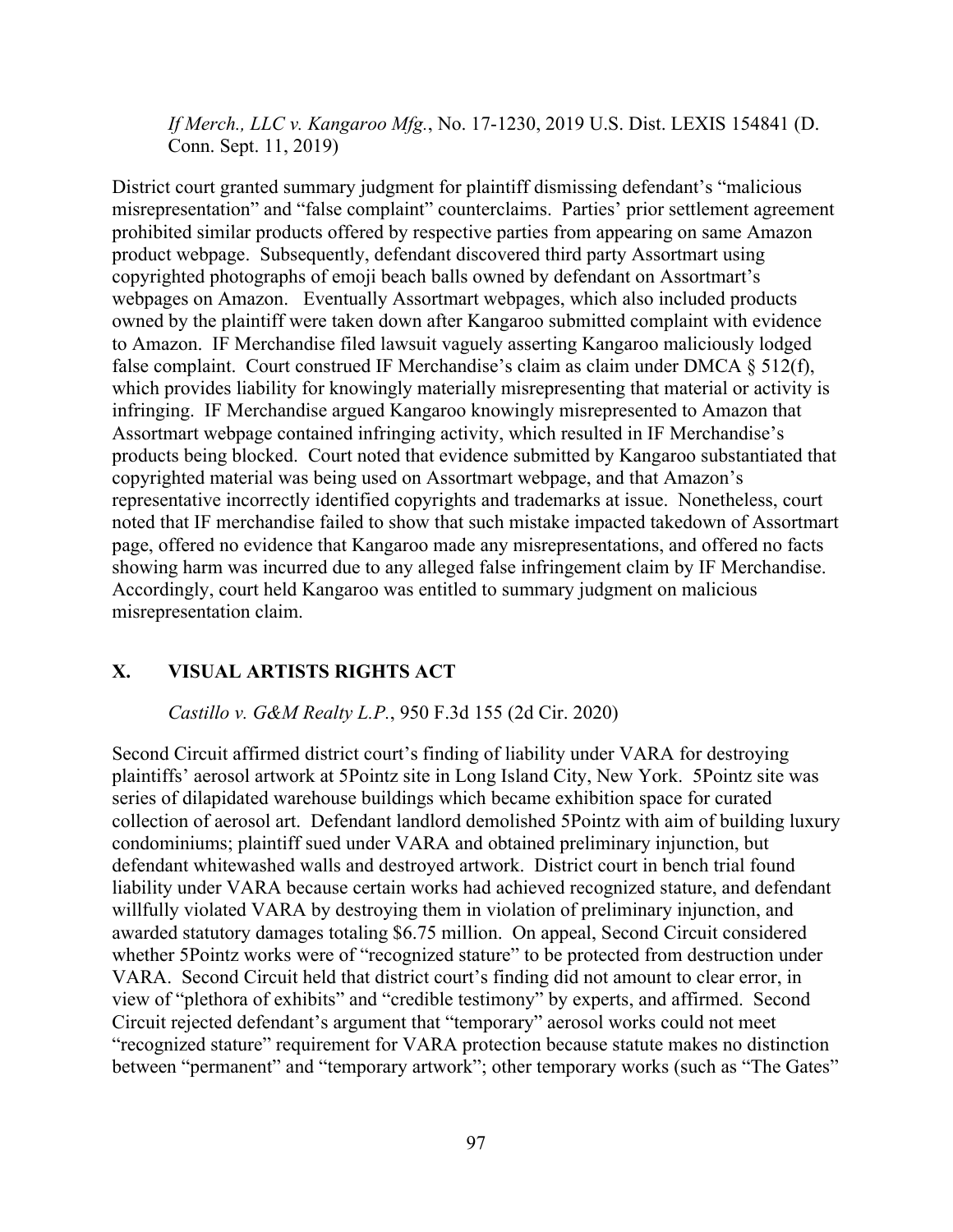by Christo) had achieved "recognized stature"; and due to increasing popularity and renown of "street art."